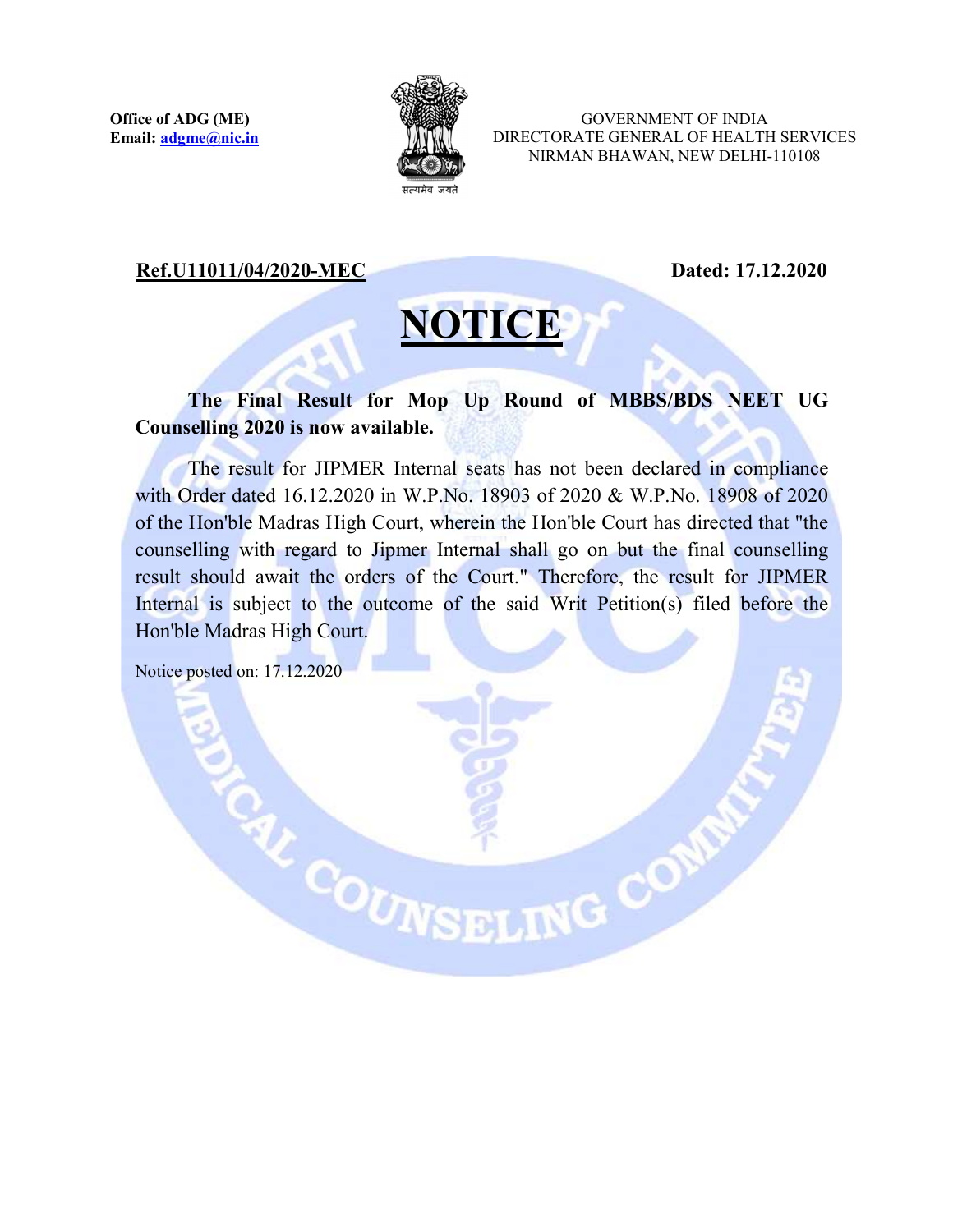| Under Graduate Medical/Dental Seats Allotment -2020 (MOPUP Round) |                                          |  |  |  |  |  |  |  |
|-------------------------------------------------------------------|------------------------------------------|--|--|--|--|--|--|--|
|                                                                   | <b>Quota Abbrevation</b>                 |  |  |  |  |  |  |  |
| Abbrevation                                                       | Description                              |  |  |  |  |  |  |  |
| <b>AIQ</b>                                                        | All India Quota Seats                    |  |  |  |  |  |  |  |
| <b>MNG</b>                                                        | <b>Management/ Paid Seats</b>            |  |  |  |  |  |  |  |
| <b>NRI</b>                                                        | <b>NRI Seats</b>                         |  |  |  |  |  |  |  |
| MM                                                                | <b>Muslim Minority</b>                   |  |  |  |  |  |  |  |
| JM                                                                | Jain Minority                            |  |  |  |  |  |  |  |
| DU                                                                | Delhi University Internal                |  |  |  |  |  |  |  |
| <b>AMU</b>                                                        | Aligarh Muslim University Internal       |  |  |  |  |  |  |  |
| <b>BHU</b>                                                        | <b>Banaras Hindu University Internal</b> |  |  |  |  |  |  |  |
| IP                                                                | Indraprastha University Internal         |  |  |  |  |  |  |  |
| <b>AMS</b>                                                        | <b>AIIMS Seats</b>                       |  |  |  |  |  |  |  |
| JEI                                                               | <b>JIPMER</b> internal                   |  |  |  |  |  |  |  |
| <b>JNR</b>                                                        | <b>JIPMER NRI</b>                        |  |  |  |  |  |  |  |
| <b>JNO</b>                                                        | <b>JIPMER OPEN</b>                       |  |  |  |  |  |  |  |
| <b>JMQ</b>                                                        | Jamia Muslim                             |  |  |  |  |  |  |  |
| <b>MW</b>                                                         | Jamia Muslim Women                       |  |  |  |  |  |  |  |
| JI                                                                | Jamia Internal                           |  |  |  |  |  |  |  |
| <b>CW</b>                                                         | <b>CW</b>                                |  |  |  |  |  |  |  |
| <b>AON</b>                                                        | <b>AMU OPEN</b>                          |  |  |  |  |  |  |  |
| <b>BON</b>                                                        | <b>BHU OPEN</b>                          |  |  |  |  |  |  |  |
| <b>JON</b>                                                        | <b>JAMIA OPEN</b>                        |  |  |  |  |  |  |  |
| <b>ANR</b>                                                        | <b>AMU NRI</b>                           |  |  |  |  |  |  |  |

| <b>Allotted Category Abbrevations</b> |                                             |  |  |  |  |  |
|---------------------------------------|---------------------------------------------|--|--|--|--|--|
| Abbrevation                           | <b>Description</b>                          |  |  |  |  |  |
| <b>GN</b>                             | <b>Open Seat</b>                            |  |  |  |  |  |
| <b>GN PwD</b>                         | Open PwD Seat                               |  |  |  |  |  |
| EW                                    | <b>Economically Weaker Section</b>          |  |  |  |  |  |
| EW PwD                                | <b>Economically Weaker Section PwD Seat</b> |  |  |  |  |  |

ESI Insured Persons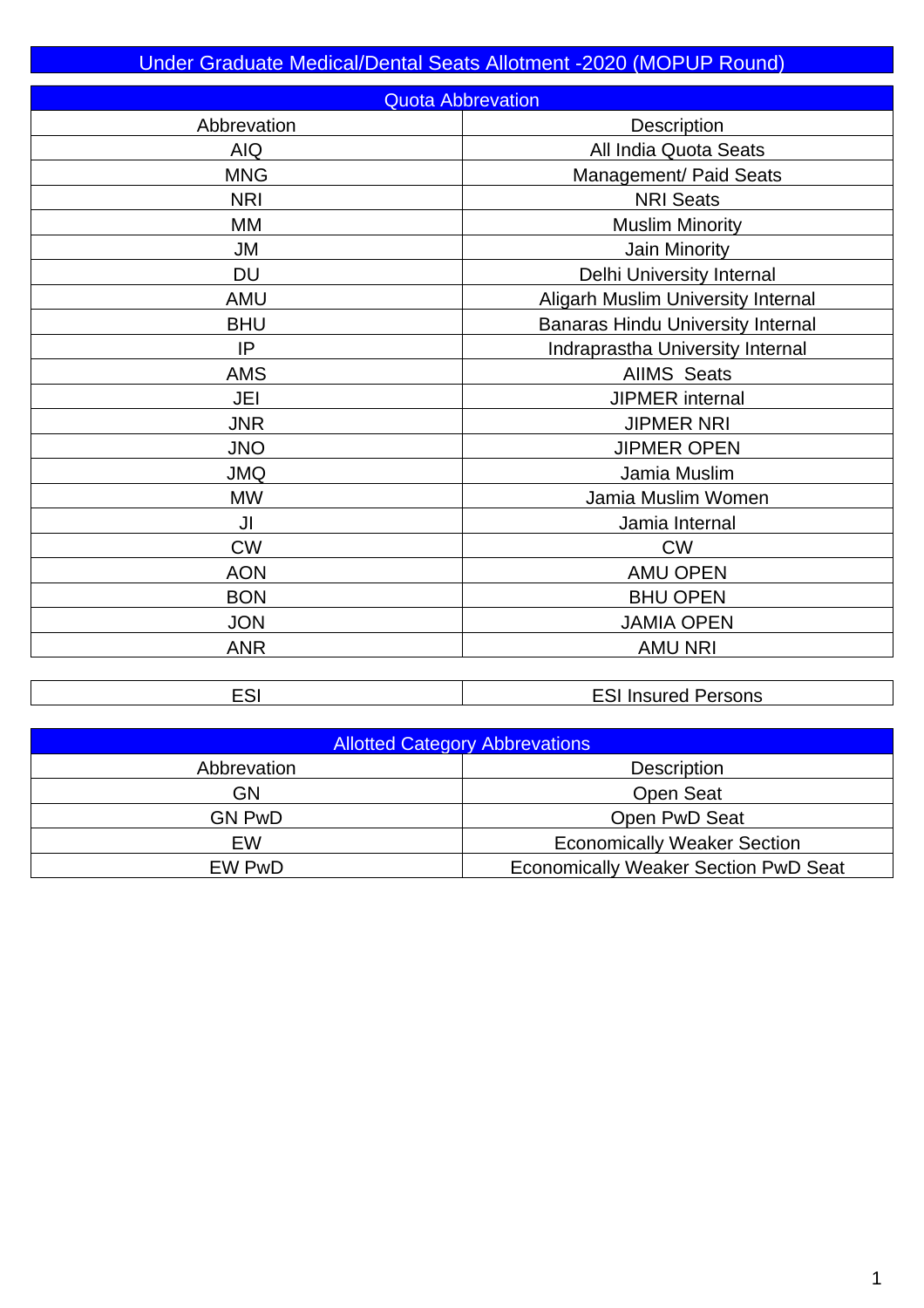|                |      |                          | Under Graduate Medical/Dental Seats Allotment -2020 (MOPUP Round)    |             |                            |                       |                |
|----------------|------|--------------------------|----------------------------------------------------------------------|-------------|----------------------------|-----------------------|----------------|
| <b>SNo</b>     | Rank | <b>Allotted</b><br>Quota | <b>Allotted Institute</b>                                            | Course      | <b>Alloted</b><br>Category | candidate<br>Category | <b>Remarks</b> |
| 1              | 247  | <b>JNO</b>               | JIPMER PUDUCHERRY                                                    | <b>MBBS</b> | GN                         | <b>GNNO</b>           | Allotted       |
| $\overline{2}$ | 254  | <b>JNO</b>               | <b>JIPMER PUDUCHERRY</b>                                             | <b>MBBS</b> | <b>GN</b>                  | <b>GNNO</b>           | Allotted       |
| 3              | 309  | <b>JNO</b>               | JIPMER PUDUCHERRY                                                    | <b>MBBS</b> | <b>GN</b>                  | <b>GNNO</b>           | Allotted       |
| 4              | 691  | <b>AMS</b>               | AIIMS, Bhubaneswar                                                   | <b>MBBS</b> | GN                         | <b>GNNO</b>           | Allotted       |
| 5              | 747  | <b>AMS</b>               | AIIMS, Bhubaneswar                                                   | <b>MBBS</b> | <b>GN</b>                  | <b>GNNO</b>           | Allotted       |
| 6              | 817  | <b>AMS</b>               | AIIMS, Bhubaneswar                                                   | <b>MBBS</b> | <b>GN</b>                  | <b>GNNO</b>           | Allotted       |
| $\overline{7}$ | 852  | <b>AMS</b>               | AIIMS. Jodhpur                                                       | <b>MBBS</b> | GN                         | <b>GNNO</b>           | Allotted       |
| 8              | 1016 | <b>AMS</b>               | AllMS, Raipur                                                        | <b>MBBS</b> | <b>GN</b>                  | <b>GNNO</b>           | Allotted       |
| 9              | 1240 | <b>JNO</b>               | <b>JIPMER KARAIKAL</b>                                               | <b>MBBS</b> | <b>GN</b>                  | <b>GNNO</b>           | Allotted       |
| 10             | 1581 | <b>AMS</b>               | AIIMS, Bhubaneswar                                                   | <b>MBBS</b> | <b>OBC</b>                 | <b>OBC</b>            | Allotted       |
| 11             | 1674 | <b>AMS</b>               | AIIMS, Bhubaneswar                                                   | <b>MBBS</b> | <b>OBC</b>                 | <b>OBC</b>            | Allotted       |
| 12             | 1754 | <b>AMS</b>               | AIIMS Bathinda                                                       | <b>MBBS</b> | <b>GN</b>                  | <b>GNNO</b>           | Allotted       |
| 13             | 1990 | <b>AMS</b>               | AIIMS-Bhopal,                                                        | <b>MBBS</b> | <b>OBC</b>                 | OBC                   | Allotted       |
| 14             | 2157 | <b>AMS</b>               | AIIMS, Patna                                                         | <b>MBBS</b> | <b>GN</b>                  | <b>GNNO</b>           | Allotted       |
| 15             | 2343 | <b>AMS</b>               | AIIMS, Nagpur                                                        | <b>MBBS</b> | <b>GN</b>                  | <b>GNNO</b>           | Allotted       |
| 16             | 2388 | <b>AMS</b>               | AIIMS-Bhopal.                                                        | <b>MBBS</b> | <b>OBC</b>                 | OBC                   | Allotted       |
| 17             | 2421 | <b>AMS</b>               | <b>AIIMS Bathinda</b>                                                | <b>MBBS</b> | <b>GN</b>                  | <b>GNNO</b>           | Allotted       |
| 18             | 2593 | <b>AMS</b>               | AIIMS, Rishikesh                                                     | <b>MBBS</b> | EW NO                      | EW NO                 | Allotted       |
| 19             | 2711 | <b>BON</b>               | INST.OF MED.SCIENCES,<br>BHU, VARANASI                               | <b>MBBS</b> | EW NO                      | EW NO                 | Allotted       |
| 20             | 2760 | <b>AMS</b>               | AIIMS, Gorakhpur                                                     | <b>MBBS</b> | <b>GN</b>                  | <b>GNNO</b>           | Allotted       |
| 21             | 2822 | <b>AMS</b>               | AIIMS, Rishikesh                                                     | <b>MBBS</b> | <b>OBC</b>                 | <b>OBC</b>            | Allotted       |
| 22             | 2860 | <b>AMS</b>               | AIIMS-Bhopal,                                                        | <b>MBBS</b> | <b>OBC</b>                 | <b>OBC</b>            | Allotted       |
| 23             | 2902 | <b>AMS</b>               | AllMS, Nagpur                                                        | <b>MBBS</b> | <b>GN</b>                  | <b>GNNO</b>           | Allotted       |
| 24             | 2907 | <b>JNO</b>               | <b>JIPMER KARAIKAL</b>                                               | <b>MBBS</b> | <b>GN</b>                  | <b>GNNO</b>           | Allotted       |
| 25             | 2908 | <b>AMS</b>               | AllMS, Raipur                                                        | <b>MBBS</b> | <b>OBC</b>                 | <b>OBC</b>            | Allotted       |
| 26             | 2964 | <b>AMS</b>               | AIIMS, Kalyani                                                       | <b>MBBS</b> | <b>GN</b>                  | <b>GNNO</b>           | Allotted       |
| 27             | 2981 | <b>AMS</b>               | AIIMS, Rishikesh                                                     | <b>MBBS</b> | OBC                        | <b>OBC</b>            | Allotted       |
| 28             | 3047 | <b>JNO</b>               | <b>JIPMER KARAIKAL</b>                                               | <b>MBBS</b> | <b>GN</b>                  | <b>GNNO</b>           | Allotted       |
| 29             | 3123 | <b>JNO</b>               | <b>JIPMER KARAIKAL</b>                                               | <b>MBBS</b> | GN                         | <b>GNNO</b>           | Allotted       |
| 30             | 3318 | <b>JNO</b>               | <b>JIPMER KARAIKAL</b>                                               | <b>MBBS</b> | <b>GN</b>                  | <b>GNNO</b>           | Allotted       |
| 31             | 3331 | <b>AMS</b>               | AllMS, Raipur                                                        | <b>MBBS</b> | <b>OBC</b>                 | OBC                   | Allotted       |
| 32             | 3488 | AMS                      | AIIMS, Rishikesh                                                     | <b>MBBS</b> | <b>OBC</b>                 | OBC                   | Allotted       |
| 33             | 3569 | <b>AMS</b>               | AIIMS Telangana Bibi Nagar Village<br>Rangapur Mandal Name Bibinagar | <b>MBBS</b> | <b>GN</b>                  | <b>GNNO</b>           | Allotted       |
| 34             | 3601 | <b>AMS</b>               | AIIMS, Rishikesh                                                     | <b>MBBS</b> | <b>OBC</b>                 | OBC                   | Allotted       |
| 35             | 3687 | <b>JNO</b>               | <b>JIPMER KARAIKAL</b>                                               | <b>MBBS</b> | GN                         | <b>GNNO</b>           | Allotted       |
| 36             | 3704 | <b>AMS</b>               | AIIMS, Patna                                                         | <b>MBBS</b> | <b>OBC</b>                 | <b>OBC</b>            | Allotted       |
| 37             | 3836 | AMS                      | AIIMS, Patna                                                         | <b>MBBS</b> | <b>OBC</b>                 | OBC                   | Allotted       |
| 38             | 3961 | AMS                      | AIIMS Telangana Bibi Nagar Village<br>Rangapur Mandal Name Bibinagar | <b>MBBS</b> | GN                         | <b>GNNO</b>           | Allotted       |
| 39             | 3968 | <b>JNO</b>               | <b>JIPMER KARAIKAL</b>                                               | <b>MBBS</b> | <b>GN</b>                  | <b>GNNO</b>           | Allotted       |
| 40             | 3985 | <b>AMS</b>               | AIIMS, Patna                                                         | <b>MBBS</b> | <b>OBC</b>                 | OBC                   | Allotted       |
| 41             | 4000 | AMS                      | AIIMS, Nagpur                                                        | <b>MBBS</b> | OBC                        | OBC                   | Allotted       |
| 42             | 4067 | <b>AMS</b>               | AIIMS, Nagpur                                                        | <b>MBBS</b> | <b>OBC</b>                 | <b>OBC</b>            | Allotted       |
| 43             | 4077 | <b>AMS</b>               | AIIMS, Nagpur                                                        | <b>MBBS</b> | <b>OBC</b>                 | <b>OBC</b>            | Allotted       |
| 44             | 4164 | <b>JNO</b>               | <b>JIPMER KARAIKAL</b>                                               | <b>MBBS</b> | GN                         | OBC                   | Allotted       |
| 45             | 4249 | <b>AMS</b>               | AIIMS Bathinda                                                       | <b>MBBS</b> | <b>GN</b>                  | EW NO                 | Allotted       |
| 46             | 4341 | <b>AMS</b>               | AIIMS Bathinda                                                       | <b>MBBS</b> | <b>OBC</b>                 | OBC                   | Allotted       |
| 47             | 4442 | DU                       | University College of Medical Sciences,<br>New Delhi                 | <b>MBBS</b> | GN                         | <b>GNNO</b>           | Allotted       |
| 48             | 4563 | <b>JNO</b>               | <b>JIPMER KARAIKAL</b>                                               | <b>MBBS</b> | GN                         | <b>GNNO</b>           | Allotted       |
| 49             | 4672 | <b>AMS</b>               | AIIMS Bilaspur Changar Palasiyan,<br>Himachal Pradesh                | <b>MBBS</b> | <b>GN</b>                  | <b>GNNO</b>           | Allotted       |
| 50             | 4685 | <b>JNO</b>               | <b>JIPMER KARAIKAL</b>                                               | <b>MBBS</b> | OBC                        | OBC                   | Allotted       |
| 51             | 4705 | <b>AON</b>               | JWAHAR LAL NEHRU M.C. AMU,<br><b>ALIGARH</b>                         | <b>MBBS</b> | <b>GN</b>                  | OBC                   | Allotted       |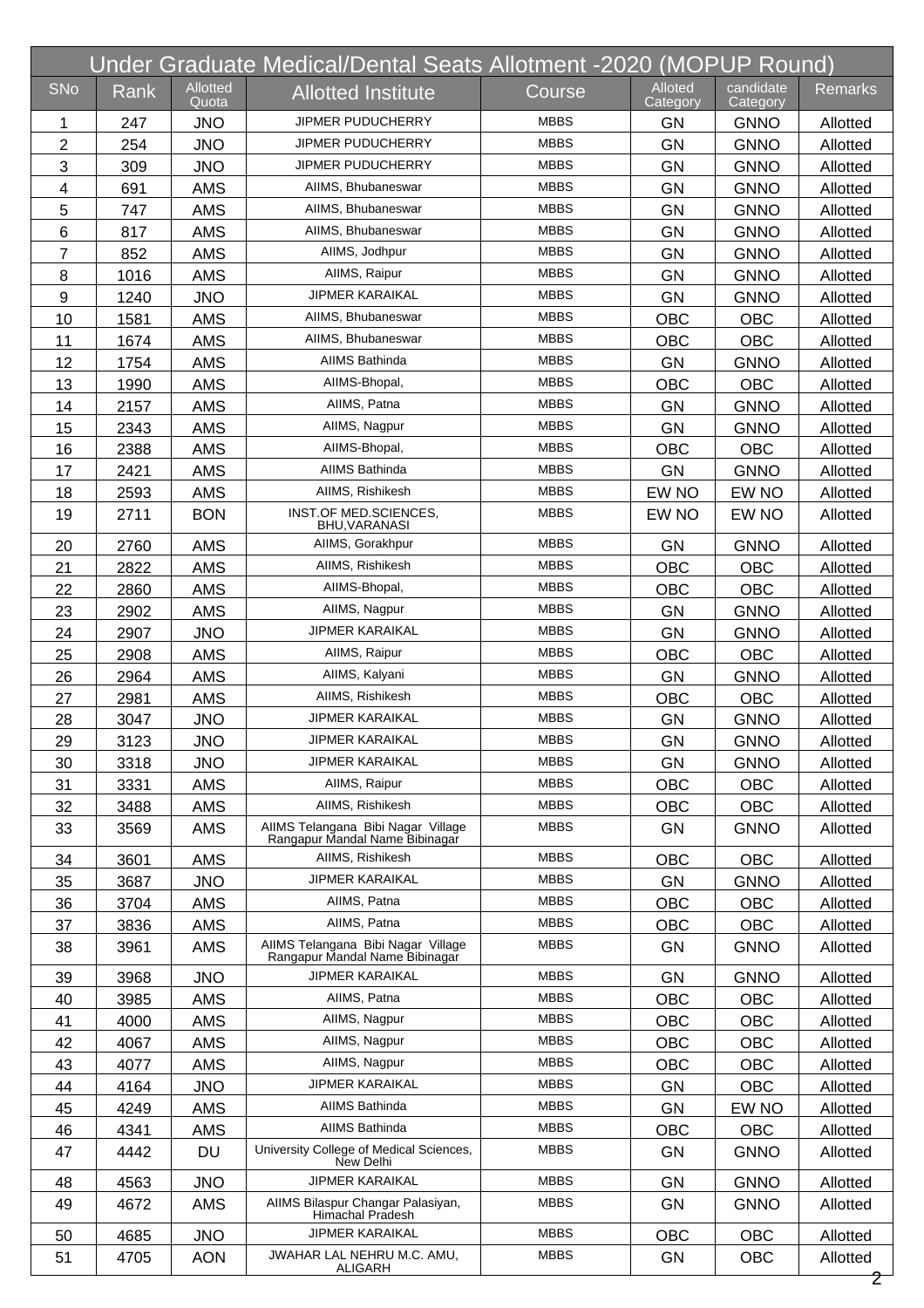| 52  | 4748 | <b>AMS</b> | AIIMS Rajkot                                                                | <b>MBBS</b> | <b>GN</b>  | <b>OBC</b>  | Allotted |
|-----|------|------------|-----------------------------------------------------------------------------|-------------|------------|-------------|----------|
| 53  | 4816 | <b>AON</b> | JWAHAR LAL NEHRU M.C. AMU,<br><b>ALIGARH</b>                                | <b>MBBS</b> | <b>GN</b>  | <b>GNNO</b> | Allotted |
| 54  | 4833 | <b>JNO</b> | <b>JIPMER KARAIKAL</b>                                                      | <b>MBBS</b> | <b>OBC</b> | <b>OBC</b>  | Allotted |
| 55  | 4872 | <b>AON</b> | JWAHAR LAL NEHRU M.C. AMU,<br><b>ALIGARH</b>                                | <b>MBBS</b> | <b>GN</b>  | <b>OBC</b>  | Allotted |
| 56  | 4873 | <b>AMS</b> | AIIMS, Kalyani                                                              | <b>MBBS</b> | GN         | <b>GNNO</b> | Allotted |
| 57  | 4901 | <b>AMS</b> | AIIMS, Gorakhpur                                                            | <b>MBBS</b> | <b>GN</b>  | <b>GNNO</b> | Allotted |
| 58  | 4943 | <b>AMS</b> | AIIMS, Gorakhpur                                                            | <b>MBBS</b> | <b>GN</b>  | <b>GNNO</b> | Allotted |
| 59  | 4970 | <b>AMS</b> | AIIMS Telangana Bibi Nagar Village<br>Rangapur Mandal Name Bibinagar        | <b>MBBS</b> | <b>OBC</b> | <b>OBC</b>  | Allotted |
| 60  | 4976 | <b>AMS</b> | AIIMS Rajkot                                                                | <b>MBBS</b> | <b>GN</b>  | <b>GNNO</b> | Allotted |
| 61  | 5031 | <b>AMS</b> | AIIMS, Gorakhpur                                                            | <b>MBBS</b> | <b>GN</b>  | <b>OBC</b>  | Allotted |
| 62  | 5075 | <b>AON</b> | JWAHAR LAL NEHRU M.C. AMU,<br>ALIGARH                                       | <b>MBBS</b> | GN         | EW NO       | Allotted |
| 63  | 5111 | <b>AMS</b> | AIIMS Mangalagiri                                                           | <b>MBBS</b> | <b>OBC</b> | <b>OBC</b>  | Allotted |
| 64  | 5130 | IP         | Vardhman Mahavir Medical College and<br>Safdarjung Hospital New Delhi, VMMC | <b>MBBS</b> | EW NO      | EW NO       | Allotted |
| 65  | 5316 | <b>AMS</b> | AIIMS, Gorakhpur                                                            | <b>MBBS</b> | GN         | <b>OBC</b>  | Allotted |
| 66  | 5331 | <b>AMS</b> | AIIMS, Rai Bareli                                                           | <b>MBBS</b> | <b>GN</b>  | <b>GNNO</b> | Allotted |
| 67  | 5415 | <b>AMS</b> | AIIMS. Gorakhpur                                                            | <b>MBBS</b> | <b>GN</b>  | <b>GNNO</b> | Allotted |
| 68  | 5421 | <b>AMS</b> | AllMS, Rai Bareli                                                           | <b>MBBS</b> | GN         | <b>GNNO</b> | Allotted |
| 69  | 5451 | <b>JNO</b> | <b>JIPMER KARAIKAL</b>                                                      | <b>MBBS</b> | <b>OBC</b> | <b>OBC</b>  | Allotted |
| 70  | 5478 | <b>AMS</b> | <b>AIIMS Bathinda</b>                                                       | <b>MBBS</b> | <b>OBC</b> | <b>OBC</b>  | Allotted |
| 71  | 5480 | <b>JNO</b> | <b>JIPMER KARAIKAL</b>                                                      | <b>MBBS</b> | <b>OBC</b> | <b>OBC</b>  | Allotted |
| 72  | 5509 | <b>AMS</b> | AIIMS Bilaspur Changar Palasiyan,<br>Himachal Pradesh                       | <b>MBBS</b> | <b>GN</b>  | <b>GNNO</b> | Allotted |
| 73  | 5522 | <b>AMS</b> | AIIMS Rajkot                                                                | <b>MBBS</b> | <b>GN</b>  | <b>GNNO</b> | Allotted |
| 74  | 5535 | <b>JNO</b> | <b>JIPMER KARAIKAL</b>                                                      | <b>MBBS</b> | OBC        | <b>OBC</b>  | Allotted |
| 75  | 5549 | <b>AMS</b> | AIIMS Mangalagiri                                                           | <b>MBBS</b> | <b>OBC</b> | <b>OBC</b>  | Allotted |
| 76  | 5597 | <b>JNO</b> | <b>JIPMER KARAIKAL</b>                                                      | <b>MBBS</b> | <b>OBC</b> | <b>OBC</b>  | Allotted |
| 77  | 5610 | <b>AMS</b> | AIIMS, Kalyani                                                              | <b>MBBS</b> | GN         | <b>GNNO</b> | Allotted |
| 78  | 5634 | <b>AMS</b> | AIIMS Telangana Bibi Nagar Village<br>Rangapur Mandal Name Bibinagar        | <b>MBBS</b> | EW NO      | EW NO       | Allotted |
| 79  | 5698 | <b>JNO</b> | <b>JIPMER KARAIKAL</b>                                                      | <b>MBBS</b> | <b>OBC</b> | <b>OBC</b>  | Allotted |
| 80  | 5760 | <b>AMS</b> | AIIMS, Rai Bareli                                                           | <b>MBBS</b> | GN         | <b>GNNO</b> | Allotted |
| 81  | 5825 | <b>AMS</b> | AIIMS, Rai Bareli                                                           | <b>MBBS</b> | GN         | <b>GNNO</b> | Allotted |
| 82  | 5930 | <b>AMS</b> | AIIMS Rajkot                                                                | <b>MBBS</b> | <b>GN</b>  | <b>OBC</b>  | Allotted |
| 83  | 6077 | AMS        | AIIMS, Rai Bareli                                                           | <b>MBBS</b> | GN         | <b>OBC</b>  | Allotted |
| 84  | 6086 | <b>AMS</b> | AIIMS Telangana Bibi Nagar Village<br>Rangapur Mandal Name Bibinagar        | <b>MBBS</b> | <b>OBC</b> | <b>OBC</b>  | Allotted |
| 85  | 6264 | AMS        | AIIMS Bilaspur Changar Palasiyan,<br>Himachal Pradesh                       | <b>MBBS</b> | <b>GN</b>  | <b>GNNO</b> | Allotted |
| 86  | 6268 | <b>AMS</b> | AIIMS, Rai Bareli                                                           | <b>MBBS</b> | <b>GN</b>  | <b>GNNO</b> | Allotted |
| 87  | 6271 | <b>AMS</b> | AIIMS, Rai Bareli                                                           | <b>MBBS</b> | GN         | <b>GNNO</b> | Allotted |
| 88  | 6305 | AMS        | AIIMS, Rai Bareli                                                           | <b>MBBS</b> | <b>GN</b>  | <b>GNNO</b> | Allotted |
| 89  | 6338 | <b>AMS</b> | AIIMS Bathinda                                                              | <b>MBBS</b> | OBC        | <b>OBC</b>  | Allotted |
| 90  | 6348 | <b>AMS</b> | AIIMS, Rai Bareli                                                           | <b>MBBS</b> | GN         | <b>GNNO</b> | Allotted |
| 91  | 6394 | <b>AMS</b> | AIIMS, Rai Bareli                                                           | <b>MBBS</b> | GN         | <b>GNNO</b> | Allotted |
| 92  | 6397 | AMS        | AllMS, Gorakhpur                                                            | <b>MBBS</b> | OBC        | <b>OBC</b>  | Allotted |
| 93  | 6402 | <b>JNO</b> | <b>JIPMER KARAIKAL</b>                                                      | <b>MBBS</b> | EW NO      | EW NO       | Allotted |
| 94  | 6424 | <b>AMS</b> | AIIMS Bilaspur Changar Palasiyan,<br>Himachal Pradesh                       | <b>MBBS</b> | <b>GN</b>  | <b>GNNO</b> | Allotted |
| 95  | 6471 | DU         | Lady Hardinge Medical College, New<br>Delhi                                 | <b>MBBS</b> | <b>GN</b>  | <b>GNNO</b> | Allotted |
| 96  | 6472 | <b>AMS</b> | AIIMS, Rai Bareli                                                           | <b>MBBS</b> | GN         | <b>GNNO</b> | Allotted |
| 97  | 6493 | AMS        | AIIMS, Kalyani                                                              | <b>MBBS</b> | <b>GN</b>  | <b>GNNO</b> | Allotted |
| 98  | 6508 | AMS        | AllMS, Gorakhpur                                                            | <b>MBBS</b> | OBC        | <b>OBC</b>  | Allotted |
| 99  | 6512 | <b>AMS</b> | AIIMS, Rai Bareli                                                           | <b>MBBS</b> | <b>OBC</b> | <b>OBC</b>  | Allotted |
| 100 | 6623 | AMS        | AIIMS, Deogarh                                                              | <b>MBBS</b> | GN         | <b>GNNO</b> | Allotted |
| 101 | 6669 | AMS        | <b>AIIMS Rajkot</b>                                                         | <b>MBBS</b> | <b>GN</b>  | <b>GNNO</b> | Allotted |
| 102 | 6713 | <b>AMS</b> | AIIMS Mangalagiri                                                           | <b>MBBS</b> | EW NO      | EW NO       | Allotted |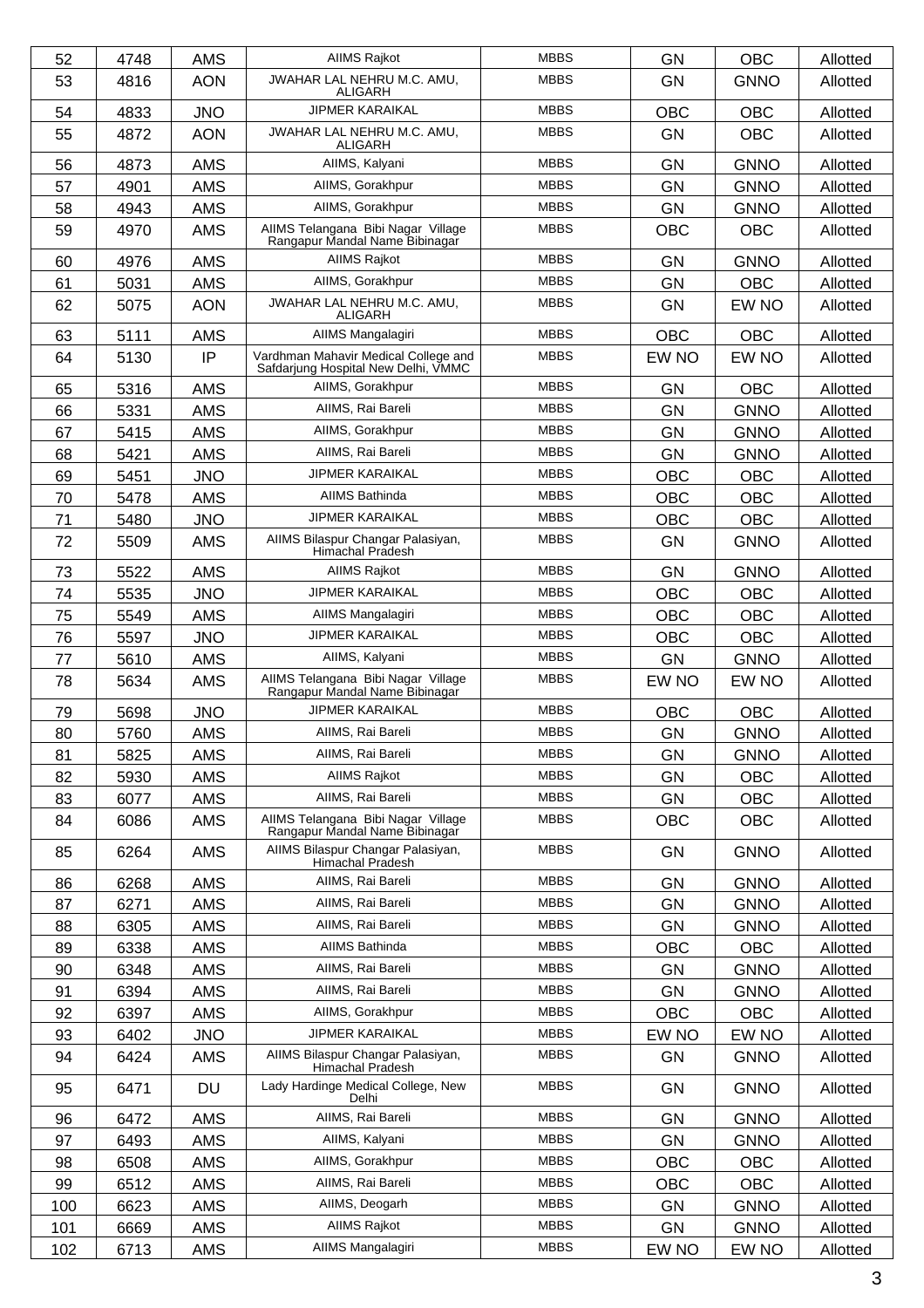| 103 | 6715 | <b>AMS</b> | <b>AIIMS Rajkot</b>                                                  | <b>MBBS</b> | <b>GN</b>  | <b>GNNO</b> | Allotted |
|-----|------|------------|----------------------------------------------------------------------|-------------|------------|-------------|----------|
| 104 | 6725 | AMS        | AIIMS, Kalyani                                                       | <b>MBBS</b> | <b>GN</b>  | <b>GNNO</b> | Allotted |
| 105 | 6752 | <b>AMS</b> | AIIMS Mangalagiri                                                    | <b>MBBS</b> | OBC        | <b>OBC</b>  | Allotted |
| 106 | 6758 | <b>AMS</b> | AIIMS, Kalyani                                                       | <b>MBBS</b> | <b>GN</b>  | <b>GNNO</b> | Allotted |
| 107 | 6819 | <b>AMS</b> | AIIMS Mangalagiri                                                    | <b>MBBS</b> | <b>OBC</b> | <b>OBC</b>  | Allotted |
| 108 | 6988 | <b>AMS</b> | AIIMS, Kalyani                                                       | <b>MBBS</b> | GN         | <b>GNNO</b> | Allotted |
| 109 | 7054 | <b>AMS</b> | AIIMS, Kalyani                                                       | <b>MBBS</b> | <b>GN</b>  | <b>GNNO</b> | Allotted |
| 110 | 7058 | AMS        | AIIMS, Gorakhpur                                                     | <b>MBBS</b> | OBC        | OBC         | Allotted |
| 111 | 7062 | AMS        | <b>AIIMS Rajkot</b>                                                  | <b>MBBS</b> | EW NO      | EW NO       | Allotted |
| 112 | 7067 | <b>AMS</b> | AllMS, Gorakhpur                                                     | <b>MBBS</b> | OBC        | <b>OBC</b>  | Allotted |
| 113 | 7080 | <b>AMS</b> | AIIMS, Deogarh                                                       | <b>MBBS</b> | <b>GN</b>  | <b>GNNO</b> | Allotted |
| 114 | 7127 | <b>AMS</b> | AIIMS, Rai Bareli                                                    | <b>MBBS</b> | <b>OBC</b> | <b>OBC</b>  | Allotted |
| 115 | 7146 | <b>JNO</b> | JIPMER KARAIKAL                                                      | <b>MBBS</b> | EW NO      | EW NO       | Allotted |
| 116 | 7176 | AMS        | AIIMS Mangalagiri                                                    | <b>MBBS</b> | OBC        | OBC         | Allotted |
| 117 | 7236 | AMS        | <b>AIIMS Rajkot</b>                                                  | <b>MBBS</b> | <b>OBC</b> | <b>OBC</b>  | Allotted |
| 118 | 7267 | <b>AMS</b> | AIIMS, Deogarh                                                       | <b>MBBS</b> | <b>GN</b>  | <b>GNNO</b> | Allotted |
| 119 | 7275 | <b>AMS</b> | AllMS, Rai Bareli                                                    | <b>MBBS</b> | <b>OBC</b> | <b>OBC</b>  | Allotted |
| 120 | 7299 | <b>AMS</b> | AIIMS Jammu                                                          | <b>MBBS</b> | <b>GN</b>  | <b>GNNO</b> | Allotted |
| 121 | 7350 | AMS        | AIIMS, Deogarh                                                       | <b>MBBS</b> | <b>GN</b>  | <b>GNNO</b> | Allotted |
| 122 | 7379 | AMS        | AIIMS, Deogarh                                                       | <b>MBBS</b> | <b>GN</b>  | EW NO       | Allotted |
| 123 | 7401 | <b>AMS</b> | AIIMS, Deogarh                                                       | <b>MBBS</b> | <b>GN</b>  | EW NO       | Allotted |
| 124 | 7517 | <b>AMS</b> | <b>AIIMS Guahawti</b>                                                | <b>MBBS</b> | <b>GN</b>  | <b>GNNO</b> | Allotted |
| 125 | 7522 | <b>AMS</b> | AIIMS, Rai Bareli                                                    | <b>MBBS</b> | <b>OBC</b> | <b>OBC</b>  | Allotted |
| 126 | 7579 | <b>AMS</b> | AIIMS Telangana Bibi Nagar Village<br>Rangapur Mandal Name Bibinagar | <b>MBBS</b> | OBC        | <b>OBC</b>  | Allotted |
| 127 | 7732 | <b>AMS</b> | <b>AIIMS Guahawti</b>                                                | <b>MBBS</b> | <b>GN</b>  | EW NO       | Allotted |
| 128 | 7812 | <b>AMS</b> | AllMS, Rai Bareli                                                    | <b>MBBS</b> | <b>OBC</b> | OBC         | Allotted |
| 129 | 7818 | <b>AMS</b> | AIIMS, Deogarh                                                       | <b>MBBS</b> | <b>GN</b>  | <b>GNNO</b> | Allotted |
| 130 | 7954 | <b>AMS</b> | AIIMS, Kalyani                                                       | <b>MBBS</b> | OBC        | <b>OBC</b>  | Allotted |
| 131 | 7961 | AMS        | AIIMS, Rai Bareli                                                    | <b>MBBS</b> | OBC        | <b>OBC</b>  | Allotted |
| 132 | 8041 | AMS        | AIIMS Bilaspur Changar Palasiyan,<br>Himachal Pradesh                | <b>MBBS</b> | <b>OBC</b> | <b>OBC</b>  | Allotted |
| 133 | 8070 | <b>AMS</b> | AIIMS, Kalyani                                                       | <b>MBBS</b> | OBC        | <b>OBC</b>  | Allotted |
| 134 | 8131 | <b>AMS</b> | AIIMS, Rai Bareli                                                    | <b>MBBS</b> | OBC        | OBC         | Allotted |
| 135 | 8132 | AMS        | AIIMS Guahawti                                                       | <b>MBBS</b> | <b>GN</b>  | <b>GNNO</b> | Allotted |
| 136 | 8137 | AMS        | AIIMS, Kalyani                                                       | <b>MBBS</b> | <b>OBC</b> | OBC         | Allotted |
| 137 | 8200 | AMS        | AIIMS, Rai Bareli                                                    | <b>MBBS</b> | OBC        | <b>OBC</b>  | Allotted |
| 138 | 8201 | AMS        | <b>AIIMS Rajkot</b>                                                  | <b>MBBS</b> | <b>OBC</b> | OBC         | Allotted |
| 139 | 8255 | <b>AMS</b> | AIIMS Guahawti                                                       | <b>MBBS</b> | <b>GN</b>  | <b>GNNO</b> | Allotted |
| 140 | 8261 | AMS        | AIIMS Guahawti                                                       | <b>MBBS</b> | <b>GN</b>  | <b>GNNO</b> | Allotted |
| 141 | 8264 | AMS        | AIIMS, Rai Bareli                                                    | <b>MBBS</b> | <b>OBC</b> | OBC         | Allotted |
| 142 | 8266 | <b>AMS</b> | AIIMS, Deogarh                                                       | <b>MBBS</b> | EW NO      | EW NO       | Allotted |
| 143 | 8296 | AMS        | AIIMS Jammu                                                          | <b>MBBS</b> | GN         | <b>GNNO</b> | Allotted |
| 144 | 8350 | AMS        | AIIMS Guahawti                                                       | <b>MBBS</b> | <b>GN</b>  | <b>GNNO</b> | Allotted |
| 145 | 8387 | <b>AMS</b> | AIIMS Rajkot                                                         | <b>MBBS</b> | OBC        | OBC         | Allotted |
| 146 | 8435 | AMS        | AIIMS Rajkot                                                         | <b>MBBS</b> | OBC        | OBC         | Allotted |
| 147 | 8464 | AMS        | AIIMS Guahawti                                                       | <b>MBBS</b> | GN         | <b>GNNO</b> | Allotted |
| 148 | 8471 | AMS        | AIIMS Jammu                                                          | <b>MBBS</b> | GN         | <b>GNNO</b> | Allotted |
| 149 | 8496 | AMS        | AIIMS, Kalyani                                                       | <b>MBBS</b> | OBC        | OBC         | Allotted |
| 150 | 8517 | AMS        | AIIMS, Deogarh                                                       | <b>MBBS</b> | EW NO      | EW NO       | Allotted |
| 151 | 8531 | <b>AMS</b> | AIIMS, Kalyani                                                       | <b>MBBS</b> | OBC        | OBC         | Allotted |
| 152 | 8559 | AMS        | AIIMS Rajkot                                                         | <b>MBBS</b> | OBC        | OBC         | Allotted |
| 153 | 8641 | AMS        | AIIMS Rajkot                                                         | <b>MBBS</b> | <b>OBC</b> | OBC         | Allotted |
| 154 | 8678 | AMS        | AIIMS, Deogarh                                                       | <b>MBBS</b> | OBC        | OBC         | Allotted |
| 155 | 8698 | AMS        | AIIMS, Deogarh                                                       | <b>MBBS</b> | OBC        | OBC         | Allotted |
| 156 | 8745 | AMS        | AIIMS Rajkot                                                         | <b>MBBS</b> | OBC        | OBC         | Allotted |
| 157 | 8755 | AMS        | AllMS, Deogarh                                                       | <b>MBBS</b> | OBC        | OBC         | Allotted |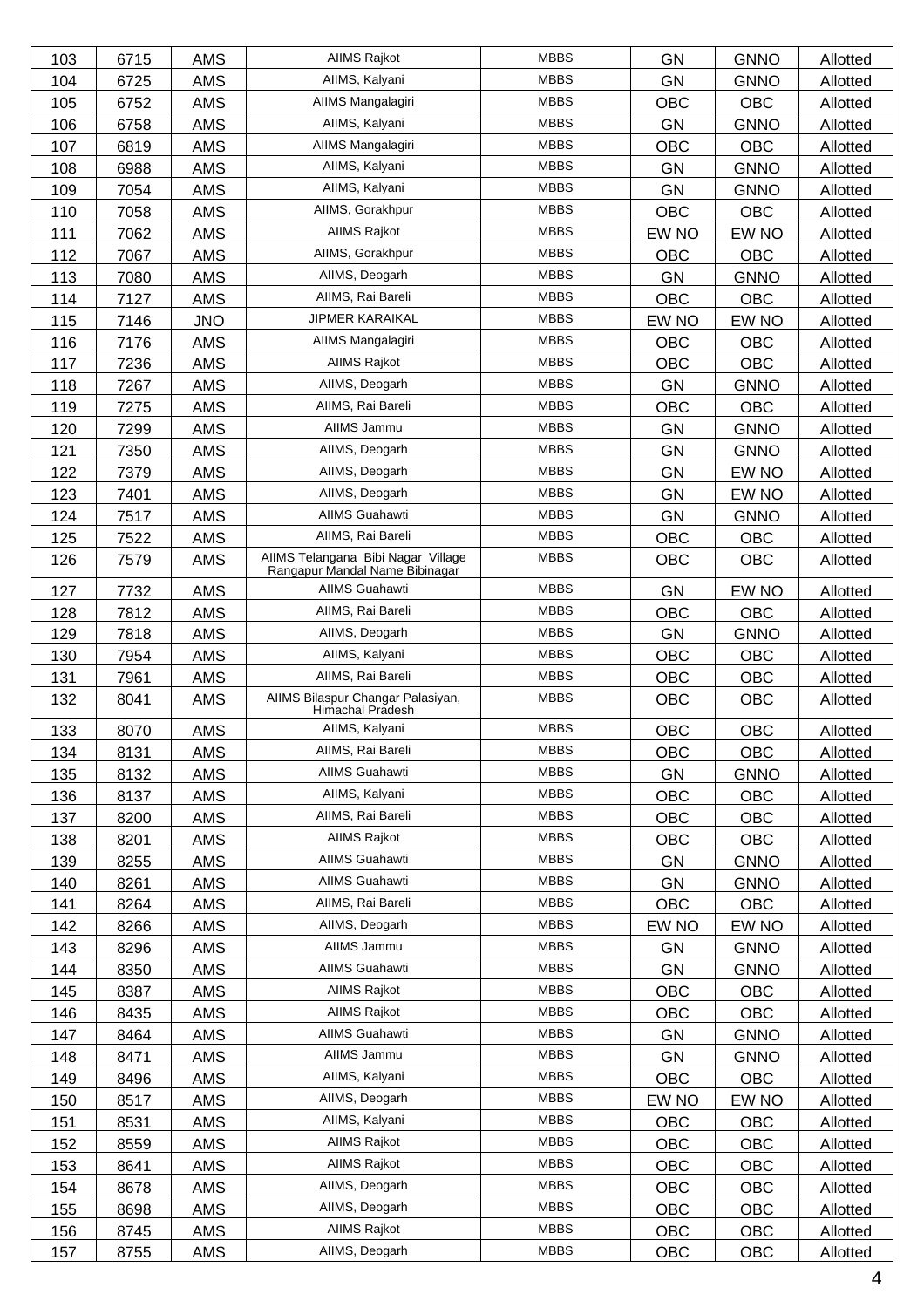| 158 | 8772  | <b>AMS</b> | AIIMS Jammu                                                                 | <b>MBBS</b> | <b>GN</b>  | <b>GNNO</b> | Allotted |
|-----|-------|------------|-----------------------------------------------------------------------------|-------------|------------|-------------|----------|
| 159 | 8854  | <b>AMS</b> | AIIMS, Deogarh                                                              | <b>MBBS</b> | <b>OBC</b> | <b>OBC</b>  | Allotted |
| 160 | 8956  | <b>AMS</b> | AIIMS Jammu                                                                 | <b>MBBS</b> | <b>GN</b>  | <b>GNNO</b> | Allotted |
| 161 | 8986  | <b>AMS</b> | AllMS, Deogarh                                                              | <b>MBBS</b> | <b>OBC</b> | OBC         | Allotted |
| 162 | 8993  | <b>AMS</b> | <b>AIIMS Guahawti</b>                                                       | <b>MBBS</b> | EW NO      | EW NO       | Allotted |
| 163 | 9072  | <b>AMS</b> | AIIMS Jammu                                                                 | <b>MBBS</b> | <b>GN</b>  | <b>GNNO</b> | Allotted |
| 164 | 9079  | <b>AMS</b> | <b>AIIMS Guahawti</b>                                                       | <b>MBBS</b> | <b>OBC</b> | <b>OBC</b>  | Allotted |
| 165 | 9116  | <b>AMS</b> | AIIMS Jammu                                                                 | <b>MBBS</b> | <b>GN</b>  | <b>GNNO</b> | Allotted |
| 166 | 9124  | <b>AMS</b> | AIIMS Jammu                                                                 | <b>MBBS</b> | <b>GN</b>  | <b>GNNO</b> | Allotted |
| 167 | 9177  | <b>AMS</b> | AIIMS, Deogarh                                                              | <b>MBBS</b> | OBC        | <b>OBC</b>  | Allotted |
| 168 | 9205  | <b>AMS</b> | AIIMS, Deogarh                                                              | <b>MBBS</b> | <b>OBC</b> | <b>OBC</b>  | Allotted |
| 169 | 9231  | <b>AMS</b> | AIIMS, Deogarh                                                              | <b>MBBS</b> | <b>OBC</b> | <b>OBC</b>  | Allotted |
| 170 | 9238  | <b>AMS</b> | AIIMS, Deogarh                                                              | <b>MBBS</b> | <b>OBC</b> | <b>OBC</b>  | Allotted |
| 171 | 9364  | <b>AMS</b> | <b>AIIMS Guahawti</b>                                                       | <b>MBBS</b> | <b>OBC</b> | <b>OBC</b>  | Allotted |
| 172 | 9404  | <b>AMS</b> | <b>AIIMS Guahawti</b>                                                       | <b>MBBS</b> | <b>OBC</b> | <b>OBC</b>  | Allotted |
| 173 | 9415  | <b>AMS</b> | <b>AIIMS Guahawti</b>                                                       | <b>MBBS</b> | <b>OBC</b> | OBC         | Allotted |
| 174 | 9429  | <b>AMS</b> | <b>AIIMS Guahawti</b>                                                       | <b>MBBS</b> | OBC        | <b>OBC</b>  | Allotted |
| 175 | 9442  | <b>AMS</b> | <b>AIIMS Guahawti</b>                                                       | <b>MBBS</b> | EW NO      | EW NO       | Allotted |
| 176 | 9548  | IP         | Vardhman Mahavir Medical College and<br>Safdarjung Hospital New Delhi, VMMC | <b>MBBS</b> | OBC        | <b>OBC</b>  | Allotted |
| 177 | 9577  | <b>AMS</b> | <b>AIIMS Guahawti</b>                                                       | <b>MBBS</b> | <b>OBC</b> | <b>OBC</b>  | Allotted |
| 178 | 9609  | <b>AMS</b> | <b>AIIMS Guahawti</b>                                                       | <b>MBBS</b> | EW NO      | EW NO       | Allotted |
| 179 | 9613  | <b>AMS</b> | <b>AIIMS Guahawti</b>                                                       | <b>MBBS</b> | <b>OBC</b> | <b>OBC</b>  | Allotted |
| 180 | 9635  | <b>AMS</b> | AIIMS Jammu                                                                 | <b>MBBS</b> | <b>OBC</b> | <b>OBC</b>  | Allotted |
| 181 | 9690  | <b>AMS</b> | <b>AIIMS Guahawti</b>                                                       | <b>MBBS</b> | <b>OBC</b> | <b>OBC</b>  | Allotted |
| 182 | 9718  | <b>AMS</b> | <b>AIIMS Guahawti</b>                                                       | <b>MBBS</b> | OBC        | OBC         | Allotted |
| 183 | 9793  | <b>AMS</b> | AIIMS Jammu                                                                 | <b>MBBS</b> | OBC        | <b>OBC</b>  | Allotted |
| 184 | 9799  | <b>AMS</b> | AIIMS Jammu                                                                 | <b>MBBS</b> | EW NO      | EW NO       | Allotted |
| 185 | 9837  | <b>AMS</b> | AIIMS Jammu                                                                 | <b>MBBS</b> | OBC        | OBC         | Allotted |
| 186 | 9848  | IP         | Atal Bihari Vajpayee Institute of Medical<br>Sciences, New Delhi            | <b>MBBS</b> | EW NO      | EW NO       | Allotted |
| 187 | 9869  | <b>AMS</b> | AIIMS Jammu                                                                 | <b>MBBS</b> | <b>OBC</b> | <b>OBC</b>  | Allotted |
| 188 | 10050 | AMS        | AIIMS Jammu                                                                 | <b>MBBS</b> | OBC        | OBC         | Allotted |
| 189 | 10211 | <b>AMS</b> | AIIMS Jammu                                                                 | <b>MBBS</b> | <b>OBC</b> | <b>OBC</b>  | Allotted |
| 190 | 10243 | <b>AMS</b> | AIIMS Jammu                                                                 | <b>MBBS</b> | <b>OBC</b> | <b>OBC</b>  | Allotted |
| 191 | 10885 | <b>MNG</b> | Kasturba Medical College, Manipal Univ.,<br>Manipal                         | <b>MBBS</b> | GN         | <b>GNNO</b> | Allotted |
| 192 | 11938 | <b>MNG</b> | Kasturba Medical College, Manipal Univ.,<br>Manipal                         | <b>MBBS</b> | <b>GN</b>  | <b>GNNO</b> | Allotted |
| 193 | 12037 | <b>JNO</b> | JIPMER PUDUCHERRY                                                           | <b>MBBS</b> | <b>SC</b>  | <b>SC</b>   | Allotted |
| 194 | 12685 | <b>BON</b> | IMS BHU Dental, Varanasi                                                    | <b>BDS</b>  | <b>GN</b>  | EW NO       | Allotted |
| 195 | 12887 | DU         | University College of Medical Sciences,<br>New Delhi                        | <b>MBBS</b> | <b>OBC</b> | <b>OBC</b>  | Allotted |
| 196 | 13293 | IP         | Vardhman Mahavir Medical College and<br>Safdarjung Hospital New Delhi, VMMC | <b>MBBS</b> | <b>OBC</b> | <b>OBC</b>  | Allotted |
| 197 | 13367 | DU         | University College of Medical Sciences,<br>New Delhi                        | <b>MBBS</b> | OBC        | OBC         | Allotted |
| 198 | 13559 | <b>DU</b>  | University College of Medical Sciences,<br>New Delhi                        | <b>MBBS</b> | OBC        | <b>OBC</b>  | Allotted |
| 199 | 13721 | <b>MNG</b> | SDU Medical College, Kolar                                                  | <b>MBBS</b> | <b>GN</b>  | <b>GNNO</b> | Allotted |
| 200 | 13889 | <b>MNG</b> | Kasturba Medical College, Manipal Univ.,<br>Manipal                         | <b>MBBS</b> | <b>GN</b>  | <b>GNNO</b> | Allotted |
| 201 | 13918 | <b>DU</b>  | Lady Hardinge Medical College, New<br>Delhi                                 | <b>MBBS</b> | EW NO      | EW NO       | Allotted |
| 202 | 13937 | IP         | Atal Bihari Vajpayee Institute of Medical<br>Sciences, New Delhi            | <b>MBBS</b> | <b>OBC</b> | <b>OBC</b>  | Allotted |
| 203 | 14166 | <b>AON</b> | DR.Z.A.D.C.,FAC.OF<br>MEDICINE, ALIGARH                                     | <b>BDS</b>  | <b>GN</b>  | <b>OBC</b>  | Allotted |
| 204 | 14643 | <b>DU</b>  | Maulana Azad Institute of Dental<br>Sciences, New Delhi                     | <b>BDS</b>  | <b>GN</b>  | <b>GNNO</b> | Allotted |
| 205 | 15085 | <b>AMS</b> | AIIMS-Bhopal,                                                               | <b>MBBS</b> | <b>SC</b>  | <b>SC</b>   | Allotted |
| 206 | 15158 | <b>BON</b> | IMS BHU Dental, Varanasi                                                    | <b>BDS</b>  | <b>GN</b>  | <b>GNNO</b> | Allotted |
| 207 | 15290 | <b>JON</b> | Faculty of Dentistry, Jamia Millia Islamia,<br>New Delhi                    | <b>BDS</b>  | <b>GN</b>  | EW NO       | Allotted |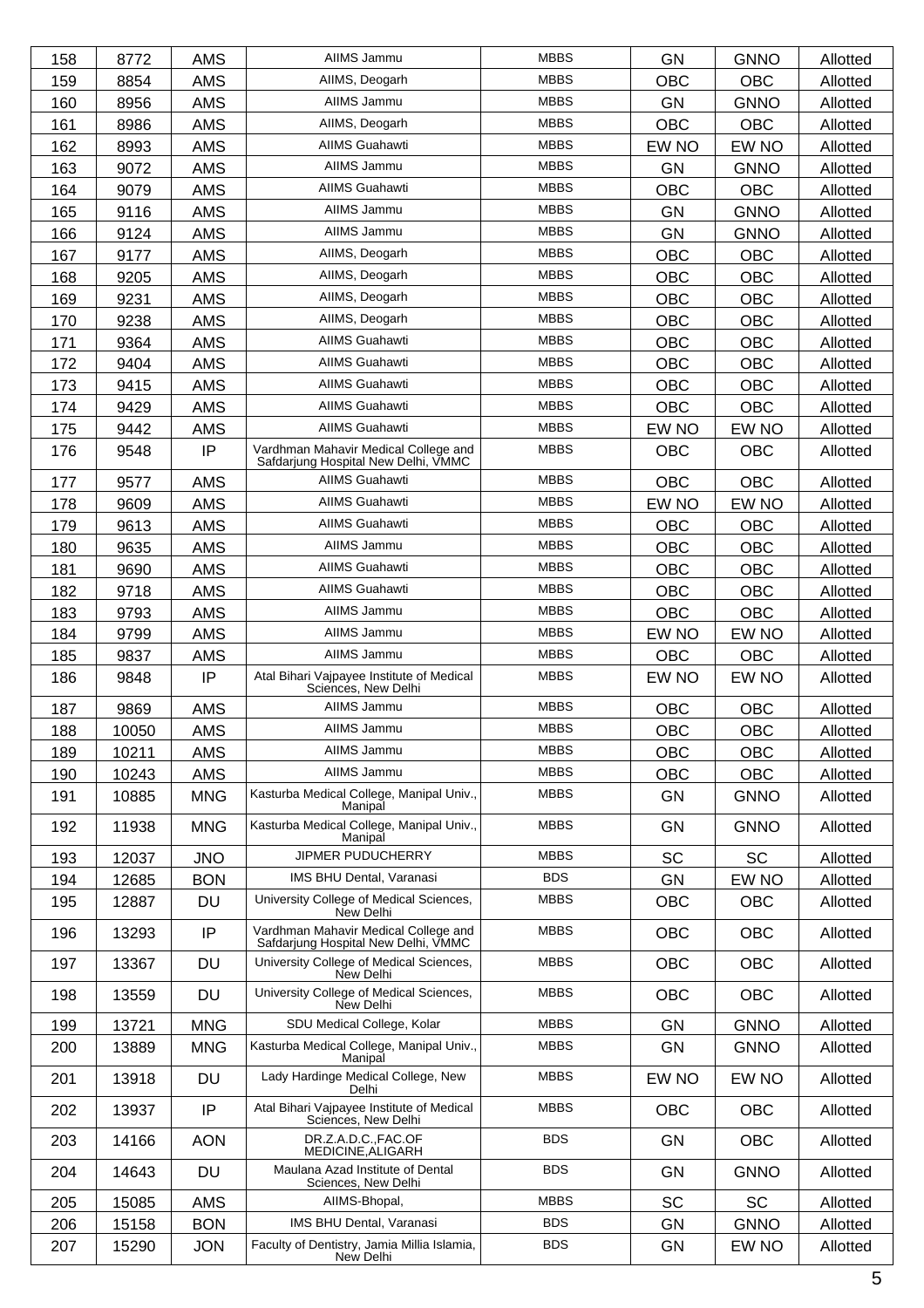| 208 | 15607 | <b>AON</b> | DR.Z.A.D.CFAC.OF<br>MEDICINE.ALIGARH                     | <b>BDS</b>  | <b>GN</b>  | <b>GNNO</b> | Allotted |
|-----|-------|------------|----------------------------------------------------------|-------------|------------|-------------|----------|
| 209 | 15653 | <b>DU</b>  | Maulana Azad Institute of Dental<br>Sciences, New Delhi  | <b>BDS</b>  | <b>GN</b>  | <b>GNNO</b> | Allotted |
| 210 | 15694 | <b>DU</b>  | Maulana Azad Institute of Dental<br>Sciences, New Delhi  | <b>BDS</b>  | <b>GN</b>  | <b>GNNO</b> | Allotted |
| 211 | 16167 | <b>AON</b> | DR.Z.A.D.C.,FAC.OF<br>MEDICINE, ALIGARH                  | <b>BDS</b>  | <b>GN</b>  | <b>GNNO</b> | Allotted |
| 212 | 16216 | <b>BON</b> | IMS BHU Dental, Varanasi                                 | <b>BDS</b>  | <b>GN</b>  | <b>GNNO</b> | Allotted |
| 213 | 16285 | <b>BON</b> | <b>IMS BHU Dental, Varanasi</b>                          | <b>BDS</b>  | <b>GN</b>  | OBC         | Allotted |
| 214 | 16299 | <b>AON</b> | DR.Z.A.D.C.,FAC.OF<br>MEDICINE.ALIGARH                   | <b>BDS</b>  | <b>GN</b>  | <b>GNNO</b> | Allotted |
| 215 | 16328 | <b>MNG</b> | Kasturba Medical College, Manipal Univ.,<br>Manipal      | <b>MBBS</b> | <b>GN</b>  | <b>GNNO</b> | Allotted |
| 216 | 16434 | <b>MNG</b> | SYMBIOSIS MEDICAL COLLEGE FOR<br><b>WOMEN PUNE</b>       | <b>MBBS</b> | <b>GN</b>  | <b>GNNO</b> | Allotted |
| 217 | 16804 | <b>AON</b> | DR.Z.A.D.C.,FAC.OF<br>MEDICINE, ALIGARH                  | <b>BDS</b>  | <b>GN</b>  | <b>OBC</b>  | Allotted |
| 218 | 16894 | <b>MNG</b> | Manipal Tata Medical College,                            | <b>MBBS</b> | GN         | <b>GNNO</b> | Allotted |
| 219 | 16980 | <b>BON</b> | <b>IMS BHU Dental, Varanasi</b>                          | <b>BDS</b>  | GN         | OBC         | Allotted |
| 220 | 17005 | <b>DU</b>  | Maulana Azad Institute of Dental<br>Sciences, New Delhi  | <b>BDS</b>  | <b>GN</b>  | <b>GNNO</b> | Allotted |
| 221 | 17172 | <b>BON</b> | <b>IMS BHU Dental, Varanasi</b>                          | <b>BDS</b>  | <b>GN</b>  | <b>GNNO</b> | Allotted |
| 222 | 17232 | <b>BON</b> | IMS BHU Dental, Varanasi                                 | <b>BDS</b>  | <b>GN</b>  | <b>GNNO</b> | Allotted |
| 223 | 17272 | <b>BON</b> | <b>IMS BHU Dental, Varanasi</b>                          | <b>BDS</b>  | <b>GN</b>  | <b>GNNO</b> | Allotted |
| 224 | 17298 | <b>BON</b> | <b>IMS BHU Dental, Varanasi</b>                          | <b>BDS</b>  | <b>GN</b>  | <b>GNNO</b> | Allotted |
| 225 | 17367 | <b>AON</b> | DR.Z.A.D.C.,FAC.OF<br>MEDICINE, ALIGARH                  | <b>BDS</b>  | <b>GN</b>  | <b>GNNO</b> | Allotted |
| 226 | 17554 | <b>MNG</b> | SYMBIOSIS MEDICAL COLLEGE FOR<br><b>WOMEN PUNE</b>       | <b>MBBS</b> | <b>GN</b>  | <b>GNNO</b> | Allotted |
| 227 | 17917 | <b>BON</b> | IMS BHU Dental, Varanasi                                 | <b>BDS</b>  | GN         | <b>GNNO</b> | Allotted |
| 228 | 17945 | <b>AON</b> | DR.Z.A.D.C.,FAC.OF<br>MEDICINE, ALIGARH                  | <b>BDS</b>  | GN         | OBC         | Allotted |
| 229 | 17964 | <b>DU</b>  | Maulana Azad Institute of Dental<br>Sciences, New Delhi  | <b>BDS</b>  | <b>GN</b>  | <b>GNNO</b> | Allotted |
| 230 | 18008 | <b>AON</b> | DR.Z.A.D.CFAC.OF<br>MEDICINE, ALIGARH                    | <b>BDS</b>  | <b>GN</b>  | <b>OBC</b>  | Allotted |
| 231 | 18019 | <b>BON</b> | IMS BHU Dental, Varanasi                                 | <b>BDS</b>  | GN         | OBC         | Allotted |
| 232 | 18025 | <b>BON</b> | IMS BHU Dental, Varanasi                                 | <b>BDS</b>  | <b>GN</b>  | <b>GNNO</b> | Allotted |
| 233 | 18036 | <b>AON</b> | DR.Z.A.D.C.,FAC.OF<br>MEDICINE, ALIGARH                  | <b>BDS</b>  | <b>GN</b>  | OBC         | Allotted |
| 234 | 18051 | <b>BON</b> | <b>IMS BHU Dental, Varanasi</b>                          | <b>BDS</b>  | GN         | <b>OBC</b>  | Allotted |
| 235 | 18407 | DU         | Maulana Azad Institute of Dental<br>Sciences, New Delhi  | <b>BDS</b>  | <b>GN</b>  | EW NO       | Allotted |
| 236 | 18419 | <b>BON</b> | IMS BHU Dental, Varanasi                                 | <b>BDS</b>  | GN         | <b>OBC</b>  | Allotted |
| 237 | 18475 | <b>JNO</b> | JIPMER PUDUCHERRY                                        | <b>MBBS</b> | <b>ST</b>  | <b>ST</b>   | Allotted |
| 238 | 18515 | <b>BON</b> | <b>IMS BHU Dental, Varanasi</b>                          | <b>BDS</b>  | <b>GN</b>  | <b>GNNO</b> | Allotted |
| 239 | 18527 | DU         | Lady Hardinge Medical College, New<br>Delhi              | <b>MBBS</b> | OBC        | OBC         | Allotted |
| 240 | 18713 | DU         | Maulana Azad Institute of Dental<br>Sciences, New Delhi  | <b>BDS</b>  | <b>GN</b>  | <b>GNNO</b> | Allotted |
| 241 | 18721 | IP         | <b>ESIC Dental College and Hospital</b>                  | <b>BDS</b>  | <b>GN</b>  | <b>GNNO</b> | Allotted |
| 242 | 18730 | <b>BON</b> | IMS BHU Dental, Varanasi                                 | <b>BDS</b>  | <b>GN</b>  | <b>GNNO</b> | Allotted |
| 243 | 18767 | <b>MNG</b> | Kasturba Medical College, Manipal Univ.,<br>Mangalore    | <b>MBBS</b> | <b>GN</b>  | <b>OBC</b>  | Allotted |
| 244 | 18798 | <b>JON</b> | Faculty of Dentistry, Jamia Millia Islamia,<br>New Delhi | <b>BDS</b>  | <b>GN</b>  | <b>GNNO</b> | Allotted |
| 245 | 18852 | <b>BON</b> | IMS BHU Dental, Varanasi                                 | <b>BDS</b>  | GN         | <b>GNNO</b> | Allotted |
| 246 | 18915 | <b>BON</b> | IMS BHU Dental, Varanasi                                 | <b>BDS</b>  | <b>GN</b>  | <b>OBC</b>  | Allotted |
| 247 | 18921 | <b>JON</b> | Faculty of Dentistry, Jamia Millia Islamia,<br>New Delhi | <b>BDS</b>  | <b>GN</b>  | <b>GNNO</b> | Allotted |
| 248 | 19099 | DU         | Maulana Azad Institute of Dental<br>Sciences, New Delhi  | <b>BDS</b>  | EW NO      | EW NO       | Allotted |
| 249 | 19116 | <b>BON</b> | IMS BHU Dental, Varanasi                                 | <b>BDS</b>  | <b>GN</b>  | OBC         | Allotted |
| 250 | 19153 | DU         | Maulana Azad Institute of Dental<br>Sciences, New Delhi  | <b>BDS</b>  | EW NO      | EW NO       | Allotted |
| 251 | 19346 | <b>BON</b> | IMS BHU Dental, Varanasi                                 | <b>BDS</b>  | <b>OBC</b> | <b>OBC</b>  | Allotted |
| 252 | 19444 | <b>JON</b> | Faculty of Dentistry, Jamia Millia Islamia,<br>New Delhi | <b>BDS</b>  | GN         | <b>GNNO</b> | Allotted |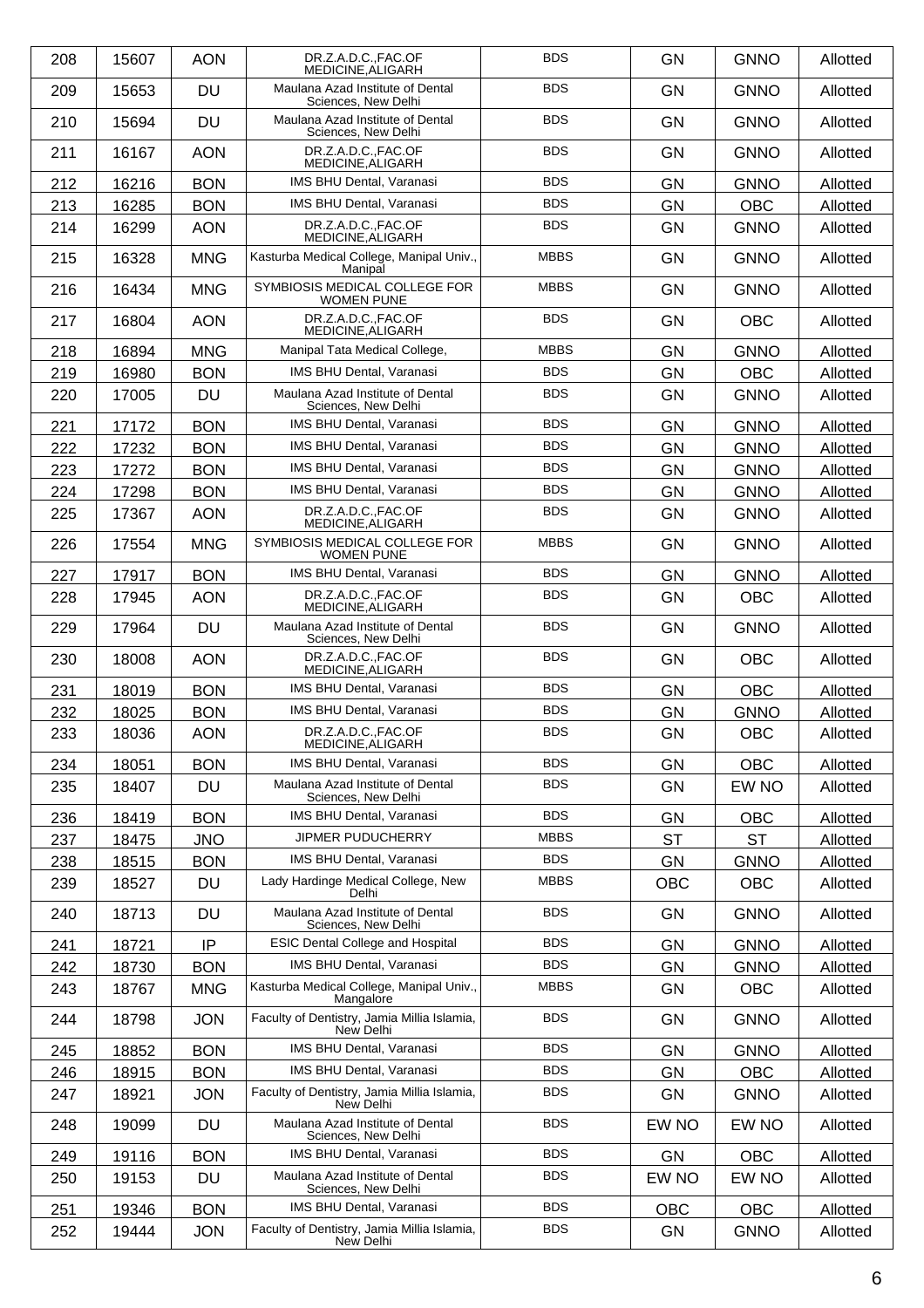| 253 | 19486 | <b>JON</b> | Faculty of Dentistry, Jamia Millia Islamia,<br>New Delhi | <b>BDS</b>  | <b>GN</b>  | <b>GNNO</b> | Allotted |
|-----|-------|------------|----------------------------------------------------------|-------------|------------|-------------|----------|
| 254 | 19536 | <b>BON</b> | IMS BHU Dental, Varanasi                                 | <b>BDS</b>  | <b>OBC</b> | <b>OBC</b>  | Allotted |
| 255 | 19552 | <b>BON</b> | IMS BHU Dental, Varanasi                                 | <b>BDS</b>  | EW NO      | EW NO       | Allotted |
| 256 | 19594 | <b>JON</b> | Faculty of Dentistry, Jamia Millia Islamia,<br>New Delhi | <b>BDS</b>  | <b>GN</b>  | <b>OBC</b>  | Allotted |
| 257 | 19752 | <b>AMS</b> | AllMS, Raipur                                            | <b>MBBS</b> | <b>ST</b>  | <b>ST</b>   | Allotted |
| 258 | 19769 | <b>DU</b>  | Lady Hardinge Medical College, New<br>Delhi              | <b>MBBS</b> | <b>OBC</b> | <b>OBC</b>  | Allotted |
| 259 | 19817 | <b>JON</b> | Faculty of Dentistry, Jamia Millia Islamia,<br>New Delhi | <b>BDS</b>  | <b>GN</b>  | <b>OBC</b>  | Allotted |
| 260 | 19824 | <b>DU</b>  | Lady Hardinge Medical College, New<br>Delhi              | <b>MBBS</b> | <b>OBC</b> | <b>OBC</b>  | Allotted |
| 261 | 19885 | <b>JON</b> | Faculty of Dentistry, Jamia Millia Islamia,<br>New Delhi | <b>BDS</b>  | <b>GN</b>  | <b>OBC</b>  | Allotted |
| 262 | 19963 | AMU        | DR.Z.A.D.C.,FAC.OF<br>MEDICINE, ALIGARH                  | <b>BDS</b>  | <b>GN</b>  | <b>GNNO</b> | Allotted |
| 263 | 19993 | <b>BON</b> | IMS BHU Dental, Varanasi                                 | <b>BDS</b>  | <b>OBC</b> | <b>OBC</b>  | Allotted |
| 264 | 20031 | <b>DU</b>  | Lady Hardinge Medical College, New<br>Delhi              | <b>MBBS</b> | <b>OBC</b> | <b>OBC</b>  | Allotted |
| 265 | 20065 | <b>BON</b> | <b>IMS BHU Dental, Varanasi</b>                          | <b>BDS</b>  | <b>OBC</b> | OBC         | Allotted |
| 266 | 20089 | <b>BON</b> | IMS BHU Dental, Varanasi                                 | <b>BDS</b>  | EW NO      | EW NO       | Allotted |
| 267 | 20241 | <b>BON</b> | IMS BHU Dental, Varanasi                                 | <b>BDS</b>  | EW NO      | EW NO       | Allotted |
| 268 | 20416 | IP         | ESIC Dental College and Hospital                         | <b>BDS</b>  | <b>GN</b>  | <b>GNNO</b> | Allotted |
| 269 | 20440 | <b>BON</b> | IMS BHU Dental, Varanasi                                 | <b>BDS</b>  | <b>OBC</b> | <b>OBC</b>  | Allotted |
| 270 | 20469 | <b>MNG</b> | Kasturba Medical College, Manipal Univ.,<br>Mangalore    | <b>MBBS</b> | <b>GN</b>  | <b>GNNO</b> | Allotted |
| 271 | 20472 | IP         | <b>ESIC Dental College and Hospital</b>                  | <b>BDS</b>  | <b>GN</b>  | <b>GNNO</b> | Allotted |
| 272 | 20492 | <b>BON</b> | IMS BHU Dental, Varanasi                                 | <b>BDS</b>  | <b>OBC</b> | <b>OBC</b>  | Allotted |
| 273 | 20607 | <b>BON</b> | IMS BHU Dental, Varanasi                                 | <b>BDS</b>  | <b>OBC</b> | <b>OBC</b>  | Allotted |
| 274 | 20610 | <b>JNR</b> | <b>JIPMER KARAIKAL</b>                                   | <b>MBBS</b> | <b>GN</b>  | <b>GNNO</b> | Allotted |
| 275 | 20640 | <b>BON</b> | IMS BHU Dental, Varanasi                                 | <b>BDS</b>  | EW NO      | EW NO       | Allotted |
| 276 | 20648 | <b>JON</b> | Faculty of Dentistry, Jamia Millia Islamia,<br>New Delhi | <b>BDS</b>  | <b>GN</b>  | <b>GNNO</b> | Allotted |
| 277 | 20704 | <b>JON</b> | Faculty of Dentistry, Jamia Millia Islamia,<br>New Delhi | <b>BDS</b>  | GN         | <b>GNNO</b> | Allotted |
| 278 | 20718 | <b>JON</b> | Faculty of Dentistry, Jamia Millia Islamia,<br>New Delhi | <b>BDS</b>  | <b>GN</b>  | EW NO       | Allotted |
| 279 | 20753 | <b>BON</b> | IMS BHU Dental, Varanasi                                 | <b>BDS</b>  | OBC        | <b>OBC</b>  | Allotted |
| 280 | 20772 | <b>JON</b> | Faculty of Dentistry, Jamia Millia Islamia,<br>New Delhi | <b>BDS</b>  | <b>GN</b>  | <b>GNNO</b> | Allotted |
| 281 | 20774 | IP         | <b>ESIC Dental College and Hospital</b>                  | <b>BDS</b>  | <b>GN</b>  | <b>GNNO</b> | Allotted |
| 282 | 20836 | IP         | <b>ESIC Dental College and Hospital</b>                  | <b>BDS</b>  | <b>GN</b>  | <b>GNNO</b> | Allotted |
| 283 | 20912 | <b>JON</b> | Faculty of Dentistry, Jamia Millia Islamia,<br>New Delhi | <b>BDS</b>  | <b>GN</b>  | <b>GNNO</b> | Allotted |
| 284 | 21050 | <b>JON</b> | Faculty of Dentistry, Jamia Millia Islamia,<br>New Delhi | <b>BDS</b>  | <b>GN</b>  | EW NO       | Allotted |
| 285 | 21067 | <b>MNG</b> | Kalinga Institute of Medical Sciences,<br>Bhubaneswar    | <b>MBBS</b> | <b>GN</b>  | <b>GNNO</b> | Allotted |
| 286 | 21118 | IP         | <b>ESIC Dental College and Hospital</b>                  | <b>BDS</b>  | GN         | <b>GNNO</b> | Allotted |
| 287 | 21188 | <b>JON</b> | Faculty of Dentistry, Jamia Millia Islamia,<br>New Delhi | <b>BDS</b>  | <b>GN</b>  | EW NO       | Allotted |
| 288 | 21279 | <b>BON</b> | IMS BHU Dental, Varanasi                                 | <b>BDS</b>  | <b>OBC</b> | <b>OBC</b>  | Allotted |
| 289 | 21405 | <b>MNG</b> | Kasturba Medical College, Manipal Univ.,<br>Manipal      | <b>MBBS</b> | <b>GN</b>  | <b>GNNO</b> | Allotted |
| 290 | 21455 | DU         | Maulana Azad Institute of Dental<br>Sciences, New Delhi  | <b>BDS</b>  | <b>OBC</b> | <b>OBC</b>  | Allotted |
| 291 | 21569 | <b>JON</b> | Faculty of Dentistry, Jamia Millia Islamia,<br>New Delhi | <b>BDS</b>  | <b>GN</b>  | <b>GNNO</b> | Allotted |
| 292 | 21605 | <b>BON</b> | IMS BHU Dental, Varanasi                                 | <b>BDS</b>  | OBC        | OBC         | Allotted |
| 293 | 21637 | <b>JON</b> | Faculty of Dentistry, Jamia Millia Islamia,<br>New Delhi | <b>BDS</b>  | <b>GN</b>  | <b>GNNO</b> | Allotted |
| 294 | 21686 | <b>JON</b> | Faculty of Dentistry, Jamia Millia Islamia,<br>New Delhi | <b>BDS</b>  | <b>GN</b>  | OBC         | Allotted |
| 295 | 22090 | <b>BON</b> | IMS BHU Dental, Varanasi                                 | <b>BDS</b>  | <b>OBC</b> | <b>OBC</b>  | Allotted |
| 296 | 22227 | IP         | <b>ESIC Dental College and Hospital</b>                  | <b>BDS</b>  | <b>GN</b>  | EW NO       | Allotted |
| 297 | 22327 | <b>MNG</b> | JSS Medical College, Jagadguru                           | <b>MBBS</b> | <b>GN</b>  | <b>GNNO</b> | Allotted |
| 298 | 22430 | IP         | <b>ESIC Dental College and Hospital</b>                  | <b>BDS</b>  | GN         | <b>GNNO</b> | Allotted |
| 299 | 22708 | IP         | <b>ESIC Dental College and Hospital</b>                  | <b>BDS</b>  | GN         | EW NO       | Allotted |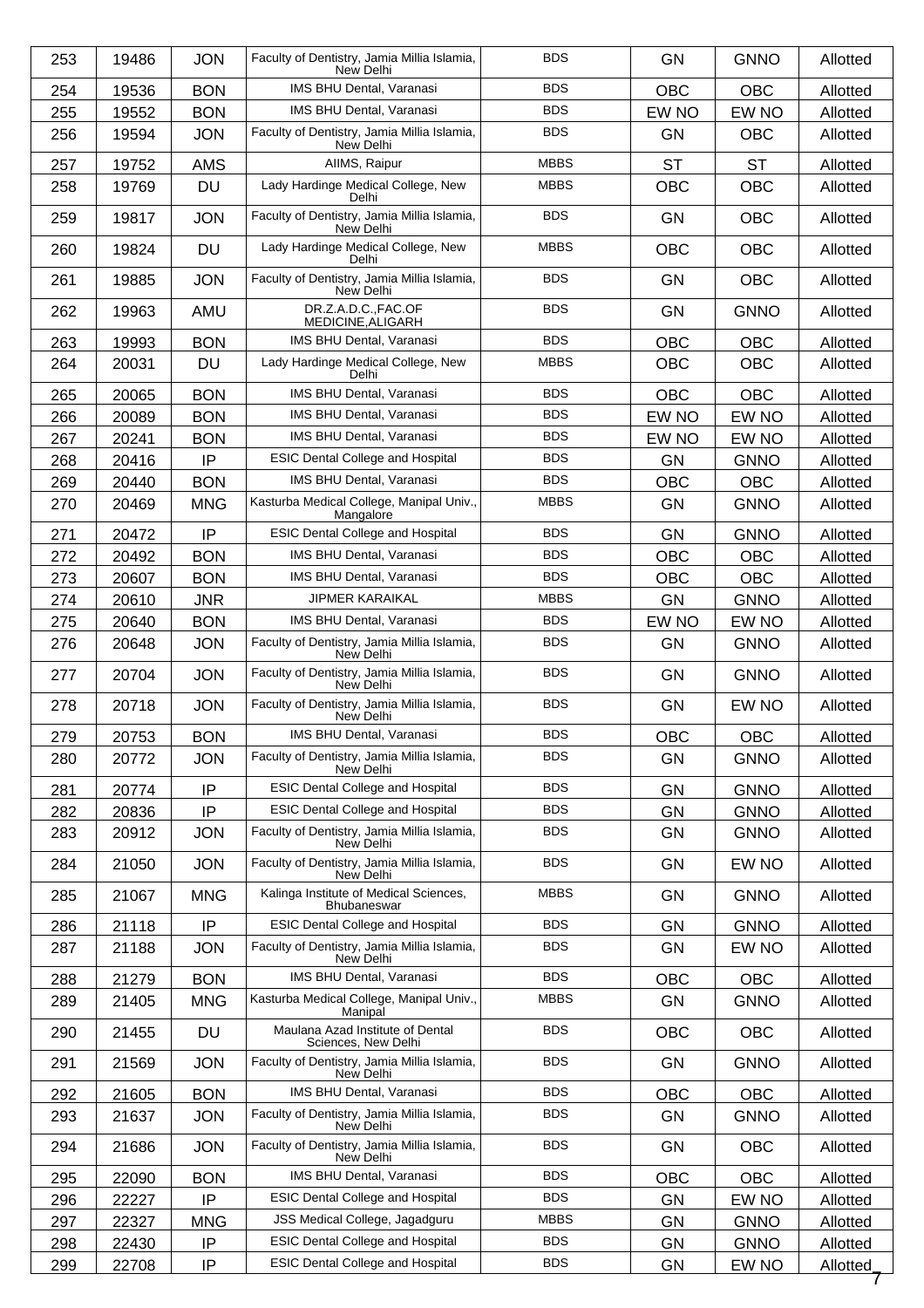| 300 | 23244 | <b>MNG</b> | Manipal Tata Medical College.                            | <b>MBBS</b> | <b>GN</b>     | <b>OBC</b>  | Allotted |
|-----|-------|------------|----------------------------------------------------------|-------------|---------------|-------------|----------|
| 301 | 23247 | <b>MNG</b> | SYMBIOSIS MEDICAL COLLEGE FOR<br><b>WOMEN PUNE</b>       | <b>MBBS</b> | <b>GN</b>     | <b>GNNO</b> | Allotted |
| 302 | 23444 | <b>MNG</b> | Kasturba Medical College, Manipal Univ.,<br>Manipal      | <b>MBBS</b> | GN            | <b>GNNO</b> | Allotted |
| 303 | 23860 | <b>JNO</b> | <b>JIPMER KARAIKAL</b>                                   | <b>MBBS</b> | SC            | <b>SC</b>   | Allotted |
| 304 | 23959 | IP         | <b>ESIC Dental College and Hospital</b>                  | <b>BDS</b>  | <b>GN</b>     | <b>GNNO</b> | Allotted |
| 305 | 23978 | <b>MNG</b> | SDU Medical College, Kolar                               | <b>MBBS</b> | <b>GN</b>     | <b>GNNO</b> | Allotted |
| 306 | 24058 | AMU        | DR.Z.A.D.C.,FAC.OF<br>MEDICINE, ALIGARH                  | <b>BDS</b>  | <b>GN</b>     | <b>OBC</b>  | Allotted |
| 307 | 24435 | <b>JMQ</b> | Faculty of Dentistry, Jamia Millia Islamia,<br>New Delhi | <b>BDS</b>  | <b>GN</b>     | <b>OBC</b>  | Allotted |
| 308 | 24489 | <b>MNG</b> | Kasturba Medical College, Manipal Univ.,<br>Manipal      | <b>MBBS</b> | <b>GN</b>     | <b>GNNO</b> | Allotted |
| 309 | 24494 | <b>DU</b>  | Maulana Azad Institute of Dental<br>Sciences, New Delhi  | <b>BDS</b>  | <b>OBC</b>    | <b>OBC</b>  | Allotted |
| 310 | 24775 | IP         | <b>ESIC Dental College and Hospital</b>                  | <b>BDS</b>  | <b>GN</b>     | <b>GNNO</b> | Allotted |
| 311 | 25279 | <b>DU</b>  | Maulana Azad Institute of Dental<br>Sciences, New Delhi  | <b>BDS</b>  | <b>OBC</b>    | <b>OBC</b>  | Allotted |
| 312 | 25286 | <b>MNG</b> | Sri Siddhartha Academy T Begur                           | <b>MBBS</b> | <b>GN</b>     | EW NO       | Allotted |
| 313 | 25357 | IP         | <b>ESIC Dental College and Hospital</b>                  | <b>BDS</b>  | <b>GN</b>     | <b>GNNO</b> | Allotted |
| 314 | 25565 | <b>AMS</b> | AIIMS, Nagpur                                            | <b>MBBS</b> | SC            | <b>SC</b>   | Allotted |
| 315 | 26017 | <b>MNG</b> | Kasturba Medical College, Manipal Univ.,<br>Manipal      | <b>MBBS</b> | <b>GN</b>     | <b>GNNO</b> | Allotted |
| 316 | 26101 | <b>MNG</b> | Kasturba Medical College, Manipal Univ.,<br>Manipal      | <b>MBBS</b> | <b>GN</b>     | <b>GNNO</b> | Allotted |
| 317 | 26431 | AMU        | DR.Z.A.D.C.,FAC.OF<br>MEDICINE, ALIGARH                  | <b>BDS</b>  | <b>GN</b>     | <b>GNNO</b> | Allotted |
| 318 | 26611 | <b>MNG</b> | Kasturba Medical College, Manipal Univ.,<br>Manipal      | <b>MBBS</b> | <b>GN</b>     | <b>GNNO</b> | Allotted |
| 319 | 26744 | <b>MNG</b> | Kasturba Medical College, Manipal Univ.,<br>Manipal      | <b>MBBS</b> | <b>GN</b>     | <b>GNNO</b> | Allotted |
| 320 | 26841 | <b>DU</b>  | Maulana Azad Institute of Dental<br>Sciences, New Delhi  | <b>BDS</b>  | <b>OBC</b>    | <b>OBC</b>  | Allotted |
| 321 | 26956 | IP         | <b>ESIC Dental College and Hospital</b>                  | <b>BDS</b>  | <b>GN</b>     | <b>GNNO</b> | Allotted |
| 322 | 27076 | <b>MNG</b> | SYMBIOSIS MEDICAL COLLEGE FOR<br><b>WOMEN PUNE</b>       | <b>MBBS</b> | <b>GN</b>     | EW NO       | Allotted |
| 323 | 27085 | <b>MNG</b> | SYMBIOSIS MEDICAL COLLEGE FOR<br><b>WOMEN PUNE</b>       | <b>MBBS</b> | GN            | <b>GNNO</b> | Allotted |
| 324 | 27572 | IP         | <b>ESIC Dental College and Hospital</b>                  | <b>BDS</b>  | <b>GN</b>     | <b>GNNO</b> | Allotted |
| 325 | 27754 | <b>MNG</b> | Kasturba Medical College, Manipal Univ.,<br>Manipal      | <b>MBBS</b> | GN            | <b>GNNO</b> | Allotted |
| 326 | 27850 | <b>JMQ</b> | Faculty of Dentistry, Jamia Millia Islamia,<br>New Delhi | <b>BDS</b>  | GN            | EW NO       | Allotted |
| 327 | 27860 | <b>MNG</b> | Kasturba Medical College, Manipal Univ.,<br>Manipal      | <b>MBBS</b> | <b>GN</b>     | <b>GNNO</b> | Allotted |
| 328 | 28007 | AMS        | AIIMS, Rishikesh                                         | <b>MBBS</b> | SC            | SC          | Allotted |
| 329 | 28429 | <b>MNG</b> | Kasturba Medical College, Manipal Univ.,<br>Manipal      | <b>MBBS</b> | <b>GN</b>     | <b>GNNO</b> | Allotted |
| 330 | 28594 | <b>MNG</b> | Kasturba Medical College, Manipal Univ.,<br>Manipal      | <b>MBBS</b> | <b>GN</b>     | <b>GNNO</b> | Allotted |
| 331 | 28633 | IP         | <b>ESIC Dental College and Hospital</b>                  | <b>BDS</b>  | GN            | <b>GNNO</b> | Allotted |
| 332 | 28687 | IP         | <b>ESIC Dental College and Hospital</b>                  | <b>BDS</b>  | GN            | <b>GNNO</b> | Allotted |
| 333 | 28696 | <b>MNG</b> | Kasturba Medical College, Manipal Univ.,<br>Manipal      | <b>MBBS</b> | GN            | OBC         | Allotted |
| 334 | 28960 | <b>MNG</b> | Kasturba Medical College, Manipal Univ.,<br>Mangalore    | <b>MBBS</b> | GN            | <b>GNNO</b> | Allotted |
| 335 | 29115 | IP         | <b>ESIC Dental College and Hospital</b>                  | <b>BDS</b>  | GN            | <b>GNNO</b> | Allotted |
| 336 | 29196 | IP         | <b>ESIC Dental College and Hospital</b>                  | <b>BDS</b>  | <b>GN</b>     | <b>GNNO</b> | Allotted |
| 337 | 29677 | <b>MNG</b> | Kasturba Medical College, Manipal Univ.,<br>Mangalore    | <b>MBBS</b> | GN            | EW NO       | Allotted |
| 338 | 29882 | <b>MNG</b> | Kasturba Medical College, Manipal Univ.,<br>Mangalore    | <b>MBBS</b> | <b>GN</b>     | OBC         | Allotted |
| 339 | 30169 | AMS        | AllMS, Jodhpur                                           | <b>MBBS</b> | <b>GN PwD</b> | OBC PwD     | Allotted |
| 340 | 30385 | <b>MNG</b> | Kasturba Medical College, Manipal Univ.,<br>Mangalore    | <b>MBBS</b> | <b>GN</b>     | <b>GNNO</b> | Allotted |
| 341 | 30467 | <b>MNG</b> | Kasturba Medical College, Manipal Univ.,<br>Mangalore    | <b>MBBS</b> | GN            | <b>GNNO</b> | Allotted |
| 342 | 30528 | <b>JNO</b> | <b>JIPMER KARAIKAL</b>                                   | <b>MBBS</b> | SC            | <b>SC</b>   | Allotted |
| 343 | 31041 | DU         | Maulana Azad Institute of Dental<br>Sciences, New Delhi  | <b>BDS</b>  | <b>OBC</b>    | OBC         | Allotted |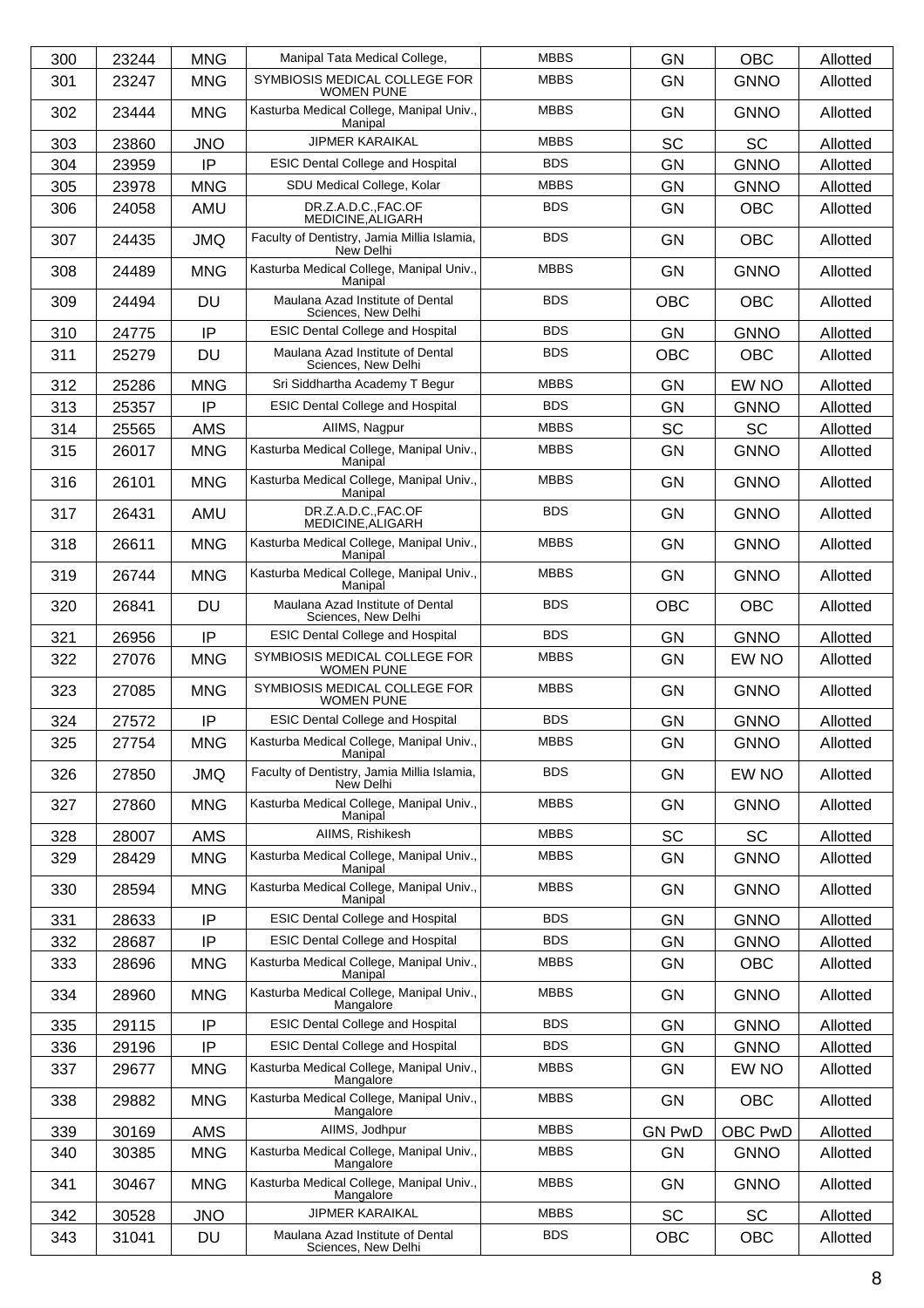| 344 | 31275 | <b>JMQ</b> | Faculty of Dentistry, Jamia Millia Islamia,<br>New Delhi             | <b>BDS</b>  | <b>GN</b>  | EW NO       | Allotted |
|-----|-------|------------|----------------------------------------------------------------------|-------------|------------|-------------|----------|
| 345 | 31295 | <b>AMS</b> | AIIMS, Rishikesh                                                     | <b>MBBS</b> | <b>SC</b>  | <b>SC</b>   | Allotted |
| 346 | 31498 | <b>DU</b>  | Maulana Azad Institute of Dental<br>Sciences, New Delhi              | <b>BDS</b>  | <b>OBC</b> | <b>OBC</b>  | Allotted |
| 347 | 31960 | IP         | <b>ESIC Dental College and Hospital</b>                              | <b>BDS</b>  | EW NO      | EW NO       | Allotted |
| 348 | 32046 | <b>AMS</b> | AIIMS, Patna                                                         | <b>MBBS</b> | <b>ST</b>  | ST          | Allotted |
| 349 | 32067 | <b>MNG</b> | Sri Siddhartha Academy T Begur                                       | <b>MBBS</b> | <b>GN</b>  | <b>GNNO</b> | Allotted |
| 350 | 32551 | <b>MNG</b> | MM Inst. Med. and Research. Mullana                                  | <b>MBBS</b> | GN         | <b>OBC</b>  | Allotted |
| 351 | 32624 | <b>DU</b>  | Maulana Azad Institute of Dental<br>Sciences, New Delhi              | <b>BDS</b>  | <b>OBC</b> | <b>OBC</b>  | Allotted |
| 352 | 32913 | <b>MNG</b> | Manipal Tata Medical College,                                        | <b>MBBS</b> | <b>GN</b>  | <b>OBC</b>  | Allotted |
| 353 | 33028 | <b>JMQ</b> | Faculty of Dentistry, Jamia Millia Islamia,<br>New Delhi             | <b>BDS</b>  | <b>GN</b>  | <b>OBC</b>  | Allotted |
| 354 | 33036 | <b>MNG</b> | MM College of Dental Scie. and Res.,<br>Mullana                      | <b>BDS</b>  | GN         | <b>GNNO</b> | Allotted |
| 355 | 33302 | <b>MNG</b> | Sri Siddhartha Academy T Begur                                       | <b>MBBS</b> | <b>GN</b>  | <b>OBC</b>  | Allotted |
| 356 | 33607 | <b>DU</b>  | Maulana Azad Institute of Dental<br>Sciences, New Delhi              | <b>BDS</b>  | <b>OBC</b> | <b>OBC</b>  | Allotted |
| 357 | 33620 | <b>MNG</b> | JSS Medical College, Jagadguru                                       | <b>MBBS</b> | GN         | <b>GNNO</b> | Allotted |
| 358 | 33715 | <b>AMS</b> | AIIMS. Patna                                                         | <b>MBBS</b> | <b>SC</b>  | <b>SC</b>   | Allotted |
| 359 | 33796 | <b>MNG</b> | Sri Ramachandra Med. College and Res.<br>Inst., Chennai              | <b>MBBS</b> | <b>GN</b>  | <b>GNNO</b> | Allotted |
| 360 | 33803 | <b>JMQ</b> | Faculty of Dentistry, Jamia Millia Islamia,<br>New Delhi             | <b>BDS</b>  | <b>GN</b>  | <b>GNNO</b> | Allotted |
| 361 | 33854 | <b>MNG</b> | Sri Siddhartha Academy T Begur                                       | <b>MBBS</b> | <b>GN</b>  | <b>OBC</b>  | Allotted |
| 362 | 34148 | <b>MNG</b> | JSS Medical College, Jagadguru                                       | <b>MBBS</b> | <b>GN</b>  | <b>GNNO</b> | Allotted |
| 363 | 34453 | <b>MNG</b> | Sri Siddhartha Academy T Begur                                       | <b>MBBS</b> | <b>GN</b>  | <b>OBC</b>  | Allotted |
| 364 | 34610 | <b>MNG</b> | Sri Siddhartha Academy T Begur                                       | <b>MBBS</b> | <b>GN</b>  | <b>GNNO</b> | Allotted |
| 365 | 34721 | <b>MNG</b> | Manipal Tata Medical College,                                        | <b>MBBS</b> | <b>GN</b>  | <b>GNNO</b> | Allotted |
| 366 | 34970 | AMS        | AIIMS, Patna                                                         | <b>MBBS</b> | <b>SC</b>  | <b>SC</b>   | Allotted |
| 367 | 35107 | <b>AMS</b> | AIIMS Telangana Bibi Nagar Village<br>Rangapur Mandal Name Bibinagar | <b>MBBS</b> | <b>SC</b>  | <b>SC</b>   | Allotted |
| 368 | 35527 | <b>AMS</b> | AIIMS. Patna                                                         | <b>MBBS</b> | SC         | <b>SC</b>   | Allotted |
| 369 | 35949 | IP         | <b>ESIC Dental College and Hospital</b>                              | <b>BDS</b>  | <b>OBC</b> | <b>OBC</b>  | Allotted |
| 370 | 36173 | <b>MNG</b> | SDU Medical College, Kolar                                           | <b>MBBS</b> | <b>GN</b>  | EW NO       | Allotted |
| 371 | 36393 | IP         | <b>ESIC Dental College and Hospital</b>                              | <b>BDS</b>  | EW NO      | EW NO       | Allotted |
| 372 | 36490 | <b>ESI</b> | ESIC Medical College AND PGIMSR,<br><b>Bangalore</b>                 | <b>MBBS</b> | GN         | <b>GNNO</b> | Allotted |
| 373 | 36697 | IP         | <b>ESIC Dental College and Hospital</b>                              | <b>BDS</b>  | EW NO      | EW NO       | Allotted |
| 374 | 36826 | <b>JMQ</b> | Faculty of Dentistry, Jamia Millia Islamia,<br>New Delhi             | <b>BDS</b>  | GN         | <b>GNNO</b> | Allotted |
| 375 | 36866 | <b>ESI</b> | ESIC Medical College AND PGIMSR,<br>Chennai                          | <b>MBBS</b> | <b>GN</b>  | <b>OBC</b>  | Allotted |
| 376 | 36898 | <b>JNO</b> | <b>JIPMER KARAIKAL</b>                                               | <b>MBBS</b> | <b>SC</b>  | SC          | Allotted |
| 377 | 36966 | IP         | <b>ESIC Dental College and Hospital</b>                              | <b>BDS</b>  | EW NO      | EW NO       | Allotted |
| 378 | 37278 | <b>BON</b> | INST.OF MED.SCIENCES,<br>BHU, VARANASI                               | <b>MBBS</b> | <b>SC</b>  | SC          | Allotted |
| 379 | 37326 | <b>MNG</b> | JSS Medical College, Jagadguru                                       | <b>MBBS</b> | <b>GN</b>  | <b>GNNO</b> | Allotted |
| 380 | 37791 | AMS        | AIIMS, Patna                                                         | <b>MBBS</b> | <b>ST</b>  | <b>ST</b>   | Allotted |
| 381 | 37806 | <b>ESI</b> | Government Medical College, Kollam                                   | <b>MBBS</b> | GN         | <b>GNNO</b> | Allotted |
| 382 | 37879 | <b>JNO</b> | <b>JIPMER KARAIKAL</b>                                               | <b>MBBS</b> | SC         | <b>SC</b>   | Allotted |
| 383 | 38687 | IP         | <b>ESIC Dental College and Hospital</b>                              | <b>BDS</b>  | OBC        | OBC         | Allotted |
| 384 | 39125 | AMS        | AIIMS, Rai Bareli                                                    | <b>MBBS</b> | <b>SC</b>  | SC          | Allotted |
| 385 | 39404 | <b>ESI</b> | ESIC Medical College AND PGIMSR,<br>Chennai                          | <b>MBBS</b> | <b>OBC</b> | <b>OBC</b>  | Allotted |
| 386 | 39474 | <b>MNG</b> | Manipal Tata Medical College,                                        | <b>MBBS</b> | GN         | <b>GNNO</b> | Allotted |
| 387 | 39477 | <b>MNG</b> | JSS Medical College, Jagadguru                                       | <b>MBBS</b> | <b>GN</b>  | <b>GNNO</b> | Allotted |
| 388 | 40274 | IP         | <b>ESIC Dental College and Hospital</b>                              | <b>BDS</b>  | <b>OBC</b> | OBC         | Allotted |
| 389 | 40705 | <b>MNG</b> | K.S Hegde Medical Academy, Mangaluru                                 | <b>MBBS</b> | GN         | OBC         | Allotted |
| 390 | 40829 | <b>MNG</b> | Manipal Tata Medical College,                                        | <b>MBBS</b> | <b>GN</b>  | <b>GNNO</b> | Allotted |
| 391 | 40955 | IP         | <b>ESIC Dental College and Hospital</b>                              | <b>BDS</b>  | <b>OBC</b> | OBC         | Allotted |
| 392 | 40972 | IP         | <b>ESIC Dental College and Hospital</b>                              | <b>BDS</b>  | OBC        | OBC         | Allotted |
| 393 | 41393 | IP         | <b>ESIC Dental College and Hospital</b>                              | <b>BDS</b>  | OBC        | OBC         | Allotted |
|     |       |            |                                                                      |             |            |             | 9        |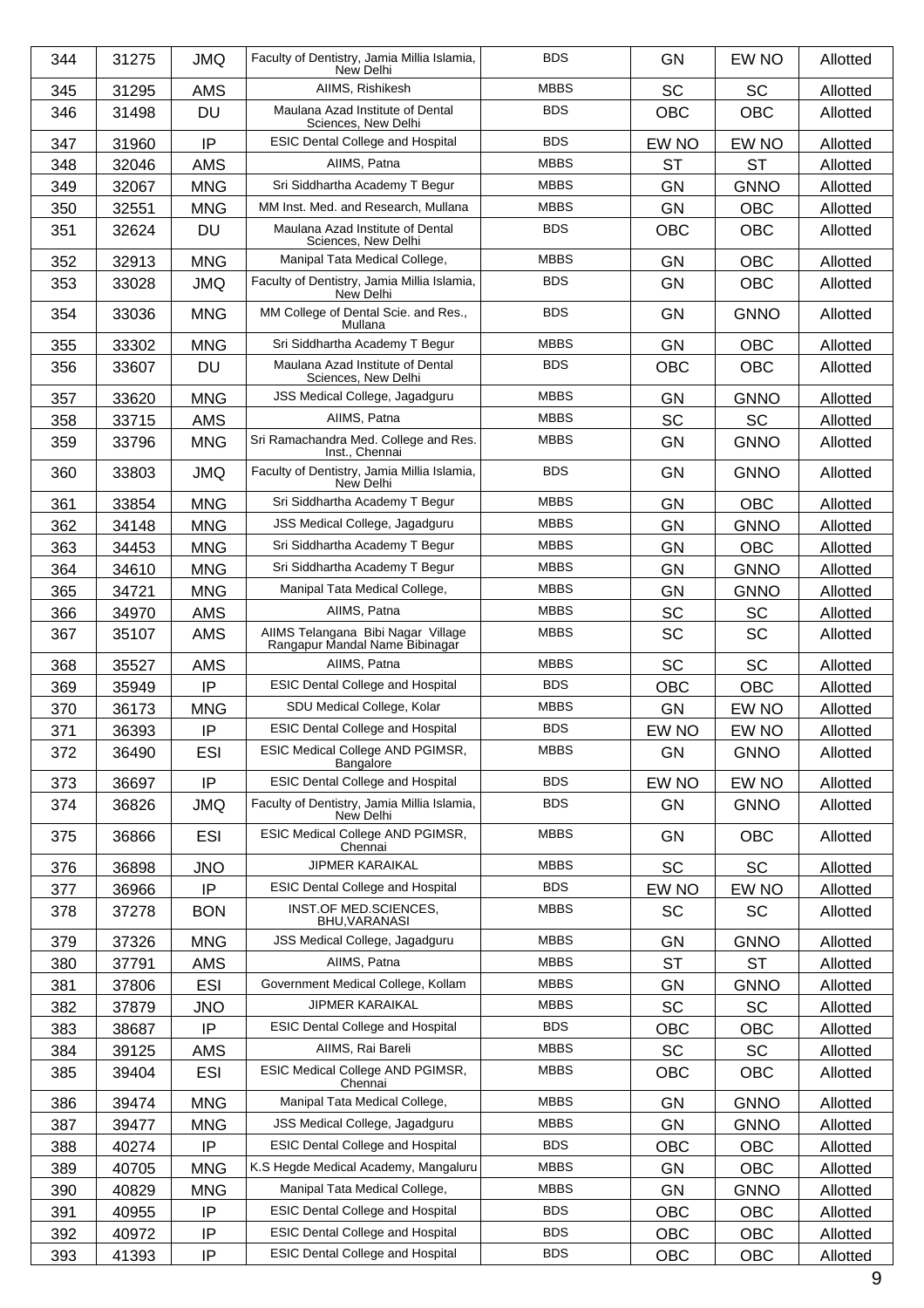| 394 | 41414 | IP         | <b>ESIC Dental College and Hospital</b>                                     | <b>BDS</b>  | OBC        | <b>OBC</b>  | Allotted        |
|-----|-------|------------|-----------------------------------------------------------------------------|-------------|------------|-------------|-----------------|
| 395 | 41676 | <b>MNG</b> | Manipal Tata Medical College,                                               | <b>MBBS</b> | <b>GN</b>  | <b>GNNO</b> | Allotted        |
| 396 | 41799 | <b>MNG</b> | Manipal Tata Medical College,                                               | <b>MBBS</b> | <b>GN</b>  | <b>GNNO</b> | Allotted        |
| 397 | 42102 | <b>MNG</b> | Sri Siddhartha Academy T Begur                                              | <b>MBBS</b> | <b>GN</b>  | <b>OBC</b>  | Allotted        |
| 398 | 42207 | <b>MNG</b> | Manipal Tata Medical College,                                               | <b>MBBS</b> | <b>GN</b>  | <b>OBC</b>  | Allotted        |
| 399 | 42546 | <b>MNG</b> | Manipal Tata Medical College,                                               | <b>MBBS</b> | <b>GN</b>  | <b>OBC</b>  | Allotted        |
| 400 | 43021 | <b>BON</b> | INST.OF MED.SCIENCES,<br>BHU, VARANASI                                      | <b>MBBS</b> | <b>SC</b>  | <b>SC</b>   | Allotted        |
| 401 | 43169 | <b>MNG</b> | Manipal Tata Medical College,                                               | <b>MBBS</b> | <b>GN</b>  | <b>GNNO</b> | Allotted        |
| 402 | 43368 | <b>BON</b> | INST.OF MED.SCIENCES,<br><b>BHU, VARANASI</b>                               | <b>MBBS</b> | <b>SC</b>  | <b>SC</b>   | Allotted        |
| 403 | 43386 | IP         | <b>ESIC Dental College and Hospital</b>                                     | <b>BDS</b>  | OBC        | <b>OBC</b>  | Allotted        |
| 404 | 43484 | <b>AMS</b> | AllMS, Gorakhpur                                                            | <b>MBBS</b> | <b>SC</b>  | <b>SC</b>   | Allotted        |
| 405 | 43531 | IP         | <b>ESIC Dental College and Hospital</b>                                     | <b>BDS</b>  | <b>OBC</b> | OBC         | Allotted        |
| 406 | 43567 | IP         | <b>ESIC Dental College and Hospital</b>                                     | <b>BDS</b>  | OBC        | <b>OBC</b>  | Allotted        |
| 407 | 43592 | IP         | Vardhman Mahavir Medical College and<br>Safdarjung Hospital New Delhi, VMMC | <b>MBBS</b> | <b>SC</b>  | <b>SC</b>   | Allotted        |
| 408 | 43893 | <b>MNG</b> | SDU Medical College, Kolar                                                  | <b>MBBS</b> | <b>GN</b>  | <b>GNNO</b> | Allotted        |
| 409 | 43939 | <b>MNG</b> | K.S Hegde Medical Academy, Mangaluru                                        | <b>MBBS</b> | <b>GN</b>  | <b>GNNO</b> | Allotted        |
| 410 | 44052 | IP         | <b>ESIC Dental College and Hospital</b>                                     | <b>BDS</b>  | <b>OBC</b> | <b>OBC</b>  | Allotted        |
| 411 | 44539 | <b>MNG</b> | Rural Medical College and PIMS, Loni                                        | <b>MBBS</b> | <b>GN</b>  | <b>OBC</b>  | Allotted        |
| 412 | 44550 | <b>ESI</b> | Government Medical College, Kollam                                          | <b>MBBS</b> | <b>GN</b>  | <b>GNNO</b> | Allotted        |
| 413 | 44562 | <b>MNG</b> | Manipal Tata Medical College,                                               | <b>MBBS</b> | <b>GN</b>  | <b>OBC</b>  | Allotted        |
| 414 | 44899 | <b>AMS</b> | AIIMS, Rai Bareli                                                           | <b>MBBS</b> | <b>SC</b>  | <b>SC</b>   | Allotted        |
| 415 | 44981 | <b>ESI</b> | Government Medical College, Kollam                                          | <b>MBBS</b> | <b>OBC</b> | <b>OBC</b>  | Allotted        |
| 416 | 45173 | <b>MNG</b> | Jawahar Lal Nehru Medical College,                                          | <b>MBBS</b> | GN         | <b>GNNO</b> | Allotted        |
| 417 | 45182 | <b>BON</b> | Belagavi<br>INST.OF MED.SCIENCES,                                           | <b>MBBS</b> | SC         | <b>SC</b>   | Allotted        |
|     |       |            | BHU, VARANASI                                                               |             |            |             |                 |
| 418 | 45260 | <b>AMS</b> | AIIMS Mangalagiri                                                           | <b>MBBS</b> | SC         | <b>SC</b>   | Allotted        |
| 419 | 45511 | <b>MNG</b> | K.S Hegde Medical Academy, Mangaluru                                        | <b>MBBS</b> | GN         | <b>GNNO</b> | Allotted        |
| 420 | 46092 | <b>ESI</b> | Govt. Med. College and ESIC Hospt.,<br>Coimbatore                           | <b>MBBS</b> | <b>OBC</b> | <b>OBC</b>  | Allotted        |
| 421 | 46105 | <b>ESI</b> | ESIC Medical College, Hyderbad                                              | <b>MBBS</b> | <b>GN</b>  | <b>OBC</b>  | Allotted        |
| 422 | 46158 | <b>AMS</b> | AIIMS, Rai Bareli                                                           | <b>MBBS</b> | SC         | SC          | Allotted        |
| 423 | 46380 | JI         | Faculty of Dentistry, Jamia Millia Islamia,<br>New Delhi                    | <b>BDS</b>  | GN         | OBC         | Allotted        |
| 424 | 46517 | AMS        | AIIMS Bathinda                                                              | <b>MBBS</b> | SC         | SC          | Allotted        |
| 425 | 46620 | <b>MNG</b> | SDU Medical College, Kolar                                                  | <b>MBBS</b> | <b>GN</b>  | <b>GNNO</b> | Allotted        |
| 426 | 46819 | AMS        | AllMS, Gorakhpur                                                            | <b>MBBS</b> | SC         | SC          | Allotted        |
| 427 | 47129 | <b>AMS</b> | AIIMS Mangalagiri                                                           | <b>MBBS</b> | SC         | SC          | Allotted        |
| 428 | 47306 | <b>MNG</b> | K.S Hegde Medical Academy, Mangaluru                                        | <b>MBBS</b> | GN         | OBC         | Allotted        |
| 429 | 47875 | AMS        | AIIMS Mangalagiri                                                           | <b>MBBS</b> | <b>SC</b>  | SC          | Allotted        |
| 430 | 48310 | <b>MNG</b> | Manipal Tata Medical College,                                               | <b>MBBS</b> | GN         | <b>GNNO</b> | Allotted        |
| 431 | 48620 | <b>MNG</b> | Rural Medical College and PIMS, Loni                                        | <b>MBBS</b> | GN         | <b>OBC</b>  | Allotted        |
| 432 | 49093 | <b>ESI</b> | ESIC Medical College, Gulbarga                                              | <b>MBBS</b> | GN         | <b>GNNO</b> | Allotted        |
| 433 | 49282 | <b>MNG</b> | Manipal Tata Medical College,                                               | <b>MBBS</b> | GN         | <b>GNNO</b> | Allotted        |
| 434 | 49290 | AMS        | AIIMS Mangalagiri                                                           | <b>MBBS</b> | SC         | SC          | Allotted        |
| 435 | 50032 | <b>ESI</b> | ESIC Medical College AND PGIMSR,<br>Kolkata                                 | <b>MBBS</b> | GN         | <b>GNNO</b> | Allotted        |
| 436 | 50066 | <b>ESI</b> | SLBS Govt. Medical College, Mandi                                           | <b>MBBS</b> | GN         | <b>GNNO</b> | Allotted        |
| 437 | 50297 | <b>MNG</b> | Kalinga Institute of Medical Sciences,<br><b>Bhubaneswar</b>                | <b>MBBS</b> | <b>GN</b>  | <b>GNNO</b> | Allotted        |
| 438 | 50540 | <b>MNG</b> | Manipal Tata Medical College,                                               | <b>MBBS</b> | <b>GN</b>  | <b>GNNO</b> | Allotted        |
| 439 | 50749 | AMS        | <b>AIIMS Rajkot</b>                                                         | <b>MBBS</b> | <b>SC</b>  | <b>SC</b>   | Allotted        |
| 440 | 50872 | <b>ESI</b> | ESIC Medical College AND PGIMSR,<br>Chennai                                 | <b>MBBS</b> | OBC        | OBC         | Allotted        |
| 441 | 50978 | <b>MNG</b> | Rural Medical College and PIMS, Loni                                        | <b>MBBS</b> | <b>GN</b>  | <b>GNNO</b> | Allotted        |
| 442 | 51445 | <b>MNG</b> | Sri Siddhartha Academy T Begur                                              | <b>MBBS</b> | GN         | <b>GNNO</b> | Allotted        |
| 443 | 51510 | AMS        | AIIMS, Kalyani                                                              | <b>MBBS</b> | SC         | SC          | Allotted        |
| 444 | 51715 | <b>ESI</b> | ESIC Dental College, Gulbarga                                               | <b>BDS</b>  | GN         | <b>GNNO</b> | Allotted        |
| 445 | 52399 | <b>AMS</b> | AIIMS Rajkot                                                                | <b>MBBS</b> | <b>SC</b>  | SC          | Allotted        |
|     |       |            |                                                                             |             |            |             | 10 <sup>°</sup> |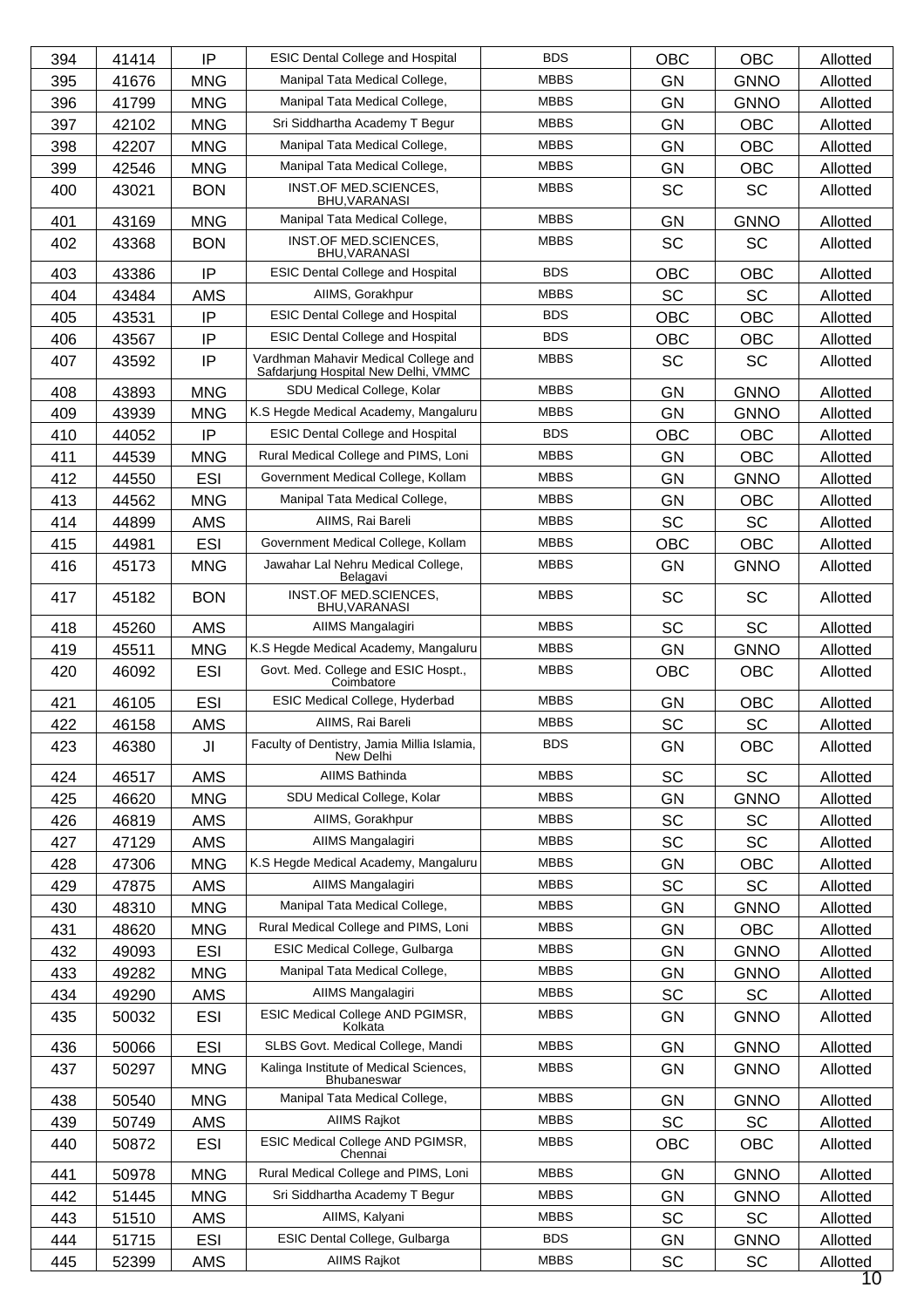| 446 | 52694 | <b>AMS</b> | AIIMS Bilaspur Changar Palasiyan,<br>Himachal Pradesh       | <b>MBBS</b> | <b>SC</b>  | <b>SC</b>   | Allotted |
|-----|-------|------------|-------------------------------------------------------------|-------------|------------|-------------|----------|
| 447 | 52789 | <b>MNG</b> | Manipal Tata Medical College,                               | <b>MBBS</b> | <b>GN</b>  | <b>GNNO</b> | Allotted |
| 448 | 52867 | <b>MNG</b> | Rural Medical College and PIMS, Loni                        | <b>MBBS</b> | <b>GN</b>  | OBC         | Allotted |
| 449 | 52885 | <b>MNG</b> | Manipal Tata Medical College,                               | <b>MBBS</b> | GN         | <b>GNNO</b> | Allotted |
| 450 | 53004 | <b>AMS</b> | AIIMS, Rai Bareli                                           | <b>MBBS</b> | <b>SC</b>  | <b>SC</b>   | Allotted |
| 451 | 53037 | <b>AMS</b> | <b>AIIMS Rajkot</b>                                         | <b>MBBS</b> | SC         | <b>SC</b>   | Allotted |
| 452 | 53265 | <b>MNG</b> | Rural Medical College and PIMS, Loni                        | <b>MBBS</b> | <b>GN</b>  | <b>GNNO</b> | Allotted |
| 453 | 53721 | <b>ESI</b> | <b>ESIC Medical College, Faridabad</b>                      | <b>MBBS</b> | EW NO      | EW NO       | Allotted |
| 454 | 53754 | <b>MNG</b> | Institute of Medical Sciences and SUM<br>Host., Bhubaneswar | <b>MBBS</b> | <b>GN</b>  | <b>GNNO</b> | Allotted |
| 455 | 54103 | <b>MNG</b> | Kalinga Institute of Medical Sciences,<br>Bhubaneswar       | <b>MBBS</b> | <b>GN</b>  | <b>GNNO</b> | Allotted |
| 456 | 54133 | <b>ESI</b> | ESIC Medical College, Hyderbad                              | <b>MBBS</b> | <b>OBC</b> | <b>OBC</b>  | Allotted |
| 457 | 54249 | <b>DU</b>  | University College of Medical Sciences,<br>New Delhi        | <b>MBBS</b> | <b>SC</b>  | <b>SC</b>   | Allotted |
| 458 | 54546 | <b>ESI</b> | ESIC Medical College AND PGIMSR,<br>Bangalore               | <b>MBBS</b> | <b>OBC</b> | <b>OBC</b>  | Allotted |
| 459 | 55082 | <b>MNG</b> | Sri Ramachandra Med. College and Res.<br>Inst., Chennai     | <b>MBBS</b> | <b>GN</b>  | <b>GNNO</b> | Allotted |
| 460 | 55597 | <b>MNG</b> | MM Inst. Med. and Research, Mullana                         | <b>MBBS</b> | <b>GN</b>  | <b>GNNO</b> | Allotted |
| 461 | 55732 | <b>AMS</b> | AIIMS, Deogarh                                              | <b>MBBS</b> | SC         | <b>SC</b>   | Allotted |
| 462 | 55973 | <b>ESI</b> | Government Medical College, Kollam                          | <b>MBBS</b> | EW NO      | EW NO       | Allotted |
| 463 | 56089 | <b>ESI</b> | ESIC Medical College AND PGIMSR,<br>Chennai                 | <b>MBBS</b> | EW NO      | EW NO       | Allotted |
| 464 | 56124 | <b>MNG</b> | Kalinga Institute of Medical Sciences,<br>Bhubaneswar       | <b>MBBS</b> | <b>GN</b>  | <b>GNNO</b> | Allotted |
| 465 | 56185 | <b>AMS</b> | AIIMS, Deogarh                                              | <b>MBBS</b> | <b>SC</b>  | <b>SC</b>   | Allotted |
| 466 | 56316 | <b>MNG</b> | Kalinga Institute of Medical Sciences,<br>Bhubaneswar       | <b>MBBS</b> | <b>GN</b>  | <b>GNNO</b> | Allotted |
| 467 | 57188 | <b>ESI</b> | ESIC Medical College AND PGIMSR,<br>Bangalore               | <b>MBBS</b> | <b>OBC</b> | <b>OBC</b>  | Allotted |
| 468 | 57226 | <b>AMS</b> | AIIMS, Deogarh                                              | <b>MBBS</b> | <b>SC</b>  | <b>SC</b>   | Allotted |
| 469 | 57466 | ESI        | ESIC Medical College, Hyderbad                              | <b>MBBS</b> | OBC        | OBC         | Allotted |
| 470 | 57660 | <b>ESI</b> | ESIC Medical College, Gulbarga                              | <b>MBBS</b> | <b>OBC</b> | <b>OBC</b>  | Allotted |
| 471 | 57688 | <b>AMS</b> | AIIMS, Gorakhpur                                            | <b>MBBS</b> | <b>ST</b>  | <b>ST</b>   | Allotted |
| 472 | 57717 | <b>AMS</b> | <b>AIIMS Guahawti</b>                                       | <b>MBBS</b> | SC         | SC          | Allotted |
| 473 | 57855 | ESI        | SLBS Govt. Medical College, Mandi                           | <b>MBBS</b> | OBC        | OBC         | Allotted |
| 474 | 58010 | <b>ESI</b> | ESIC Medical College AND PGIMSR,<br>Kolkata                 | <b>MBBS</b> | <b>OBC</b> | OBC         | Allotted |
| 475 | 58020 | <b>MNG</b> | Sri Ramachandra Med. College and Res.<br>Inst., Chennai     | <b>MBBS</b> | <b>GN</b>  | <b>GNNO</b> | Allotted |
| 476 | 58055 | AMS        | AIIMS Guahawti                                              | <b>MBBS</b> | <b>SC</b>  | <b>SC</b>   | Allotted |
| 477 | 58457 | <b>DU</b>  | Lady Hardinge Medical College, New<br>Delhi                 | <b>MBBS</b> | <b>SC</b>  | <b>SC</b>   | Allotted |
| 478 | 58470 | <b>ESI</b> | ESIC Dental College, Gulbarga                               | <b>BDS</b>  | <b>GN</b>  | <b>OBC</b>  | Allotted |
| 479 | 58751 | AMS        | AIIMS Rajkot                                                | <b>MBBS</b> | <b>ST</b>  | <b>ST</b>   | Allotted |
| 480 | 58973 | <b>MNG</b> | Sri Ramachandra Med. College and Res.<br>Inst., Chennai     | <b>MBBS</b> | GN         | <b>OBC</b>  | Allotted |
| 481 | 59261 | <b>AMS</b> | <b>AIIMS Guahawti</b>                                       | <b>MBBS</b> | <b>SC</b>  | SC          | Allotted |
| 482 | 59364 | <b>MNG</b> | Amrita Institute of Medical Science,<br>Kochi               | <b>MBBS</b> | <b>GN</b>  | <b>GNNO</b> | Allotted |
| 483 | 59517 | <b>MNG</b> | Manipal Tata Medical College,                               | <b>MBBS</b> | GN         | <b>GNNO</b> | Allotted |
| 484 | 59628 | <b>MNG</b> | Institute of Medical Sciences and SUM<br>Host., Bhubaneswar | <b>MBBS</b> | <b>GN</b>  | <b>GNNO</b> | Allotted |
| 485 | 59801 | <b>MNG</b> | Institute of Medical Sciences and SUM<br>Host., Bhubaneswar | <b>MBBS</b> | <b>GN</b>  | <b>GNNO</b> | Allotted |
| 486 | 59965 | <b>MNG</b> | Manipal Tata Medical College,                               | <b>MBBS</b> | GN         | <b>OBC</b>  | Allotted |
| 487 | 61146 | ESI        | ESIC Dental College, Gulbarga                               | <b>BDS</b>  | GN         | <b>OBC</b>  | Allotted |
| 488 | 61155 | AMS        | AIIMS Jammu                                                 | <b>MBBS</b> | SC         | <b>SC</b>   | Allotted |
| 489 | 61184 | <b>MNG</b> | Sri Ramachandra Med. College and Res.<br>Inst., Chennai     | <b>MBBS</b> | GN         | <b>GNNO</b> | Allotted |
| 490 | 61575 | <b>MNG</b> | Jawahar Lal Nehru Medical College,<br>Belagavi              | <b>MBBS</b> | <b>GN</b>  | <b>GNNO</b> | Allotted |
| 491 | 62173 | <b>ESI</b> | ESIC Dental College, Gulbarga                               | <b>BDS</b>  | GN         | OBC         | Allotted |
| 492 | 63568 | <b>ESI</b> | ESIC Dental College, Gulbarga                               | <b>BDS</b>  | GN         | <b>GNNO</b> | Allotted |
| 493 | 63577 | <b>ESI</b> | ESIC Dental College, Gulbarga                               | <b>BDS</b>  | GN         | OBC         | Allotted |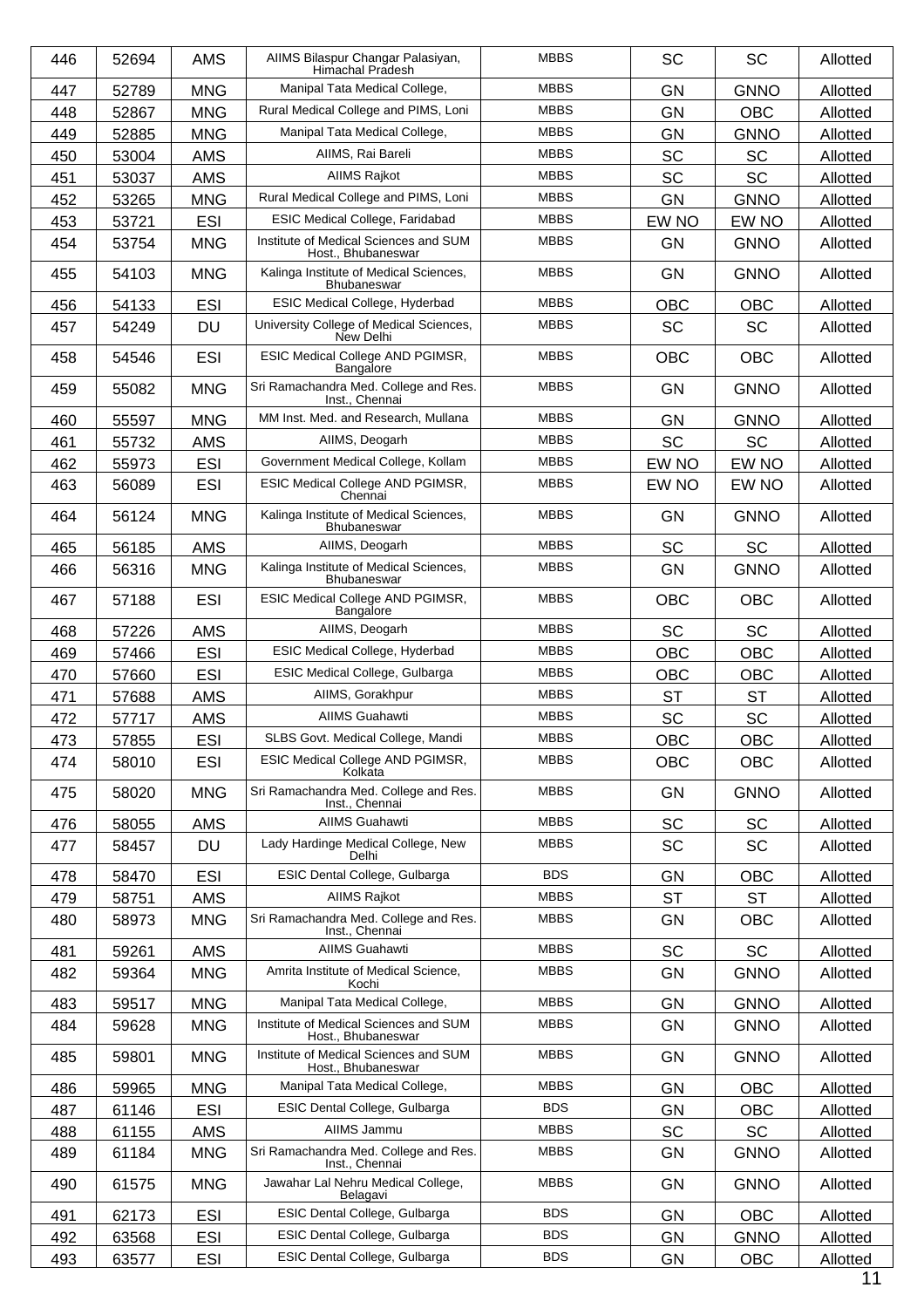| <b>MBBS</b><br>AIIMS, Rai Bareli<br><b>ST</b><br><b>ST</b><br>495<br>64657<br><b>AMS</b><br>Allotted<br><b>BDS</b><br>ESIC Dental College, Gulbarga<br><b>ESI</b><br><b>GN</b><br><b>OBC</b><br>496<br>65245<br>Allotted<br><b>BDS</b><br><b>ESI</b><br>ESIC Dental College, Gulbarga<br><b>GN</b><br>497<br>66292<br>OBC<br>Allotted<br><b>MBBS</b><br>Bharati Vidyapeeth DU Medical College<br>498<br>67267<br><b>MNG</b><br><b>GN</b><br><b>GNNO</b><br>Allotted<br>AIIMS Bathinda<br><b>MBBS</b><br><b>ST</b><br><b>AMS</b><br>499<br>67302<br><b>ST</b><br>Allotted<br>Institute of Medical Sciences and SUM<br><b>MBBS</b><br><b>MNG</b><br><b>GN</b><br><b>GNNO</b><br>500<br>67764<br>Allotted<br>Host., Bhubaneswar<br><b>BDS</b><br>BVDU Dental College and Hospital, Navi<br>501<br>68240<br><b>MNG</b><br><b>GN</b><br><b>GNNO</b><br>Allotted<br>Mumbai<br><b>AIIMS Guahawti</b><br><b>MBBS</b><br><b>AMS</b><br><b>ST</b><br>502<br>68504<br><b>ST</b><br>Allotted<br>MM Inst. Med. and Research, Mullana<br><b>MBBS</b><br><b>GN</b><br>503<br>68649<br><b>MNG</b><br><b>GNNO</b><br>Allotted<br><b>MBBS</b><br>Sri Siddhartha Medical College DU,<br>504<br>68688<br><b>MNG</b><br><b>GN</b><br>EW NO<br>Allotted<br>Tumkur<br><b>MBBS</b><br>AIIMS, Kalyani<br><b>AMS</b><br><b>ST</b><br><b>ST</b><br>68787<br>Allotted<br>505<br>Yenepoya Medical College, Mangalore<br><b>MBBS</b><br><b>GN</b><br>506<br>69171<br><b>MNG</b><br><b>GNNO</b><br>Allotted<br><b>BDS</b><br>ESIC Dental College, Gulbarga<br><b>ESI</b><br>507<br>EW NO<br>EW NO<br>69818<br>Allotted<br><b>AIIMS Bathinda</b><br><b>MBBS</b><br><b>AMS</b><br><b>ST</b><br>70275<br>ST<br>Allotted<br>508<br><b>BDS</b><br><b>ESI</b><br>ESIC Dental College, Gulbarga<br>509<br>71021<br><b>OBC</b><br>OBC<br>Allotted<br><b>MBBS</b><br>AIIMS, Deogarh<br>AMS<br><b>ST</b><br><b>ST</b><br>510<br>71094<br>Allotted<br><b>BDS</b><br>Santosh Dental College and Hospital,<br><b>MNG</b><br><b>GN</b><br>511<br>71433<br><b>GNNO</b><br>Allotted<br>Ghaziabad<br><b>AIIMS Guahawti</b><br><b>MBBS</b><br><b>ST</b><br><b>ST</b><br>512<br>71847<br><b>AMS</b><br>Allotted<br><b>MBBS</b><br>Yenepoya Medical College, Mangalore<br>513<br><b>MNG</b><br><b>GN</b><br><b>OBC</b><br>71873<br>Allotted<br><b>MBBS</b><br>Sri Siddhartha Academy T Begur<br><b>MNG</b><br><b>GN</b><br>514<br>72626<br><b>OBC</b><br>Allotted<br><b>BDS</b><br><b>ESI</b><br>ESIC Dental College, Gulbarga<br>515<br>72842<br><b>OBC</b><br>OBC<br>Allotted<br>Sri Ramachandra Med. College and Res.<br><b>MBBS</b><br><b>MNG</b><br>OBC<br>516<br>72924<br>GN<br>Allotted<br>Inst., Chennai<br><b>MBBS</b><br>Amrita Institute of Medical Science,<br><b>MNG</b><br><b>GN</b><br>517<br>73174<br><b>OBC</b><br>Allotted<br>Kochi<br><b>AIIMS Guahawti</b><br><b>MBBS</b><br><b>ST</b><br><b>ST</b><br>518<br>AMS<br>73225<br>Allotted<br>Institute of Medical Sciences and SUM<br><b>MBBS</b><br><b>MNG</b><br><b>GN</b><br>519<br>73581<br><b>GNNO</b><br>Allotted<br>Host., Bhubaneswar<br><b>BDS</b><br>IMS BHU Dental, Varanasi<br><b>SC</b><br><b>BON</b><br><b>SC</b><br>520<br>73631<br>Allotted<br>AIIMS, Deogarh<br><b>MBBS</b><br><b>ST</b><br><b>ST</b><br>521<br><b>AMS</b><br>Allotted<br>74086<br><b>BDS</b><br>ESIC Dental College, Gulbarga<br><b>ESI</b><br><b>OBC</b><br>522<br>74421<br><b>OBC</b><br>Allotted<br><b>MBBS</b><br>MGM Medical College, Navi Mumbai<br>74698<br><b>MNG</b><br><b>GN</b><br><b>OBC</b><br>523<br>Allotted<br>MM Inst. Med. and Research, Mullana<br><b>MBBS</b><br><b>MNG</b><br>524<br>74876<br><b>GN</b><br><b>OBC</b><br>Allotted<br><b>MBBS</b><br>AIIMS, Gorakhpur<br><b>ST</b><br>AMS<br><b>ST</b><br>525<br>75019<br>Allotted<br>Sri Ramachandra Med. College and Res.<br><b>MBBS</b><br><b>MNG</b><br><b>GN</b><br><b>GNNO</b><br>526<br>75062<br>Allotted<br>Inst., Chennai<br>Institute of Medical Sciences and SUM<br><b>MBBS</b><br>527<br><b>MNG</b><br>GN<br><b>GNNO</b><br>75840<br>Allotted<br>Host., Bhubaneswar<br><b>MBBS</b><br>Jawahar Lal Nehru Medical College,<br><b>MNG</b><br><b>GN</b><br>528<br>75862<br><b>GNNO</b><br>Allotted<br>Belagavi<br>Bharati Vidyapeeth DU Medical College<br><b>MBBS</b><br><b>MNG</b><br>529<br>75918<br>GN<br><b>GNNO</b><br>Allotted<br>Saveetha Medical College, Chennai<br><b>MBBS</b><br><b>GN</b><br>530<br><b>MNG</b><br><b>OBC</b><br>76025<br>Allotted<br><b>BDS</b><br>ESIC Dental College, Gulbarga<br>531<br>76112<br>ESI<br>EW NO<br>EW NO<br>Allotted<br><b>MBBS</b><br>SRM Medical College and Hospital,<br><b>MNG</b><br>532<br>76191<br>GN<br><b>GNNO</b><br>Allotted<br>Chennai<br>JLN Medical College, Datta Meghe,<br><b>MBBS</b><br><b>MNG</b><br>533<br>76648<br><b>GN</b><br><b>OBC</b><br>Allotted<br>Wardha<br>BV Deemed Uni. Med. College and Hos.,<br><b>MBBS</b><br><b>MNG</b><br><b>GN</b><br><b>GNNO</b><br>534<br>77601<br>Allotted<br>Sangli<br>Institute of Dental Sciences,<br><b>BDS</b><br>535<br>77775<br><b>MNG</b><br>GN<br><b>GNNO</b><br>Allotted<br>Bhubaneswar<br>AIIMS Jammu<br><b>MBBS</b><br>AMS<br><b>ST</b><br><b>ST</b><br>536<br>77980<br>Allotted<br><b>MBBS</b><br>Jawahar Lal Nehru Medical College,<br>78129<br><b>MNG</b><br>GN<br>EW NO<br>537<br>Allotted<br>Belagavi<br>Faculty of Dentistry, Jamia Millia Islamia,<br><b>BDS</b><br>JI<br>538<br>78176<br><b>GN</b><br><b>GNNO</b><br>Allotted<br>New Delhi<br><b>MBBS</b><br>B.L.D.E University, Bijapur<br>539<br>78273<br><b>MNG</b><br>GN<br><b>GNNO</b><br>Allotted<br><b>BDS</b><br>SC<br>IMS BHU Dental, Varanasi<br>SC<br><b>BON</b><br>540<br>78547<br>Allotted<br><b>MBBS</b><br>Amrita Institute of Medical Science,<br><b>MNG</b><br>541<br>78605<br>GN<br><b>GNNO</b><br>Allotted<br>Kochi<br>Saveetha Medical College, Chennai<br><b>MBBS</b><br>542<br>78898<br><b>MNG</b><br><b>GN</b><br><b>GNNO</b><br>Allotted | 494 | 64608 | <b>MNG</b> | MM Inst. Med. and Research, Mullana | <b>MBBS</b> | <b>GN</b> | <b>GNNO</b> | Allotted |
|-------------------------------------------------------------------------------------------------------------------------------------------------------------------------------------------------------------------------------------------------------------------------------------------------------------------------------------------------------------------------------------------------------------------------------------------------------------------------------------------------------------------------------------------------------------------------------------------------------------------------------------------------------------------------------------------------------------------------------------------------------------------------------------------------------------------------------------------------------------------------------------------------------------------------------------------------------------------------------------------------------------------------------------------------------------------------------------------------------------------------------------------------------------------------------------------------------------------------------------------------------------------------------------------------------------------------------------------------------------------------------------------------------------------------------------------------------------------------------------------------------------------------------------------------------------------------------------------------------------------------------------------------------------------------------------------------------------------------------------------------------------------------------------------------------------------------------------------------------------------------------------------------------------------------------------------------------------------------------------------------------------------------------------------------------------------------------------------------------------------------------------------------------------------------------------------------------------------------------------------------------------------------------------------------------------------------------------------------------------------------------------------------------------------------------------------------------------------------------------------------------------------------------------------------------------------------------------------------------------------------------------------------------------------------------------------------------------------------------------------------------------------------------------------------------------------------------------------------------------------------------------------------------------------------------------------------------------------------------------------------------------------------------------------------------------------------------------------------------------------------------------------------------------------------------------------------------------------------------------------------------------------------------------------------------------------------------------------------------------------------------------------------------------------------------------------------------------------------------------------------------------------------------------------------------------------------------------------------------------------------------------------------------------------------------------------------------------------------------------------------------------------------------------------------------------------------------------------------------------------------------------------------------------------------------------------------------------------------------------------------------------------------------------------------------------------------------------------------------------------------------------------------------------------------------------------------------------------------------------------------------------------------------------------------------------------------------------------------------------------------------------------------------------------------------------------------------------------------------------------------------------------------------------------------------------------------------------------------------------------------------------------------------------------------------------------------------------------------------------------------------------------------------------------------------------------------------------------------------------------------------------------------------------------------------------------------------------------------------------------------------------------------------------------------------------------------------------------------------------------------------------------------------------------------------------------------------------------------------------------------------------------------------------------------------------------------------------------------------------------------------------------------------------------------------------------------------------------------------------------------------------------------------------------------------------------------------------------------------------------------------------------------------------------------------------------------------------------------------------------------------------------------------------------------------------------------------------------------------------------------------------------------------------------------|-----|-------|------------|-------------------------------------|-------------|-----------|-------------|----------|
|                                                                                                                                                                                                                                                                                                                                                                                                                                                                                                                                                                                                                                                                                                                                                                                                                                                                                                                                                                                                                                                                                                                                                                                                                                                                                                                                                                                                                                                                                                                                                                                                                                                                                                                                                                                                                                                                                                                                                                                                                                                                                                                                                                                                                                                                                                                                                                                                                                                                                                                                                                                                                                                                                                                                                                                                                                                                                                                                                                                                                                                                                                                                                                                                                                                                                                                                                                                                                                                                                                                                                                                                                                                                                                                                                                                                                                                                                                                                                                                                                                                                                                                                                                                                                                                                                                                                                                                                                                                                                                                                                                                                                                                                                                                                                                                                                                                                                                                                                                                                                                                                                                                                                                                                                                                                                                                                                                                                                                                                                                                                                                                                                                                                                                                                                                                                                                                                                                                         |     |       |            |                                     |             |           |             |          |
|                                                                                                                                                                                                                                                                                                                                                                                                                                                                                                                                                                                                                                                                                                                                                                                                                                                                                                                                                                                                                                                                                                                                                                                                                                                                                                                                                                                                                                                                                                                                                                                                                                                                                                                                                                                                                                                                                                                                                                                                                                                                                                                                                                                                                                                                                                                                                                                                                                                                                                                                                                                                                                                                                                                                                                                                                                                                                                                                                                                                                                                                                                                                                                                                                                                                                                                                                                                                                                                                                                                                                                                                                                                                                                                                                                                                                                                                                                                                                                                                                                                                                                                                                                                                                                                                                                                                                                                                                                                                                                                                                                                                                                                                                                                                                                                                                                                                                                                                                                                                                                                                                                                                                                                                                                                                                                                                                                                                                                                                                                                                                                                                                                                                                                                                                                                                                                                                                                                         |     |       |            |                                     |             |           |             |          |
|                                                                                                                                                                                                                                                                                                                                                                                                                                                                                                                                                                                                                                                                                                                                                                                                                                                                                                                                                                                                                                                                                                                                                                                                                                                                                                                                                                                                                                                                                                                                                                                                                                                                                                                                                                                                                                                                                                                                                                                                                                                                                                                                                                                                                                                                                                                                                                                                                                                                                                                                                                                                                                                                                                                                                                                                                                                                                                                                                                                                                                                                                                                                                                                                                                                                                                                                                                                                                                                                                                                                                                                                                                                                                                                                                                                                                                                                                                                                                                                                                                                                                                                                                                                                                                                                                                                                                                                                                                                                                                                                                                                                                                                                                                                                                                                                                                                                                                                                                                                                                                                                                                                                                                                                                                                                                                                                                                                                                                                                                                                                                                                                                                                                                                                                                                                                                                                                                                                         |     |       |            |                                     |             |           |             |          |
|                                                                                                                                                                                                                                                                                                                                                                                                                                                                                                                                                                                                                                                                                                                                                                                                                                                                                                                                                                                                                                                                                                                                                                                                                                                                                                                                                                                                                                                                                                                                                                                                                                                                                                                                                                                                                                                                                                                                                                                                                                                                                                                                                                                                                                                                                                                                                                                                                                                                                                                                                                                                                                                                                                                                                                                                                                                                                                                                                                                                                                                                                                                                                                                                                                                                                                                                                                                                                                                                                                                                                                                                                                                                                                                                                                                                                                                                                                                                                                                                                                                                                                                                                                                                                                                                                                                                                                                                                                                                                                                                                                                                                                                                                                                                                                                                                                                                                                                                                                                                                                                                                                                                                                                                                                                                                                                                                                                                                                                                                                                                                                                                                                                                                                                                                                                                                                                                                                                         |     |       |            |                                     |             |           |             |          |
|                                                                                                                                                                                                                                                                                                                                                                                                                                                                                                                                                                                                                                                                                                                                                                                                                                                                                                                                                                                                                                                                                                                                                                                                                                                                                                                                                                                                                                                                                                                                                                                                                                                                                                                                                                                                                                                                                                                                                                                                                                                                                                                                                                                                                                                                                                                                                                                                                                                                                                                                                                                                                                                                                                                                                                                                                                                                                                                                                                                                                                                                                                                                                                                                                                                                                                                                                                                                                                                                                                                                                                                                                                                                                                                                                                                                                                                                                                                                                                                                                                                                                                                                                                                                                                                                                                                                                                                                                                                                                                                                                                                                                                                                                                                                                                                                                                                                                                                                                                                                                                                                                                                                                                                                                                                                                                                                                                                                                                                                                                                                                                                                                                                                                                                                                                                                                                                                                                                         |     |       |            |                                     |             |           |             |          |
|                                                                                                                                                                                                                                                                                                                                                                                                                                                                                                                                                                                                                                                                                                                                                                                                                                                                                                                                                                                                                                                                                                                                                                                                                                                                                                                                                                                                                                                                                                                                                                                                                                                                                                                                                                                                                                                                                                                                                                                                                                                                                                                                                                                                                                                                                                                                                                                                                                                                                                                                                                                                                                                                                                                                                                                                                                                                                                                                                                                                                                                                                                                                                                                                                                                                                                                                                                                                                                                                                                                                                                                                                                                                                                                                                                                                                                                                                                                                                                                                                                                                                                                                                                                                                                                                                                                                                                                                                                                                                                                                                                                                                                                                                                                                                                                                                                                                                                                                                                                                                                                                                                                                                                                                                                                                                                                                                                                                                                                                                                                                                                                                                                                                                                                                                                                                                                                                                                                         |     |       |            |                                     |             |           |             |          |
|                                                                                                                                                                                                                                                                                                                                                                                                                                                                                                                                                                                                                                                                                                                                                                                                                                                                                                                                                                                                                                                                                                                                                                                                                                                                                                                                                                                                                                                                                                                                                                                                                                                                                                                                                                                                                                                                                                                                                                                                                                                                                                                                                                                                                                                                                                                                                                                                                                                                                                                                                                                                                                                                                                                                                                                                                                                                                                                                                                                                                                                                                                                                                                                                                                                                                                                                                                                                                                                                                                                                                                                                                                                                                                                                                                                                                                                                                                                                                                                                                                                                                                                                                                                                                                                                                                                                                                                                                                                                                                                                                                                                                                                                                                                                                                                                                                                                                                                                                                                                                                                                                                                                                                                                                                                                                                                                                                                                                                                                                                                                                                                                                                                                                                                                                                                                                                                                                                                         |     |       |            |                                     |             |           |             |          |
|                                                                                                                                                                                                                                                                                                                                                                                                                                                                                                                                                                                                                                                                                                                                                                                                                                                                                                                                                                                                                                                                                                                                                                                                                                                                                                                                                                                                                                                                                                                                                                                                                                                                                                                                                                                                                                                                                                                                                                                                                                                                                                                                                                                                                                                                                                                                                                                                                                                                                                                                                                                                                                                                                                                                                                                                                                                                                                                                                                                                                                                                                                                                                                                                                                                                                                                                                                                                                                                                                                                                                                                                                                                                                                                                                                                                                                                                                                                                                                                                                                                                                                                                                                                                                                                                                                                                                                                                                                                                                                                                                                                                                                                                                                                                                                                                                                                                                                                                                                                                                                                                                                                                                                                                                                                                                                                                                                                                                                                                                                                                                                                                                                                                                                                                                                                                                                                                                                                         |     |       |            |                                     |             |           |             |          |
|                                                                                                                                                                                                                                                                                                                                                                                                                                                                                                                                                                                                                                                                                                                                                                                                                                                                                                                                                                                                                                                                                                                                                                                                                                                                                                                                                                                                                                                                                                                                                                                                                                                                                                                                                                                                                                                                                                                                                                                                                                                                                                                                                                                                                                                                                                                                                                                                                                                                                                                                                                                                                                                                                                                                                                                                                                                                                                                                                                                                                                                                                                                                                                                                                                                                                                                                                                                                                                                                                                                                                                                                                                                                                                                                                                                                                                                                                                                                                                                                                                                                                                                                                                                                                                                                                                                                                                                                                                                                                                                                                                                                                                                                                                                                                                                                                                                                                                                                                                                                                                                                                                                                                                                                                                                                                                                                                                                                                                                                                                                                                                                                                                                                                                                                                                                                                                                                                                                         |     |       |            |                                     |             |           |             |          |
|                                                                                                                                                                                                                                                                                                                                                                                                                                                                                                                                                                                                                                                                                                                                                                                                                                                                                                                                                                                                                                                                                                                                                                                                                                                                                                                                                                                                                                                                                                                                                                                                                                                                                                                                                                                                                                                                                                                                                                                                                                                                                                                                                                                                                                                                                                                                                                                                                                                                                                                                                                                                                                                                                                                                                                                                                                                                                                                                                                                                                                                                                                                                                                                                                                                                                                                                                                                                                                                                                                                                                                                                                                                                                                                                                                                                                                                                                                                                                                                                                                                                                                                                                                                                                                                                                                                                                                                                                                                                                                                                                                                                                                                                                                                                                                                                                                                                                                                                                                                                                                                                                                                                                                                                                                                                                                                                                                                                                                                                                                                                                                                                                                                                                                                                                                                                                                                                                                                         |     |       |            |                                     |             |           |             |          |
|                                                                                                                                                                                                                                                                                                                                                                                                                                                                                                                                                                                                                                                                                                                                                                                                                                                                                                                                                                                                                                                                                                                                                                                                                                                                                                                                                                                                                                                                                                                                                                                                                                                                                                                                                                                                                                                                                                                                                                                                                                                                                                                                                                                                                                                                                                                                                                                                                                                                                                                                                                                                                                                                                                                                                                                                                                                                                                                                                                                                                                                                                                                                                                                                                                                                                                                                                                                                                                                                                                                                                                                                                                                                                                                                                                                                                                                                                                                                                                                                                                                                                                                                                                                                                                                                                                                                                                                                                                                                                                                                                                                                                                                                                                                                                                                                                                                                                                                                                                                                                                                                                                                                                                                                                                                                                                                                                                                                                                                                                                                                                                                                                                                                                                                                                                                                                                                                                                                         |     |       |            |                                     |             |           |             |          |
|                                                                                                                                                                                                                                                                                                                                                                                                                                                                                                                                                                                                                                                                                                                                                                                                                                                                                                                                                                                                                                                                                                                                                                                                                                                                                                                                                                                                                                                                                                                                                                                                                                                                                                                                                                                                                                                                                                                                                                                                                                                                                                                                                                                                                                                                                                                                                                                                                                                                                                                                                                                                                                                                                                                                                                                                                                                                                                                                                                                                                                                                                                                                                                                                                                                                                                                                                                                                                                                                                                                                                                                                                                                                                                                                                                                                                                                                                                                                                                                                                                                                                                                                                                                                                                                                                                                                                                                                                                                                                                                                                                                                                                                                                                                                                                                                                                                                                                                                                                                                                                                                                                                                                                                                                                                                                                                                                                                                                                                                                                                                                                                                                                                                                                                                                                                                                                                                                                                         |     |       |            |                                     |             |           |             |          |
|                                                                                                                                                                                                                                                                                                                                                                                                                                                                                                                                                                                                                                                                                                                                                                                                                                                                                                                                                                                                                                                                                                                                                                                                                                                                                                                                                                                                                                                                                                                                                                                                                                                                                                                                                                                                                                                                                                                                                                                                                                                                                                                                                                                                                                                                                                                                                                                                                                                                                                                                                                                                                                                                                                                                                                                                                                                                                                                                                                                                                                                                                                                                                                                                                                                                                                                                                                                                                                                                                                                                                                                                                                                                                                                                                                                                                                                                                                                                                                                                                                                                                                                                                                                                                                                                                                                                                                                                                                                                                                                                                                                                                                                                                                                                                                                                                                                                                                                                                                                                                                                                                                                                                                                                                                                                                                                                                                                                                                                                                                                                                                                                                                                                                                                                                                                                                                                                                                                         |     |       |            |                                     |             |           |             |          |
|                                                                                                                                                                                                                                                                                                                                                                                                                                                                                                                                                                                                                                                                                                                                                                                                                                                                                                                                                                                                                                                                                                                                                                                                                                                                                                                                                                                                                                                                                                                                                                                                                                                                                                                                                                                                                                                                                                                                                                                                                                                                                                                                                                                                                                                                                                                                                                                                                                                                                                                                                                                                                                                                                                                                                                                                                                                                                                                                                                                                                                                                                                                                                                                                                                                                                                                                                                                                                                                                                                                                                                                                                                                                                                                                                                                                                                                                                                                                                                                                                                                                                                                                                                                                                                                                                                                                                                                                                                                                                                                                                                                                                                                                                                                                                                                                                                                                                                                                                                                                                                                                                                                                                                                                                                                                                                                                                                                                                                                                                                                                                                                                                                                                                                                                                                                                                                                                                                                         |     |       |            |                                     |             |           |             |          |
|                                                                                                                                                                                                                                                                                                                                                                                                                                                                                                                                                                                                                                                                                                                                                                                                                                                                                                                                                                                                                                                                                                                                                                                                                                                                                                                                                                                                                                                                                                                                                                                                                                                                                                                                                                                                                                                                                                                                                                                                                                                                                                                                                                                                                                                                                                                                                                                                                                                                                                                                                                                                                                                                                                                                                                                                                                                                                                                                                                                                                                                                                                                                                                                                                                                                                                                                                                                                                                                                                                                                                                                                                                                                                                                                                                                                                                                                                                                                                                                                                                                                                                                                                                                                                                                                                                                                                                                                                                                                                                                                                                                                                                                                                                                                                                                                                                                                                                                                                                                                                                                                                                                                                                                                                                                                                                                                                                                                                                                                                                                                                                                                                                                                                                                                                                                                                                                                                                                         |     |       |            |                                     |             |           |             |          |
|                                                                                                                                                                                                                                                                                                                                                                                                                                                                                                                                                                                                                                                                                                                                                                                                                                                                                                                                                                                                                                                                                                                                                                                                                                                                                                                                                                                                                                                                                                                                                                                                                                                                                                                                                                                                                                                                                                                                                                                                                                                                                                                                                                                                                                                                                                                                                                                                                                                                                                                                                                                                                                                                                                                                                                                                                                                                                                                                                                                                                                                                                                                                                                                                                                                                                                                                                                                                                                                                                                                                                                                                                                                                                                                                                                                                                                                                                                                                                                                                                                                                                                                                                                                                                                                                                                                                                                                                                                                                                                                                                                                                                                                                                                                                                                                                                                                                                                                                                                                                                                                                                                                                                                                                                                                                                                                                                                                                                                                                                                                                                                                                                                                                                                                                                                                                                                                                                                                         |     |       |            |                                     |             |           |             |          |
|                                                                                                                                                                                                                                                                                                                                                                                                                                                                                                                                                                                                                                                                                                                                                                                                                                                                                                                                                                                                                                                                                                                                                                                                                                                                                                                                                                                                                                                                                                                                                                                                                                                                                                                                                                                                                                                                                                                                                                                                                                                                                                                                                                                                                                                                                                                                                                                                                                                                                                                                                                                                                                                                                                                                                                                                                                                                                                                                                                                                                                                                                                                                                                                                                                                                                                                                                                                                                                                                                                                                                                                                                                                                                                                                                                                                                                                                                                                                                                                                                                                                                                                                                                                                                                                                                                                                                                                                                                                                                                                                                                                                                                                                                                                                                                                                                                                                                                                                                                                                                                                                                                                                                                                                                                                                                                                                                                                                                                                                                                                                                                                                                                                                                                                                                                                                                                                                                                                         |     |       |            |                                     |             |           |             |          |
|                                                                                                                                                                                                                                                                                                                                                                                                                                                                                                                                                                                                                                                                                                                                                                                                                                                                                                                                                                                                                                                                                                                                                                                                                                                                                                                                                                                                                                                                                                                                                                                                                                                                                                                                                                                                                                                                                                                                                                                                                                                                                                                                                                                                                                                                                                                                                                                                                                                                                                                                                                                                                                                                                                                                                                                                                                                                                                                                                                                                                                                                                                                                                                                                                                                                                                                                                                                                                                                                                                                                                                                                                                                                                                                                                                                                                                                                                                                                                                                                                                                                                                                                                                                                                                                                                                                                                                                                                                                                                                                                                                                                                                                                                                                                                                                                                                                                                                                                                                                                                                                                                                                                                                                                                                                                                                                                                                                                                                                                                                                                                                                                                                                                                                                                                                                                                                                                                                                         |     |       |            |                                     |             |           |             |          |
|                                                                                                                                                                                                                                                                                                                                                                                                                                                                                                                                                                                                                                                                                                                                                                                                                                                                                                                                                                                                                                                                                                                                                                                                                                                                                                                                                                                                                                                                                                                                                                                                                                                                                                                                                                                                                                                                                                                                                                                                                                                                                                                                                                                                                                                                                                                                                                                                                                                                                                                                                                                                                                                                                                                                                                                                                                                                                                                                                                                                                                                                                                                                                                                                                                                                                                                                                                                                                                                                                                                                                                                                                                                                                                                                                                                                                                                                                                                                                                                                                                                                                                                                                                                                                                                                                                                                                                                                                                                                                                                                                                                                                                                                                                                                                                                                                                                                                                                                                                                                                                                                                                                                                                                                                                                                                                                                                                                                                                                                                                                                                                                                                                                                                                                                                                                                                                                                                                                         |     |       |            |                                     |             |           |             |          |
|                                                                                                                                                                                                                                                                                                                                                                                                                                                                                                                                                                                                                                                                                                                                                                                                                                                                                                                                                                                                                                                                                                                                                                                                                                                                                                                                                                                                                                                                                                                                                                                                                                                                                                                                                                                                                                                                                                                                                                                                                                                                                                                                                                                                                                                                                                                                                                                                                                                                                                                                                                                                                                                                                                                                                                                                                                                                                                                                                                                                                                                                                                                                                                                                                                                                                                                                                                                                                                                                                                                                                                                                                                                                                                                                                                                                                                                                                                                                                                                                                                                                                                                                                                                                                                                                                                                                                                                                                                                                                                                                                                                                                                                                                                                                                                                                                                                                                                                                                                                                                                                                                                                                                                                                                                                                                                                                                                                                                                                                                                                                                                                                                                                                                                                                                                                                                                                                                                                         |     |       |            |                                     |             |           |             |          |
|                                                                                                                                                                                                                                                                                                                                                                                                                                                                                                                                                                                                                                                                                                                                                                                                                                                                                                                                                                                                                                                                                                                                                                                                                                                                                                                                                                                                                                                                                                                                                                                                                                                                                                                                                                                                                                                                                                                                                                                                                                                                                                                                                                                                                                                                                                                                                                                                                                                                                                                                                                                                                                                                                                                                                                                                                                                                                                                                                                                                                                                                                                                                                                                                                                                                                                                                                                                                                                                                                                                                                                                                                                                                                                                                                                                                                                                                                                                                                                                                                                                                                                                                                                                                                                                                                                                                                                                                                                                                                                                                                                                                                                                                                                                                                                                                                                                                                                                                                                                                                                                                                                                                                                                                                                                                                                                                                                                                                                                                                                                                                                                                                                                                                                                                                                                                                                                                                                                         |     |       |            |                                     |             |           |             |          |
|                                                                                                                                                                                                                                                                                                                                                                                                                                                                                                                                                                                                                                                                                                                                                                                                                                                                                                                                                                                                                                                                                                                                                                                                                                                                                                                                                                                                                                                                                                                                                                                                                                                                                                                                                                                                                                                                                                                                                                                                                                                                                                                                                                                                                                                                                                                                                                                                                                                                                                                                                                                                                                                                                                                                                                                                                                                                                                                                                                                                                                                                                                                                                                                                                                                                                                                                                                                                                                                                                                                                                                                                                                                                                                                                                                                                                                                                                                                                                                                                                                                                                                                                                                                                                                                                                                                                                                                                                                                                                                                                                                                                                                                                                                                                                                                                                                                                                                                                                                                                                                                                                                                                                                                                                                                                                                                                                                                                                                                                                                                                                                                                                                                                                                                                                                                                                                                                                                                         |     |       |            |                                     |             |           |             |          |
|                                                                                                                                                                                                                                                                                                                                                                                                                                                                                                                                                                                                                                                                                                                                                                                                                                                                                                                                                                                                                                                                                                                                                                                                                                                                                                                                                                                                                                                                                                                                                                                                                                                                                                                                                                                                                                                                                                                                                                                                                                                                                                                                                                                                                                                                                                                                                                                                                                                                                                                                                                                                                                                                                                                                                                                                                                                                                                                                                                                                                                                                                                                                                                                                                                                                                                                                                                                                                                                                                                                                                                                                                                                                                                                                                                                                                                                                                                                                                                                                                                                                                                                                                                                                                                                                                                                                                                                                                                                                                                                                                                                                                                                                                                                                                                                                                                                                                                                                                                                                                                                                                                                                                                                                                                                                                                                                                                                                                                                                                                                                                                                                                                                                                                                                                                                                                                                                                                                         |     |       |            |                                     |             |           |             |          |
|                                                                                                                                                                                                                                                                                                                                                                                                                                                                                                                                                                                                                                                                                                                                                                                                                                                                                                                                                                                                                                                                                                                                                                                                                                                                                                                                                                                                                                                                                                                                                                                                                                                                                                                                                                                                                                                                                                                                                                                                                                                                                                                                                                                                                                                                                                                                                                                                                                                                                                                                                                                                                                                                                                                                                                                                                                                                                                                                                                                                                                                                                                                                                                                                                                                                                                                                                                                                                                                                                                                                                                                                                                                                                                                                                                                                                                                                                                                                                                                                                                                                                                                                                                                                                                                                                                                                                                                                                                                                                                                                                                                                                                                                                                                                                                                                                                                                                                                                                                                                                                                                                                                                                                                                                                                                                                                                                                                                                                                                                                                                                                                                                                                                                                                                                                                                                                                                                                                         |     |       |            |                                     |             |           |             |          |
|                                                                                                                                                                                                                                                                                                                                                                                                                                                                                                                                                                                                                                                                                                                                                                                                                                                                                                                                                                                                                                                                                                                                                                                                                                                                                                                                                                                                                                                                                                                                                                                                                                                                                                                                                                                                                                                                                                                                                                                                                                                                                                                                                                                                                                                                                                                                                                                                                                                                                                                                                                                                                                                                                                                                                                                                                                                                                                                                                                                                                                                                                                                                                                                                                                                                                                                                                                                                                                                                                                                                                                                                                                                                                                                                                                                                                                                                                                                                                                                                                                                                                                                                                                                                                                                                                                                                                                                                                                                                                                                                                                                                                                                                                                                                                                                                                                                                                                                                                                                                                                                                                                                                                                                                                                                                                                                                                                                                                                                                                                                                                                                                                                                                                                                                                                                                                                                                                                                         |     |       |            |                                     |             |           |             |          |
|                                                                                                                                                                                                                                                                                                                                                                                                                                                                                                                                                                                                                                                                                                                                                                                                                                                                                                                                                                                                                                                                                                                                                                                                                                                                                                                                                                                                                                                                                                                                                                                                                                                                                                                                                                                                                                                                                                                                                                                                                                                                                                                                                                                                                                                                                                                                                                                                                                                                                                                                                                                                                                                                                                                                                                                                                                                                                                                                                                                                                                                                                                                                                                                                                                                                                                                                                                                                                                                                                                                                                                                                                                                                                                                                                                                                                                                                                                                                                                                                                                                                                                                                                                                                                                                                                                                                                                                                                                                                                                                                                                                                                                                                                                                                                                                                                                                                                                                                                                                                                                                                                                                                                                                                                                                                                                                                                                                                                                                                                                                                                                                                                                                                                                                                                                                                                                                                                                                         |     |       |            |                                     |             |           |             |          |
|                                                                                                                                                                                                                                                                                                                                                                                                                                                                                                                                                                                                                                                                                                                                                                                                                                                                                                                                                                                                                                                                                                                                                                                                                                                                                                                                                                                                                                                                                                                                                                                                                                                                                                                                                                                                                                                                                                                                                                                                                                                                                                                                                                                                                                                                                                                                                                                                                                                                                                                                                                                                                                                                                                                                                                                                                                                                                                                                                                                                                                                                                                                                                                                                                                                                                                                                                                                                                                                                                                                                                                                                                                                                                                                                                                                                                                                                                                                                                                                                                                                                                                                                                                                                                                                                                                                                                                                                                                                                                                                                                                                                                                                                                                                                                                                                                                                                                                                                                                                                                                                                                                                                                                                                                                                                                                                                                                                                                                                                                                                                                                                                                                                                                                                                                                                                                                                                                                                         |     |       |            |                                     |             |           |             |          |
|                                                                                                                                                                                                                                                                                                                                                                                                                                                                                                                                                                                                                                                                                                                                                                                                                                                                                                                                                                                                                                                                                                                                                                                                                                                                                                                                                                                                                                                                                                                                                                                                                                                                                                                                                                                                                                                                                                                                                                                                                                                                                                                                                                                                                                                                                                                                                                                                                                                                                                                                                                                                                                                                                                                                                                                                                                                                                                                                                                                                                                                                                                                                                                                                                                                                                                                                                                                                                                                                                                                                                                                                                                                                                                                                                                                                                                                                                                                                                                                                                                                                                                                                                                                                                                                                                                                                                                                                                                                                                                                                                                                                                                                                                                                                                                                                                                                                                                                                                                                                                                                                                                                                                                                                                                                                                                                                                                                                                                                                                                                                                                                                                                                                                                                                                                                                                                                                                                                         |     |       |            |                                     |             |           |             |          |
|                                                                                                                                                                                                                                                                                                                                                                                                                                                                                                                                                                                                                                                                                                                                                                                                                                                                                                                                                                                                                                                                                                                                                                                                                                                                                                                                                                                                                                                                                                                                                                                                                                                                                                                                                                                                                                                                                                                                                                                                                                                                                                                                                                                                                                                                                                                                                                                                                                                                                                                                                                                                                                                                                                                                                                                                                                                                                                                                                                                                                                                                                                                                                                                                                                                                                                                                                                                                                                                                                                                                                                                                                                                                                                                                                                                                                                                                                                                                                                                                                                                                                                                                                                                                                                                                                                                                                                                                                                                                                                                                                                                                                                                                                                                                                                                                                                                                                                                                                                                                                                                                                                                                                                                                                                                                                                                                                                                                                                                                                                                                                                                                                                                                                                                                                                                                                                                                                                                         |     |       |            |                                     |             |           |             |          |
|                                                                                                                                                                                                                                                                                                                                                                                                                                                                                                                                                                                                                                                                                                                                                                                                                                                                                                                                                                                                                                                                                                                                                                                                                                                                                                                                                                                                                                                                                                                                                                                                                                                                                                                                                                                                                                                                                                                                                                                                                                                                                                                                                                                                                                                                                                                                                                                                                                                                                                                                                                                                                                                                                                                                                                                                                                                                                                                                                                                                                                                                                                                                                                                                                                                                                                                                                                                                                                                                                                                                                                                                                                                                                                                                                                                                                                                                                                                                                                                                                                                                                                                                                                                                                                                                                                                                                                                                                                                                                                                                                                                                                                                                                                                                                                                                                                                                                                                                                                                                                                                                                                                                                                                                                                                                                                                                                                                                                                                                                                                                                                                                                                                                                                                                                                                                                                                                                                                         |     |       |            |                                     |             |           |             |          |
|                                                                                                                                                                                                                                                                                                                                                                                                                                                                                                                                                                                                                                                                                                                                                                                                                                                                                                                                                                                                                                                                                                                                                                                                                                                                                                                                                                                                                                                                                                                                                                                                                                                                                                                                                                                                                                                                                                                                                                                                                                                                                                                                                                                                                                                                                                                                                                                                                                                                                                                                                                                                                                                                                                                                                                                                                                                                                                                                                                                                                                                                                                                                                                                                                                                                                                                                                                                                                                                                                                                                                                                                                                                                                                                                                                                                                                                                                                                                                                                                                                                                                                                                                                                                                                                                                                                                                                                                                                                                                                                                                                                                                                                                                                                                                                                                                                                                                                                                                                                                                                                                                                                                                                                                                                                                                                                                                                                                                                                                                                                                                                                                                                                                                                                                                                                                                                                                                                                         |     |       |            |                                     |             |           |             |          |
|                                                                                                                                                                                                                                                                                                                                                                                                                                                                                                                                                                                                                                                                                                                                                                                                                                                                                                                                                                                                                                                                                                                                                                                                                                                                                                                                                                                                                                                                                                                                                                                                                                                                                                                                                                                                                                                                                                                                                                                                                                                                                                                                                                                                                                                                                                                                                                                                                                                                                                                                                                                                                                                                                                                                                                                                                                                                                                                                                                                                                                                                                                                                                                                                                                                                                                                                                                                                                                                                                                                                                                                                                                                                                                                                                                                                                                                                                                                                                                                                                                                                                                                                                                                                                                                                                                                                                                                                                                                                                                                                                                                                                                                                                                                                                                                                                                                                                                                                                                                                                                                                                                                                                                                                                                                                                                                                                                                                                                                                                                                                                                                                                                                                                                                                                                                                                                                                                                                         |     |       |            |                                     |             |           |             |          |
|                                                                                                                                                                                                                                                                                                                                                                                                                                                                                                                                                                                                                                                                                                                                                                                                                                                                                                                                                                                                                                                                                                                                                                                                                                                                                                                                                                                                                                                                                                                                                                                                                                                                                                                                                                                                                                                                                                                                                                                                                                                                                                                                                                                                                                                                                                                                                                                                                                                                                                                                                                                                                                                                                                                                                                                                                                                                                                                                                                                                                                                                                                                                                                                                                                                                                                                                                                                                                                                                                                                                                                                                                                                                                                                                                                                                                                                                                                                                                                                                                                                                                                                                                                                                                                                                                                                                                                                                                                                                                                                                                                                                                                                                                                                                                                                                                                                                                                                                                                                                                                                                                                                                                                                                                                                                                                                                                                                                                                                                                                                                                                                                                                                                                                                                                                                                                                                                                                                         |     |       |            |                                     |             |           |             |          |
|                                                                                                                                                                                                                                                                                                                                                                                                                                                                                                                                                                                                                                                                                                                                                                                                                                                                                                                                                                                                                                                                                                                                                                                                                                                                                                                                                                                                                                                                                                                                                                                                                                                                                                                                                                                                                                                                                                                                                                                                                                                                                                                                                                                                                                                                                                                                                                                                                                                                                                                                                                                                                                                                                                                                                                                                                                                                                                                                                                                                                                                                                                                                                                                                                                                                                                                                                                                                                                                                                                                                                                                                                                                                                                                                                                                                                                                                                                                                                                                                                                                                                                                                                                                                                                                                                                                                                                                                                                                                                                                                                                                                                                                                                                                                                                                                                                                                                                                                                                                                                                                                                                                                                                                                                                                                                                                                                                                                                                                                                                                                                                                                                                                                                                                                                                                                                                                                                                                         |     |       |            |                                     |             |           |             |          |
|                                                                                                                                                                                                                                                                                                                                                                                                                                                                                                                                                                                                                                                                                                                                                                                                                                                                                                                                                                                                                                                                                                                                                                                                                                                                                                                                                                                                                                                                                                                                                                                                                                                                                                                                                                                                                                                                                                                                                                                                                                                                                                                                                                                                                                                                                                                                                                                                                                                                                                                                                                                                                                                                                                                                                                                                                                                                                                                                                                                                                                                                                                                                                                                                                                                                                                                                                                                                                                                                                                                                                                                                                                                                                                                                                                                                                                                                                                                                                                                                                                                                                                                                                                                                                                                                                                                                                                                                                                                                                                                                                                                                                                                                                                                                                                                                                                                                                                                                                                                                                                                                                                                                                                                                                                                                                                                                                                                                                                                                                                                                                                                                                                                                                                                                                                                                                                                                                                                         |     |       |            |                                     |             |           |             |          |
|                                                                                                                                                                                                                                                                                                                                                                                                                                                                                                                                                                                                                                                                                                                                                                                                                                                                                                                                                                                                                                                                                                                                                                                                                                                                                                                                                                                                                                                                                                                                                                                                                                                                                                                                                                                                                                                                                                                                                                                                                                                                                                                                                                                                                                                                                                                                                                                                                                                                                                                                                                                                                                                                                                                                                                                                                                                                                                                                                                                                                                                                                                                                                                                                                                                                                                                                                                                                                                                                                                                                                                                                                                                                                                                                                                                                                                                                                                                                                                                                                                                                                                                                                                                                                                                                                                                                                                                                                                                                                                                                                                                                                                                                                                                                                                                                                                                                                                                                                                                                                                                                                                                                                                                                                                                                                                                                                                                                                                                                                                                                                                                                                                                                                                                                                                                                                                                                                                                         |     |       |            |                                     |             |           |             |          |
|                                                                                                                                                                                                                                                                                                                                                                                                                                                                                                                                                                                                                                                                                                                                                                                                                                                                                                                                                                                                                                                                                                                                                                                                                                                                                                                                                                                                                                                                                                                                                                                                                                                                                                                                                                                                                                                                                                                                                                                                                                                                                                                                                                                                                                                                                                                                                                                                                                                                                                                                                                                                                                                                                                                                                                                                                                                                                                                                                                                                                                                                                                                                                                                                                                                                                                                                                                                                                                                                                                                                                                                                                                                                                                                                                                                                                                                                                                                                                                                                                                                                                                                                                                                                                                                                                                                                                                                                                                                                                                                                                                                                                                                                                                                                                                                                                                                                                                                                                                                                                                                                                                                                                                                                                                                                                                                                                                                                                                                                                                                                                                                                                                                                                                                                                                                                                                                                                                                         |     |       |            |                                     |             |           |             |          |
|                                                                                                                                                                                                                                                                                                                                                                                                                                                                                                                                                                                                                                                                                                                                                                                                                                                                                                                                                                                                                                                                                                                                                                                                                                                                                                                                                                                                                                                                                                                                                                                                                                                                                                                                                                                                                                                                                                                                                                                                                                                                                                                                                                                                                                                                                                                                                                                                                                                                                                                                                                                                                                                                                                                                                                                                                                                                                                                                                                                                                                                                                                                                                                                                                                                                                                                                                                                                                                                                                                                                                                                                                                                                                                                                                                                                                                                                                                                                                                                                                                                                                                                                                                                                                                                                                                                                                                                                                                                                                                                                                                                                                                                                                                                                                                                                                                                                                                                                                                                                                                                                                                                                                                                                                                                                                                                                                                                                                                                                                                                                                                                                                                                                                                                                                                                                                                                                                                                         |     |       |            |                                     |             |           |             |          |
|                                                                                                                                                                                                                                                                                                                                                                                                                                                                                                                                                                                                                                                                                                                                                                                                                                                                                                                                                                                                                                                                                                                                                                                                                                                                                                                                                                                                                                                                                                                                                                                                                                                                                                                                                                                                                                                                                                                                                                                                                                                                                                                                                                                                                                                                                                                                                                                                                                                                                                                                                                                                                                                                                                                                                                                                                                                                                                                                                                                                                                                                                                                                                                                                                                                                                                                                                                                                                                                                                                                                                                                                                                                                                                                                                                                                                                                                                                                                                                                                                                                                                                                                                                                                                                                                                                                                                                                                                                                                                                                                                                                                                                                                                                                                                                                                                                                                                                                                                                                                                                                                                                                                                                                                                                                                                                                                                                                                                                                                                                                                                                                                                                                                                                                                                                                                                                                                                                                         |     |       |            |                                     |             |           |             |          |
|                                                                                                                                                                                                                                                                                                                                                                                                                                                                                                                                                                                                                                                                                                                                                                                                                                                                                                                                                                                                                                                                                                                                                                                                                                                                                                                                                                                                                                                                                                                                                                                                                                                                                                                                                                                                                                                                                                                                                                                                                                                                                                                                                                                                                                                                                                                                                                                                                                                                                                                                                                                                                                                                                                                                                                                                                                                                                                                                                                                                                                                                                                                                                                                                                                                                                                                                                                                                                                                                                                                                                                                                                                                                                                                                                                                                                                                                                                                                                                                                                                                                                                                                                                                                                                                                                                                                                                                                                                                                                                                                                                                                                                                                                                                                                                                                                                                                                                                                                                                                                                                                                                                                                                                                                                                                                                                                                                                                                                                                                                                                                                                                                                                                                                                                                                                                                                                                                                                         |     |       |            |                                     |             |           |             |          |
|                                                                                                                                                                                                                                                                                                                                                                                                                                                                                                                                                                                                                                                                                                                                                                                                                                                                                                                                                                                                                                                                                                                                                                                                                                                                                                                                                                                                                                                                                                                                                                                                                                                                                                                                                                                                                                                                                                                                                                                                                                                                                                                                                                                                                                                                                                                                                                                                                                                                                                                                                                                                                                                                                                                                                                                                                                                                                                                                                                                                                                                                                                                                                                                                                                                                                                                                                                                                                                                                                                                                                                                                                                                                                                                                                                                                                                                                                                                                                                                                                                                                                                                                                                                                                                                                                                                                                                                                                                                                                                                                                                                                                                                                                                                                                                                                                                                                                                                                                                                                                                                                                                                                                                                                                                                                                                                                                                                                                                                                                                                                                                                                                                                                                                                                                                                                                                                                                                                         |     |       |            |                                     |             |           |             |          |
|                                                                                                                                                                                                                                                                                                                                                                                                                                                                                                                                                                                                                                                                                                                                                                                                                                                                                                                                                                                                                                                                                                                                                                                                                                                                                                                                                                                                                                                                                                                                                                                                                                                                                                                                                                                                                                                                                                                                                                                                                                                                                                                                                                                                                                                                                                                                                                                                                                                                                                                                                                                                                                                                                                                                                                                                                                                                                                                                                                                                                                                                                                                                                                                                                                                                                                                                                                                                                                                                                                                                                                                                                                                                                                                                                                                                                                                                                                                                                                                                                                                                                                                                                                                                                                                                                                                                                                                                                                                                                                                                                                                                                                                                                                                                                                                                                                                                                                                                                                                                                                                                                                                                                                                                                                                                                                                                                                                                                                                                                                                                                                                                                                                                                                                                                                                                                                                                                                                         |     |       |            |                                     |             |           |             |          |
|                                                                                                                                                                                                                                                                                                                                                                                                                                                                                                                                                                                                                                                                                                                                                                                                                                                                                                                                                                                                                                                                                                                                                                                                                                                                                                                                                                                                                                                                                                                                                                                                                                                                                                                                                                                                                                                                                                                                                                                                                                                                                                                                                                                                                                                                                                                                                                                                                                                                                                                                                                                                                                                                                                                                                                                                                                                                                                                                                                                                                                                                                                                                                                                                                                                                                                                                                                                                                                                                                                                                                                                                                                                                                                                                                                                                                                                                                                                                                                                                                                                                                                                                                                                                                                                                                                                                                                                                                                                                                                                                                                                                                                                                                                                                                                                                                                                                                                                                                                                                                                                                                                                                                                                                                                                                                                                                                                                                                                                                                                                                                                                                                                                                                                                                                                                                                                                                                                                         |     |       |            |                                     |             |           |             |          |
|                                                                                                                                                                                                                                                                                                                                                                                                                                                                                                                                                                                                                                                                                                                                                                                                                                                                                                                                                                                                                                                                                                                                                                                                                                                                                                                                                                                                                                                                                                                                                                                                                                                                                                                                                                                                                                                                                                                                                                                                                                                                                                                                                                                                                                                                                                                                                                                                                                                                                                                                                                                                                                                                                                                                                                                                                                                                                                                                                                                                                                                                                                                                                                                                                                                                                                                                                                                                                                                                                                                                                                                                                                                                                                                                                                                                                                                                                                                                                                                                                                                                                                                                                                                                                                                                                                                                                                                                                                                                                                                                                                                                                                                                                                                                                                                                                                                                                                                                                                                                                                                                                                                                                                                                                                                                                                                                                                                                                                                                                                                                                                                                                                                                                                                                                                                                                                                                                                                         |     |       |            |                                     |             |           |             |          |
|                                                                                                                                                                                                                                                                                                                                                                                                                                                                                                                                                                                                                                                                                                                                                                                                                                                                                                                                                                                                                                                                                                                                                                                                                                                                                                                                                                                                                                                                                                                                                                                                                                                                                                                                                                                                                                                                                                                                                                                                                                                                                                                                                                                                                                                                                                                                                                                                                                                                                                                                                                                                                                                                                                                                                                                                                                                                                                                                                                                                                                                                                                                                                                                                                                                                                                                                                                                                                                                                                                                                                                                                                                                                                                                                                                                                                                                                                                                                                                                                                                                                                                                                                                                                                                                                                                                                                                                                                                                                                                                                                                                                                                                                                                                                                                                                                                                                                                                                                                                                                                                                                                                                                                                                                                                                                                                                                                                                                                                                                                                                                                                                                                                                                                                                                                                                                                                                                                                         |     |       |            |                                     |             |           |             |          |
|                                                                                                                                                                                                                                                                                                                                                                                                                                                                                                                                                                                                                                                                                                                                                                                                                                                                                                                                                                                                                                                                                                                                                                                                                                                                                                                                                                                                                                                                                                                                                                                                                                                                                                                                                                                                                                                                                                                                                                                                                                                                                                                                                                                                                                                                                                                                                                                                                                                                                                                                                                                                                                                                                                                                                                                                                                                                                                                                                                                                                                                                                                                                                                                                                                                                                                                                                                                                                                                                                                                                                                                                                                                                                                                                                                                                                                                                                                                                                                                                                                                                                                                                                                                                                                                                                                                                                                                                                                                                                                                                                                                                                                                                                                                                                                                                                                                                                                                                                                                                                                                                                                                                                                                                                                                                                                                                                                                                                                                                                                                                                                                                                                                                                                                                                                                                                                                                                                                         |     |       |            |                                     |             |           |             |          |
|                                                                                                                                                                                                                                                                                                                                                                                                                                                                                                                                                                                                                                                                                                                                                                                                                                                                                                                                                                                                                                                                                                                                                                                                                                                                                                                                                                                                                                                                                                                                                                                                                                                                                                                                                                                                                                                                                                                                                                                                                                                                                                                                                                                                                                                                                                                                                                                                                                                                                                                                                                                                                                                                                                                                                                                                                                                                                                                                                                                                                                                                                                                                                                                                                                                                                                                                                                                                                                                                                                                                                                                                                                                                                                                                                                                                                                                                                                                                                                                                                                                                                                                                                                                                                                                                                                                                                                                                                                                                                                                                                                                                                                                                                                                                                                                                                                                                                                                                                                                                                                                                                                                                                                                                                                                                                                                                                                                                                                                                                                                                                                                                                                                                                                                                                                                                                                                                                                                         |     |       |            |                                     |             |           |             |          |
|                                                                                                                                                                                                                                                                                                                                                                                                                                                                                                                                                                                                                                                                                                                                                                                                                                                                                                                                                                                                                                                                                                                                                                                                                                                                                                                                                                                                                                                                                                                                                                                                                                                                                                                                                                                                                                                                                                                                                                                                                                                                                                                                                                                                                                                                                                                                                                                                                                                                                                                                                                                                                                                                                                                                                                                                                                                                                                                                                                                                                                                                                                                                                                                                                                                                                                                                                                                                                                                                                                                                                                                                                                                                                                                                                                                                                                                                                                                                                                                                                                                                                                                                                                                                                                                                                                                                                                                                                                                                                                                                                                                                                                                                                                                                                                                                                                                                                                                                                                                                                                                                                                                                                                                                                                                                                                                                                                                                                                                                                                                                                                                                                                                                                                                                                                                                                                                                                                                         |     |       |            |                                     |             |           |             | 12       |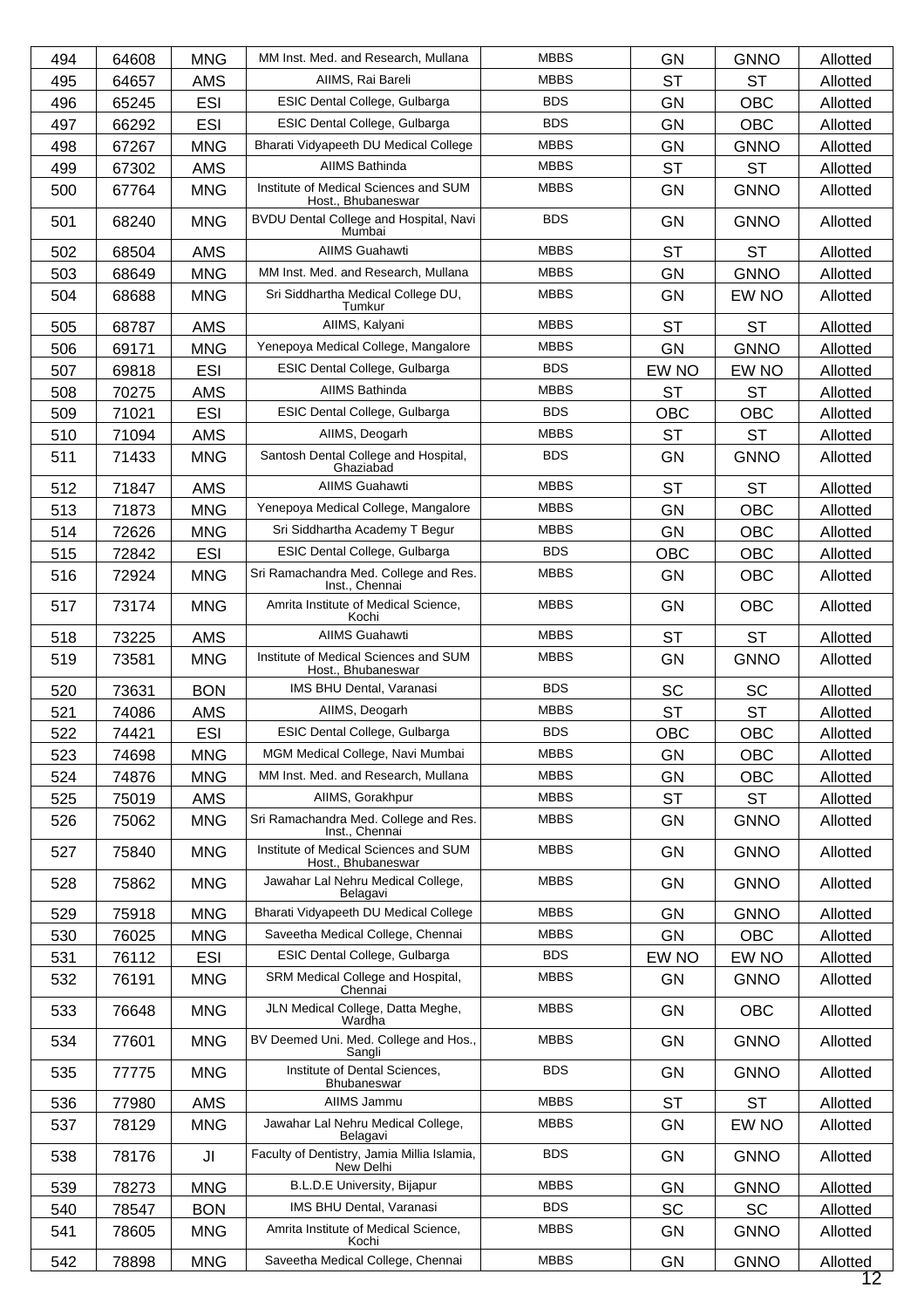| 543 | 78913  | <b>AMS</b> | AIIMS Jammu                                                              | <b>MBBS</b> | <b>ST</b> | <b>ST</b>   | Allotted |
|-----|--------|------------|--------------------------------------------------------------------------|-------------|-----------|-------------|----------|
| 544 | 79508  | <b>MNG</b> | Amrita Institute of Medical Science,<br>Kochi                            | <b>MBBS</b> | <b>GN</b> | <b>GNNO</b> | Allotted |
| 545 | 79898  | <b>BON</b> | IMS BHU Dental, Varanasi                                                 | <b>BDS</b>  | <b>SC</b> | <b>SC</b>   | Allotted |
| 546 | 79993  | <b>MNG</b> | MM Inst. Med. and Research, Mullana                                      | <b>MBBS</b> | GN        | <b>GNNO</b> | Allotted |
| 547 | 80978  | <b>MNG</b> | DATTA MEGHE MEDICAL COLLEGE<br>WANADONGRI HINGNA NAGPUR                  | <b>MBBS</b> | <b>GN</b> | EW NO       | Allotted |
| 548 | 80980  | <b>MNG</b> | MM Inst. Med. and Research, Mullana                                      | <b>MBBS</b> | <b>GN</b> | <b>GNNO</b> | Allotted |
| 549 | 81479  | <b>BON</b> | IMS BHU Dental, Varanasi                                                 | <b>BDS</b>  | <b>SC</b> | SC          | Allotted |
| 550 | 81956  | JM         | SBKS Med. Inst. and Res. Centre,<br>Sumandeep Vidyapeeth                 | <b>MBBS</b> | <b>GN</b> | <b>GNNO</b> | Allotted |
| 551 | 82128  | <b>BON</b> | IMS BHU Dental, Varanasi                                                 | <b>BDS</b>  | <b>SC</b> | <b>SC</b>   | Allotted |
| 552 | 83327  | <b>BON</b> | IMS BHU Dental, Varanasi                                                 | <b>BDS</b>  | <b>SC</b> | <b>SC</b>   | Allotted |
| 553 | 83458  | <b>DU</b>  | Maulana Azad Institute of Dental<br>Sciences, New Delhi                  | <b>BDS</b>  | <b>SC</b> | <b>SC</b>   | Allotted |
| 554 | 83552  | <b>MNG</b> | Dr. DY Patil Dental College and Hosp.<br>Pune                            | <b>BDS</b>  | <b>GN</b> | <b>GNNO</b> | Allotted |
| 555 | 84099  | <b>BON</b> | IMS BHU Dental, Varanasi                                                 | <b>BDS</b>  | <b>SC</b> | <b>SC</b>   | Allotted |
| 556 | 84787  | <b>MNG</b> | VMKV Medical College and Hospital,<br>Salem                              | <b>MBBS</b> | GN        | <b>GNNO</b> | Allotted |
| 557 | 85220  | <b>DU</b>  | Maulana Azad Institute of Dental<br>Sciences, New Delhi                  | <b>BDS</b>  | <b>SC</b> | <b>SC</b>   | Allotted |
| 558 | 85792  | <b>MNG</b> | Institute of Dental Sciences,<br>Bhubaneswar                             | <b>BDS</b>  | <b>GN</b> | <b>GNNO</b> | Allotted |
| 559 | 85838  | <b>BON</b> | IMS BHU Dental, Varanasi                                                 | <b>BDS</b>  | SC        | <b>SC</b>   | Allotted |
| 560 | 86096  | <b>DU</b>  | Maulana Azad Institute of Dental                                         | <b>BDS</b>  | <b>SC</b> | <b>SC</b>   | Allotted |
| 561 | 86560  | <b>BON</b> | Sciences, New Delhi<br>IMS BHU Dental, Varanasi                          | <b>BDS</b>  | <b>SC</b> | <b>SC</b>   | Allotted |
| 562 | 86731  | <b>MNG</b> | Bharati Vidyapeeth DU Dental College                                     | <b>BDS</b>  | GN        | EW NO       | Allotted |
|     |        |            | and Hospt., Pune                                                         |             |           |             |          |
| 563 | 86773  | <b>MNG</b> | Bharati Vidyapeeth DU Medical College                                    | <b>MBBS</b> | GN        | <b>OBC</b>  | Allotted |
| 564 | 87122  | <b>MNG</b> | Sri Siddhartha Medical College DU,<br>Tumkur                             | <b>MBBS</b> | <b>GN</b> | <b>GNNO</b> | Allotted |
| 565 | 87693  | <b>MNG</b> | Amrita Institute of Medical Science,<br>Kochi                            | <b>MBBS</b> | <b>GN</b> | <b>GNNO</b> | Allotted |
| 566 | 89915  | <b>MNG</b> | Manipal College of Dental Sce., Manipal                                  | <b>BDS</b>  | GN        | <b>GNNO</b> | Allotted |
| 567 | 90704  | <b>MNG</b> | Mahatma Gandhi Medical College and<br>Sri Balaji Vidyapeeth, Pondicherry | <b>MBBS</b> | <b>GN</b> | <b>OBC</b>  | Allotted |
| 568 | 90728  | <b>MNG</b> | Aarupadai Veedu Medical College and<br>Hospt., Puducherry                | <b>MBBS</b> | GN        | <b>OBC</b>  | Allotted |
| 569 | 92948  | <b>MNG</b> | Sri Siddhartha Medical College DU,<br>Tumkur                             | <b>MBBS</b> | <b>GN</b> | <b>OBC</b>  | Allotted |
| 570 | 93507  | <b>MNG</b> | DATTA MEGHE MEDICAL COLLEGE<br>WANADONGRI HINGNA NAGPUR                  | <b>MBBS</b> | GN        | <b>OBC</b>  | Allotted |
| 571 | 93599  | <b>MNG</b> | SRM Medical College and Hospital,<br>Chennai                             | <b>MBBS</b> | GN        | <b>OBC</b>  | Allotted |
| 572 | 93601  | <b>MNG</b> | Sri Siddhartha Medical College DU,<br>Tumkur                             | <b>MBBS</b> | GN        | <b>OBC</b>  | Allotted |
| 573 | 94231  | <b>MNG</b> | Bharati Vidyapeeth DU Medical College                                    | <b>MBBS</b> | GN        | <b>GNNO</b> | Allotted |
| 574 | 95321  | МM         | Yenepoya Medical College, Mangalore                                      | <b>MBBS</b> | <b>GN</b> | <b>OBC</b>  | Allotted |
| 575 | 96120  | IP         | <b>ESIC Dental College and Hospital</b>                                  | <b>BDS</b>  | SC        | SC          | Allotted |
| 576 | 96258  | <b>MNG</b> | MM Inst. Med. and Research, Mullana                                      | <b>MBBS</b> | GN        | OBC         | Allotted |
| 577 | 96930  | <b>MNG</b> | Bharati Vidyapeeth DU Medical College                                    | <b>MBBS</b> | <b>GN</b> | <b>GNNO</b> | Allotted |
| 578 | 96990  | <b>MNG</b> | MGM Medical College, Aurangabad                                          | <b>MBBS</b> | GN        | <b>OBC</b>  | Allotted |
| 579 | 97473  | <b>MNG</b> | MGM Medical College, Navi Mumbai                                         | <b>MBBS</b> | GN        | <b>OBC</b>  | Allotted |
| 580 | 97571  | <b>MNG</b> | MGM Medical College, Aurangabad                                          | <b>MBBS</b> | <b>GN</b> | <b>OBC</b>  | Allotted |
| 581 | 98060  | <b>BON</b> | IMS BHU Dental, Varanasi                                                 | <b>BDS</b>  | <b>ST</b> | <b>ST</b>   | Allotted |
| 582 | 98119  | <b>MNG</b> | Mahatma Gandhi Medical College and<br>Sri Balaji Vidyapeeth, Pondicherry | <b>MBBS</b> | <b>GN</b> | <b>OBC</b>  | Allotted |
| 583 | 99293  | <b>MNG</b> | MM Inst. Med. and Research, Mullana                                      | <b>MBBS</b> | <b>GN</b> | <b>GNNO</b> | Allotted |
| 584 | 99804  | IP         | <b>ESIC Dental College and Hospital</b>                                  | <b>BDS</b>  | SC        | SC          | Allotted |
| 585 | 100421 | IP         | <b>ESIC Dental College and Hospital</b>                                  | <b>BDS</b>  | <b>SC</b> | <b>SC</b>   | Allotted |
| 586 | 101119 | <b>MNG</b> | JLN Medical College, Datta Meghe,<br>Wardha                              | <b>MBBS</b> | GN        | <b>GNNO</b> | Allotted |
| 587 | 101515 | <b>MNG</b> | MM Inst. Med. and Research, Mullana                                      | <b>MBBS</b> | GN        | <b>GNNO</b> | Allotted |
| 588 | 101626 | <b>BON</b> | IMS BHU Dental, Varanasi                                                 | <b>BDS</b>  | <b>ST</b> | <b>ST</b>   | Allotted |
| 589 | 101694 | <b>MNG</b> | Jawahar Lal Nehru Medical College,<br>Belagavi                           | <b>MBBS</b> | GN        | OBC         | Allotted |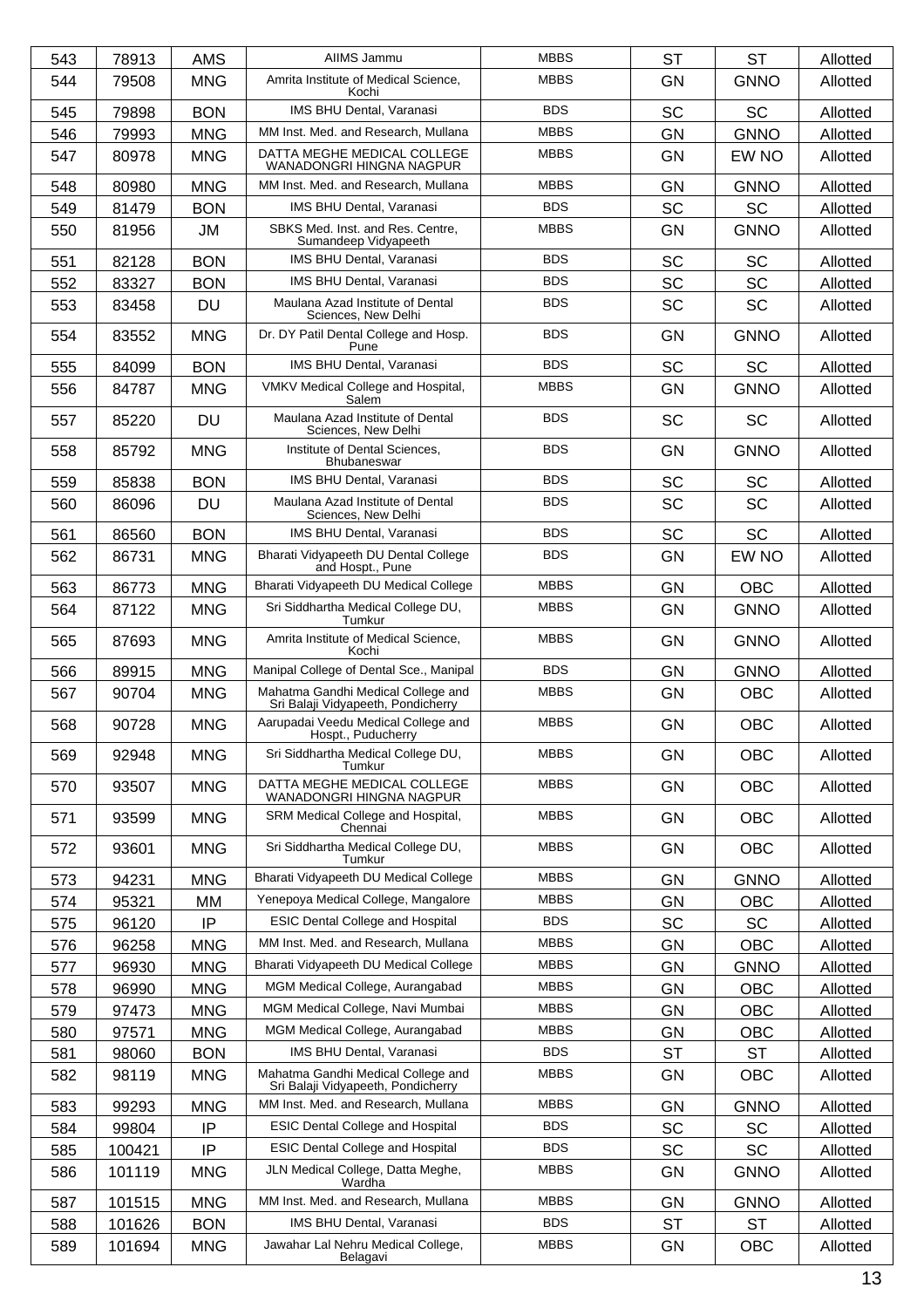| 590 | 102147 | <b>MNG</b> | Santosh Medical College and Hospital,<br>Ghaziabad                       | <b>MBBS</b> | <b>GN</b>                   | <b>GNNO</b> | Allotted       |
|-----|--------|------------|--------------------------------------------------------------------------|-------------|-----------------------------|-------------|----------------|
| 591 | 102417 | <b>MNG</b> | Jawahar Lal Nehru Medical College.<br>Belagavi                           | <b>MBBS</b> | <b>GN</b>                   | <b>GNNO</b> | Allotted       |
| 592 | 102520 | <b>AMS</b> | AIIMS-Bhopal,                                                            | <b>MBBS</b> | <b>GN PwD</b>               | OBC PwD     | Allotted       |
| 593 | 102521 | <b>MNG</b> | Saveetha Medical College, Chennai                                        | <b>MBBS</b> | <b>GN</b>                   | <b>GNNO</b> | Allotted       |
| 594 | 103135 | <b>MNG</b> | MGM Medical College, Aurangabad                                          | <b>MBBS</b> | <b>GN</b>                   | <b>OBC</b>  | Allotted       |
| 595 | 103808 | <b>MNG</b> | MGM Medical College, Navi Mumbai                                         | <b>MBBS</b> | <b>GN</b>                   | <b>OBC</b>  | Allotted       |
| 596 | 104450 | <b>BON</b> | IMS BHU Dental, Varanasi                                                 | <b>BDS</b>  | <b>ST</b>                   | <b>ST</b>   | Allotted       |
| 597 | 104703 | <b>MNG</b> | Mahatma Gandhi Medical College and<br>Sri Balaji Vidyapeeth, Pondicherry | <b>MBBS</b> | <b>GN</b>                   | <b>OBC</b>  | Allotted       |
| 598 | 105056 | <b>BON</b> | <b>IMS BHU Dental, Varanasi</b>                                          | <b>BDS</b>  | <b>ST</b>                   | <b>ST</b>   | Allotted       |
| 599 | 105918 | <b>MNG</b> | SRM Medical College and Hospital,<br>Chennai                             | <b>MBBS</b> | <b>GN</b>                   | <b>OBC</b>  | Allotted       |
| 600 | 106906 | IP         | <b>ESIC Dental College and Hospital</b>                                  | <b>BDS</b>  | SC                          | <b>SC</b>   | Allotted       |
| 601 | 107134 | <b>MNG</b> | Jawahar Lal Nehru Medical College,<br>Belagavi                           | <b>MBBS</b> | GN                          | <b>OBC</b>  | Allotted       |
| 602 | 107135 | <b>MNG</b> | Yenepoya Medical College, Mangalore                                      | <b>MBBS</b> | <b>GN</b>                   | <b>OBC</b>  | Allotted       |
| 603 | 107149 | <b>MNG</b> | Sri Siddhartha Medical College DU,<br>Tumkur                             | <b>MBBS</b> | <b>GN</b>                   | <b>OBC</b>  | Allotted       |
| 604 | 107299 | <b>MNG</b> | Jawahar Lal Nehru Medical College,<br>Belagavi                           | <b>MBBS</b> | GN                          | <b>GNNO</b> | Allotted       |
| 605 | 107647 | <b>MNG</b> | Institute of Dental Sciences,<br><b>Bhubaneswar</b>                      | <b>BDS</b>  | <b>GN</b>                   | <b>GNNO</b> | Allotted       |
| 606 | 107885 | <b>MNG</b> | MM Inst. Med. and Research, Mullana                                      | <b>MBBS</b> | <b>GN</b>                   | <b>GNNO</b> | Allotted       |
| 607 | 108828 | <b>MNG</b> | DATTA MEGHE MEDICAL COLLEGE<br>WANADONGRI HINGNA NAGPUR                  | <b>MBBS</b> | GN                          | <b>OBC</b>  | Allotted       |
| 608 | 108945 | <b>MNG</b> | B.L.D.E University, Bijapur                                              | <b>MBBS</b> | <b>GN</b>                   | <b>GNNO</b> | Allotted       |
| 609 | 108951 | <b>MNG</b> | MGM Medical College, Navi Mumbai                                         | <b>MBBS</b> | <b>GN</b>                   | <b>OBC</b>  | Allotted       |
| 610 | 109268 | <b>MNG</b> | MGM Medical College, Navi Mumbai                                         | <b>MBBS</b> | <b>GN</b>                   | <b>GNNO</b> | Allotted       |
| 611 | 109567 | <b>MNG</b> | Saveetha Medical College, Chennai                                        | <b>MBBS</b> | <b>GN</b>                   | OBC         | Allotted       |
| 612 | 110167 | <b>MNG</b> | B.L.D.E University, Bijapur                                              | <b>MBBS</b> | GN                          | <b>GNNO</b> | Allotted       |
| 613 | 110965 | <b>MNG</b> | Mahatma Gandhi Medical College and<br>Sri Balaji Vidyapeeth, Pondicherry | <b>MBBS</b> | GN                          | <b>OBC</b>  | Allotted       |
| 614 | 112743 | <b>MNG</b> | Sri Siddhartha Medical College DU,<br>Tumkur                             | <b>MBBS</b> | GN                          | <b>OBC</b>  | Allotted       |
| 615 | 113574 | <b>MNG</b> | BV Deemed Uni. Med. College and Hos.,<br>Sangli                          | <b>MBBS</b> | <b>GN</b>                   | <b>OBC</b>  | Allotted       |
| 616 | 115061 | <b>MNG</b> | Yenepoya Medical College, Mangalore                                      | <b>MBBS</b> | GN                          | OBC         | Allotted       |
| 617 | 116167 | МM         | Yenepoya Dental College, Yenepoya                                        | <b>BDS</b>  | GN                          | <b>OBC</b>  | Allotted       |
| 618 | 116465 | <b>MNG</b> | Santosh Dental College and Hospital,<br>Ghaziabad                        | <b>BDS</b>  | GN                          | <b>GNNO</b> | Allotted       |
| 619 | 116798 | <b>MNG</b> | Sri Siddhartha Medical College DU,<br>Tumkur                             | <b>MBBS</b> | GN                          | <b>GNNO</b> | Allotted       |
| 620 | 117535 | <b>MNG</b> | Meenakshi Medical College Host. and<br>Res. Inst., Chennai               | <b>MBBS</b> | <b>GN</b>                   | <b>GNNO</b> | Allotted       |
| 621 | 120477 | <b>MNG</b> | MANAV RACHNA DENTAL COLLEGE<br>FARIDABAD                                 | <b>BDS</b>  | GN                          | <b>OBC</b>  | Allotted       |
| 622 | 120826 | <b>MNG</b> | Krishna Inst. of Med. Scie., Karad                                       | <b>MBBS</b> | GN                          | <b>OBC</b>  | Allotted       |
| 623 | 121429 | <b>MNG</b> | SRM Medical College and Hospital,<br>Chennai                             | <b>MBBS</b> | <b>GN</b>                   | <b>OBC</b>  | Allotted       |
| 624 | 122293 | <b>MNG</b> | Sri Siddhartha Medical College DU,<br>Tumkur                             | <b>MBBS</b> | GN                          | OBC         | Allotted       |
| 625 | 122415 | <b>MNG</b> | BV Deemed Uni. Med. College and Hos.,<br>Sangli                          | <b>MBBS</b> | GN                          | <b>GNNO</b> | Allotted       |
| 626 | 123166 | <b>MNG</b> | Sri Siddhartha Medical College DU,<br>Tumkur                             | <b>MBBS</b> | <b>GN</b>                   | <b>GNNO</b> | Allotted       |
| 627 | 123401 | <b>MNG</b> | Sree Balaji Medical College and Hospital,<br>Chennai                     | <b>MBBS</b> | GN                          | OBC         | Allotted       |
| 628 | 124164 | <b>CW</b>  | Maulana Azad Institute of Dental<br>Sciences, New Delhi                  | <b>BDS</b>  | <b>OBC</b><br>(Priority: 6) | <b>OBC</b>  | Allotted       |
| 629 | 124614 | <b>MNG</b> | Sri Siddhartha Medical College DU,<br>Tumkur                             | <b>MBBS</b> | GN                          | <b>OBC</b>  | Allotted       |
| 630 | 125223 | <b>MNG</b> | Sri Siddhartha Medical College DU,<br>Tumkur                             | <b>MBBS</b> | GN                          | <b>GNNO</b> | Allotted       |
| 631 | 125725 | <b>MNG</b> | Sri Siddhartha Medical College DU,<br>Tumkur                             | <b>MBBS</b> | GN                          | <b>GNNO</b> | Allotted       |
| 632 | 125743 | <b>MNG</b> | BV Deemed Uni. Med. College and Hos.,<br>Sangli                          | <b>MBBS</b> | GN                          | <b>OBC</b>  | Allotted       |
| 633 | 126066 | <b>MNG</b> | Manipal College of Dental Sce., Manipal                                  | <b>BDS</b>  | GN                          | <b>GNNO</b> | Allotted       |
| 634 | 126252 | <b>MNG</b> | MM Inst. Med. and Research, Mullana                                      | <b>MBBS</b> | GN                          | OBC         | Allotted<br>14 |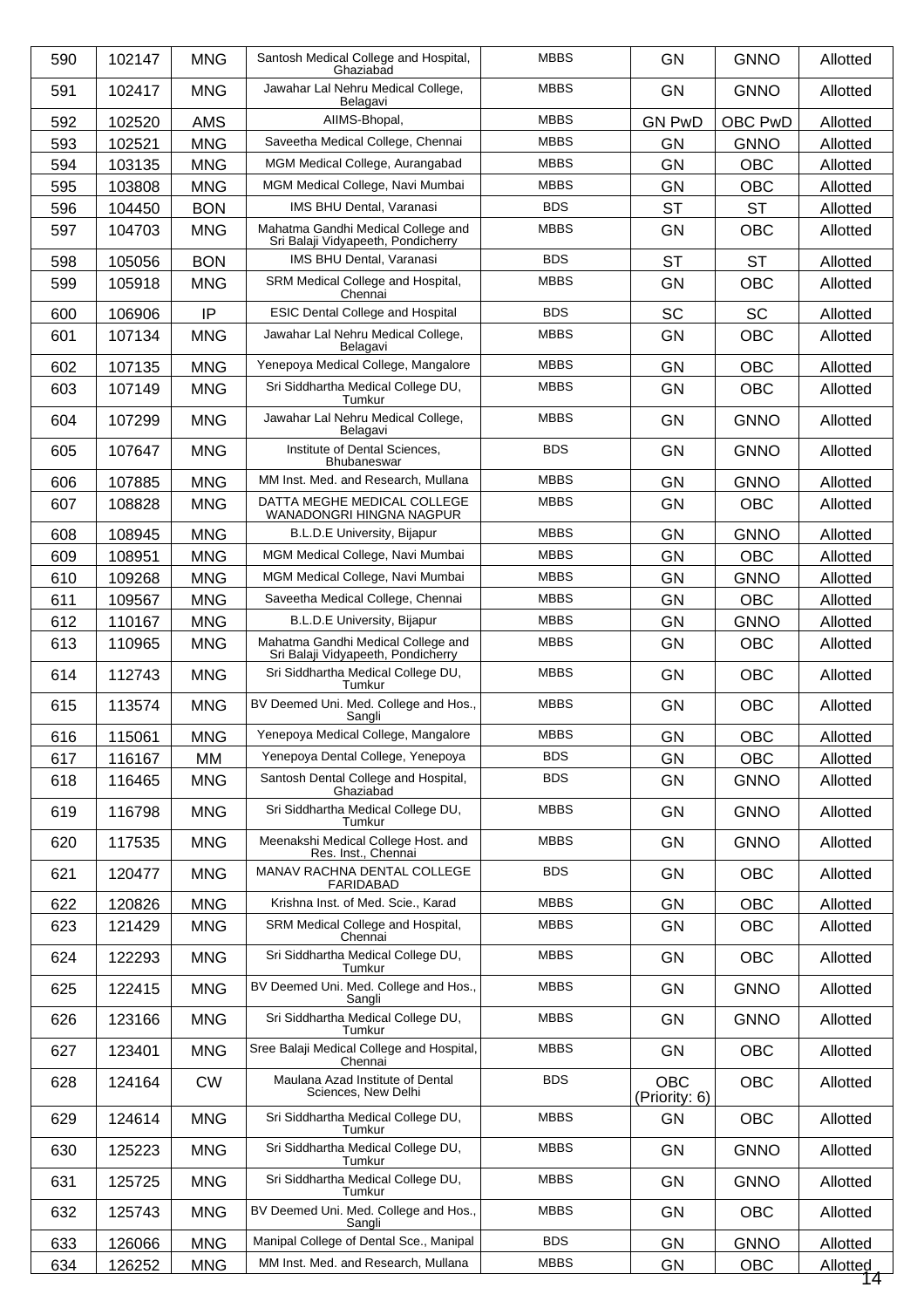| 635 | 126257 | <b>MNG</b> | Manipal College of Dental Science,<br>Mangalore                          | <b>BDS</b>  | <b>GN</b> | <b>GNNO</b> | Allotted |
|-----|--------|------------|--------------------------------------------------------------------------|-------------|-----------|-------------|----------|
| 636 | 126380 | <b>MNG</b> | Santosh Dental College and Hospital,<br>Ghaziabad                        | <b>BDS</b>  | <b>GN</b> | <b>GNNO</b> | Allotted |
| 637 | 126425 | <b>MNG</b> | Sri Siddhartha Academy T Begur                                           | <b>MBBS</b> | <b>GN</b> | <b>GNNO</b> | Allotted |
| 638 | 126443 | <b>MNG</b> | Aarupadai Veedu Medical College and<br>Hospt., Puducherry                | <b>MBBS</b> | <b>GN</b> | <b>GNNO</b> | Allotted |
| 639 | 126494 | <b>MNG</b> | MGM Medical College, Aurangabad                                          | <b>MBBS</b> | GN        | <b>OBC</b>  | Allotted |
| 640 | 127600 | <b>MNG</b> | MM Inst. Med. and Research, Mullana                                      | <b>MBBS</b> | <b>GN</b> | <b>GNNO</b> | Allotted |
| 641 | 127631 | <b>MNG</b> | MM Inst. Med. and Research, Mullana                                      | <b>MBBS</b> | <b>GN</b> | <b>OBC</b>  | Allotted |
| 642 | 127723 | <b>MNG</b> | MGM Medical College, Aurangabad                                          | <b>MBBS</b> | <b>GN</b> | <b>GNNO</b> | Allotted |
| 643 | 127732 | <b>MNG</b> | MM Inst. Med. and Research, Mullana                                      | <b>MBBS</b> | <b>GN</b> | <b>GNNO</b> | Allotted |
| 644 | 128586 | <b>MNG</b> | Saveetha Dental College, Chennai                                         | <b>BDS</b>  | <b>GN</b> | <b>OBC</b>  | Allotted |
| 645 | 129485 | <b>MNG</b> | Manipal College of Dental Sce., Manipal                                  | <b>BDS</b>  | <b>GN</b> | <b>OBC</b>  | Allotted |
| 646 | 129505 | <b>MNG</b> | Vinayaka Missions Medical College and<br>Hospital, Karaikal              | <b>MBBS</b> | <b>GN</b> | OBC         | Allotted |
| 647 | 129570 | <b>MNG</b> | Sri Siddhartha Academy T Begur                                           | <b>MBBS</b> | GN        | <b>OBC</b>  | Allotted |
| 648 | 129753 | <b>MNG</b> | Sri Siddhartha Academy T Begur                                           | <b>MBBS</b> | <b>GN</b> | <b>GNNO</b> | Allotted |
| 649 | 130243 | <b>MNG</b> | Sri Ramachandra Dental and Hospt.,<br>Chennai                            | <b>BDS</b>  | <b>GN</b> | <b>GNNO</b> | Allotted |
| 650 | 131097 | <b>MNG</b> | Mahatma Gandhi Medical College and<br>Sri Balaji Vidyapeeth, Pondicherry | <b>MBBS</b> | <b>GN</b> | <b>GNNO</b> | Allotted |
| 651 | 131447 | <b>MNG</b> | Aarupadai Veedu Medical College and<br>Hospt., Puducherry                | <b>MBBS</b> | <b>GN</b> | <b>GNNO</b> | Allotted |
| 652 | 131896 | <b>MNG</b> | Vinayaka Missions Medical College and<br>Hospital, Karaikal              | <b>MBBS</b> | <b>GN</b> | <b>OBC</b>  | Allotted |
| 653 | 132193 | <b>MNG</b> | Sri Siddhartha Academy T Begur                                           | <b>MBBS</b> | <b>GN</b> | OBC         | Allotted |
| 654 | 132299 | <b>MNG</b> | MGM Medical College, Aurangabad                                          | <b>MBBS</b> | <b>GN</b> | <b>OBC</b>  | Allotted |
| 655 | 132472 | <b>MNG</b> | VMKV Medical College and Hospital,<br>Salem                              | <b>MBBS</b> | <b>GN</b> | <b>OBC</b>  | Allotted |
| 656 | 132487 | <b>MNG</b> | Sri Siddhartha Academy T Begur                                           | <b>MBBS</b> | GN        | OBC         | Allotted |
| 657 | 132702 | <b>MNG</b> | Institute of Medical Sciences and SUM<br>Host., Bhubaneswar              | <b>MBBS</b> | <b>GN</b> | <b>GNNO</b> | Allotted |
| 658 | 132845 | <b>MNG</b> | Raja Rajeswari Medical College<br>Bengaluru                              | <b>MBBS</b> | <b>GN</b> | <b>GNNO</b> | Allotted |
| 659 | 133322 | <b>MNG</b> | Sree Balaji Dental College and Hospital,<br>Chennai                      | <b>BDS</b>  | <b>GN</b> | <b>OBC</b>  | Allotted |
| 660 | 133325 | <b>MNG</b> | Yenepoya Dental College, Yenepoya                                        | <b>BDS</b>  | <b>GN</b> | <b>OBC</b>  | Allotted |
| 661 | 133379 | <b>MNG</b> | Saveetha Medical College, Chennai                                        | <b>MBBS</b> | GN        | OBC         | Allotted |
| 662 | 133462 | <b>MNG</b> | Sri Siddhartha Medical College DU,<br>Tumkur                             | <b>MBBS</b> | <b>GN</b> | <b>OBC</b>  | Allotted |
| 663 | 133697 | <b>MNG</b> | KLE VK Inst. of Dental Scie. Belagavi                                    | <b>BDS</b>  | GN        | <b>OBC</b>  | Allotted |
| 664 | 134070 | <b>MNG</b> | Dr. DY Patil Medical College and Hospt.,<br>Pune                         | <b>MBBS</b> | GN        | <b>GNNO</b> | Allotted |
| 665 | 134427 | <b>MNG</b> | Krishna Inst. of Med. Scie., Karad                                       | <b>MBBS</b> | <b>GN</b> | <b>GNNO</b> | Allotted |
| 666 | 135207 | <b>MNG</b> | MM College of Dental Scie. and Res.,<br>Mullana                          | <b>BDS</b>  | GN        | <b>GNNO</b> | Allotted |
| 667 | 136317 | <b>MNG</b> | SRM Medical College and Hospital,<br>Chennai                             | <b>MBBS</b> | <b>GN</b> | <b>OBC</b>  | Allotted |
| 668 | 136871 | <b>MNG</b> | Shri Sathya Sai Medical College and RI,<br>Chennai                       | <b>MBBS</b> | <b>GN</b> | <b>GNNO</b> | Allotted |
| 669 | 138324 | <b>MNG</b> | Dr. DYP Edu. Soc. Deemed Uni.,<br>Kolhapur                               | <b>MBBS</b> | GN        | <b>OBC</b>  | Allotted |
| 670 | 138670 | <b>MNG</b> | Sri Siddhartha Medical College DU,<br>Tumkur                             | <b>MBBS</b> | GN        | <b>GNNO</b> | Allotted |
| 671 | 138746 | <b>MNG</b> | Bharati Vidyapeeth DU Dental College<br>and Hospt., Pune                 | <b>BDS</b>  | <b>GN</b> | EW NO       | Allotted |
| 672 | 139431 | <b>MNG</b> | MM Inst. Med. and Research, Mullana                                      | <b>MBBS</b> | <b>GN</b> | <b>SC</b>   | Allotted |
| 673 | 139637 | <b>MNG</b> | VMKV Medical College and Hospital,<br>Salem                              | <b>MBBS</b> | GN        | <b>GNNO</b> | Allotted |
| 674 | 139796 | <b>MNG</b> | Institute of Medical Sciences and SUM<br>Host., Bhubaneswar              | <b>MBBS</b> | <b>GN</b> | <b>GNNO</b> | Allotted |
| 675 | 140133 | <b>MNG</b> | KLE VK Inst. of Dental Scie. Belagavi                                    | <b>BDS</b>  | GN        | <b>GNNO</b> | Allotted |
| 676 | 140236 | <b>MNG</b> | Manipal College of Dental Science,<br>Mangalore                          | <b>BDS</b>  | GN        | <b>GNNO</b> | Allotted |
| 677 | 140461 | <b>MNG</b> | Bharati Vidyapeeth DU Dental College<br>and Hospt., Pune                 | <b>BDS</b>  | <b>GN</b> | SC          | Allotted |
| 678 | 141514 | <b>MNG</b> | Amrita School of Dentistry, Kochi                                        | <b>BDS</b>  | <b>GN</b> | <b>GNNO</b> | Allotted |
| 679 | 141530 | <b>MNG</b> | Saveetha Medical College, Chennai                                        | <b>MBBS</b> | <b>GN</b> | OBC         | Allotted |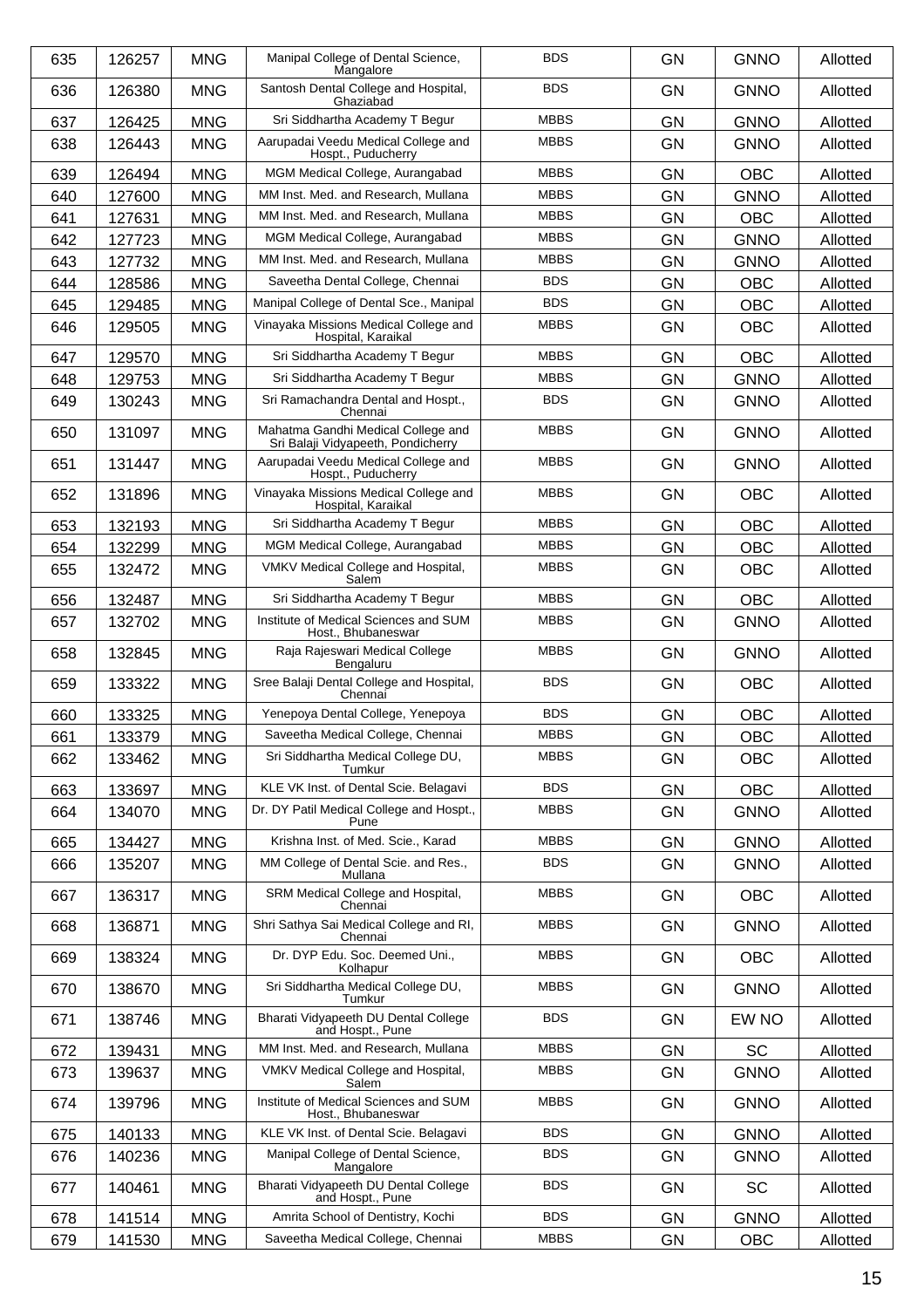| 680 | 141566 | <b>MNG</b> | Mahatma Gandhi Medical College and<br>Sri Balaji Vidyapeeth, Pondicherry | <b>MBBS</b> | <b>GN</b>     | <b>OBC</b>  | Allotted |
|-----|--------|------------|--------------------------------------------------------------------------|-------------|---------------|-------------|----------|
| 681 | 141854 | <b>MNG</b> | Sri Siddhartha Medical College DU.<br>Tumkur                             | <b>MBBS</b> | <b>GN</b>     | <b>OBC</b>  | Allotted |
| 682 | 141947 | <b>MNG</b> | Raja Rajeswari Medical College<br>Bengaluru                              | <b>MBBS</b> | <b>GN</b>     | <b>GNNO</b> | Allotted |
| 683 | 142694 | <b>MNG</b> | Sree Balaji Dental College and Hospital,<br>Chennai                      | <b>BDS</b>  | <b>GN</b>     | <b>OBC</b>  | Allotted |
| 684 | 142995 | <b>MNG</b> | Vinayaka Missions Medical College and<br>Hospital, Karaikal              | <b>MBBS</b> | <b>GN</b>     | <b>OBC</b>  | Allotted |
| 685 | 143086 | <b>MNG</b> | Sri Siddhartha Medical College DU,<br>Tumkur                             | <b>MBBS</b> | <b>GN</b>     | <b>GNNO</b> | Allotted |
| 686 | 144383 | <b>MNG</b> | BV Deemed Uni. Med. College and Hos.,<br>Sangli                          | <b>MBBS</b> | <b>GN</b>     | <b>GNNO</b> | Allotted |
| 687 | 144580 | <b>MNG</b> | Mahatma Gandhi Medical College and<br>Sri Balaji Vidyapeeth, Pondicherry | <b>MBBS</b> | <b>GN</b>     | <b>OBC</b>  | Allotted |
| 688 | 145035 | <b>MNG</b> | MANAV RACHNA DENTAL COLLEGE<br><b>FARIDABAD</b>                          | <b>BDS</b>  | <b>GN</b>     | <b>GNNO</b> | Allotted |
| 689 | 146172 | <b>MNG</b> | Institute of Medical Sciences and SUM<br>Host., Bhubaneswar              | <b>MBBS</b> | <b>GN</b>     | <b>GNNO</b> | Allotted |
| 690 | 146955 | <b>MNG</b> | VMKV Medical College and Hospital,<br>Salem                              | <b>MBBS</b> | <b>GN</b>     | <b>OBC</b>  | Allotted |
| 691 | 147062 | <b>MNG</b> | Institute of Medical Sciences and SUM<br>Host., Bhubaneswar              | <b>MBBS</b> | <b>GN</b>     | <b>GNNO</b> | Allotted |
| 692 | 147085 | <b>MNG</b> | Vinayaka Missions Medical College and<br>Hospital, Karaikal              | <b>MBBS</b> | <b>GN</b>     | <b>OBC</b>  | Allotted |
| 693 | 147157 | <b>MNG</b> | Sri Siddhartha Medical College DU,                                       | <b>MBBS</b> | <b>GN</b>     | <b>OBC</b>  | Allotted |
| 694 | 147386 | <b>MNG</b> | Tumkur<br>Vinayaka Missions Medical College and                          | <b>MBBS</b> | <b>GN</b>     | <b>GNNO</b> | Allotted |
| 695 | 147392 | <b>MNG</b> | Hospital, Karaikal<br>Sri Siddhartha Medical College DU,                 | <b>MBBS</b> | <b>GN</b>     | <b>GNNO</b> | Allotted |
| 696 | 147801 | <b>MNG</b> | Tumkur<br>Dr. DY Patil Medical College, Navi                             | <b>MBBS</b> | <b>GN</b>     | <b>OBC</b>  | Allotted |
|     |        |            | Mumbai<br>MM Inst. Med. and Research, Mullana                            | <b>MBBS</b> |               |             |          |
| 697 | 149374 | <b>MNG</b> | Sri Siddhartha Medical College DU,                                       | <b>MBBS</b> | <b>GN</b>     | <b>GNNO</b> | Allotted |
| 698 | 150024 | <b>MNG</b> | Tumkur                                                                   |             | GN            | OBC         | Allotted |
| 699 | 150073 | <b>MNG</b> | SRM Dental College, Chennai                                              | <b>BDS</b>  | GN            | <b>OBC</b>  | Allotted |
| 700 | 150182 | <b>MNG</b> | Sri Siddhartha Academy T Begur                                           | <b>MBBS</b> | <b>GN</b>     | <b>OBC</b>  | Allotted |
| 701 | 150391 | <b>MNG</b> | SRM Katt. Dental College and Hospt.<br>Chennai                           | <b>BDS</b>  | GN            | OBC         | Allotted |
| 702 | 150510 | <b>MNG</b> | JLN Medical College, Datta Meghe,<br>Wardha                              | <b>MBBS</b> | GN            | EW NO       | Allotted |
| 703 | 150700 | <b>MNG</b> | Sri Siddhartha Medical College DU,<br>Tumkur                             | <b>MBBS</b> | <b>GN</b>     | OBC         | Allotted |
| 704 | 151045 | <b>MNG</b> | Mahatma Gandhi Medical College and<br>Sri Balaji Vidyapeeth, Pondicherry | <b>MBBS</b> | <b>GN</b>     | <b>OBC</b>  | Allotted |
| 705 | 151475 | <b>MNG</b> | Sri Siddhartha Medical College DU.<br>Tumkur                             | <b>MBBS</b> | <b>GN</b>     | OBC         | Allotted |
| 706 | 151503 | <b>MNG</b> | VMS Dental College, Salem                                                | <b>BDS</b>  | <b>GN</b>     | <b>OBC</b>  | Allotted |
| 707 | 151859 | <b>MNG</b> | Meenakshi Medical College Host. and<br>Res. Inst., Chennai               | <b>MBBS</b> | GN            | <b>OBC</b>  | Allotted |
| 708 | 151908 | <b>MNG</b> | MM Inst. Med. and Research, Mullana                                      | <b>MBBS</b> | GN            | <b>GNNO</b> | Allotted |
| 709 | 151998 | <b>MNG</b> | Saveetha Medical College, Chennai                                        | <b>MBBS</b> | <b>GN</b>     | <b>GNNO</b> | Allotted |
| 710 | 153229 | <b>MNG</b> | Sri Siddhartha Academy T Begur                                           | <b>MBBS</b> | GN            | <b>GNNO</b> | Allotted |
| 711 | 153522 | <b>MNG</b> | MM Inst. Med. and Research, Mullana                                      | <b>MBBS</b> | GN            | <b>GNNO</b> | Allotted |
| 712 | 153872 | <b>MNG</b> | Institute of Medical Sciences and SUM<br>Host., Bhubaneswar              | <b>MBBS</b> | GN            | <b>GNNO</b> | Allotted |
| 713 | 154386 | <b>MNG</b> | Institute of Medical Sciences and SUM<br>Host., Bhubaneswar              | <b>MBBS</b> | GN            | <b>GNNO</b> | Allotted |
| 714 | 154637 | <b>NRI</b> | Sri Ramachandra Med. College and Res.<br>Inst., Chennai                  | <b>MBBS</b> | <b>GN</b>     | <b>GNNO</b> | Allotted |
| 715 | 154732 | <b>MNG</b> | Sri Siddhartha Medical College DU,<br>Tumkur                             | <b>MBBS</b> | <b>GN</b>     | <b>OBC</b>  | Allotted |
| 716 | 155006 | <b>JON</b> | Faculty of Dentistry, Jamia Millia Islamia,<br>New Delhi                 | <b>BDS</b>  | <b>GN PwD</b> | EW PwD      | Allotted |
| 717 | 155148 | <b>MNG</b> | MM Inst. Med. and Research, Mullana                                      | <b>MBBS</b> | <b>GN</b>     | <b>GNNO</b> | Allotted |
| 718 | 155386 | <b>MNG</b> | Sri Siddhartha Medical College DU,                                       | <b>MBBS</b> | GN            | <b>GNNO</b> | Allotted |
|     |        |            | Tumkur<br>BV Deemed Uni. Med. College and Hos.,                          | <b>MBBS</b> |               |             |          |
| 719 | 156126 | <b>MNG</b> | Sangli                                                                   |             | <b>GN</b>     | <b>SC</b>   | Allotted |
| 720 | 156161 | <b>MNG</b> | Raja Rajeswari Medical College<br>Bengaluru                              | <b>MBBS</b> | <b>GN</b>     | <b>GNNO</b> | Allotted |
| 721 | 156459 | <b>MNG</b> | Yenepoya Dental College, Yenepoya                                        | <b>BDS</b>  | GN            | <b>GNNO</b> | Allotted |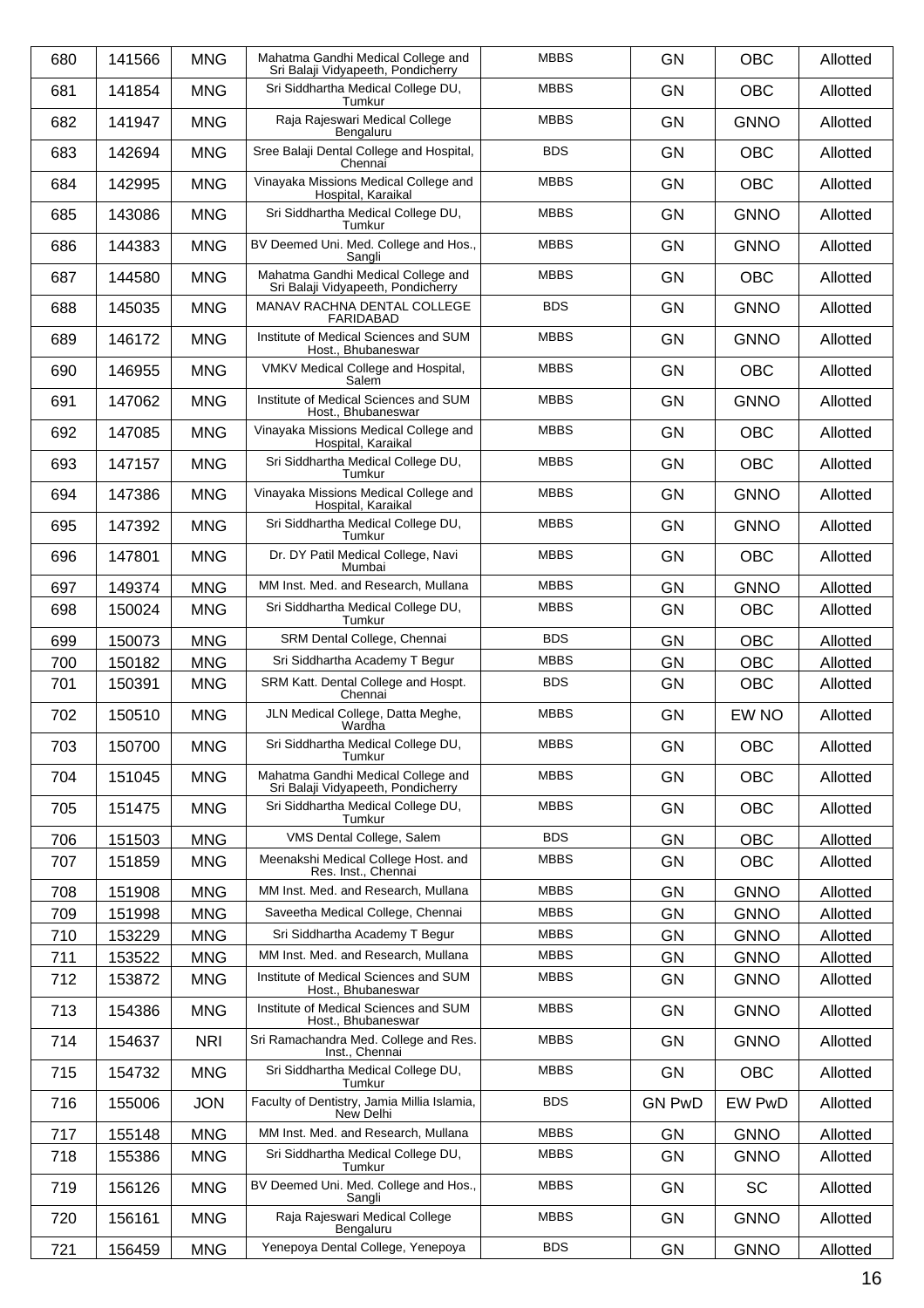| 722 | 156487 | <b>MNG</b> | Sri Siddhartha Medical College DU,<br>Tumkur                                | <b>MBBS</b> | <b>GN</b> | <b>OBC</b>  | Allotted |
|-----|--------|------------|-----------------------------------------------------------------------------|-------------|-----------|-------------|----------|
| 723 | 158130 | <b>MNG</b> | Sri Siddhartha Academy T Begur                                              | <b>MBBS</b> | <b>GN</b> | EW NO       | Allotted |
| 724 | 158258 | <b>MNG</b> | Vinayaka Missions Medical College and<br>Hospital, Karaikal                 | <b>MBBS</b> | <b>GN</b> | <b>OBC</b>  | Allotted |
| 725 | 159368 | <b>MNG</b> | Sree Balaji Medical College and Hospital,<br>Chennai                        | <b>MBBS</b> | <b>GN</b> | <b>OBC</b>  | Allotted |
| 726 | 159485 | <b>MNG</b> | MM Inst. Med. and Research, Mullana                                         | <b>MBBS</b> | <b>GN</b> | <b>GNNO</b> | Allotted |
| 727 | 159613 | <b>DU</b>  | Maulana Azad Medical College, New<br>Delhi                                  | <b>MBBS</b> | <b>ST</b> | <b>ST</b>   | Allotted |
| 728 | 160238 | <b>MNG</b> | Dr. DY Patil Medical College, Navi<br>Mumbai                                | <b>MBBS</b> | <b>GN</b> | <b>GNNO</b> | Allotted |
| 729 | 160597 | <b>MNG</b> | VMKV Medical College and Hospital,<br>Salem                                 | <b>MBBS</b> | <b>GN</b> | <b>GNNO</b> | Allotted |
| 730 | 160822 | <b>MNG</b> | Sri Siddhartha Academy T Begur                                              | <b>MBBS</b> | <b>GN</b> | <b>GNNO</b> | Allotted |
| 731 | 161139 | <b>MNG</b> | Sri Siddhartha Academy T Begur                                              | <b>MBBS</b> | <b>GN</b> | <b>GNNO</b> | Allotted |
| 732 | 161672 | <b>MNG</b> | MM Inst. Med. and Research, Mullana                                         | <b>MBBS</b> | <b>GN</b> | <b>GNNO</b> | Allotted |
| 733 | 161887 | <b>MNG</b> | Sri Siddhartha Academy T Begur                                              | <b>MBBS</b> | GN        | EW NO       | Allotted |
| 734 | 162976 | IP         | Vardhman Mahavir Medical College and<br>Safdarjung Hospital New Delhi, VMMC | <b>MBBS</b> | <b>ST</b> | <b>ST</b>   | Allotted |
| 735 | 163593 | <b>MNG</b> | Sri Siddhartha Academy T Begur                                              | <b>MBBS</b> | <b>GN</b> | <b>OBC</b>  | Allotted |
| 736 | 163747 | <b>MNG</b> | Mahatma Gandhi Medical College and<br>Sri Balaji Vidyapeeth, Pondicherry    | <b>MBBS</b> | GN        | <b>OBC</b>  | Allotted |
| 737 | 164496 | <b>MNG</b> | Sri Siddhartha Academy T Begur                                              | <b>MBBS</b> | <b>GN</b> | <b>SC</b>   | Allotted |
| 738 | 164655 | <b>MNG</b> | Sri Siddhartha Academy T Begur                                              | <b>MBBS</b> | <b>GN</b> | <b>OBC</b>  | Allotted |
| 739 | 164747 | <b>MNG</b> | Sri Siddhartha Academy T Begur                                              | <b>MBBS</b> | <b>GN</b> | <b>OBC</b>  | Allotted |
| 740 | 166069 | <b>MNG</b> | Sri Siddhartha Academy T Begur                                              | <b>MBBS</b> | <b>GN</b> | <b>GNNO</b> | Allotted |
| 741 | 166272 | <b>MNG</b> | AB Shetty Memorial Inst. of Dental Sce.,<br>Mangaluru                       | <b>BDS</b>  | <b>GN</b> | <b>GNNO</b> | Allotted |
| 742 | 166605 | <b>MNG</b> | JLN Medical College, Datta Meghe,<br>Wardha                                 | <b>MBBS</b> | GN        | <b>GNNO</b> | Allotted |
| 743 | 166822 | <b>MNG</b> | SRM Medical College and Hospital,<br>Chennai                                | <b>MBBS</b> | <b>GN</b> | <b>OBC</b>  | Allotted |
| 744 | 166829 | <b>MNG</b> | MM Inst. Med. and Research, Mullana                                         | <b>MBBS</b> | <b>GN</b> | <b>GNNO</b> | Allotted |
| 745 | 166954 | <b>MNG</b> | JLN Medical College, Datta Meghe,<br>Wardha                                 | <b>MBBS</b> | <b>GN</b> | <b>GNNO</b> | Allotted |
| 746 | 167571 | <b>MNG</b> | Sri Siddhartha Academy T Begur                                              | <b>MBBS</b> | <b>GN</b> | <b>OBC</b>  | Allotted |
| 747 | 167848 | <b>MNG</b> | Sri Siddhartha Academy T Begur                                              | <b>MBBS</b> | <b>GN</b> | <b>GNNO</b> | Allotted |
| 748 | 168298 | <b>MNG</b> | K M Shah Dental Collegel, SumanDeep<br>Vidyapeeth Vadodara                  | <b>BDS</b>  | GN        | OBC         | Allotted |
| 749 | 169058 | <b>MNG</b> | BV Deemed Uni. Med. College and Hos.,<br>Sangli                             | <b>MBBS</b> | GN        | <b>OBC</b>  | Allotted |
| 750 | 169724 | <b>MNG</b> | GITAM Institue of Med. Sce. and Res.,<br>Visakhapatnam                      | <b>MBBS</b> | GN        | <b>GNNO</b> | Allotted |
| 751 | 169838 | <b>MNG</b> | Vinayaka Missions Medical College and<br>Hospital, Karaikal                 | <b>MBBS</b> | GN        | <b>GNNO</b> | Allotted |
| 752 | 170463 | <b>MNG</b> | Sri Siddhartha Academy T Begur                                              | <b>MBBS</b> | GN        | <b>OBC</b>  | Allotted |
| 753 | 170526 | <b>MNG</b> | Sree Balaji Dental College and Hospital,<br>Chennai                         | <b>BDS</b>  | <b>GN</b> | <b>OBC</b>  | Allotted |
| 754 | 170585 | <b>MNG</b> | Sri Siddhartha Academy T Begur                                              | <b>MBBS</b> | GN        | OBC         | Allotted |
| 755 | 170885 | IP         | Atal Bihari Vajpayee Institute of Medical<br>Sciences, New Delhi            | <b>MBBS</b> | <b>ST</b> | <b>ST</b>   | Allotted |
| 756 | 171234 | <b>ESI</b> | ESIC Medical College AND PGIMSR,<br><b>Bangalore</b>                        | <b>MBBS</b> | <b>SC</b> | SC          | Allotted |
| 757 | 171381 | DU         | Lady Hardinge Medical College, New<br>Delhi                                 | <b>MBBS</b> | <b>ST</b> | <b>ST</b>   | Allotted |
| 758 | 171752 | <b>MNG</b> | Mahatma Gandhi Medical College and<br>Sri Balaji Vidyapeeth, Pondicherry    | <b>MBBS</b> | GN        | <b>OBC</b>  | Allotted |
| 759 | 171903 | <b>MNG</b> | Sri Siddhartha Academy T Begur                                              | <b>MBBS</b> | GN        | <b>GNNO</b> | Allotted |
| 760 | 171944 | <b>MNG</b> | MM Inst. Med. and Research, Mullana                                         | <b>MBBS</b> | GN        | <b>GNNO</b> | Allotted |
| 761 | 172021 | <b>MNG</b> | VMKV Medical College and Hospital,<br>Salem                                 | <b>MBBS</b> | GN        | <b>OBC</b>  | Allotted |
| 762 | 175744 | <b>MNG</b> | MM Inst. Med. and Research, Mullana                                         | <b>MBBS</b> | GN        | <b>GNNO</b> | Allotted |
| 763 | 175846 | <b>MNG</b> | Dr. DY Patil Medical College, Navi<br>Mumbai                                | <b>MBBS</b> | GN        | <b>GNNO</b> | Allotted |
| 764 | 175914 | <b>MNG</b> | DATTA MEGHE MEDICAL COLLEGE<br>WANADONGRI HINGNA NAGPUR                     | <b>MBBS</b> | GN        | <b>ST</b>   | Allotted |
| 765 | 176060 | <b>MNG</b> | Vinayaka Missions Medical College and<br>Hospital, Karaikal                 | <b>MBBS</b> | GN        | <b>GNNO</b> | Allotted |
| 766 | 176422 | <b>MNG</b> | Shri Sathya Sai Medical College and RI,<br>Chennai                          | <b>MBBS</b> | GN        | <b>GNNO</b> | Allotted |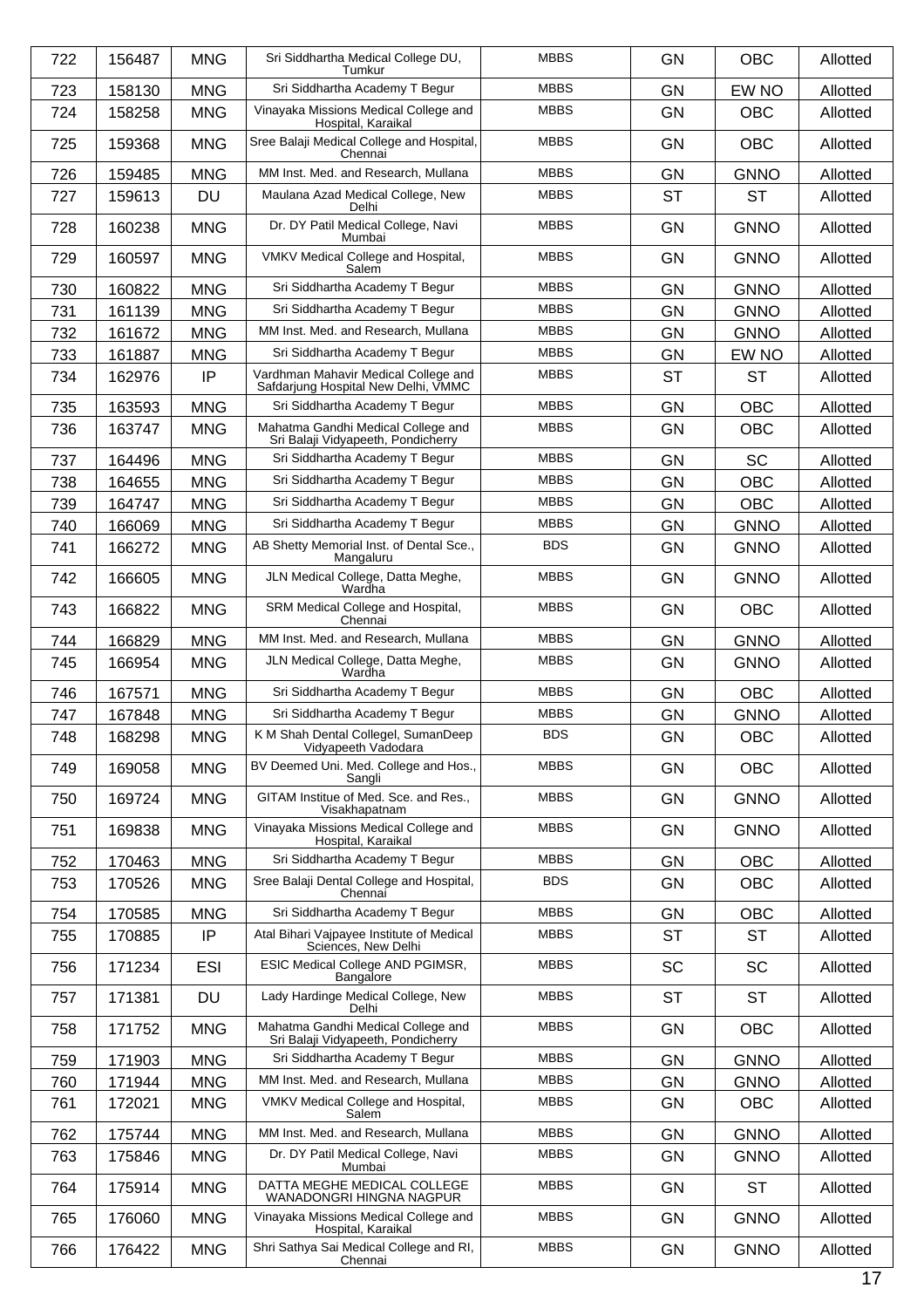| 767 | 176446 | <b>MNG</b> | Sri Siddhartha Academy T Begur                                           | <b>MBBS</b> | <b>GN</b>     | <b>OBC</b>  | Allotted       |
|-----|--------|------------|--------------------------------------------------------------------------|-------------|---------------|-------------|----------------|
| 768 | 177817 | <b>MNG</b> | Raja Rajeswari Medical College<br>Bengaluru                              | <b>MBBS</b> | <b>GN</b>     | <b>GNNO</b> | Allotted       |
| 769 | 177833 | <b>MNG</b> | BHAARATH MEDICAL COLLEGE AND<br><b>HOSPITAL</b>                          | <b>MBBS</b> | <b>GN</b>     | <b>OBC</b>  | Allotted       |
| 770 | 177990 | <b>MNG</b> | Meenakshi Medical College Host. and<br>Res. Inst., Chennai               | <b>MBBS</b> | <b>GN</b>     | <b>OBC</b>  | Allotted       |
| 771 | 178045 | <b>ANR</b> | DR.Z.A.D.C.,FAC.OF<br>MEDICINE, ALIGARH                                  | <b>BDS</b>  | <b>GN</b>     | <b>GNNO</b> | Allotted       |
| 772 | 178201 | <b>MNG</b> | Shri Sathya Sai Medical College and RI,<br>Chennai                       | <b>MBBS</b> | <b>GN</b>     | <b>GNNO</b> | Allotted       |
| 773 | 178998 | <b>MNG</b> | SRM Medical College and Hospital,<br>Chennai                             | <b>MBBS</b> | <b>GN</b>     | <b>GNNO</b> | Allotted       |
| 774 | 179059 | <b>MNG</b> | Vinayaka Missions Medical College and<br>Hospital, Karaikal              | <b>MBBS</b> | <b>GN</b>     | <b>GNNO</b> | Allotted       |
| 775 | 179714 | <b>MNG</b> | SRM Katt. Dental College and Hospt.<br>Chennai                           | <b>BDS</b>  | <b>GN</b>     | <b>OBC</b>  | Allotted       |
| 776 | 180023 | <b>MNG</b> | Sri Siddhartha Academy T Begur                                           | <b>MBBS</b> | <b>GN</b>     | <b>GNNO</b> | Allotted       |
| 777 | 181780 | <b>MNG</b> | Vinayaka Missions Medical College and<br>Hospital, Karaikal              | <b>MBBS</b> | <b>GN</b>     | <b>GNNO</b> | Allotted       |
| 778 | 182474 | <b>MNG</b> | Sri Siddhartha Academy T Begur                                           | <b>MBBS</b> | <b>GN</b>     | <b>OBC</b>  | Allotted       |
| 779 | 182921 | <b>MNG</b> | Santosh Dental College and Hospital,<br>Ghaziabad                        | <b>BDS</b>  | GN            | <b>OBC</b>  | Allotted       |
| 780 | 183247 | <b>MNG</b> | VMKV Medical College and Hospital,<br>Salem                              | <b>MBBS</b> | <b>GN</b>     | <b>OBC</b>  | Allotted       |
| 781 | 183777 | <b>MNG</b> | Sri Siddhartha Academy T Begur                                           | <b>MBBS</b> | <b>GN</b>     | <b>GNNO</b> | Allotted       |
| 782 | 183930 | <b>MNG</b> | Vinayaka Missions Medical College and<br>Hospital, Karaikal              | <b>MBBS</b> | GN            | <b>OBC</b>  | Allotted       |
| 783 | 184297 | <b>MNG</b> | Mahatma Gandhi Medical College and<br>Sri Balaji Vidyapeeth, Pondicherry | <b>MBBS</b> | <b>GN</b>     | <b>OBC</b>  | Allotted       |
| 784 | 184866 | <b>MNG</b> | Dr. DY Patil Medical College and Hospt.,<br>Pune                         | <b>MBBS</b> | <b>GN</b>     | <b>GNNO</b> | Allotted       |
| 785 | 186312 | <b>MNG</b> | Sri Siddhartha Academy T Begur                                           | <b>MBBS</b> | <b>GN</b>     | <b>SC</b>   | Allotted       |
| 786 | 186598 | <b>MNG</b> | Raja Rajeswari Medical College<br>Bengaluru                              | <b>MBBS</b> | <b>GN</b>     | <b>GNNO</b> | Allotted       |
| 787 | 187339 | <b>MNG</b> | Aarupadai Veedu Medical College and<br>Hospt., Puducherry                | <b>MBBS</b> | <b>GN</b>     | <b>GNNO</b> | Allotted       |
| 788 | 187948 | <b>MNG</b> | Dr. DY Patil Medical College, Navi<br>Mumbai                             | <b>MBBS</b> | <b>GN</b>     | <b>OBC</b>  | Allotted       |
| 789 | 188883 | <b>MNG</b> | VMKV Medical College and Hospital,<br>Salem                              | <b>MBBS</b> | <b>GN</b>     | <b>OBC</b>  | Allotted       |
| 790 | 189098 | <b>MNG</b> | MM College of Dental Scie. and Res.,<br>Mullana                          | <b>BDS</b>  | GN            | <b>GNNO</b> | Allotted       |
| 791 | 189368 | <b>MNG</b> | Sri Siddhartha Academy T Begur                                           | <b>MBBS</b> | <b>GN</b>     | <b>OBC</b>  | Allotted       |
| 792 | 189720 | <b>MNG</b> | Mahatma Gandhi Medical College and<br>Sri Balaji Vidyapeeth, Pondicherry | <b>MBBS</b> | GN            | <b>OBC</b>  | Allotted       |
| 793 | 189963 | <b>MNG</b> | Chettinad Hos. and Res. Inst.,<br>Kancheepuram                           | <b>MBBS</b> | GN            | <b>OBC</b>  | Allotted       |
| 794 | 190116 | <b>MNG</b> | BV Deemed Uni. Med. College and Hos.,<br>Sangli                          | <b>MBBS</b> | <b>GN</b>     | <b>OBC</b>  | Allotted       |
| 795 | 190243 | <b>MNG</b> | SATHYABAMA UNIV. Dental College<br>and Hospt. Chennai                    | <b>BDS</b>  | <b>GN</b>     | <b>OBC</b>  | Allotted       |
| 796 | 190736 | <b>MNG</b> | Saveetha Medical College, Chennai                                        | <b>MBBS</b> | <b>GN</b>     | <b>OBC</b>  | Allotted       |
| 797 | 190977 | <b>MNG</b> | Sri Siddhartha Academy T Begur                                           | <b>MBBS</b> | GN            | <b>OBC</b>  | Allotted       |
| 798 | 191058 | <b>MNG</b> | Sri Siddhartha Academy T Begur                                           | <b>MBBS</b> | <b>GN</b>     | <b>GNNO</b> | Allotted       |
| 799 | 191189 | AMS        | AIIMS, Gorakhpur                                                         | <b>MBBS</b> | <b>GN PwD</b> | EW PwD      | Allotted       |
| 800 | 191773 | <b>MNG</b> | Saveetha Medical College, Chennai                                        | <b>MBBS</b> | <b>GN</b>     | <b>OBC</b>  | Allotted       |
| 801 | 192724 | <b>MNG</b> | Krishna Inst. of Med. Scie., Karad                                       | <b>MBBS</b> | GN            | <b>GNNO</b> | Allotted       |
| 802 | 193191 | <b>ESI</b> | ESIC Medical College AND PGIMSR,<br>Chennai                              | <b>MBBS</b> | <b>SC</b>     | <b>SC</b>   | Allotted       |
| 803 | 193453 | <b>MNG</b> | Shri Sathya Sai Medical College and RI,<br>Chennai                       | <b>MBBS</b> | GN            | <b>OBC</b>  | Allotted       |
| 804 | 193589 | <b>MNG</b> | SRM Medical College and Hospital,<br>Chennai                             | <b>MBBS</b> | <b>GN</b>     | <b>OBC</b>  | Allotted       |
| 805 | 193925 | <b>MNG</b> | ACS Medical College and Hospital,<br>Chennai                             | <b>MBBS</b> | GN            | <b>GNNO</b> | Allotted       |
| 806 | 194025 | <b>MNG</b> | Sri Siddhartha Academy T Begur                                           | <b>MBBS</b> | <b>GN</b>     | <b>GNNO</b> | Allotted       |
| 807 | 194394 | <b>MNG</b> | Saveetha Medical College, Chennai                                        | <b>MBBS</b> | <b>GN</b>     | <b>GNNO</b> | Allotted       |
| 808 | 195061 | <b>MNG</b> | Raja Rajeswari Medical College<br>Bengaluru                              | <b>MBBS</b> | GN            | <b>GNNO</b> | Allotted       |
| 809 | 195564 | <b>MNG</b> | SRM Medical College and Hospital,<br>Chennai                             | <b>MBBS</b> | GN            | <b>OBC</b>  | Allotted       |
| 810 | 195861 | <b>MNG</b> | Sri Siddhartha Academy T Begur                                           | <b>MBBS</b> | GN            | OBC         | Allotted<br>18 |
|     |        |            |                                                                          |             |               |             |                |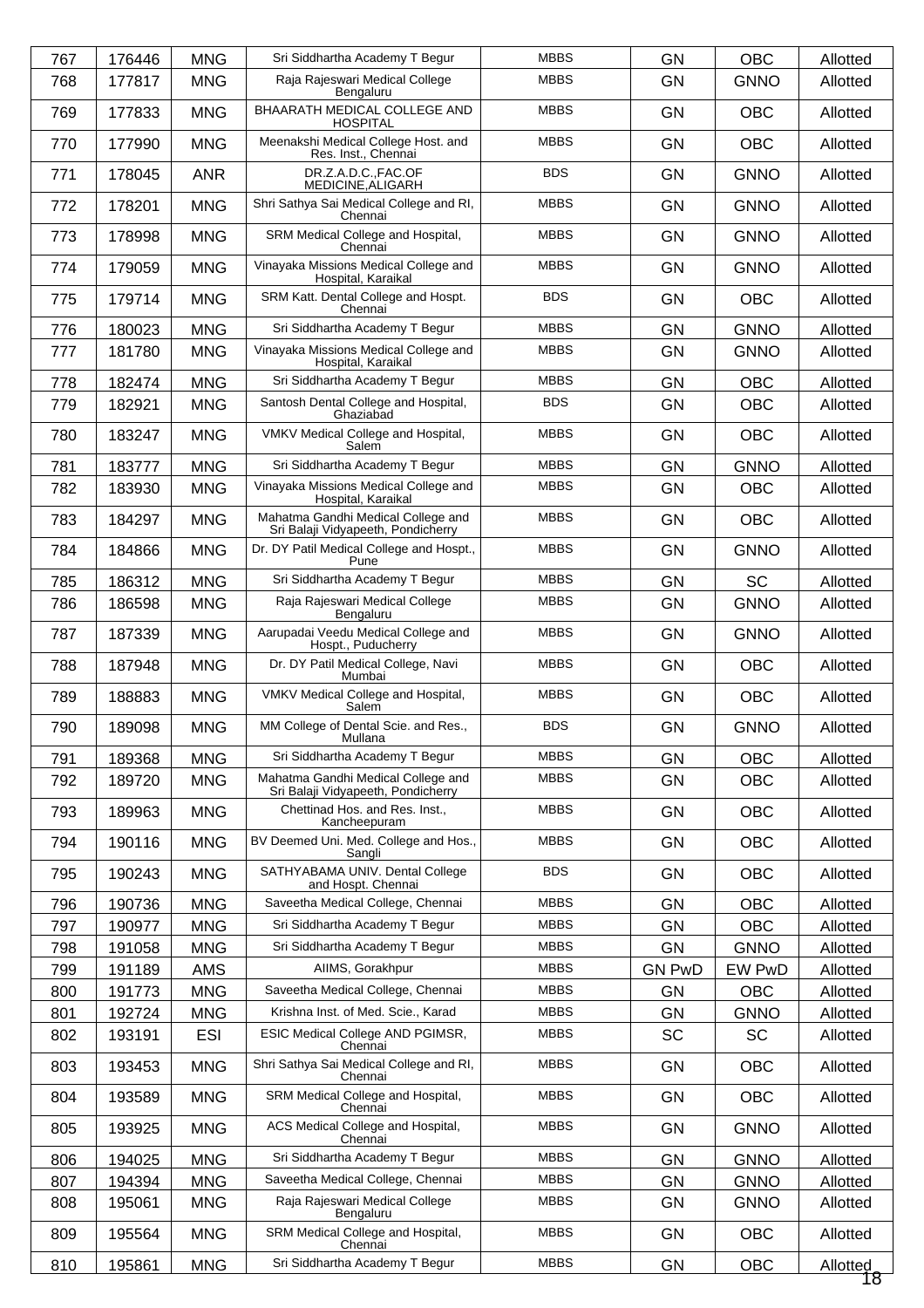| 811 | 195892 | <b>MNG</b> | Mahatma Gandhi Medical College and<br>Sri Balaji Vidyapeeth, Pondicherry | <b>MBBS</b> | <b>GN</b>                  | <b>GNNO</b> | Allotted |
|-----|--------|------------|--------------------------------------------------------------------------|-------------|----------------------------|-------------|----------|
| 812 | 196000 | <b>MNG</b> | GITAM Institue of Med. Sce. and Res.,<br>Visakhapatnam                   | <b>MBBS</b> | <b>GN</b>                  | <b>ST</b>   | Allotted |
| 813 | 196691 | <b>MNG</b> | JLN Medical College, Datta Meghe,<br>Wardha                              | <b>MBBS</b> | <b>GN</b>                  | <b>GNNO</b> | Allotted |
| 814 | 197596 | <b>MNG</b> | VMS Dental College, Salem                                                | <b>BDS</b>  | <b>GN</b>                  | <b>OBC</b>  | Allotted |
| 815 | 197711 | <b>MNG</b> | Sri Siddhartha Academy T Begur                                           | <b>MBBS</b> | <b>GN</b>                  | <b>GNNO</b> | Allotted |
| 816 | 198192 | <b>MNG</b> | Vinayaka Missions Medical College and<br>Hospital, Karaikal              | <b>MBBS</b> | <b>GN</b>                  | <b>GNNO</b> | Allotted |
| 817 | 198304 | <b>MNG</b> | Santosh Medical College and Hospital,<br>Ghaziabad                       | <b>MBBS</b> | <b>GN</b>                  | <b>OBC</b>  | Allotted |
| 818 | 198681 | <b>CW</b>  | University College of Medical Sciences,<br>New Delhi                     | <b>MBBS</b> | <b>SC</b><br>(Priority: 8) | <b>SC</b>   | Allotted |
| 819 | 199168 | <b>MNG</b> | Vinayaka Missions Medical College and<br>Hospital, Karaikal              | <b>MBBS</b> | <b>GN</b>                  | <b>SC</b>   | Allotted |
| 820 | 199983 | <b>MNG</b> | Meenakshi Medical College Host. and<br>Res. Inst., Chennai               | <b>MBBS</b> | <b>GN</b>                  | <b>OBC</b>  | Allotted |
| 821 | 200530 | <b>MNG</b> | Sri Siddhartha Academy T Begur                                           | <b>MBBS</b> | GN                         | OBC         | Allotted |
| 822 | 201035 | <b>AMS</b> | AIIMS, Gorakhpur                                                         | <b>MBBS</b> | <b>GN PwD</b>              | OBC PwD     | Allotted |
| 823 | 201399 | <b>MNG</b> | Vinayaka Missions Medical College and<br>Hospital, Karaikal              | <b>MBBS</b> | GN                         | OBC         | Allotted |
| 824 | 201508 | <b>MNG</b> | Sri Siddhartha Academy T Begur                                           | <b>MBBS</b> | <b>GN</b>                  | <b>SC</b>   | Allotted |
| 825 | 201817 | <b>MNG</b> | Mahatma Gandhi Medical College and<br>Sri Balaji Vidyapeeth, Pondicherry | <b>MBBS</b> | <b>GN</b>                  | <b>OBC</b>  | Allotted |
| 826 | 202004 | <b>MNG</b> | Vinayaka Missions Medical College and<br>Hospital, Karaikal              | <b>MBBS</b> | <b>GN</b>                  | <b>OBC</b>  | Allotted |
| 827 | 202593 | <b>MNG</b> | Manipal College of Dental Science,<br>Mangalore                          | <b>BDS</b>  | <b>GN</b>                  | <b>GNNO</b> | Allotted |
| 828 | 202937 | <b>MNG</b> | GITAM Institue of Med. Sce. and Res.,<br>Visakhapatnam                   | <b>MBBS</b> | <b>GN</b>                  | <b>SC</b>   | Allotted |
| 829 | 203036 | <b>MNG</b> | Sri Siddhartha Academy T Begur                                           | <b>MBBS</b> | GN                         | OBC         | Allotted |
| 830 | 203354 | <b>MNG</b> | JLN Medical College, Datta Meghe,<br>Wardha                              | <b>MBBS</b> | <b>GN</b>                  | <b>GNNO</b> | Allotted |
| 831 | 204021 | <b>MNG</b> | Manipal College of Dental Science,<br>Mangalore                          | <b>BDS</b>  | <b>GN</b>                  | <b>GNNO</b> | Allotted |
| 832 | 205243 | <b>MNG</b> | Dr. DYP Edu. Soc. Deemed Uni.,<br>Kolhapur                               | <b>MBBS</b> | <b>GN</b>                  | <b>OBC</b>  | Allotted |
| 833 | 205695 | <b>DU</b>  | Maulana Azad Institute of Dental<br>Sciences, New Delhi                  | <b>BDS</b>  | <b>ST</b>                  | <b>ST</b>   | Allotted |
| 834 | 206372 | <b>MNG</b> | Sri Siddhartha Academy T Begur                                           | <b>MBBS</b> | GN                         | <b>OBC</b>  | Allotted |
| 835 | 206653 | <b>MNG</b> | Dr. DY Patil Medical College, Navi<br>Mumbai                             | <b>MBBS</b> | GN                         | <b>GNNO</b> | Allotted |
| 836 | 207005 | <b>MNG</b> | Sri Siddhartha Academy T Begur                                           | <b>MBBS</b> | GN                         | <b>GNNO</b> | Allotted |
| 837 | 207845 | <b>MNG</b> | Vinayaka Missions Medical College and<br>Hospital, Karaikal              | <b>MBBS</b> | <b>GN</b>                  | <b>OBC</b>  | Allotted |
| 838 | 208002 | <b>MNG</b> | Vinayaka Missions Medical College and<br>Hospital, Karaikal              | <b>MBBS</b> | GN                         | <b>OBC</b>  | Allotted |
| 839 | 208284 | <b>MNG</b> | SRM Medical College and Hospital,<br>Chennai                             | <b>MBBS</b> | <b>GN</b>                  | <b>SC</b>   | Allotted |
| 840 | 209447 | <b>MNG</b> | Sree Balaji Dental College and Hospital,<br>Chennai                      | <b>BDS</b>  | <b>GN</b>                  | <b>GNNO</b> | Allotted |
| 841 | 209513 | <b>MNG</b> | Vinayaka Missions Medical College and<br>Hospital, Karaikal              | <b>MBBS</b> | GN                         | <b>GNNO</b> | Allotted |
| 842 | 209686 | <b>MNG</b> | SRM Dental College, Chennai                                              | <b>BDS</b>  | <b>GN</b>                  | <b>OBC</b>  | Allotted |
| 843 | 209765 | <b>MNG</b> | SRM Medical College and Hospital,<br>Chennai                             | <b>MBBS</b> | GN                         | <b>GNNO</b> | Allotted |
| 844 | 211515 | <b>DU</b>  | Maulana Azad Institute of Dental<br>Sciences, New Delhi                  | <b>BDS</b>  | <b>ST</b>                  | <b>ST</b>   | Allotted |
| 845 | 211845 | <b>ESI</b> | ESIC Medical College AND PGIMSR,<br>Chennai                              | <b>MBBS</b> | SC                         | <b>SC</b>   | Allotted |
| 846 | 215086 | <b>MNG</b> | Raja Rajeswari Medical College<br>Bengaluru                              | <b>MBBS</b> | GN                         | <b>OBC</b>  | Allotted |
| 847 | 215136 | <b>MNG</b> | SRM Medical College and Hospital,<br>Chennai                             | <b>MBBS</b> | <b>GN</b>                  | <b>GNNO</b> | Allotted |
| 848 | 215707 | <b>MNG</b> | Dr. DY Patil Dental College and Hosp.<br>Pune                            | <b>BDS</b>  | <b>GN</b>                  | <b>GNNO</b> | Allotted |
| 849 | 216148 | IP         | <b>ESIC Dental College and Hospital</b>                                  | <b>BDS</b>  | <b>ST</b>                  | ST          | Allotted |
| 850 | 217023 | <b>MNG</b> | Saveetha Medical College, Chennai                                        | <b>MBBS</b> | <b>GN</b>                  | <b>OBC</b>  | Allotted |
| 851 | 218533 | <b>MNG</b> | Saveetha Dental College, Chennai                                         | <b>BDS</b>  | GN                         | <b>OBC</b>  | Allotted |
| 852 | 218986 | <b>MNG</b> | Vinayaka Missions Medical College and<br>Hospital, Karaikal              | <b>MBBS</b> | <b>GN</b>                  | <b>OBC</b>  | Allotted |
| 853 | 219664 | <b>MNG</b> | Dr. DY Patil Medical College and Hospt.,                                 | <b>MBBS</b> | <b>GN</b>                  | <b>GNNO</b> | Allotted |
|     |        |            | Pune                                                                     |             |                            |             | 19-      |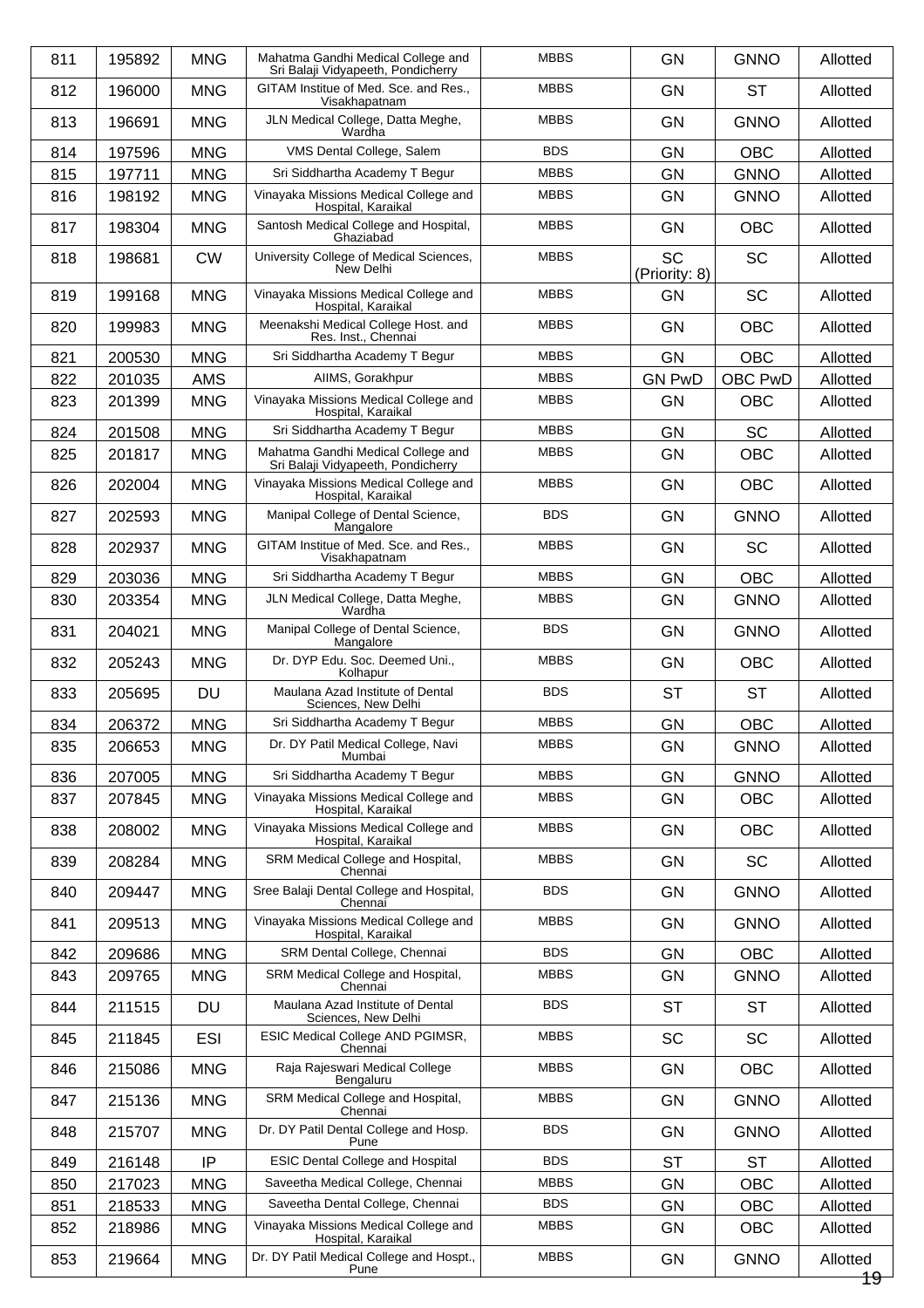| 854 | 219704 | <b>MNG</b> | Raja Rajeswari Medical College<br>Bengaluru                 | <b>MBBS</b> | <b>GN</b>     | <b>SC</b>   | Allotted |
|-----|--------|------------|-------------------------------------------------------------|-------------|---------------|-------------|----------|
| 855 | 220700 | <b>ESI</b> | Government Medical College, Kollam                          | <b>MBBS</b> | SC            | <b>SC</b>   | Allotted |
| 856 | 220852 | <b>MNG</b> | Chettinad Hos. and Res. Inst.,<br>Kancheepuram              | <b>MBBS</b> | GN            | <b>OBC</b>  | Allotted |
| 857 | 222763 | <b>MNG</b> | Vinayaka Missions Medical College and<br>Hospital, Karaikal | <b>MBBS</b> | <b>GN</b>     | <b>OBC</b>  | Allotted |
| 858 | 223199 | <b>ESI</b> | ESIC Medical College, Faridabad                             | <b>MBBS</b> | SC            | <b>SC</b>   | Allotted |
| 859 | 223454 | <b>MNG</b> | Vinayaka Missions Medical College and<br>Hospital, Karaikal | <b>MBBS</b> | GN            | <b>OBC</b>  | Allotted |
| 860 | 223965 | <b>MNG</b> | JSS Dental College and Hospital,<br>Jagadguru               | <b>BDS</b>  | <b>GN</b>     | <b>OBC</b>  | Allotted |
| 861 | 224158 | <b>MNG</b> | SRM Medical College and Hospital,<br>Chennai                | <b>MBBS</b> | <b>GN</b>     | <b>OBC</b>  | Allotted |
| 862 | 224815 | <b>ESI</b> | Government Medical College, Kollam                          | <b>MBBS</b> | SC            | <b>SC</b>   | Allotted |
| 863 | 225417 | <b>ESI</b> | ESIC Medical College, Gulbarga                              | <b>MBBS</b> | SC            | <b>SC</b>   | Allotted |
| 864 | 225603 | <b>MNG</b> | Meenakshi Medical College Host. and<br>Res. Inst., Chennai  | <b>MBBS</b> | GN            | <b>OBC</b>  | Allotted |
| 865 | 226102 | <b>MNG</b> | K M Shah Dental Collegel, SumanDeep<br>Vidyapeeth Vadodara  | <b>BDS</b>  | GN            | <b>GNNO</b> | Allotted |
| 866 | 226513 | <b>ESI</b> | ESIC Dental College, Gulbarga                               | <b>BDS</b>  | SC            | <b>SC</b>   | Allotted |
| 867 | 227291 | <b>MNG</b> | Raja Rajeswari Medical College<br>Bengaluru                 | <b>MBBS</b> | GN            | <b>GNNO</b> | Allotted |
| 868 | 227356 | <b>ESI</b> | ESIC Medical College AND PGIMSR,<br>Chennai                 | <b>MBBS</b> | SC            | <b>SC</b>   | Allotted |
| 869 | 227426 | <b>MNG</b> | Yenepoya Dental College, Yenepoya                           | <b>BDS</b>  | <b>GN</b>     | <b>OBC</b>  | Allotted |
| 870 | 227441 | <b>MNG</b> | Chettinad Hos. and Res. Inst.,<br>Kancheepuram              | <b>MBBS</b> | GN            | <b>GNNO</b> | Allotted |
| 871 | 227485 | <b>MNG</b> | JSS Dental College and Hospital,<br>Jagadguru               | <b>BDS</b>  | GN            | <b>OBC</b>  | Allotted |
| 872 | 227782 | <b>MNG</b> | Aarupadai Veedu Medical College and<br>Hospt., Puducherry   | <b>MBBS</b> | <b>GN</b>     | <b>OBC</b>  | Allotted |
| 873 | 227886 | <b>ESI</b> | ESIC Medical College AND PGIMSR,<br>Bangalore               | <b>MBBS</b> | SC            | SC          | Allotted |
| 874 | 228670 | <b>MNG</b> | DATTA MEGHE MEDICAL COLLEGE<br>WANADONGRI HINGNA NAGPUR     | <b>MBBS</b> | <b>GN</b>     | <b>OBC</b>  | Allotted |
| 875 | 228696 | IP         | <b>ESIC Dental College and Hospital</b>                     | <b>BDS</b>  | <b>ST</b>     | <b>ST</b>   | Allotted |
| 876 | 229243 | <b>ESI</b> | ESIC Medical College, Faridabad                             | <b>MBBS</b> | SC            | <b>SC</b>   | Allotted |
| 877 | 229623 | <b>MNG</b> | Vinayaka Missions Medical College and<br>Hospital, Karaikal | <b>MBBS</b> | GN            | <b>GNNO</b> | Allotted |
| 878 | 230091 | <b>MNG</b> | Kalinga Institute of Dental Sciences,<br>Bhubaneswar        | <b>BDS</b>  | <b>GN</b>     | <b>GNNO</b> | Allotted |
| 879 | 230539 | <b>MNG</b> | Raja Rajeswari Medical College<br>Bengaluru                 | <b>MBBS</b> | <b>GN</b>     | <b>GNNO</b> | Allotted |
| 880 | 230659 | <b>MNG</b> | GITAM Institue of Med. Sce. and Res.,<br>Visakhapatnam      | <b>MBBS</b> | GN            | <b>OBC</b>  | Allotted |
| 881 | 231081 | <b>MNG</b> | Krishna Inst. of Med. Scie., Karad                          | <b>MBBS</b> | <b>GN</b>     | <b>OBC</b>  | Allotted |
| 882 | 231565 | <b>ESI</b> | ESIC Medical College AND PGIMSR,<br>Bangalore               | <b>MBBS</b> | SC            | SC          | Allotted |
| 883 | 232619 | <b>MNG</b> | Raja Rajeswari Medical College<br>Bengaluru                 | <b>MBBS</b> | GN            | <b>GNNO</b> | Allotted |
| 884 | 233609 | <b>ESI</b> | ESIC Medical College AND PGIMSR,<br>Kolkata                 | <b>MBBS</b> | SC            | <b>SC</b>   | Allotted |
| 885 | 234662 | <b>ESI</b> | ESIC Medical College AND PGIMSR,<br>Kolkata                 | <b>MBBS</b> | <b>SC</b>     | SC          | Allotted |
| 886 | 235174 | <b>MNG</b> | SRM Medical College and Hospital,<br>Chennai                | <b>MBBS</b> | GN            | <b>OBC</b>  | Allotted |
| 887 | 235543 | <b>MNG</b> | Raja Rajeswari Medical College<br>Bengaluru                 | <b>MBBS</b> | <b>GN</b>     | <b>GNNO</b> | Allotted |
| 888 | 235584 | <b>MNG</b> | SRM Medical College and Hospital,<br>Chennai                | <b>MBBS</b> | <b>GN</b>     | <b>GNNO</b> | Allotted |
| 889 | 236232 | <b>AMS</b> | AIIMS-Bhopal,                                               | <b>MBBS</b> | <b>GN PwD</b> | OBC PwD     | Allotted |
| 890 | 236690 | <b>MNG</b> | Saveetha Medical College, Chennai                           | <b>MBBS</b> | GN            | SC          | Allotted |
| 891 | 236742 | <b>MNG</b> | Dr. DYP Edu. Soc. Deemed Uni.,<br>Kolhapur                  | <b>MBBS</b> | <b>GN</b>     | <b>GNNO</b> | Allotted |
| 892 | 237192 | <b>ESI</b> | ESIC Medical College AND PGIMSR,<br>Kolkata                 | <b>MBBS</b> | SC            | <b>SC</b>   | Allotted |
| 893 | 237242 | <b>MNG</b> | Saveetha Medical College, Chennai                           | <b>MBBS</b> | GN            | <b>GNNO</b> | Allotted |
| 894 | 237492 | <b>MNG</b> | Aarupadai Veedu Medical College and<br>Hospt., Puducherry   | <b>MBBS</b> | <b>GN</b>     | OBC         | Allotted |
| 895 | 238180 | <b>MNG</b> | GITAM Institue of Med. Sce. and Res.,<br>Visakhapatnam      | <b>MBBS</b> | GN            | <b>OBC</b>  | Allotted |
| 896 | 238219 | <b>MNG</b> | Raja Rajeswari Medical College<br>Bengaluru                 | <b>MBBS</b> | GN            | OBC         | Allotted |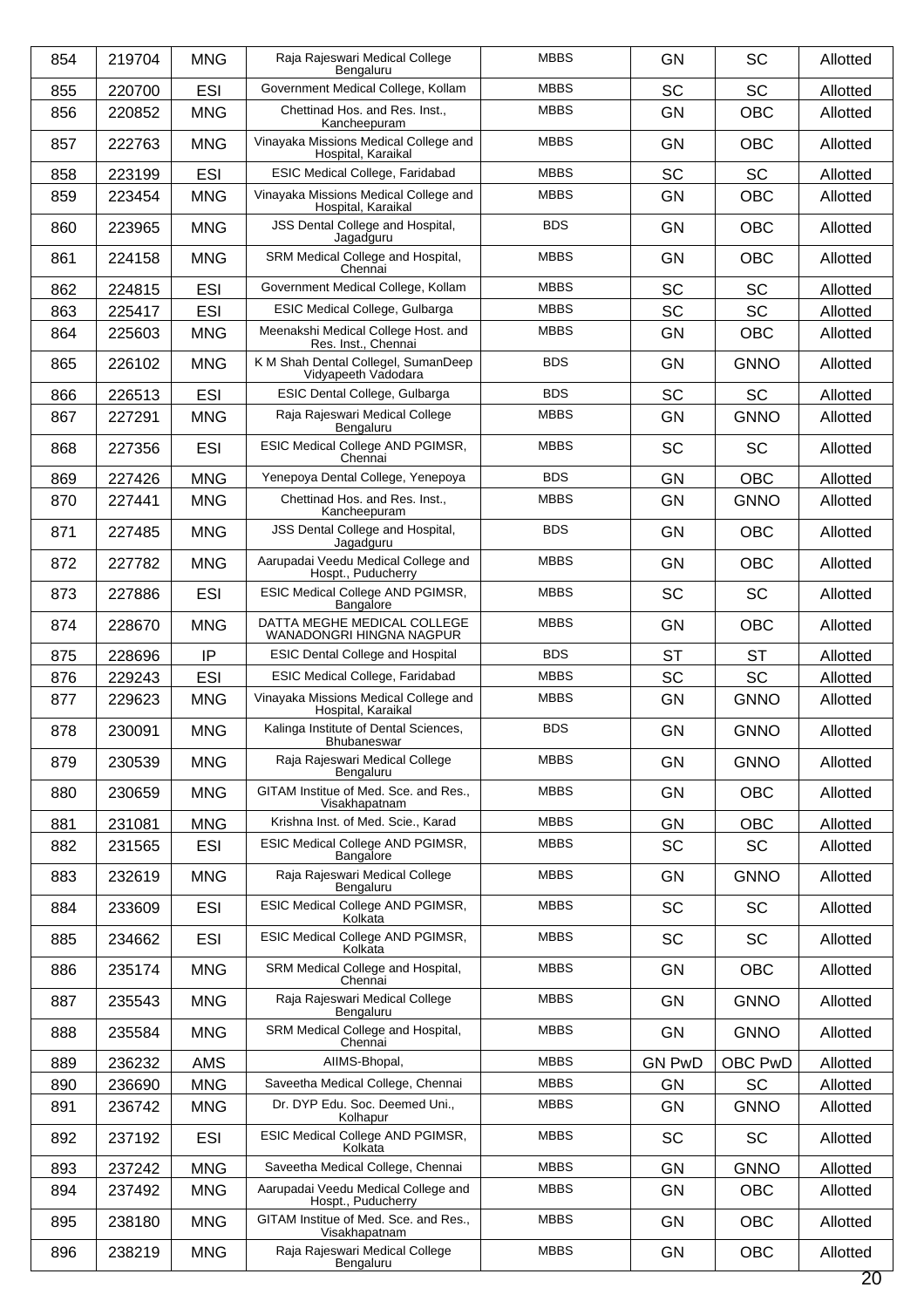| 897 | 238898 | <b>ESI</b> | ESIC Medical College AND PGIMSR,<br>Kolkata               | <b>MBBS</b> | <b>SC</b> | <b>SC</b>   | Allotted |
|-----|--------|------------|-----------------------------------------------------------|-------------|-----------|-------------|----------|
| 898 | 239199 | <b>MNG</b> | Thaimoogambigai Dental College and<br>Hsopt. Chennai      | <b>BDS</b>  | <b>GN</b> | <b>SC</b>   | Allotted |
| 899 | 239948 | <b>NRI</b> | K.S Hegde Medical Academy, Mangaluru                      | <b>MBBS</b> | <b>GN</b> | <b>GNNO</b> | Allotted |
| 900 | 240123 | <b>ESI</b> | Government Medical College, Kollam                        | <b>MBBS</b> | <b>SC</b> | <b>SC</b>   | Allotted |
| 901 | 240581 | <b>MNG</b> | Chettinad Hos. and Res. Inst.,<br>Kancheepuram            | <b>MBBS</b> | <b>GN</b> | <b>OBC</b>  | Allotted |
| 902 | 240995 | <b>ESI</b> | ESIC Medical College AND PGIMSR,<br>Kolkata               | <b>MBBS</b> | SC        | <b>SC</b>   | Allotted |
| 903 | 241396 | <b>MNG</b> | SRM Medical College and Hospital,<br>Chennai              | <b>MBBS</b> | <b>GN</b> | <b>GNNO</b> | Allotted |
| 904 | 241875 | <b>MNG</b> | Raja Rajeswari Medical College<br>Bengaluru               | <b>MBBS</b> | <b>GN</b> | <b>GNNO</b> | Allotted |
| 905 | 242016 | <b>MNG</b> | Raja Rajeswari Medical College<br>Bengaluru               | <b>MBBS</b> | GN        | <b>OBC</b>  | Allotted |
| 906 | 242548 | <b>MNG</b> | Sri Ramachandra Dental and Hospt.,<br>Chennai             | <b>BDS</b>  | <b>GN</b> | <b>GNNO</b> | Allotted |
| 907 | 242681 | <b>MNG</b> | Aarupadai Veedu Medical College and<br>Hospt., Puducherry | <b>MBBS</b> | <b>GN</b> | <b>OBC</b>  | Allotted |
| 908 | 242735 | <b>MNG</b> | Raja Rajeswari Medical College<br>Bengaluru               | <b>MBBS</b> | GN        | <b>GNNO</b> | Allotted |
| 909 | 243195 | <b>MNG</b> | AB Shetty Memorial Inst. of Dental Sce.,<br>Mangaluru     | <b>BDS</b>  | <b>GN</b> | <b>GNNO</b> | Allotted |
| 910 | 243639 | <b>MNG</b> | Sree Balaji Dental College and Hospital,<br>Chennai       | <b>BDS</b>  | GN        | SC          | Allotted |
| 911 | 243970 | <b>MNG</b> | Krishna Inst. of Med. Scie., Karad                        | <b>MBBS</b> | <b>GN</b> | <b>GNNO</b> | Allotted |
| 912 | 244437 | <b>MNG</b> | Dr. DY Patil Medical College and Hospt.,<br>Pune          | <b>MBBS</b> | GN        | <b>OBC</b>  | Allotted |
| 913 | 244518 | <b>MNG</b> | Institute of Dental Sciences,<br>Bhubaneswar              | <b>BDS</b>  | <b>GN</b> | <b>GNNO</b> | Allotted |
| 914 | 245018 | <b>ESI</b> | ESIC Medical College AND PGIMSR,<br>Kolkata               | <b>MBBS</b> | SC        | <b>SC</b>   | Allotted |
| 915 | 245281 | <b>MNG</b> | Raja Rajeswari Medical College<br>Bengaluru               | <b>MBBS</b> | <b>GN</b> | <b>GNNO</b> | Allotted |
| 916 | 245902 | <b>MNG</b> | Raja Rajeswari Medical College<br>Bengaluru               | <b>MBBS</b> | <b>GN</b> | <b>GNNO</b> | Allotted |
| 917 | 246159 | <b>MNG</b> | GITAM Institue of Med. Sce. and Res<br>Visakhapatnam      | <b>MBBS</b> | GN        | <b>GNNO</b> | Allotted |
| 918 | 247173 | <b>MNG</b> | SRM Katt. Dental College and Hospt.<br>Chennai            | <b>BDS</b>  | <b>GN</b> | <b>OBC</b>  | Allotted |
| 919 | 247783 | IP         | <b>ESIC Dental College and Hospital</b>                   | <b>BDS</b>  | <b>ST</b> | <b>ST</b>   | Allotted |
| 920 | 247914 | <b>MNG</b> | Dr. DY Patil Medical College, Navi<br>Mumbai              | <b>MBBS</b> | GN        | OBC         | Allotted |
| 921 | 248498 | <b>MNG</b> | Aarupadai Veedu Medical College and<br>Hospt., Puducherry | <b>MBBS</b> | GN        | <b>OBC</b>  | Allotted |
| 922 | 248915 | <b>MNG</b> | AB Shetty Memorial Inst. of Dental Sce.,<br>Mangaluru     | <b>BDS</b>  | <b>GN</b> | <b>OBC</b>  | Allotted |
| 923 | 249524 | <b>MNG</b> | DATTA MEGHE MEDICAL COLLEGE<br>WANADONGRI HINGNA NAGPUR   | <b>MBBS</b> | GN        | <b>OBC</b>  | Allotted |
| 924 | 250218 | ESI        | ESIC Medical College, Gulbarga                            | <b>MBBS</b> | SC        | <b>SC</b>   | Allotted |
| 925 | 250403 | <b>ESI</b> | ESIC Medical College, Gulbarga                            | <b>MBBS</b> | <b>SC</b> | <b>SC</b>   | Allotted |
| 926 | 250839 | <b>MNG</b> | JSS Dental College and Hospital,<br>Jagadguru             | <b>BDS</b>  | GN        | <b>GNNO</b> | Allotted |
| 927 | 251064 | <b>MNG</b> | Aarupadai Veedu Medical College and<br>Hospt., Puducherry | <b>MBBS</b> | <b>GN</b> | <b>GNNO</b> | Allotted |
| 928 | 251454 | <b>MNG</b> | Yenepoya Dental College, Yenepoya                         | <b>BDS</b>  | GN        | <b>OBC</b>  | Allotted |
| 929 | 251561 | <b>MNG</b> | BHAARATH MEDICAL COLLEGE AND<br><b>HOSPITAL</b>           | <b>MBBS</b> | GN        | <b>OBC</b>  | Allotted |
| 930 | 253452 | <b>MNG</b> | Dr. DYP Edu. Soc. Deemed Uni.,<br>Kolhapur                | <b>MBBS</b> | <b>GN</b> | <b>OBC</b>  | Allotted |
| 931 | 253765 | <b>MNG</b> | SRM Medical College and Hospital,<br>Chennai              | <b>MBBS</b> | <b>GN</b> | <b>OBC</b>  | Allotted |
| 932 | 254296 | <b>MNG</b> | Manipal College of Dental Science,<br>Mangalore           | <b>BDS</b>  | GN        | <b>GNNO</b> | Allotted |
| 933 | 254341 | <b>MNG</b> | SRM Dental College, Chennai                               | <b>BDS</b>  | <b>GN</b> | <b>OBC</b>  | Allotted |
| 934 | 254507 | <b>MNG</b> | Sri Lakshmi Narayana Inst. of Med.<br>Scien., Puducherry  | <b>MBBS</b> | <b>GN</b> | <b>OBC</b>  | Allotted |
| 935 | 254754 | <b>MNG</b> | Raja Rajeswari Medical College<br>Bengaluru               | <b>MBBS</b> | GN        | <b>OBC</b>  | Allotted |
| 936 | 254880 | <b>MNG</b> | Saveetha Medical College, Chennai                         | <b>MBBS</b> | GN        | <b>OBC</b>  | Allotted |
| 937 | 255349 | <b>MNG</b> | Raja Rajeswari Medical College<br>Bengaluru               | <b>MBBS</b> | <b>GN</b> | <b>OBC</b>  | Allotted |
| 938 | 256011 | <b>ESI</b> | Govt. Med. College and ESIC Hospt.,<br>Coimbatore         | <b>MBBS</b> | SC        | SC          | Allotted |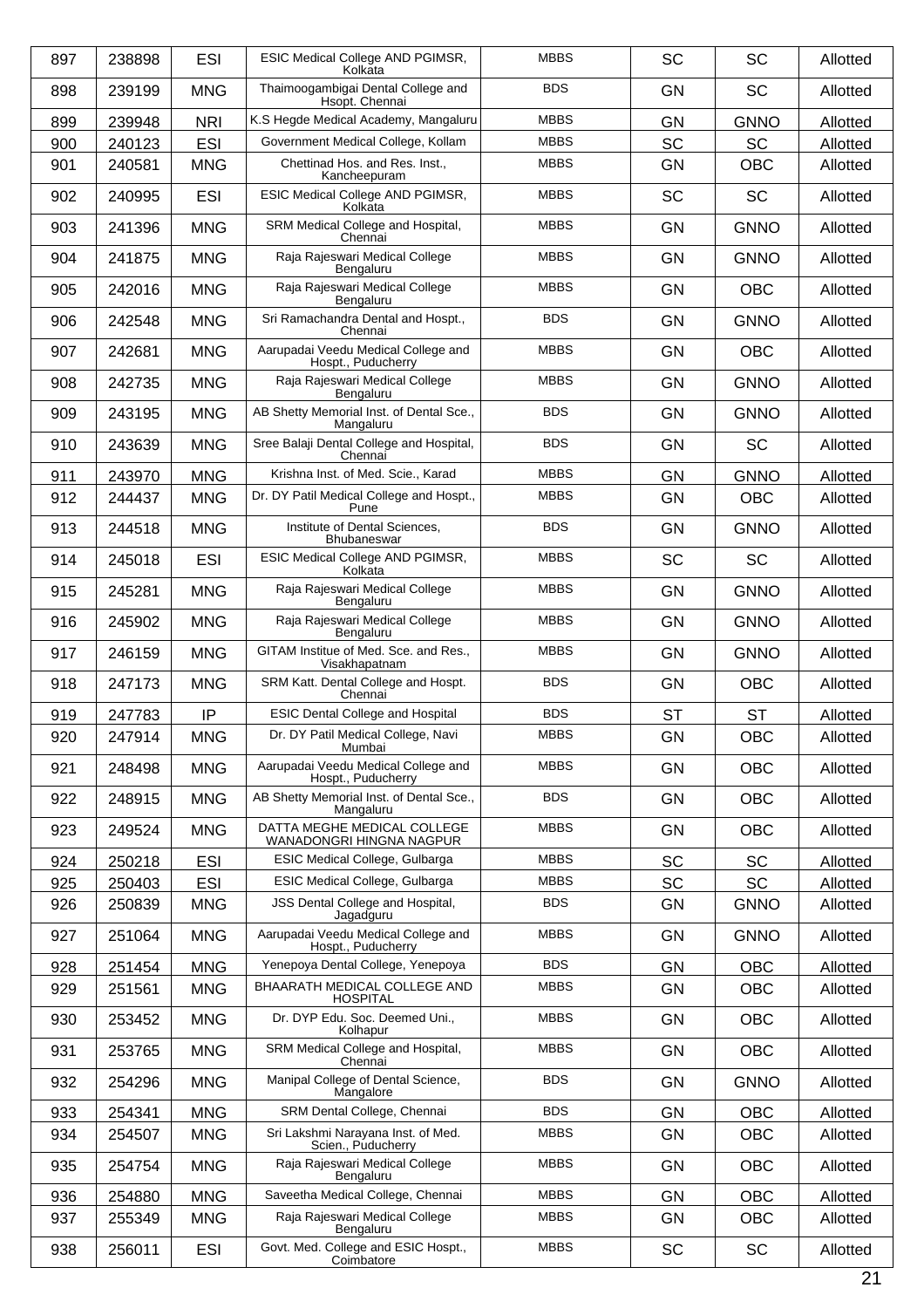|            | 256417           | <b>MNG</b>               | Shri Sathya Sai Medical College and RI,                         | <b>MBBS</b> | <b>GN</b>              | <b>GNNO</b>             |          |
|------------|------------------|--------------------------|-----------------------------------------------------------------|-------------|------------------------|-------------------------|----------|
| 939        |                  |                          | Chennai                                                         |             |                        |                         | Allotted |
| 940        | 256497           | <b>MNG</b>               | SRM Medical College and Hospital,<br>Chennai                    | <b>MBBS</b> | <b>GN</b>              | <b>OBC</b>              | Allotted |
| 941        | 256758           | <b>MNG</b>               | Bharati Vidyapeeth DU Dental College<br>and Hospt., Pune        | <b>BDS</b>  | <b>GN</b>              | <b>OBC</b>              | Allotted |
| 942        | 257263           | <b>MNG</b>               | Kalinga Institute of Dental Sciences,<br>Bhubaneswar            | <b>BDS</b>  | <b>GN</b>              | <b>ST</b>               | Allotted |
| 943        | 257645           | <b>MNG</b>               | GITAM Institue of Med. Sce. and Res.,<br>Visakhapatnam          | <b>MBBS</b> | <b>GN</b>              | <b>GNNO</b>             | Allotted |
| 944        | 257874           | <b>MNG</b>               | Saveetha Medical College, Chennai                               | <b>MBBS</b> | GN                     | <b>GNNO</b>             | Allotted |
| 945        | 258753           | <b>MNG</b>               | Sree Balaji Medical College and Hospital,                       | <b>MBBS</b> | <b>GN</b>              | <b>OBC</b>              | Allotted |
|            |                  |                          | Chennai<br>Saveetha Medical College, Chennai                    | <b>MBBS</b> |                        |                         |          |
| 946<br>947 | 259867<br>260149 | <b>MNG</b><br><b>MNG</b> | DATTA MEGHE MEDICAL COLLEGE                                     | <b>MBBS</b> | <b>GN</b><br><b>GN</b> | <b>OBC</b><br><b>SC</b> | Allotted |
|            |                  |                          | WANADONGRI HINGNA NAGPUR                                        |             |                        |                         | Allotted |
| 948        | 260282           | <b>MNG</b>               | Shri Sathya Sai Medical College and RI,<br>Chennai              | <b>MBBS</b> | <b>GN</b>              | <b>GNNO</b>             | Allotted |
| 949        | 260300           | <b>NRI</b>               | SBKS Med. Inst. and Res. Centre.<br>Sumandeep Vidyapeeth        | <b>MBBS</b> | <b>GN</b>              | <b>GNNO</b>             | Allotted |
| 950        | 262766           | <b>MNG</b>               | Dr. DY Patil Medical College and Hospt.,<br>Pune                | <b>MBBS</b> | GN                     | <b>GNNO</b>             | Allotted |
| 951        | 264159           | <b>MNG</b>               | SATHYABAMA UNIV. Dental College<br>and Hospt. Chennai           | <b>BDS</b>  | <b>GN</b>              | <b>OBC</b>              | Allotted |
| 952        | 264835           | <b>MNG</b>               | Raja Rajeswari Medical College<br>Bengaluru                     | <b>MBBS</b> | <b>GN</b>              | <b>GNNO</b>             | Allotted |
| 953        | 264989           | <b>ESI</b>               | Govt. Med. College and ESIC Hospt.,<br>Coimbatore               | <b>MBBS</b> | SC                     | <b>SC</b>               | Allotted |
| 954        | 265126           | <b>MNG</b>               | DATTA MEGHE MEDICAL COLLEGE<br>WANADONGRI HINGNA NAGPUR         | <b>MBBS</b> | <b>GN</b>              | <b>SC</b>               | Allotted |
| 955        | 265249           | <b>MNG</b>               | Rural Dental College, Loni                                      | <b>BDS</b>  | GN                     | EW NO                   | Allotted |
| 956        | 265585           | <b>MNG</b>               | Dr. DY Patil Medical College, Navi<br>Mumbai                    | <b>MBBS</b> | <b>GN</b>              | <b>GNNO</b>             | Allotted |
| 957        | 265715           | <b>ESI</b>               | ESIC Medical College, Gulbarga                                  | <b>MBBS</b> | <b>SC</b>              | <b>SC</b>               | Allotted |
| 958        | 265772           | <b>MNG</b>               | KLE VK Inst. of Dental Scie. Belagavi                           | <b>BDS</b>  | GN                     | <b>GNNO</b>             | Allotted |
| 959        | 266507           | <b>MNG</b>               | SRM Medical College and Hospital,                               | <b>MBBS</b> | <b>GN</b>              | <b>GNNO</b>             | Allotted |
| 960        | 267509           | <b>MNG</b>               | Chennai<br>Kalinga Institute of Dental Sciences,<br>Bhubaneswar | <b>BDS</b>  | <b>GN</b>              | <b>GNNO</b>             | Allotted |
| 961        | 267525           | <b>MNG</b>               | Aarupadai Veedu Medical College and<br>Hospt., Puducherry       | <b>MBBS</b> | <b>GN</b>              | <b>OBC</b>              | Allotted |
| 962        | 268262           | <b>MNG</b>               | GITAM Institue of Med. Sce. and Res.,<br>Visakhapatnam          | <b>MBBS</b> | GN                     | <b>GNNO</b>             | Allotted |
| 963        | 268673           | <b>MNG</b>               | Aarupadai Veedu Medical College and<br>Hospt., Puducherry       | <b>MBBS</b> | <b>GN</b>              | <b>OBC</b>              | Allotted |
| 964        | 268788           | <b>MNG</b>               | Raja Rajeswari Medical College<br>Bengaluru                     | <b>MBBS</b> | GN                     | <b>GNNO</b>             | Allotted |
| 965        | 268827           | <b>MNG</b>               | Raja Rajeswari Medical College<br>Bengaluru                     | <b>MBBS</b> | <b>GN</b>              | EW NO                   | Allotted |
| 966        | 269004           | <b>MNG</b>               | Dr. DY Patil Medical College, Navi<br>Mumbai                    | <b>MBBS</b> | <b>GN</b>              | <b>GNNO</b>             | Allotted |
| 967        | 269877           | <b>MNG</b>               | Raja Rajeswari Medical College<br>Bengaluru                     | <b>MBBS</b> | GN                     | EW NO                   | Allotted |
| 968        | 270035           | <b>MNG</b>               | SRM Medical College and Hospital,<br>Chennai                    | <b>MBBS</b> | <b>GN</b>              | <b>GNNO</b>             | Allotted |
| 969        | 271089           | <b>MNG</b>               | Shri Sathya Sai Medical College and RI,<br>Chennai              | <b>MBBS</b> | <b>GN</b>              | <b>GNNO</b>             | Allotted |
| 970        | 271327           | <b>MNG</b>               | DATTA MEGHE MEDICAL COLLEGE<br>WANADONGRI HINGNA NAGPUR         | <b>MBBS</b> | GN                     | <b>OBC</b>              | Allotted |
| 971        | 272010           | <b>MNG</b>               | JLN Medical College, Datta Meghe,<br>Wardha                     | <b>MBBS</b> | <b>GN</b>              | OBC                     | Allotted |
| 972        | 272474           | <b>MNG</b>               | Dr. DY Patil Medical College and Hospt.,<br>Pune                | <b>MBBS</b> | <b>GN</b>              | <b>GNNO</b>             | Allotted |
| 973        | 273657           | <b>MNG</b>               | Raja Rajeswari Medical College<br>Bengaluru                     | <b>MBBS</b> | GN                     | SC                      | Allotted |
| 974        | 273746           | <b>MNG</b>               | Krishna Inst. of Med. Scie., Karad                              | <b>MBBS</b> | <b>GN</b>              | <b>GNNO</b>             | Allotted |
| 975        | 274080           | <b>MNG</b>               | Krishna Inst. of Med. Scie., Karad                              | <b>MBBS</b> | GN                     | <b>GNNO</b>             | Allotted |
| 976        | 274345           | <b>ESI</b>               | ESIC Dental College, Gulbarga                                   | <b>BDS</b>  | <b>SC</b>              | <b>SC</b>               | Allotted |
| 977        | 276023           | <b>MNG</b>               | Raja Rajeswari Medical College                                  | <b>MBBS</b> | <b>GN</b>              | SC                      | Allotted |
| 978        |                  | <b>ESI</b>               | Bengaluru<br>ESIC Dental College, Gulbarga                      | <b>BDS</b>  | SC                     | <b>SC</b>               |          |
|            | 277917           |                          | Krishna Inst. of Med. Scie., Karad                              | <b>MBBS</b> |                        |                         | Allotted |
| 979        | 278607           | <b>MNG</b>               |                                                                 |             | <b>GN</b>              | <b>GNNO</b>             | Allotted |
| 980        | 278746           | <b>MNG</b>               | Sree Balaji Medical College and Hospital,<br>Chennai            | <b>MBBS</b> | GN                     | OBC                     | Allotted |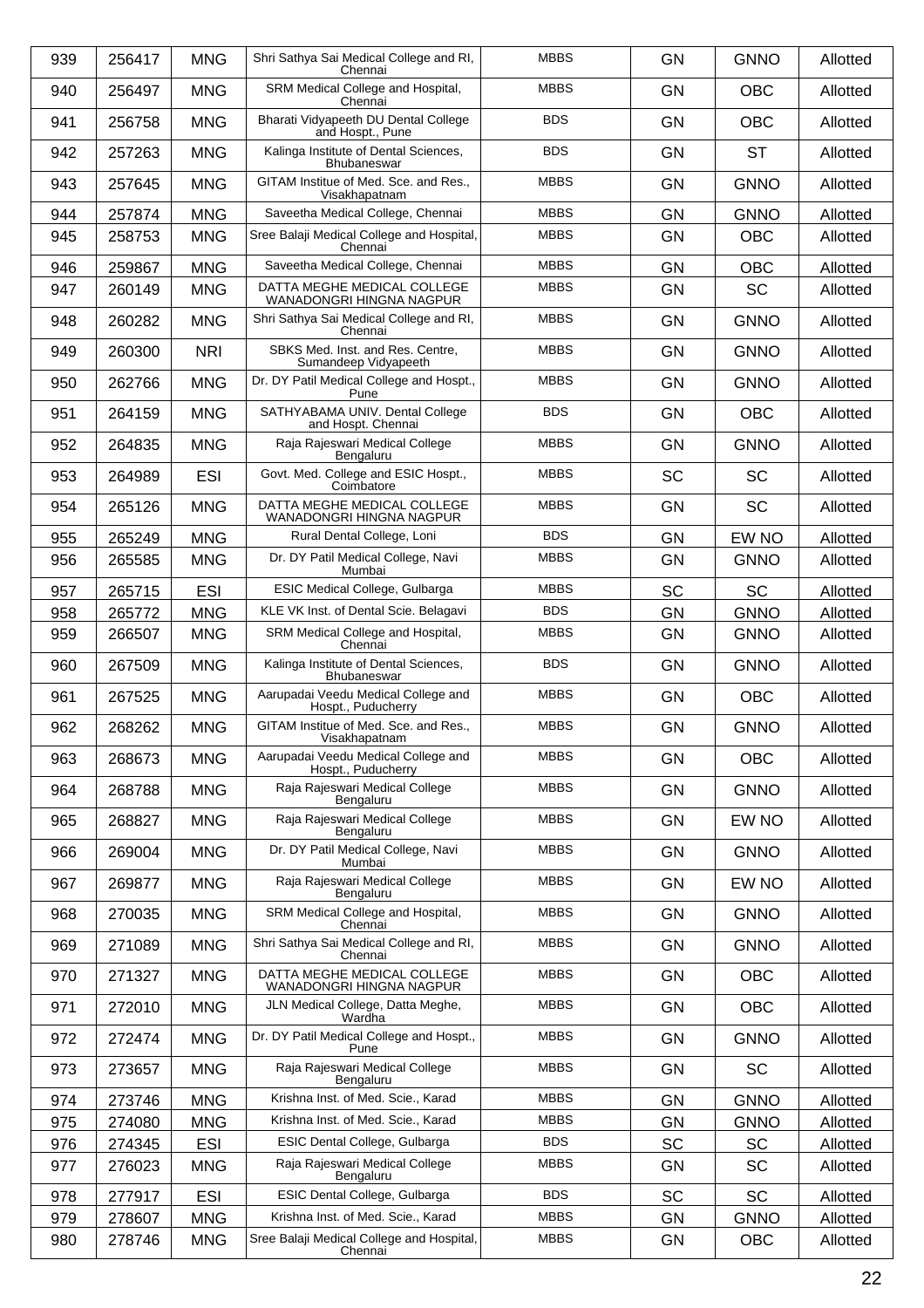| 981  | 280710 | <b>MNG</b> | Raja Rajeswari Medical College<br>Bengaluru                | <b>MBBS</b> | <b>GN</b> | <b>OBC</b>    | Allotted |
|------|--------|------------|------------------------------------------------------------|-------------|-----------|---------------|----------|
| 982  | 281718 | <b>MNG</b> | Institute of Dental Sciences,<br><b>Bhubaneswar</b>        | <b>BDS</b>  | <b>GN</b> | <b>OBC</b>    | Allotted |
| 983  | 282054 | <b>MNG</b> | JLN Medical College, Datta Meghe,<br>Wardha                | <b>MBBS</b> | <b>GN</b> | <b>GNNO</b>   | Allotted |
| 984  | 282379 | <b>MNG</b> | Raja Rajeswari Medical College<br>Bengaluru                | <b>MBBS</b> | <b>GN</b> | <b>OBC</b>    | Allotted |
| 985  | 282784 | <b>MNG</b> | Dr. DY Patil Medical College and Hospt.,<br>Pune           | <b>MBBS</b> | <b>GN</b> | <b>GNNO</b>   | Allotted |
| 986  | 283186 | <b>MNG</b> | Aarupadai Veedu Medical College and<br>Hospt., Puducherry  | <b>MBBS</b> | <b>GN</b> | <b>SC</b>     | Allotted |
| 987  | 284686 | <b>MNG</b> | Aarupadai Veedu Medical College and<br>Hospt., Puducherry  | <b>MBBS</b> | <b>GN</b> | <b>OBC</b>    | Allotted |
| 988  | 285085 | <b>MNG</b> | Manipal College of Dental Science,<br>Mangalore            | <b>BDS</b>  | <b>GN</b> | <b>GNNO</b>   | Allotted |
| 989  | 286290 | <b>MNG</b> | Aarupadai Veedu Medical College and<br>Hospt., Puducherry  | <b>MBBS</b> | <b>GN</b> | <b>SC</b>     | Allotted |
| 990  | 287648 | <b>MNG</b> | SATHYABAMA UNIV. Dental College<br>and Hospt. Chennai      | <b>BDS</b>  | <b>GN</b> | <b>SC</b>     | Allotted |
| 991  | 287673 | <b>MNG</b> | Raja Rajeswari Medical College<br>Bengaluru                | <b>MBBS</b> | <b>GN</b> | <b>GNNO</b>   | Allotted |
| 992  | 287805 | <b>MNG</b> | Sree Balaji Medical College and Hospital,<br>Chennai       | <b>MBBS</b> | <b>GN</b> | <b>OBC</b>    | Allotted |
| 993  | 288063 | <b>MNG</b> | Raja Rajeswari Medical College<br>Bengaluru                | <b>MBBS</b> | <b>GN</b> | <b>GNNO</b>   | Allotted |
| 994  | 288182 | <b>MNG</b> | Sri Ramachandra Dental and Hospt.,<br>Chennai              | <b>BDS</b>  | <b>GN</b> | <b>OBC</b>    | Allotted |
| 995  | 289104 | <b>MNG</b> | Dr. DYP Edu. Soc. Deemed Uni.,<br>Kolhapur                 | <b>MBBS</b> | <b>GN</b> | <b>GNNO</b>   | Allotted |
| 996  | 291452 | <b>MNG</b> | Aarupadai Veedu Medical College and<br>Hospt., Puducherry  | <b>MBBS</b> | <b>GN</b> | <b>SC</b>     | Allotted |
| 997  | 291457 | <b>MNG</b> | JLN Medical College, Datta Meghe,<br>Wardha                | <b>MBBS</b> | <b>GN</b> | <b>OBC</b>    | Allotted |
| 998  | 291573 | <b>MNG</b> | Dr. DYP Edu. Soc. Deemed Uni.,<br>Kolhapur                 | <b>MBBS</b> | <b>GN</b> | <b>GNNO</b>   | Allotted |
| 999  | 292267 | <b>MNG</b> | Raja Rajeswari Medical College<br>Bengaluru                | <b>MBBS</b> | <b>GN</b> | <b>SC</b>     | Allotted |
| 1000 | 292349 | <b>MNG</b> | Meenakshi Medical College Host. and<br>Res. Inst., Chennai | <b>MBBS</b> | <b>GN</b> | <b>GNNO</b>   | Allotted |
| 1001 | 292676 | <b>MNG</b> | K M Shah Dental Collegel, SumanDeep<br>Vidyapeeth Vadodara | <b>BDS</b>  | <b>GN</b> | <b>GNNO</b>   | Allotted |
| 1002 | 292896 | <b>MNG</b> | Aarupadai Veedu Medical College and<br>Hospt., Puducherry  | <b>MBBS</b> | <b>GN</b> | OBC           | Allotted |
| 1003 | 293203 | <b>MNG</b> | SRM Medical College and Hospital,<br>Chennai               | <b>MBBS</b> | <b>GN</b> | <b>GN PwD</b> | Allotted |
| 1004 | 293628 | <b>MNG</b> | Dr. DY Patil Medical College, Navi<br>Mumbai               | <b>MBBS</b> | GN        | <b>GNNO</b>   | Allotted |
| 1005 | 293761 | <b>MNG</b> | BHAARATH MEDICAL COLLEGE AND<br><b>HOSPITAL</b>            | <b>MBBS</b> | <b>GN</b> | <b>SC</b>     | Allotted |
| 1006 | 294294 | <b>MNG</b> | Dr. DYP Edu. Soc. Deemed Uni<br>Kolhapur                   | <b>MBBS</b> | <b>GN</b> | SC            | Allotted |
| 1007 | 295276 | <b>MNG</b> | Shri Sathya Sai Medical College and RI,<br>Chennai         | <b>MBBS</b> | <b>GN</b> | <b>OBC</b>    | Allotted |
| 1008 | 295470 | <b>MNG</b> | Sri Ramachandra Dental and Hospt.,<br>Chennai              | <b>BDS</b>  | <b>GN</b> | <b>OBC</b>    | Allotted |
| 1009 | 295490 | <b>MNG</b> | SRM Medical College and Hospital,<br>Chennai               | <b>MBBS</b> | <b>GN</b> | <b>GNNO</b>   | Allotted |
| 1010 | 295794 | <b>MNG</b> | AB Shetty Memorial Inst. of Dental Sce.,<br>Mangaluru      | <b>BDS</b>  | <b>GN</b> | <b>SC</b>     | Allotted |
| 1011 | 297121 | <b>MNG</b> | Aarupadai Veedu Medical College and<br>Hospt., Puducherry  | <b>MBBS</b> | GN        | <b>OBC</b>    | Allotted |
| 1012 | 297212 | <b>MNG</b> | Institute of Dental Sciences,<br>Bhubaneswar               | <b>BDS</b>  | <b>GN</b> | <b>GNNO</b>   | Allotted |
| 1013 | 297925 | <b>MNG</b> | JLN Medical College, Datta Meghe,<br>Wardha                | <b>MBBS</b> | GN        | <b>GNNO</b>   | Allotted |
| 1014 | 297936 | <b>MNG</b> | ACS Medical College and Hospital,<br>Chennai               | <b>MBBS</b> | GN        | OBC           | Allotted |
| 1015 | 298092 | <b>MNG</b> | Institute of Dental Sciences,<br>Bhubaneswar               | <b>BDS</b>  | <b>GN</b> | EW NO         | Allotted |
| 1016 | 298361 | <b>MNG</b> | Raja Rajeswari Medical College<br>Bengaluru                | <b>MBBS</b> | <b>GN</b> | <b>SC</b>     | Allotted |
| 1017 | 298438 | <b>MNG</b> | Saveetha Medical College, Chennai                          | <b>MBBS</b> | <b>GN</b> | <b>OBC</b>    | Allotted |
| 1018 | 298551 | <b>NRI</b> | SBKS Med. Inst. and Res. Centre,<br>Sumandeep Vidyapeeth   | <b>MBBS</b> | <b>GN</b> | <b>GNNO</b>   | Allotted |
| 1019 | 298573 | <b>MNG</b> | Dr. DY Patil Medical College, Navi<br>Mumbai               | <b>MBBS</b> | <b>GN</b> | <b>GNNO</b>   | Allotted |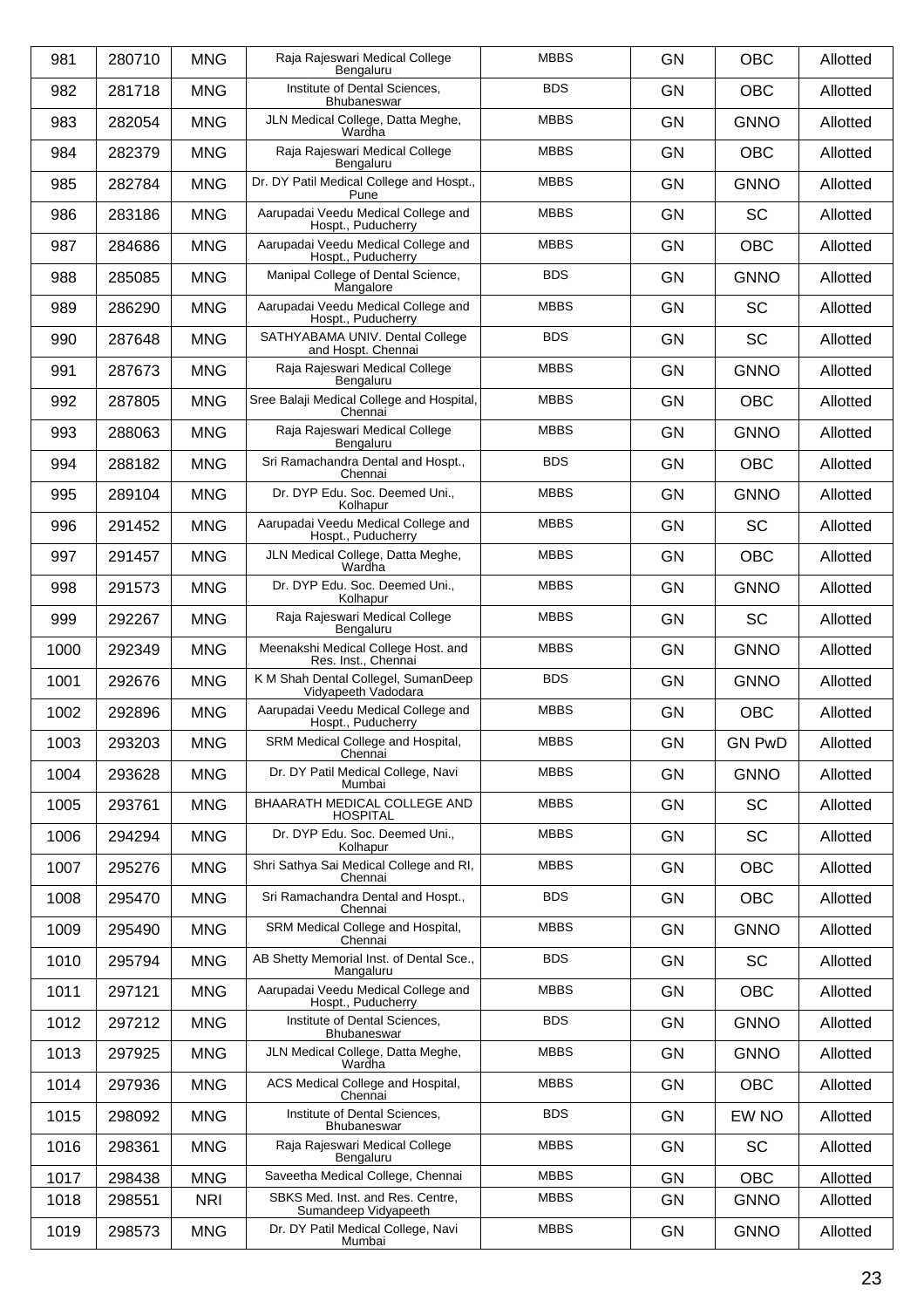| 1020 | 300201 | <b>MNG</b> | Sharad Pawar Dental College and<br>Hospital, Wardha        | <b>BDS</b>  | <b>GN</b>     | <b>GNNO</b>   | Allotted |
|------|--------|------------|------------------------------------------------------------|-------------|---------------|---------------|----------|
| 1021 | 300317 | <b>MNG</b> | Aarupadai Veedu Medical College and<br>Hospt., Puducherry  | <b>MBBS</b> | <b>GN</b>     | <b>OBC</b>    | Allotted |
| 1022 | 300714 | <b>MNG</b> | Aarupadai Veedu Medical College and<br>Hospt., Puducherry  | <b>MBBS</b> | <b>GN</b>     | <b>SC</b>     | Allotted |
| 1023 | 300991 | <b>MNG</b> | Meenakshi Ammal Dental College and<br>Host., Chennai1      | <b>BDS</b>  | <b>GN</b>     | <b>GNNO</b>   | Allotted |
| 1024 | 302286 | <b>MNG</b> | GITAM Institue of Med. Sce. and Res.,<br>Visakhapatnam     | <b>MBBS</b> | <b>GN</b>     | <b>GNNO</b>   | Allotted |
| 1025 | 302458 | <b>AMS</b> | AIIMS, Patna                                               | <b>MBBS</b> | <b>GN PwD</b> | OBC PwD       | Allotted |
| 1026 | 303528 | <b>MNG</b> | Sree Balaji Medical College and Hospital,<br>Chennai       | <b>MBBS</b> | GN            | <b>OBC</b>    | Allotted |
| 1027 | 303540 | <b>MNG</b> | SRM Medical College and Hospital,<br>Chennai               | <b>MBBS</b> | <b>GN</b>     | <b>OBC</b>    | Allotted |
| 1028 | 304145 | <b>MNG</b> | KLE VK Inst. of Dental Scie. Belagavi                      | <b>BDS</b>  | GN            | <b>GNNO</b>   | Allotted |
| 1029 | 304174 | <b>MNG</b> | Raja Rajeswari Medical College<br>Bengaluru                | <b>MBBS</b> | <b>GN</b>     | <b>OBC</b>    | Allotted |
| 1030 | 304824 | <b>MNG</b> | Dr. DYP Edu. Soc. Deemed Uni.,<br>Kolhapur                 | <b>MBBS</b> | <b>GN</b>     | <b>GNNO</b>   | Allotted |
| 1031 | 306151 | <b>MNG</b> | Saveetha Dental College, Chennai                           | <b>BDS</b>  | GN            | OBC           | Allotted |
| 1032 | 307102 | <b>MNG</b> | DATTA MEGHE MEDICAL COLLEGE<br>WANADONGRI HINGNA NAGPUR    | <b>MBBS</b> | <b>GN</b>     | <b>SC</b>     | Allotted |
| 1033 | 307751 | <b>MNG</b> | Dr. DY Patil Medical College and Hospt.,<br>Pune           | <b>MBBS</b> | <b>GN</b>     | <b>GNNO</b>   | Allotted |
| 1034 | 308206 | <b>MNG</b> | Dr. DY Patil Dental College and Hosp.<br>Pune              | <b>BDS</b>  | <b>GN</b>     | <b>OBC</b>    | Allotted |
| 1035 | 308675 | <b>MNG</b> | K M Shah Dental Collegel, SumanDeep<br>Vidyapeeth Vadodara | <b>BDS</b>  | <b>GN</b>     | <b>GNNO</b>   | Allotted |
| 1036 | 309014 | <b>MNG</b> | Aarupadai Veedu Medical College and<br>Hospt., Puducherry  | <b>MBBS</b> | <b>GN</b>     | <b>OBC</b>    | Allotted |
| 1037 | 309238 | <b>MNG</b> | GITAM Institue of Med. Sce. and Res.,<br>Visakhapatnam     | <b>MBBS</b> | <b>GN</b>     | EW NO         | Allotted |
| 1038 | 309421 | <b>MNG</b> | Raja Rajeswari Medical College<br>Bengaluru                | <b>MBBS</b> | <b>GN</b>     | <b>GNNO</b>   | Allotted |
| 1039 | 309443 | <b>MNG</b> | SRM Medical College and Hospital,<br>Chennai               | <b>MBBS</b> | <b>GN</b>     | <b>OBC</b>    | Allotted |
| 1040 | 309865 | <b>MNG</b> | Shri Sathya Sai Medical College and RI,<br>Chennai         | <b>MBBS</b> | <b>GN</b>     | <b>SC</b>     | Allotted |
| 1041 | 310674 | <b>MNG</b> | GITAM Institue of Med. Sce. and Res.,<br>Visakhapatnam     | <b>MBBS</b> | <b>GN</b>     | <b>OBC</b>    | Allotted |
| 1042 | 310869 | <b>MNG</b> | Santosh Medical College and Hospital,<br>Ghaziabad         | <b>MBBS</b> | <b>GN</b>     | <b>OBC</b>    | Allotted |
| 1043 | 311094 | <b>AMS</b> | AIIMS Bilaspur Changar Palasiyan,<br>Himachal Pradesh      | <b>MBBS</b> | <b>GN PwD</b> | <b>GN PwD</b> | Allotted |
| 1044 | 311629 | <b>MNG</b> | Meenakshi Medical College Host. and<br>Res. Inst., Chennai | <b>MBBS</b> | <b>GN</b>     | OBC           | Allotted |
| 1045 | 311992 | <b>MNG</b> | Aarupadai Veedu Medical College and<br>Hospt., Puducherry  | <b>MBBS</b> | <b>GN</b>     | <b>GNNO</b>   | Allotted |
| 1046 | 312446 | <b>MNG</b> | Sri Siddhartha DentalCollege, Tumkur                       | <b>BDS</b>  | GN            | <b>OBC</b>    | Allotted |
| 1047 | 312685 | <b>MNG</b> | Santosh Dental College and Hospital,<br>Ghaziabad          | <b>BDS</b>  | <b>GN</b>     | OBC           | Allotted |
| 1048 | 312745 | <b>MNG</b> | Saveetha Medical College, Chennai                          | <b>MBBS</b> | <b>GN</b>     | OBC           | Allotted |
| 1049 | 313559 | <b>MNG</b> | Aarupadai Veedu Medical College and<br>Hospt., Puducherry  | <b>MBBS</b> | <b>GN</b>     | <b>SC</b>     | Allotted |
| 1050 | 313579 | <b>MNG</b> | Meenakshi Ammal Dental College and<br>Host., Chennai1      | <b>BDS</b>  | <b>GN</b>     | <b>SC</b>     | Allotted |
| 1051 | 313661 | <b>MNG</b> | Raja Rajeswari Medical College<br>Bengaluru                | <b>MBBS</b> | <b>GN</b>     | <b>ST</b>     | Allotted |
| 1052 | 313908 | <b>MNG</b> | Saveetha Medical College, Chennai                          | <b>MBBS</b> | GN            | <b>OBC</b>    | Allotted |
| 1053 | 314397 | <b>MNG</b> | Chettinad Hos. and Res. Inst.,<br>Kancheepuram             | <b>MBBS</b> | <b>GN</b>     | <b>GNNO</b>   | Allotted |
| 1054 | 314436 | <b>MNG</b> | Sri Lakshmi Narayana Inst. of Med.<br>Scien., Puducherry   | <b>MBBS</b> | <b>GN</b>     | OBC           | Allotted |
| 1055 | 314515 | <b>MNG</b> | Saveetha Medical College, Chennai                          | <b>MBBS</b> | GN            | <b>OBC</b>    | Allotted |
| 1056 | 314630 | <b>MNG</b> | K M Shah Dental Collegel, SumanDeep<br>Vidyapeeth Vadodara | <b>BDS</b>  | <b>GN</b>     | <b>GNNO</b>   | Allotted |
| 1057 | 315052 | <b>MNG</b> | Shri Sathya Sai Medical College and RI,<br>Chennai         | <b>MBBS</b> | <b>GN</b>     | OBC           | Allotted |
| 1058 | 315238 | <b>MNG</b> | JLN Medical College, Datta Meghe,<br>Wardha                | <b>MBBS</b> | <b>GN</b>     | <b>OBC</b>    | Allotted |
| 1059 | 315730 | <b>MNG</b> | Dr. DY Patil Medical College and Hospt.,<br>Pune           | <b>MBBS</b> | <b>GN</b>     | <b>GNNO</b>   | Allotted |
| 1060 | 316061 | <b>MNG</b> | Manipal College of Dental Science,<br>Mangalore            | <b>BDS</b>  | <b>GN</b>     | <b>GNNO</b>   | Allotted |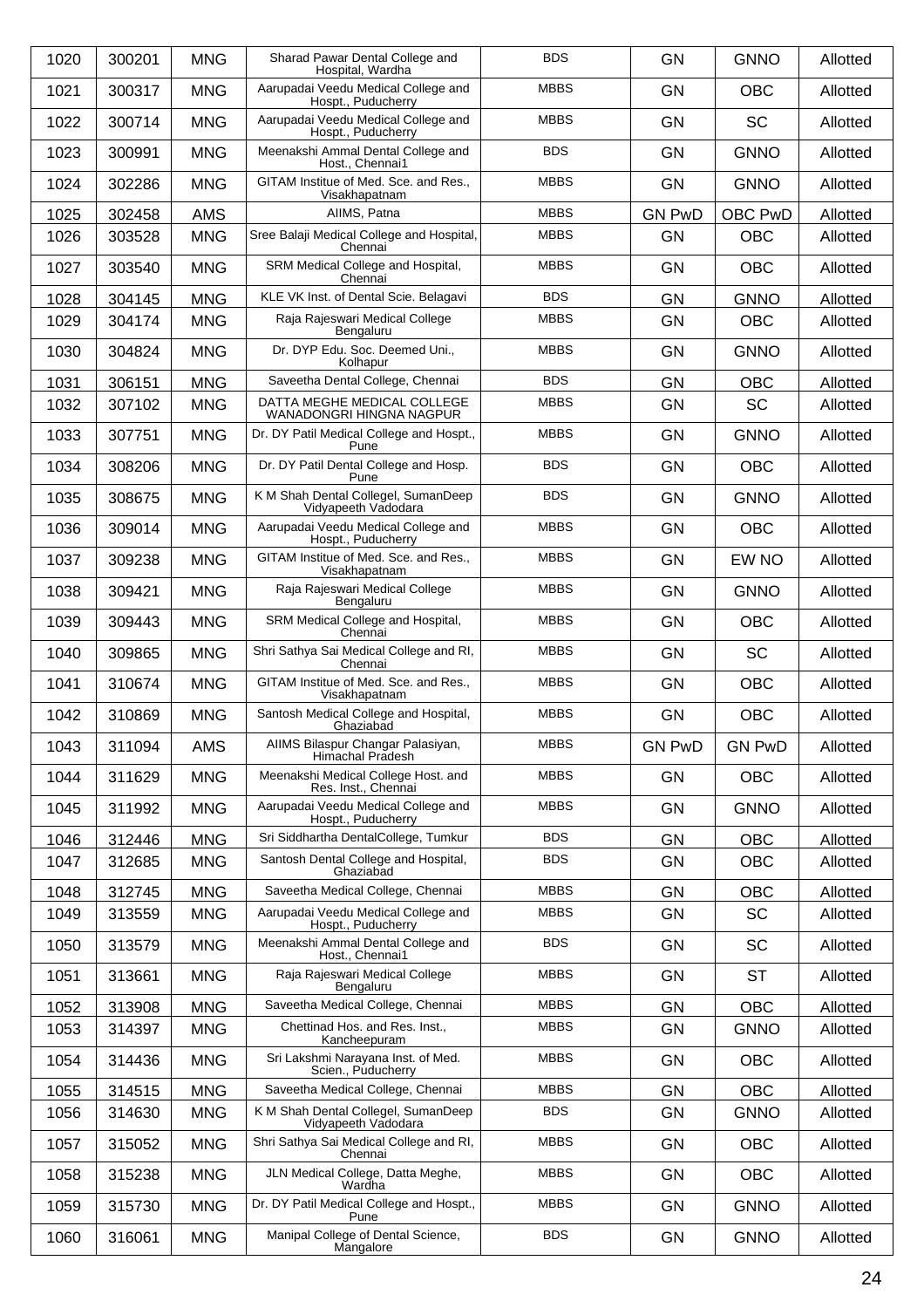| 1061 | 316282 | <b>MNG</b> | Shri Sathya Sai Medical College and RI,<br>Chennai        | <b>MBBS</b> | <b>GN</b> | <b>GNNO</b> | Allotted |
|------|--------|------------|-----------------------------------------------------------|-------------|-----------|-------------|----------|
| 1062 | 316654 | <b>MNG</b> | DATTA MEGHE MEDICAL COLLEGE<br>WANADONGRI HINGNA NAGPUR   | <b>MBBS</b> | <b>GN</b> | <b>GNNO</b> | Allotted |
| 1063 | 317221 | <b>MNG</b> | Dr. DY Patil Medical College and Hospt.,<br>Pune          | <b>MBBS</b> | <b>GN</b> | <b>GNNO</b> | Allotted |
| 1064 | 317235 | <b>MNG</b> | Sri Ramachandra Dental and Hospt.,<br>Chennai             | <b>BDS</b>  | <b>GN</b> | <b>GNNO</b> | Allotted |
| 1065 | 317487 | <b>MNG</b> | Saveetha Medical College, Chennai                         | <b>MBBS</b> | <b>GN</b> | <b>GNNO</b> | Allotted |
| 1066 | 317922 | <b>MNG</b> | Saveetha Medical College, Chennai                         | <b>MBBS</b> | <b>GN</b> | <b>OBC</b>  | Allotted |
| 1067 | 318626 | <b>MNG</b> | Saveetha Medical College, Chennai                         | <b>MBBS</b> | <b>GN</b> | <b>SC</b>   | Allotted |
| 1068 | 318948 | <b>MNG</b> | Raja Rajeswari Medical College<br>Bengaluru               | <b>MBBS</b> | <b>GN</b> | <b>GNNO</b> | Allotted |
| 1069 | 319749 | <b>MNG</b> | Raja Rajeswari Medical College<br>Bengaluru               | <b>MBBS</b> | GN        | <b>GNNO</b> | Allotted |
| 1070 | 319973 | <b>MNG</b> | Raja Rajeswari Medical College<br>Bengaluru               | <b>MBBS</b> | <b>GN</b> | <b>GNNO</b> | Allotted |
| 1071 | 321036 | <b>MNG</b> | GITAM Institue of Med. Sce. and Res.,<br>Visakhapatnam    | <b>MBBS</b> | <b>GN</b> | <b>GNNO</b> | Allotted |
| 1072 | 321139 | <b>MNG</b> | Saveetha Medical College, Chennai                         | <b>MBBS</b> | <b>GN</b> | <b>OBC</b>  | Allotted |
| 1073 | 321287 | <b>MNG</b> | Shri Sathya Sai Medical College and RI,<br>Chennai        | <b>MBBS</b> | <b>GN</b> | <b>SC</b>   | Allotted |
| 1074 | 321526 | <b>MNG</b> | Thaimoogambigai Dental College and<br>Hsopt. Chennai      | <b>BDS</b>  | <b>GN</b> | <b>OBC</b>  | Allotted |
| 1075 | 322260 | <b>MNG</b> | Shri Sathya Sai Medical College and RI,<br>Chennai        | <b>MBBS</b> | GN        | <b>OBC</b>  | Allotted |
| 1076 | 322793 | <b>MNG</b> | Chettinad Hos. and Res. Inst.,<br>Kancheepuram            | <b>MBBS</b> | <b>GN</b> | <b>ST</b>   | Allotted |
| 1077 | 323047 | <b>MNG</b> | Thaimoogambigai Dental College and<br>Hsopt. Chennai      | <b>BDS</b>  | <b>GN</b> | <b>OBC</b>  | Allotted |
| 1078 | 323181 | <b>MNG</b> | Aarupadai Veedu Medical College and<br>Hospt., Puducherry | <b>MBBS</b> | <b>GN</b> | <b>OBC</b>  | Allotted |
| 1079 | 323374 | <b>MNG</b> | Aarupadai Veedu Medical College and<br>Hospt., Puducherry | <b>MBBS</b> | <b>GN</b> | <b>GNNO</b> | Allotted |
| 1080 | 323550 | <b>MNG</b> | Shri Sathya Sai Medical College and RI,<br>Chennai        | <b>MBBS</b> | <b>GN</b> | <b>OBC</b>  | Allotted |
| 1081 | 323720 | <b>MNG</b> | Raja Rajeswari Medical College<br>Bengaluru               | <b>MBBS</b> | GN        | <b>GNNO</b> | Allotted |
| 1082 | 324276 | <b>MNG</b> | Raja Rajeswari Medical College<br>Bengaluru               | <b>MBBS</b> | <b>GN</b> | <b>OBC</b>  | Allotted |
| 1083 | 324375 | <b>NRI</b> | Jawahar Lal Nehru Medical College,<br>Belagavi            | <b>MBBS</b> | <b>GN</b> | <b>GNNO</b> | Allotted |
| 1084 | 326757 | <b>MNG</b> | Dr. DY Patil Medical College and Hospt.,<br>Pune          | <b>MBBS</b> | GN        | <b>SC</b>   | Allotted |
| 1085 | 326865 | <b>MNG</b> | Raja Rajeswari Medical College<br>Bengaluru               | <b>MBBS</b> | <b>GN</b> | <b>OBC</b>  | Allotted |
| 1086 | 326964 | <b>MNG</b> | Dr. DY Patil Medical College and Hospt.,<br>Pune          | <b>MBBS</b> | <b>GN</b> | SC          | Allotted |
| 1087 | 328598 | <b>MNG</b> | MM College of Dental Scie. and Res.,<br>Mullana           | <b>BDS</b>  | GN        | EW NO       | Allotted |
| 1088 | 329039 | <b>MNG</b> | JLN Medical College, Datta Meghe,<br>Wardha               | <b>MBBS</b> | <b>GN</b> | <b>OBC</b>  | Allotted |
| 1089 | 329348 | <b>MNG</b> | Dr. DY Patil Dental College and Hosp.<br>Pune             | <b>BDS</b>  | <b>GN</b> | <b>GNNO</b> | Allotted |
| 1090 | 329380 | <b>MNG</b> | SATHYABAMA UNIV. Dental College<br>and Hospt. Chennai     | <b>BDS</b>  | GN        | <b>OBC</b>  | Allotted |
| 1091 | 330585 | <b>MNG</b> | GITAM Institue of Med. Sce. and Res.,<br>Visakhapatnam    | <b>MBBS</b> | <b>GN</b> | <b>GNNO</b> | Allotted |
| 1092 | 331805 | <b>MNG</b> | Santosh Dental College and Hospital,<br>Ghaziabad         | <b>BDS</b>  | <b>GN</b> | <b>OBC</b>  | Allotted |
| 1093 | 332453 | <b>NRI</b> | Kasturba Medical College, Manipal Univ.,<br>Mangalore     | <b>MBBS</b> | GN        | <b>GNNO</b> | Allotted |
| 1094 | 332929 | <b>MNG</b> | Raja Rajeswari Medical College<br>Bengaluru               | <b>MBBS</b> | GN        | <b>OBC</b>  | Allotted |
| 1095 | 333118 | <b>MNG</b> | Rural Dental College, Loni                                | <b>BDS</b>  | GN        | <b>GNNO</b> | Allotted |
| 1096 | 333148 | <b>MNG</b> | JLN Medical College, Datta Meghe,<br>Wardha               | <b>MBBS</b> | GN        | <b>SC</b>   | Allotted |
| 1097 | 333316 | <b>MNG</b> | Raja Rajeswari Medical College<br>Bengaluru               | <b>MBBS</b> | <b>GN</b> | <b>GNNO</b> | Allotted |
| 1098 | 333454 | <b>MNG</b> | Yenepoya Dental College, Yenepoya                         | <b>BDS</b>  | <b>GN</b> | <b>OBC</b>  | Allotted |
| 1099 | 333504 | <b>MNG</b> | Aarupadai Veedu Medical College and<br>Hospt., Puducherry | <b>MBBS</b> | <b>GN</b> | OBC         | Allotted |
| 1100 | 334920 | DU         | Maulana Azad Medical College, New<br>Delhi                | <b>MBBS</b> | OBC PwD   | OBC PwD     | Allotted |
| 1101 | 334958 | <b>MNG</b> | BVDU Dental College and Hospital,<br>Sangli               | <b>BDS</b>  | GN        | OBC         | Allotted |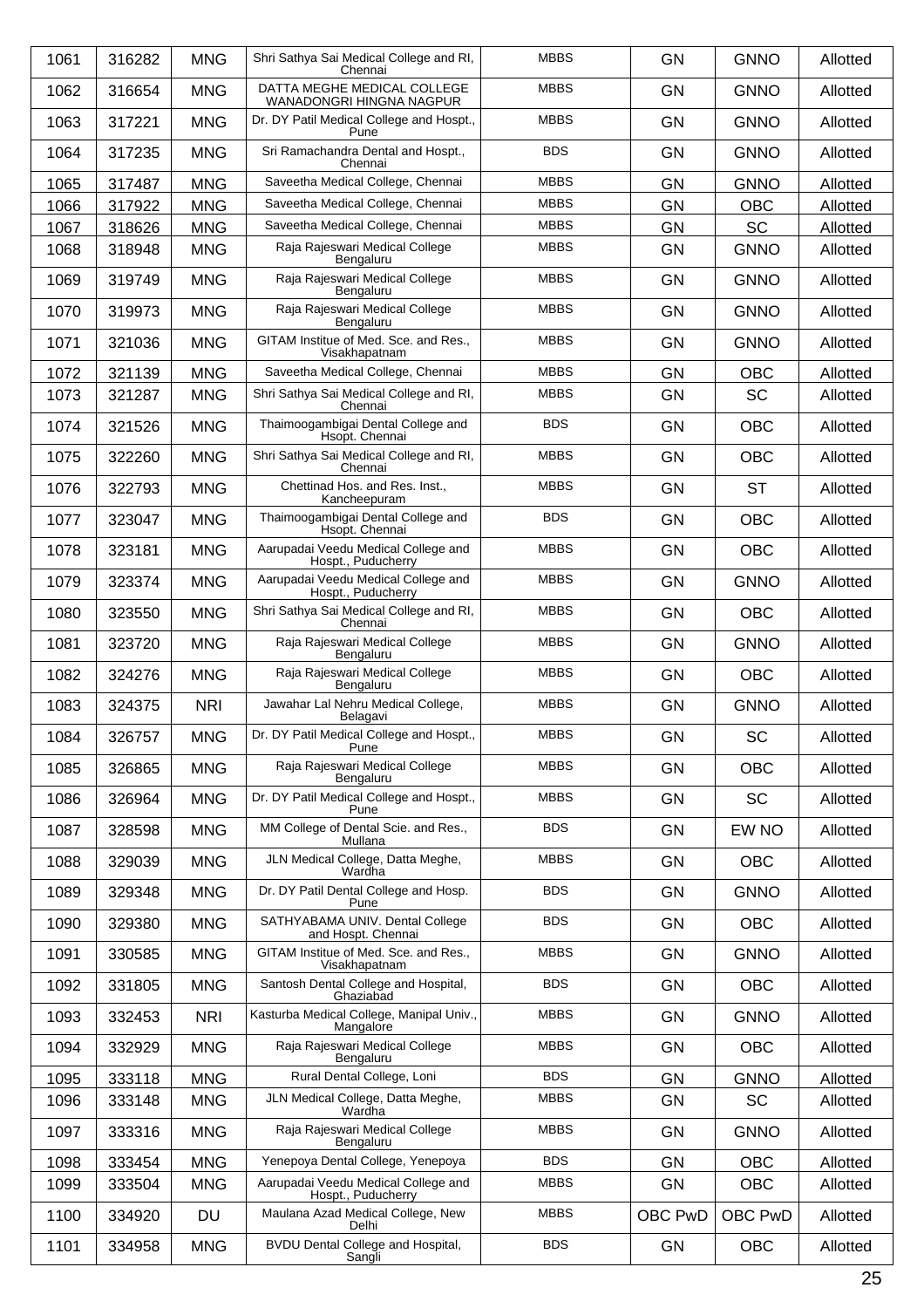| 1102 | 334981 | <b>MNG</b> | Institute of Dental Sciences,<br>Bhubaneswar                                | <b>BDS</b>  | <b>GN</b>                  | EW NO       | Allotted |
|------|--------|------------|-----------------------------------------------------------------------------|-------------|----------------------------|-------------|----------|
| 1103 | 336994 | <b>MNG</b> | DATTA MEGHE MEDICAL COLLEGE<br>WANADONGRI HINGNA NAGPUR                     | <b>MBBS</b> | <b>GN</b>                  | <b>OBC</b>  | Allotted |
| 1104 | 337028 | <b>MNG</b> | DATTA MEGHE MEDICAL COLLEGE<br>WANADONGRI HINGNA NAGPUR                     | <b>MBBS</b> | <b>GN</b>                  | <b>GNNO</b> | Allotted |
| 1105 | 337442 | <b>AMS</b> | AllMS, Raipur                                                               | <b>MBBS</b> | OBC PwD                    | OBC PwD     | Allotted |
| 1106 | 337708 | <b>MNG</b> | Dr. DY Patil Medical College, Navi<br>Mumbai                                | <b>MBBS</b> | <b>GN</b>                  | <b>SC</b>   | Allotted |
| 1107 | 339097 | <b>MNG</b> | Raja Rajeswari Medical College<br>Bengaluru                                 | <b>MBBS</b> | <b>GN</b>                  | <b>GNNO</b> | Allotted |
| 1108 | 339987 | <b>MNG</b> | Thaimoogambigai Dental College and<br>Hsopt. Chennai                        | <b>BDS</b>  | <b>GN</b>                  | <b>OBC</b>  | Allotted |
| 1109 | 340135 | <b>MNG</b> | DATTA MEGHE MEDICAL COLLEGE<br>WANADONGRI HINGNA NAGPUR                     | <b>MBBS</b> | <b>GN</b>                  | <b>OBC</b>  | Allotted |
| 1110 | 340681 | <b>MNG</b> | Sree Balaji Medical College and Hospital,<br>Chennai                        | <b>MBBS</b> | <b>GN</b>                  | <b>OBC</b>  | Allotted |
| 1111 | 341221 | <b>MNG</b> | ACS Medical College and Hospital,<br>Chennai                                | <b>MBBS</b> | <b>GN</b>                  | <b>OBC</b>  | Allotted |
| 1112 | 342568 | <b>MNG</b> | Institute of Dental Sciences.<br>Bhubaneswar                                | <b>BDS</b>  | <b>GN</b>                  | <b>GNNO</b> | Allotted |
| 1113 | 342900 | <b>MNG</b> | Raja Rajeswari Medical College<br>Bengaluru                                 | <b>MBBS</b> | <b>GN</b>                  | <b>OBC</b>  | Allotted |
| 1114 | 343053 | <b>MNG</b> | SATHYABAMA UNIV. Dental College<br>and Hospt. Chennai                       | <b>BDS</b>  | <b>GN</b>                  | <b>SC</b>   | Allotted |
| 1115 | 343101 | <b>MNG</b> | GITAM Institue of Med. Sce. and Res.,<br>Visakhapatnam                      | <b>MBBS</b> | <b>GN</b>                  | <b>GNNO</b> | Allotted |
| 1116 | 344655 | <b>MNG</b> | KLE VK Inst. of Dental Scie. Belagavi                                       | <b>BDS</b>  | <b>GN</b>                  | EW NO       | Allotted |
| 1117 | 344943 | <b>MNG</b> | Sree Balaji Dental College and Hospital,<br>Chennai                         | <b>BDS</b>  | <b>GN</b>                  | <b>OBC</b>  | Allotted |
| 1118 | 345076 | <b>MNG</b> | Raja Rajeswari Medical College<br>Bengaluru                                 | <b>MBBS</b> | GN                         | <b>GNNO</b> | Allotted |
| 1119 | 346469 | <b>NRI</b> | Amrita Institute of Medical Science,<br>Kochi                               | <b>MBBS</b> | <b>GN</b>                  | <b>OBC</b>  | Allotted |
| 1120 | 346711 | <b>MNG</b> | Raja Rajeswari Medical College<br>Bengaluru                                 | <b>MBBS</b> | <b>GN</b>                  | <b>OBC</b>  | Allotted |
| 1121 | 348039 | <b>MNG</b> | Aarupadai Veedu Medical College and<br>Hospt., Puducherry                   | <b>MBBS</b> | <b>GN</b>                  | <b>GNNO</b> | Allotted |
|      |        |            |                                                                             |             |                            |             |          |
| 1122 | 348121 | <b>AMS</b> | AIIMS Mangalagiri                                                           | <b>MBBS</b> | OBC PwD                    | OBC PwD     | Allotted |
| 1123 | 348634 | <b>MNG</b> | Raja Rajeswari Medical College<br>Bengaluru                                 | <b>MBBS</b> | <b>GN</b>                  | <b>OBC</b>  | Allotted |
| 1124 | 349056 | <b>MNG</b> | Aarupadai Veedu Medical College and<br>Hospt., Puducherry                   | <b>MBBS</b> | GN                         | <b>OBC</b>  | Allotted |
| 1125 | 349511 | <b>MNG</b> | DATTA MEGHE MEDICAL COLLEGE<br>WANADONGRI HINGNA NAGPUR                     | <b>MBBS</b> | <b>GN</b>                  | <b>GNNO</b> | Allotted |
| 1126 | 350025 | <b>MNG</b> | Raja Rajeswari Medical College<br>Bengaluru                                 | <b>MBBS</b> | <b>GN</b>                  | <b>OBC</b>  | Allotted |
| 1127 | 350300 | <b>MNG</b> | AB Shetty Memorial Inst. of Dental Sce.,<br>Mangaluru                       | <b>BDS</b>  | <b>GN</b>                  | <b>ST</b>   | Allotted |
| 1128 | 351251 | <b>MNG</b> | Raja Rajeswari Medical College<br>Bengaluru                                 | <b>MBBS</b> | <b>GN</b>                  | <b>OBC</b>  | Allotted |
| 1129 | 351813 | <b>MNG</b> | Raja Rajeswari Medical College<br>Bengaluru                                 | <b>MBBS</b> | <b>GN</b>                  | <b>GNNO</b> | Allotted |
| 1130 | 351885 | <b>MNG</b> | SRM Katt. Dental College and Hospt.<br>Chennai                              | <b>BDS</b>  | <b>GN</b>                  | <b>OBC</b>  | Allotted |
| 1131 | 352641 | <b>MNG</b> | Aarupadai Veedu Medical College and<br>Hospt., Puducherry                   | <b>MBBS</b> | <b>GN</b>                  | <b>GNNO</b> | Allotted |
| 1132 | 353018 | <b>CW</b>  | Vardhman Mahavir Medical College and<br>Safdarjung Hospital New Delhi, VMMC | <b>MBBS</b> | <b>GN</b><br>(Priority: 4) | <b>GNNO</b> | Allotted |
| 1133 | 353414 | <b>MNG</b> | SRM Dental College, Chennai                                                 | <b>BDS</b>  | GN                         | <b>SC</b>   | Allotted |
| 1134 | 353848 | <b>MNG</b> | Dr. DY Patil Medical College and Hospt.,<br>Pune                            | <b>MBBS</b> | <b>GN</b>                  | <b>OBC</b>  | Allotted |
| 1135 | 353855 | <b>MNG</b> | Raja Rajeswari Medical College<br>Bengaluru                                 | <b>MBBS</b> | <b>GN</b>                  | <b>OBC</b>  | Allotted |
| 1136 | 355192 | <b>MNG</b> | Raja Rajeswari Medical College<br>Bengaluru                                 | <b>MBBS</b> | <b>GN</b>                  | <b>OBC</b>  | Allotted |
| 1137 | 356495 | <b>MNG</b> | Sree Balaji Medical College and Hospital,<br>Chennai                        | <b>MBBS</b> | <b>GN</b>                  | <b>OBC</b>  | Allotted |
| 1138 | 356807 | <b>MNG</b> | Sri Lakshmi Narayana Inst. of Med.<br>Scien., Puducherry                    | <b>MBBS</b> | <b>GN</b>                  | <b>OBC</b>  | Allotted |
| 1139 | 357346 | <b>MNG</b> | Raja Rajeswari Medical College<br>Bengaluru                                 | <b>MBBS</b> | <b>GN</b>                  | <b>SC</b>   | Allotted |
| 1140 | 357668 | <b>MNG</b> | Sree Balaji Medical College and Hospital,<br>Chennai                        | <b>MBBS</b> | <b>GN</b>                  | <b>OBC</b>  | Allotted |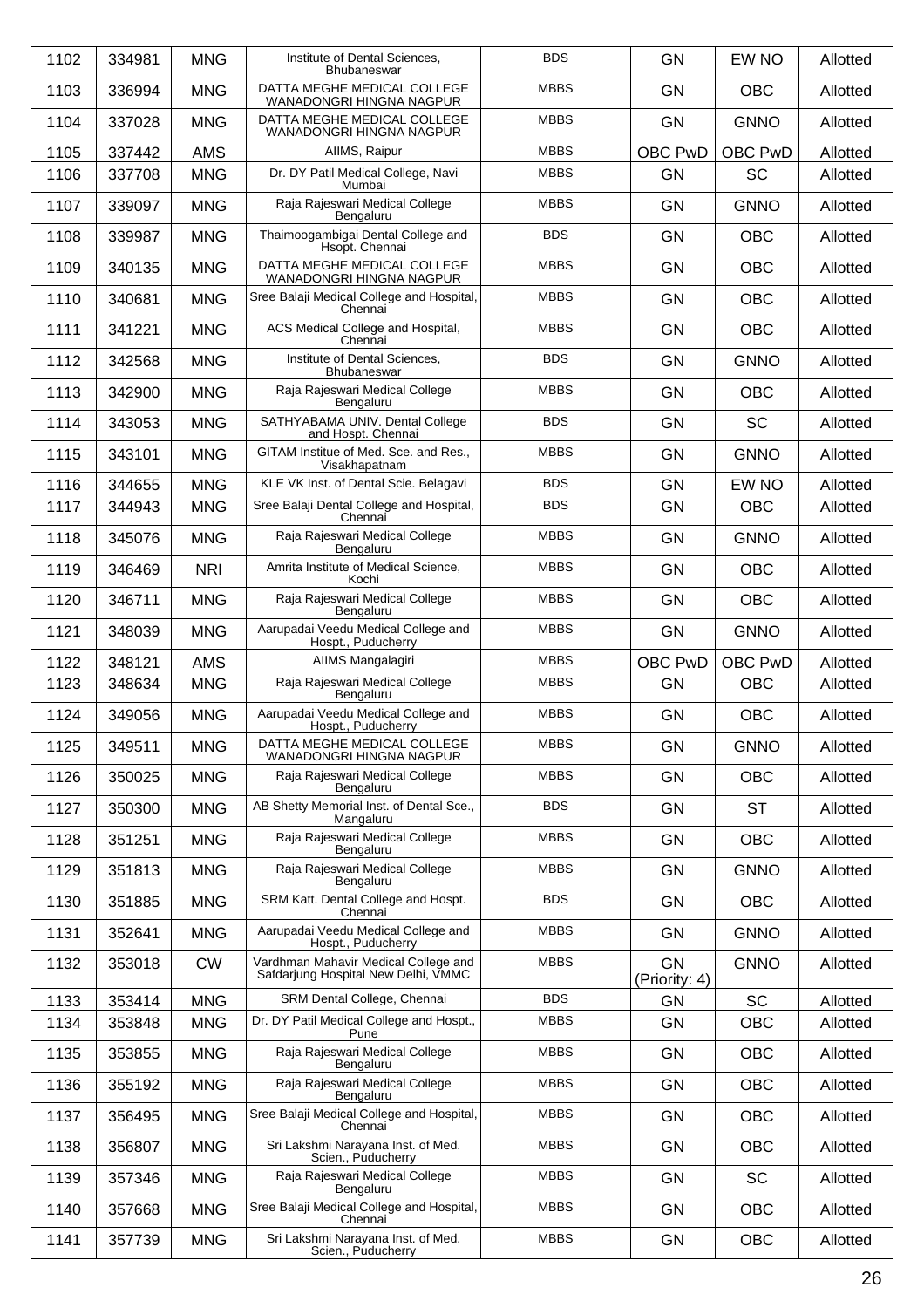| 1142 | 359140 | <b>MNG</b> | Shri Sathya Sai Medical College and RI,<br>Chennai          | <b>MBBS</b> | <b>GN</b>     | <b>GNNO</b>   | Allotted              |
|------|--------|------------|-------------------------------------------------------------|-------------|---------------|---------------|-----------------------|
| 1143 | 360077 | <b>MNG</b> | Dr. DY Patil Medical College, Navi<br>Mumbai                | <b>MBBS</b> | <b>GN</b>     | <b>GNNO</b>   | Allotted              |
| 1144 | 360406 | <b>MNG</b> | Dr. DY Patil Medical College and Hospt.,<br>Pune            | <b>MBBS</b> | <b>GN</b>     | <b>GNNO</b>   | Allotted              |
| 1145 | 360666 | <b>MNG</b> | Chettinad Hos. and Res. Inst.,<br>Kancheepuram              | <b>MBBS</b> | <b>GN</b>     | <b>OBC</b>    | Allotted              |
| 1146 | 361103 | <b>MNG</b> | Meenakshi Medical College Host. and<br>Res. Inst., Chennai  | <b>MBBS</b> | <b>GN</b>     | <b>OBC</b>    | Allotted              |
| 1147 | 361245 | <b>MNG</b> | Aarupadai Veedu Medical College and<br>Hospt., Puducherry   | <b>MBBS</b> | <b>GN</b>     | <b>OBC</b>    | Allotted              |
| 1148 | 361299 | <b>MNG</b> | Sree Balaji Dental College and Hospital,<br>Chennai         | <b>BDS</b>  | <b>GN</b>     | <b>OBC</b>    | Allotted              |
| 1149 | 361580 | <b>MNG</b> | Raja Rajeswari Medical College<br>Bengaluru                 | <b>MBBS</b> | <b>GN</b>     | <b>OBC</b>    | Allotted              |
| 1150 | 363973 | <b>MNG</b> | Sree Balaji Medical College and Hospital,<br>Chennai        | <b>MBBS</b> | <b>GN</b>     | <b>SC</b>     | Allotted              |
| 1151 | 364040 | <b>MNG</b> | BVDU Dental College and Hospital, Navi<br>Mumbai            | <b>BDS</b>  | <b>GN</b>     | <b>GNNO</b>   | Allotted              |
| 1152 | 364234 | <b>MNG</b> | ACS Medical College and Hospital,<br>Chennai                | <b>MBBS</b> | <b>GN</b>     | <b>SC</b>     | Allotted              |
| 1153 | 365030 | <b>MNG</b> | Dr. DY Patil Medical College and Hospt.,<br>Pune            | <b>MBBS</b> | <b>GN</b>     | <b>OBC</b>    | Allotted              |
| 1154 | 365305 | <b>MNG</b> | Institute of Dental Sciences,<br><b>Bhubaneswar</b>         | <b>BDS</b>  | <b>GN</b>     | <b>ST</b>     | Allotted              |
| 1155 | 365521 | <b>NRI</b> | JSS Medical College, Jagadguru                              | <b>MBBS</b> | <b>GN</b>     | <b>OBC</b>    | Allotted              |
| 1156 | 366140 | <b>MNG</b> | Saveetha Medical College, Chennai                           | <b>MBBS</b> | GN            | <b>GNNO</b>   | Allotted              |
| 1157 | 366192 | <b>MNG</b> | Kalinga Institute of Dental Sciences,<br><b>Bhubaneswar</b> | <b>BDS</b>  | <b>GN</b>     | <b>GNNO</b>   | Allotted              |
| 1158 | 366405 | <b>MNG</b> | Meenakshi Ammal Dental College and<br>Host., Chennai1       | <b>BDS</b>  | <b>GN</b>     | <b>OBC</b>    | Allotted              |
| 1159 | 366556 | <b>MNG</b> | Raja Rajeswari Medical College<br>Bengaluru                 | <b>MBBS</b> | <b>GN</b>     | <b>OBC</b>    | Allotted              |
| 1160 | 367347 | <b>MNG</b> | Saveetha Medical College, Chennai                           | <b>MBBS</b> | <b>GN</b>     | <b>GNNO</b>   | Allotted              |
| 1161 | 367738 | <b>MNG</b> | Manipal College of Dental Science,<br>Mangalore             | <b>BDS</b>  | <b>GN</b>     | <b>GNNO</b>   | Allotted              |
| 1162 | 367912 | <b>AMS</b> | AIIMS, Kalyani                                              | <b>MBBS</b> | <b>GN PwD</b> | <b>GN PwD</b> | Allotted              |
| 1163 | 368398 | <b>MNG</b> | Sree Balaji Dental College and Hospital,<br>Chennai         | <b>BDS</b>  | <b>GN</b>     | <b>OBC</b>    | Allotted              |
| 1164 | 368663 | <b>MNG</b> | Saveetha Medical College, Chennai                           | <b>MBBS</b> | <b>GN</b>     | <b>GNNO</b>   | Allotted              |
| 1165 | 369366 | <b>MNG</b> | Raja Rajeswari Medical College<br>Bengaluru                 | <b>MBBS</b> | <b>GN</b>     | <b>GNNO</b>   | Allotted              |
| 1166 | 369665 | <b>MNG</b> | Raja Rajeswari Medical College<br>Bengaluru                 | <b>MBBS</b> | <b>GN</b>     | <b>GNNO</b>   | Allotted              |
| 1167 | 369877 | <b>MNG</b> | MANAV RACHNA DENTAL COLLEGE<br>FARIDABAD                    | <b>BDS</b>  | <b>GN</b>     | <b>GNNO</b>   | Allotted              |
| 1168 | 370161 | <b>MNG</b> | Aarupadai Veedu Medical College and<br>Hospt., Puducherry   | <b>MBBS</b> | <b>GN</b>     | <b>OBC</b>    | Allotted              |
| 1169 | 370927 | <b>NRI</b> | Jawahar Lal Nehru Medical College,<br>Belagavi              | <b>MBBS</b> | <b>GN</b>     | <b>GNNO</b>   | Allotted              |
| 1170 | 371768 | <b>ANR</b> | DR.Z.A.D.C.,FAC.OF<br>MEDICINE, ALIGARH                     | <b>BDS</b>  | <b>GN</b>     | <b>GNNO</b>   | Allotted              |
| 1171 | 373003 | <b>MNG</b> | Dr. DY Patil Medical College, Navi<br>Mumbai                | <b>MBBS</b> | <b>GN</b>     | <b>OBC</b>    | Allotted              |
| 1172 | 374190 | <b>MNG</b> | Aarupadai Veedu Medical College and<br>Hospt., Puducherry   | <b>MBBS</b> | <b>GN</b>     | <b>OBC</b>    | Allotted              |
| 1173 | 374956 | <b>MNG</b> | DATTA MEGHE MEDICAL COLLEGE<br>WANADONGRI HINGNA NAGPUR     | <b>MBBS</b> | <b>GN</b>     | <b>GNNO</b>   | Allotted              |
| 1174 | 375098 | <b>MNG</b> | DATTA MEGHE MEDICAL COLLEGE<br>WANADONGRI HINGNA NAGPUR     | <b>MBBS</b> | <b>GN</b>     | <b>GNNO</b>   | Allotted              |
| 1175 | 376061 | <b>MNG</b> | Raja Rajeswari Medical College<br>Bengaluru                 | <b>MBBS</b> | <b>GN</b>     | <b>SC</b>     | Allotted              |
| 1176 | 376332 | <b>MNG</b> | Santosh Medical College and Hospital,<br>Ghaziabad          | <b>MBBS</b> | <b>GN</b>     | <b>GNNO</b>   | Allotted              |
| 1177 | 376623 | <b>MNG</b> | Sree Balaji Medical College and Hospital,<br>Chennai        | <b>MBBS</b> | GN            | <b>OBC</b>    | Allotted              |
| 1178 | 376945 | <b>NRI</b> | Kalinga Institute of Medical Sciences,<br>Bhubaneswar       | <b>MBBS</b> | <b>GN</b>     | <b>OBC</b>    | Allotted              |
| 1179 | 377081 | <b>MNG</b> | Rural Dental College, Loni                                  | <b>BDS</b>  | GN            | <b>OBC</b>    | Allotted              |
| 1180 | 377361 | <b>MNG</b> | Institute of Dental Sciences,<br>Bhubaneswar                | <b>BDS</b>  | GN            | EW NO         | Allotted              |
| 1181 | 377372 | <b>MNG</b> | Rural Dental College, Loni                                  | <b>BDS</b>  | GN            | <b>GNNO</b>   | Allotted              |
| 1182 | 377658 | <b>MNG</b> | BVDU Dental College and Hospital, Navi<br>Mumbai            | <b>BDS</b>  | <b>GN</b>     | <b>GNNO</b>   | Allotted              |
| 1183 | 378194 | <b>MNG</b> | Saveetha Medical College, Chennai                           | <b>MBBS</b> | GN            | OBC           | Allotted <sub>7</sub> |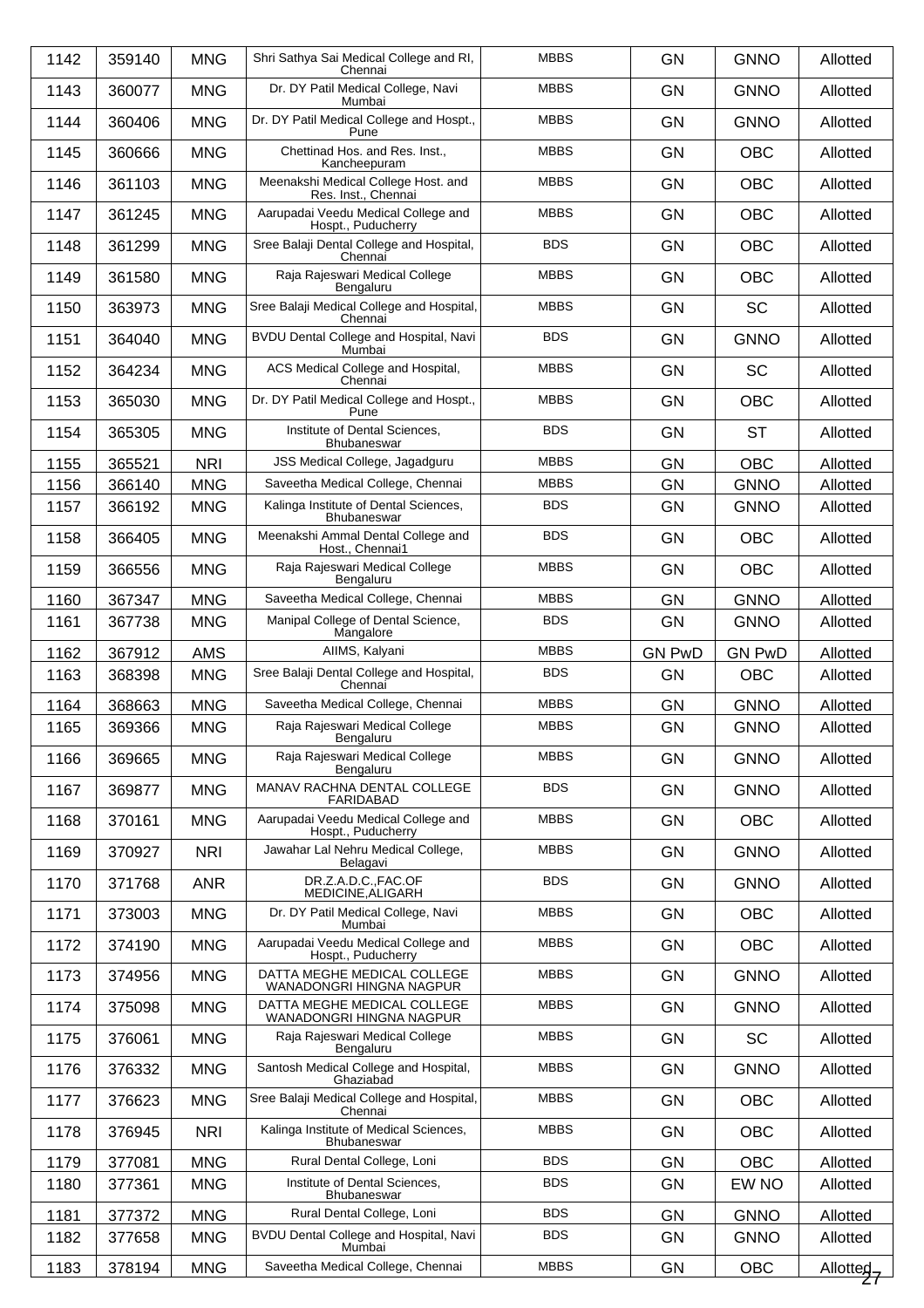| 1184 | 378933 | <b>MNG</b> | BVDU Dental College and Hospital, Navi<br>Mumbai           | <b>BDS</b>  | <b>GN</b> | <b>SC</b>   | Allotted                 |
|------|--------|------------|------------------------------------------------------------|-------------|-----------|-------------|--------------------------|
| 1185 | 379865 | <b>MNG</b> | Santosh Dental College and Hospital,<br>Ghaziabad          | <b>BDS</b>  | <b>GN</b> | <b>GNNO</b> | Allotted                 |
| 1186 | 380343 | <b>MNG</b> | SRM Dental College, Chennai                                | <b>BDS</b>  | <b>GN</b> | <b>GNNO</b> | Allotted                 |
| 1187 | 380360 | <b>MNG</b> | SATHYABAMA UNIV. Dental College<br>and Hospt. Chennai      | <b>BDS</b>  | GN        | <b>GNNO</b> | Allotted                 |
| 1188 | 380574 | <b>MNG</b> | Raja Rajeswari Medical College<br>Bengaluru                | <b>MBBS</b> | <b>GN</b> | <b>GNNO</b> | Allotted                 |
| 1189 | 381430 | <b>MNG</b> | Dr. DY Patil Medical College, Navi<br>Mumbai               | <b>MBBS</b> | <b>GN</b> | <b>OBC</b>  | Allotted                 |
| 1190 | 382185 | <b>MNG</b> | Raja Rajeswari Medical College<br>Bengaluru                | <b>MBBS</b> | <b>GN</b> | <b>SC</b>   | Allotted                 |
| 1191 | 382800 | <b>MNG</b> | Raja Rajeswari Medical College<br>Bengaluru                | <b>MBBS</b> | <b>GN</b> | <b>OBC</b>  | Allotted                 |
| 1192 | 382815 | <b>MNG</b> | Dr. DY Patil Medical College and Hospt.,<br>Pune           | <b>MBBS</b> | <b>GN</b> | <b>GNNO</b> | Allotted                 |
| 1193 | 383102 | <b>MNG</b> | Saveetha Medical College, Chennai                          | <b>MBBS</b> | <b>GN</b> | <b>SC</b>   | Allotted                 |
| 1194 | 383719 | <b>MNG</b> | K M Shah Dental Collegel, SumanDeep<br>Vidyapeeth Vadodara | <b>BDS</b>  | <b>GN</b> | <b>OBC</b>  | Allotted                 |
| 1195 | 383979 | <b>AMS</b> | AIIMS, Rishikesh                                           | <b>MBBS</b> | OBC PwD   | OBC PwD     | Allotted                 |
| 1196 | 384199 | <b>MNG</b> | Raja Rajeswari Medical College<br>Bengaluru                | <b>MBBS</b> | GN        | <b>GNNO</b> | Allotted                 |
| 1197 | 384596 | <b>MNG</b> | Aarupadai Veedu Medical College and<br>Hospt., Puducherry  | <b>MBBS</b> | <b>GN</b> | <b>OBC</b>  | Allotted                 |
| 1198 | 384934 | <b>JM</b>  | K M Shah Dental Collegel, SumanDeep<br>Vidyapeeth Vadodara | <b>BDS</b>  | <b>GN</b> | <b>GNNO</b> | Allotted                 |
| 1199 | 385225 | <b>MNG</b> | Raja Rajeswari Medical College<br>Bengaluru                | <b>MBBS</b> | <b>GN</b> | <b>GNNO</b> | Allotted                 |
| 1200 | 385521 | <b>MNG</b> | Chettinad Hos. and Res. Inst.,<br>Kancheepuram             | <b>MBBS</b> | <b>GN</b> | <b>GNNO</b> | Allotted                 |
| 1201 | 385952 | <b>MNG</b> | Shri Sathya Sai Medical College and RI,<br>Chennai         | <b>MBBS</b> | <b>GN</b> | <b>OBC</b>  | Allotted                 |
| 1202 | 386312 | <b>MNG</b> | Sree Balaji Dental College and Hospital,<br>Chennai        | <b>BDS</b>  | <b>GN</b> | <b>OBC</b>  | Allotted                 |
| 1203 | 387591 | <b>MNG</b> | Raja Rajeswari Medical College<br>Bengaluru                | <b>MBBS</b> | <b>GN</b> | <b>GNNO</b> | Allotted                 |
| 1204 | 388225 | <b>MNG</b> | School of Dental Sciences and KIMSDU.<br>Karad             | <b>BDS</b>  | <b>GN</b> | <b>OBC</b>  | Allotted                 |
| 1205 | 388493 | <b>MNG</b> | Amrita School of Dentistry, Kochi                          | <b>BDS</b>  | <b>GN</b> | <b>GNNO</b> | Allotted                 |
| 1206 | 388639 | <b>MNG</b> | Dr. DY Patil Medical College, Navi<br>Mumbai               | <b>MBBS</b> | <b>GN</b> | EW NO       | Allotted                 |
| 1207 | 388883 | <b>MNG</b> | Raja Rajeswari Medical College<br>Bengaluru                | <b>MBBS</b> | GN        | <b>GNNO</b> | Allotted                 |
| 1208 | 390043 | <b>MNG</b> | Raja Rajeswari Medical College<br>Bengaluru                | <b>MBBS</b> | <b>GN</b> | <b>OBC</b>  | Allotted                 |
| 1209 | 390915 | <b>MNG</b> | Raja Rajeswari Medical College<br>Bengaluru                | <b>MBBS</b> | <b>GN</b> | <b>GNNO</b> | Allotted                 |
| 1210 | 391029 | <b>MNG</b> | Aarupadai Veedu Medical College and<br>Hospt., Puducherry  | <b>MBBS</b> | <b>GN</b> | <b>OBC</b>  | Allotted                 |
| 1211 | 392428 | <b>MNG</b> | Aarupadai Veedu Medical College and<br>Hospt., Puducherry  | <b>MBBS</b> | GN        | <b>OBC</b>  | Allotted                 |
| 1212 | 392536 | <b>MNG</b> | DATTA MEGHE MEDICAL COLLEGE<br>WANADONGRI HINGNA NAGPUR    | <b>MBBS</b> | <b>GN</b> | <b>GNNO</b> | Allotted                 |
| 1213 | 393088 | <b>MNG</b> | Raja Rajeswari Medical College<br>Bengaluru                | <b>MBBS</b> | <b>GN</b> | <b>GNNO</b> | Allotted                 |
| 1214 | 394075 | <b>MNG</b> | SATHYABAMA UNIV. Dental College<br>and Hospt. Chennai      | <b>BDS</b>  | GN        | <b>OBC</b>  | Allotted                 |
| 1215 | 395077 | <b>MNG</b> | Raja Rajeswari Medical College<br>Bengaluru                | <b>MBBS</b> | <b>GN</b> | <b>OBC</b>  | Allotted                 |
| 1216 | 395653 | <b>MNG</b> | BHAARATH MEDICAL COLLEGE AND<br><b>HOSPITAL</b>            | <b>MBBS</b> | <b>GN</b> | <b>OBC</b>  | Allotted                 |
| 1217 | 396793 | <b>MNG</b> | Raja Rajeswari Medical College<br>Bengaluru                | <b>MBBS</b> | GN        | <b>OBC</b>  | Allotted                 |
| 1218 | 396878 | <b>MNG</b> | Institute of Dental Sciences,<br>Bhubaneswar               | <b>BDS</b>  | <b>GN</b> | <b>OBC</b>  | Allotted                 |
| 1219 | 396916 | <b>MNG</b> | Raja Rajeswari Medical College<br>Bengaluru                | <b>MBBS</b> | <b>GN</b> | <b>OBC</b>  | Allotted                 |
| 1220 | 397003 | <b>MNG</b> | Raja Rajeswari Medical College<br>Bengaluru                | <b>MBBS</b> | GN        | <b>GNNO</b> | Allotted                 |
| 1221 | 397523 | <b>MNG</b> | Raja Rajeswari Medical College<br>Bengaluru                | <b>MBBS</b> | <b>GN</b> | <b>GNNO</b> | Allotted                 |
| 1222 | 398201 | <b>MNG</b> | Aarupadai Veedu Medical College and<br>Hospt., Puducherry  | <b>MBBS</b> | <b>GN</b> | SC          | Allotted                 |
| 1223 | 399153 | <b>MNG</b> | Dr. DY Patil Medical College and Hospt.,<br>Pune           | <b>MBBS</b> | GN        | <b>GNNO</b> | Allotted                 |
| 1224 | 399545 | <b>MNG</b> | Yenepoya Dental College, Yenepoya                          | <b>BDS</b>  | GN        | OBC         | Allotted<br>$\tilde{2}8$ |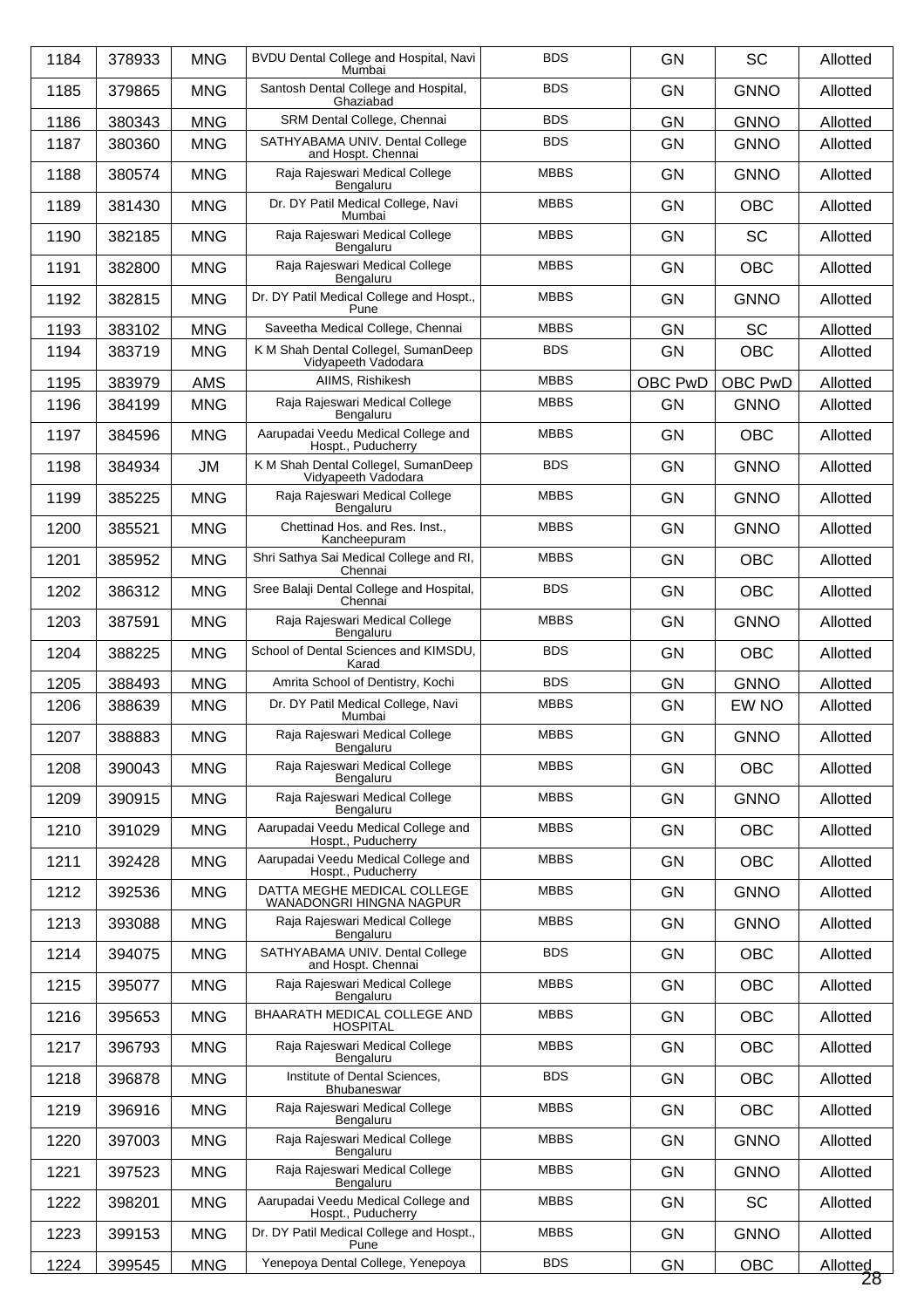| 1225 | 399711 | <b>MNG</b> | Dr. DY Patil Medical College and Hospt.,<br>Pune           | <b>MBBS</b> | <b>GN</b>     | <b>SC</b>     | Allotted       |
|------|--------|------------|------------------------------------------------------------|-------------|---------------|---------------|----------------|
| 1226 | 401758 | <b>MNG</b> | Raja Rajeswari Medical College<br>Bengaluru                | <b>MBBS</b> | <b>GN</b>     | <b>OBC</b>    | Allotted       |
| 1227 | 402071 | <b>MNG</b> | BVDU Dental College and Hospital, Navi<br>Mumbai           | <b>BDS</b>  | <b>GN</b>     | <b>OBC</b>    | Allotted       |
| 1228 | 402121 | <b>MNG</b> | Raja Rajeswari Medical College<br>Bengaluru                | <b>MBBS</b> | <b>GN</b>     | <b>GNNO</b>   | Allotted       |
| 1229 | 402511 | <b>NRI</b> | Kasturba Medical College, Manipal Univ.,<br>Mangalore      | <b>MBBS</b> | <b>GN</b>     | <b>OBC</b>    | Allotted       |
| 1230 | 404340 | <b>MNG</b> | Raja Rajeswari Medical College<br>Bengaluru                | <b>MBBS</b> | GN            | <b>OBC</b>    | Allotted       |
| 1231 | 404803 | <b>MNG</b> | Amrita School of Dentistry, Kochi                          | <b>BDS</b>  | GN            | <b>GNNO</b>   | Allotted       |
| 1232 | 405181 | <b>MNG</b> | Saveetha Dental College, Chennai                           | <b>BDS</b>  | <b>GN</b>     | <b>OBC</b>    | Allotted       |
| 1233 | 405685 | <b>MNG</b> | Shri Sathya Sai Medical College and RI,<br>Chennai         | <b>MBBS</b> | GN            | <b>SC</b>     | Allotted       |
| 1234 | 406203 | <b>MNG</b> | Amrita School of Dentistry, Kochi                          | <b>BDS</b>  | GN            | <b>GNNO</b>   | Allotted       |
| 1235 | 406730 | <b>MNG</b> | Raja Rajeswari Medical College<br>Bengaluru                | <b>MBBS</b> | <b>GN</b>     | <b>OBC</b>    | Allotted       |
| 1236 | 408168 | <b>MNG</b> | Raja Rajeswari Medical College<br>Bengaluru                | <b>MBBS</b> | GN            | <b>OBC</b>    | Allotted       |
| 1237 | 408374 | <b>MNG</b> | Raja Rajeswari Medical College<br>Bengaluru                | <b>MBBS</b> | <b>GN</b>     | <b>GNNO</b>   | Allotted       |
| 1238 | 409535 | <b>MNG</b> | Sri Lakshmi Narayana Inst. of Med.<br>Scien., Puducherry   | <b>MBBS</b> | <b>GN</b>     | <b>SC</b>     | Allotted       |
| 1239 | 409736 | <b>MNG</b> | DATTA MEGHE MEDICAL COLLEGE<br>WANADONGRI HINGNA NAGPUR    | <b>MBBS</b> | GN            | EW NO         | Allotted       |
| 1240 | 410322 | <b>MNG</b> | Raja Rajeswari Medical College<br>Bengaluru                | <b>MBBS</b> | <b>GN</b>     | <b>GNNO</b>   | Allotted       |
| 1241 | 410430 | <b>MNG</b> | DATTA MEGHE MEDICAL COLLEGE<br>WANADONGRI HINGNA NAGPUR    | <b>MBBS</b> | <b>GN</b>     | <b>GNNO</b>   | Allotted       |
| 1242 | 411414 | <b>AMS</b> | AIIMS, Kalyani                                             | <b>MBBS</b> | <b>SC PwD</b> | <b>SC PwD</b> | Allotted       |
| 1243 | 411482 | <b>MNG</b> | Sri Lakshmi Narayana Inst. of Med.<br>Scien., Puducherry   | <b>MBBS</b> | <b>GN</b>     | <b>OBC</b>    | Allotted       |
| 1244 | 412010 | <b>MNG</b> | Sri Siddhartha DentalCollege, Tumkur                       | <b>BDS</b>  | <b>GN</b>     | <b>OBC</b>    | Allotted       |
| 1245 | 412282 | <b>MNG</b> | Yenepoya Dental College, Yenepoya                          | <b>BDS</b>  | GN            | <b>GNNO</b>   | Allotted       |
| 1246 | 412356 | <b>MNG</b> | Dr. DY Patil Medical College and Hospt.,<br>Pune           | <b>MBBS</b> | <b>GN</b>     | <b>GNNO</b>   | Allotted       |
| 1247 | 412541 | <b>MNG</b> | MANAV RACHNA DENTAL COLLEGE<br><b>FARIDABAD</b>            | <b>BDS</b>  | <b>GN</b>     | <b>GNNO</b>   | Allotted       |
| 1248 | 412734 | <b>MNG</b> | Saveetha Medical College, Chennai                          | <b>MBBS</b> | <b>GN</b>     | <b>OBC</b>    | Allotted       |
| 1249 | 413116 | <b>MNG</b> | Shri Sathya Sai Medical College and RI,<br>Chennai         | <b>MBBS</b> | GN            | OBC           | Allotted       |
| 1250 | 413532 | <b>AMS</b> | AllMS, Bhubaneswar                                         | <b>MBBS</b> | OBC PwD       | OBC PwD       | Allotted       |
| 1251 | 413573 | <b>MNG</b> | Shri Sathya Sai Medical College and RI,<br>Chennai         | <b>MBBS</b> | <b>GN</b>     | <b>GNNO</b>   | Allotted       |
| 1252 | 413812 | <b>MNG</b> | Raja Rajeswari Medical College<br>Bengaluru                | <b>MBBS</b> | <b>GN</b>     | <b>GNNO</b>   | Allotted       |
| 1253 | 414084 | <b>MNG</b> | Raja Rajeswari Medical College<br>Bengaluru                | <b>MBBS</b> | <b>GN</b>     | <b>OBC</b>    | Allotted       |
| 1254 | 414582 | <b>MNG</b> | Saveetha Medical College, Chennai                          | <b>MBBS</b> | GN            | <b>OBC</b>    | Allotted       |
| 1255 | 415433 | <b>MNG</b> | Shri Sathya Sai Medical College and RI,<br>Chennai         | <b>MBBS</b> | <b>GN</b>     | <b>GNNO</b>   | Allotted       |
| 1256 | 415723 | <b>MNG</b> | Sri Lakshmi Narayana Inst. of Med.<br>Scien., Puducherry   | <b>MBBS</b> | <b>GN</b>     | OBC           | Allotted       |
| 1257 | 416281 | <b>MNG</b> | Dr. DY Patil Medical College and Hospt.,<br>Pune           | <b>MBBS</b> | <b>GN</b>     | <b>GNNO</b>   | Allotted       |
| 1258 | 416290 | AMS        | AIIMS, Deogarh                                             | <b>MBBS</b> | OBC PwD       | OBC PwD       | Allotted       |
| 1259 | 416378 | JM         | K M Shah Dental Collegel, SumanDeep<br>Vidyapeeth Vadodara | <b>BDS</b>  | <b>GN</b>     | <b>GNNO</b>   | Allotted       |
| 1260 | 416399 | <b>MNG</b> | KLE VK Inst. of Dental Scie. Belagavi                      | <b>BDS</b>  | GN            | <b>OBC</b>    | Allotted       |
| 1261 | 416695 | <b>MNG</b> | Raja Rajeswari Medical College<br>Bengaluru                | <b>MBBS</b> | <b>GN</b>     | <b>GNNO</b>   | Allotted       |
| 1262 | 416748 | <b>MNG</b> | Dr. DY Patil Medical College and Hospt.,<br>Pune           | <b>MBBS</b> | <b>GN</b>     | <b>GNNO</b>   | Allotted       |
| 1263 | 417604 | <b>MNG</b> | GITAM Institue of Med. Sce. and Res.,<br>Visakhapatnam     | <b>MBBS</b> | GN            | EW NO         | Allotted       |
| 1264 | 418042 | <b>MNG</b> | Santosh Medical College and Hospital,<br>Ghaziabad         | <b>MBBS</b> | <b>GN</b>     | <b>GNNO</b>   | Allotted       |
| 1265 | 418245 | <b>MNG</b> | K M Shah Dental Collegel, SumanDeep<br>Vidyapeeth Vadodara | <b>BDS</b>  | <b>GN</b>     | <b>GNNO</b>   | Allotted       |
| 1266 | 419212 | <b>MNG</b> | Raja Rajeswari Medical College<br>Bengaluru                | <b>MBBS</b> | GN            | <b>ST</b>     | Allotted       |
| 1267 | 419894 | AMS        | AIIMS, Gorakhpur                                           | <b>MBBS</b> | OBC PwD       | OBC PwD       | Allotted<br>29 |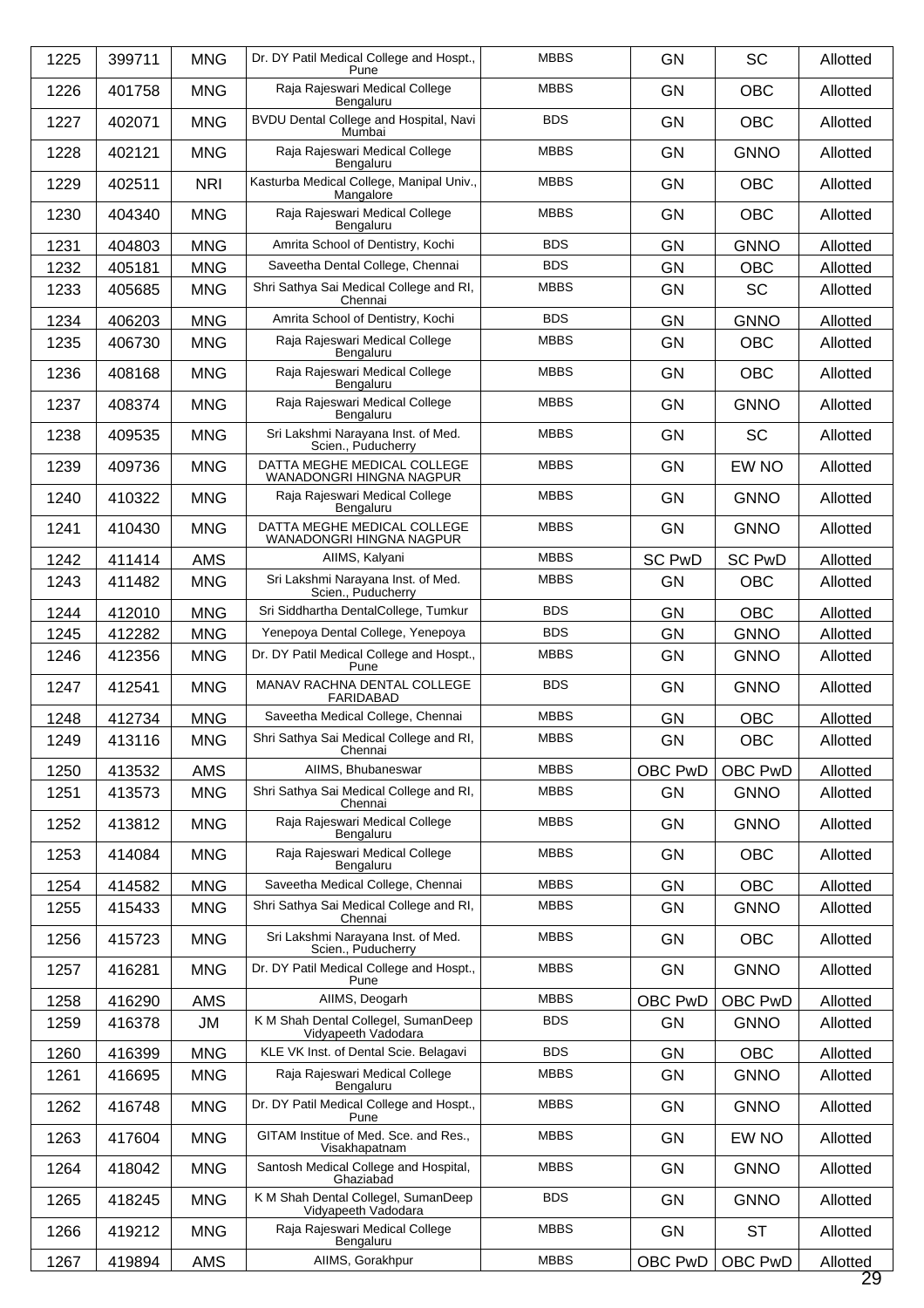| 1268 | 419944 | <b>MNG</b> | Raja Rajeswari Medical College                                      | <b>MBBS</b> | <b>GN</b> | <b>OBC</b>  | Allotted |
|------|--------|------------|---------------------------------------------------------------------|-------------|-----------|-------------|----------|
| 1269 | 420303 | <b>MNG</b> | Bengaluru<br>GITAM Institue of Med. Sce. and Res.,<br>Visakhapatnam | <b>MBBS</b> | <b>GN</b> | <b>GNNO</b> | Allotted |
| 1270 | 421120 | <b>MNG</b> | Dr. DY Patil Medical College and Hospt.,<br>Pune                    | <b>MBBS</b> | <b>GN</b> | <b>GNNO</b> | Allotted |
| 1271 | 421135 | <b>MNG</b> | Saveetha Medical College, Chennai                                   | <b>MBBS</b> | <b>GN</b> | <b>GNNO</b> | Allotted |
| 1272 | 422195 | <b>MNG</b> | Rural Dental College, Loni                                          | <b>BDS</b>  | <b>GN</b> | <b>SC</b>   | Allotted |
| 1273 | 422337 | <b>MNG</b> | ACS Medical College and Hospital,<br>Chennai                        | <b>MBBS</b> | GN        | OBC         | Allotted |
| 1274 | 422553 | <b>MNG</b> | Dr. DY Patil Medical College, Navi<br>Mumbai                        | <b>MBBS</b> | <b>GN</b> | <b>GNNO</b> | Allotted |
| 1275 | 423699 | <b>MNG</b> | Dr. DY Patil Medical College, Navi<br>Mumbai                        | <b>MBBS</b> | <b>GN</b> | <b>GNNO</b> | Allotted |
| 1276 | 425819 | <b>MNG</b> | GITAM Institue of Med. Sce. and Res.,<br>Visakhapatnam              | <b>MBBS</b> | <b>GN</b> | <b>SC</b>   | Allotted |
| 1277 | 425856 | <b>MNG</b> | Dr. DY Patil Dental College and Hosp.<br>Pune                       | <b>BDS</b>  | <b>GN</b> | <b>SC</b>   | Allotted |
| 1278 | 426098 | <b>MNG</b> | Dr. DY Patil Medical College, Navi<br>Mumbai                        | <b>MBBS</b> | <b>GN</b> | <b>GNNO</b> | Allotted |
| 1279 | 426325 | <b>MNG</b> | Manipal College of Dental Science,<br>Mangalore                     | <b>BDS</b>  | <b>GN</b> | <b>OBC</b>  | Allotted |
| 1280 | 426395 | <b>MNG</b> | GITAM Institue of Med. Sce. and Res.,<br>Visakhapatnam              | <b>MBBS</b> | <b>GN</b> | <b>GNNO</b> | Allotted |
| 1281 | 426778 | <b>MNG</b> | Raja Rajeswari Medical College<br>Bengaluru                         | <b>MBBS</b> | <b>GN</b> | <b>GNNO</b> | Allotted |
| 1282 | 428872 | <b>MNG</b> | GITAM Institue of Med. Sce. and Res.,<br>Visakhapatnam              | <b>MBBS</b> | <b>GN</b> | <b>GNNO</b> | Allotted |
| 1283 | 429239 | <b>MNG</b> | Santosh Medical College and Hospital,<br>Ghaziabad                  | <b>MBBS</b> | <b>GN</b> | <b>GNNO</b> | Allotted |
| 1284 | 430196 | <b>MNG</b> | DATTA MEGHE MEDICAL COLLEGE<br>WANADONGRI HINGNA NAGPUR             | <b>MBBS</b> | <b>GN</b> | <b>GNNO</b> | Allotted |
| 1285 | 430306 | <b>MNG</b> | KLE VK Inst. of Dental Scie. Belagavi                               | <b>BDS</b>  | GN        | <b>OBC</b>  | Allotted |
| 1286 | 430514 | <b>MNG</b> | Raja Rajeswari Medical College<br>Bengaluru                         | <b>MBBS</b> | <b>GN</b> | OBC         | Allotted |
| 1287 | 430679 | <b>MNG</b> | Saveetha Dental College, Chennai                                    | <b>BDS</b>  | GN        | <b>GNNO</b> | Allotted |
| 1288 | 431758 | <b>MNG</b> | Shri Sathya Sai Medical College and RI,<br>Chennai                  | <b>MBBS</b> | <b>GN</b> | <b>OBC</b>  | Allotted |
| 1289 | 431850 | <b>MNG</b> | SRM Katt. Dental College and Hospt.<br>Chennai                      | <b>BDS</b>  | <b>GN</b> | <b>OBC</b>  | Allotted |
| 1290 | 432045 | <b>MNG</b> | Raja Rajeswari Medical College<br>Bengaluru                         | <b>MBBS</b> | <b>GN</b> | <b>OBC</b>  | Allotted |
| 1291 | 433411 | <b>MNG</b> | ACS Medical College and Hospital,<br>Chennai                        | <b>MBBS</b> | GN        | OBC         | Allotted |
| 1292 | 433490 | <b>MNG</b> | Dr. DY Patil Dental College and Hosp.<br>Pune                       | <b>BDS</b>  | GN        | EW NO       | Allotted |
| 1293 | 433674 | <b>MNG</b> | Shri Sathya Sai Medical College and RI,<br>Chennai                  | <b>MBBS</b> | <b>GN</b> | <b>OBC</b>  | Allotted |
| 1294 | 433799 | <b>MNG</b> | GITAM Institue of Med. Sce. and Res.,<br>Visakhapatnam              | <b>MBBS</b> | <b>GN</b> | <b>OBC</b>  | Allotted |
| 1295 | 434050 | <b>MNG</b> | Shri Sathya Sai Medical College and RI,<br>Chennai                  | <b>MBBS</b> | <b>GN</b> | OBC         | Allotted |
| 1296 | 434426 | <b>AMS</b> | AllMS, Raipur                                                       | <b>MBBS</b> | OBC PwD   | OBC PwD     | Allotted |
| 1297 | 435138 | <b>MNG</b> | Sri Lakshmi Narayana Inst. of Med.<br>Scien., Puducherry            | <b>MBBS</b> | <b>GN</b> | <b>OBC</b>  | Allotted |
| 1298 | 435353 | <b>MNG</b> | Raja Rajeswari Medical College<br>Bengaluru                         | <b>MBBS</b> | <b>GN</b> | <b>OBC</b>  | Allotted |
| 1299 | 435733 | <b>MNG</b> | Saveetha Medical College, Chennai                                   | <b>MBBS</b> | GN        | <b>OBC</b>  | Allotted |
| 1300 | 435754 | <b>MNG</b> | Shri Sathya Sai Medical College and RI,<br>Chennai                  | <b>MBBS</b> | GN        | SC          | Allotted |
| 1301 | 436042 | <b>MNG</b> | MANAV RACHNA DENTAL COLLEGE<br><b>FARIDABAD</b>                     | <b>BDS</b>  | <b>GN</b> | OBC         | Allotted |
| 1302 | 437417 | <b>MNG</b> | Raja Rajeswari Medical College<br>Bengaluru                         | <b>MBBS</b> | <b>GN</b> | <b>OBC</b>  | Allotted |
| 1303 | 438309 | <b>MNG</b> | Meenakshi Medical College Host. and<br>Res. Inst., Chennai          | <b>MBBS</b> | GN        | OBC         | Allotted |
| 1304 | 439119 | <b>NRI</b> | Jawahar Lal Nehru Medical College,<br>Belagavi                      | <b>MBBS</b> | <b>GN</b> | <b>OBC</b>  | Allotted |
| 1305 | 439377 | <b>MNG</b> | Institute of Dental Sciences,<br>Bhubaneswar                        | <b>BDS</b>  | <b>GN</b> | <b>GNNO</b> | Allotted |
| 1306 | 439428 | <b>MNG</b> | Raja Rajeswari Medical College<br>Bengaluru                         | <b>MBBS</b> | GN        | <b>GNNO</b> | Allotted |
| 1307 | 439889 | <b>NRI</b> | Institute of Medical Sciences and SUM<br>Host., Bhubaneswar         | <b>MBBS</b> | GN        | <b>OBC</b>  | Allotted |
| 1308 | 441512 | <b>MNG</b> | Raja Rajeswari Medical College<br>Bengaluru                         | <b>MBBS</b> | <b>GN</b> | <b>ST</b>   | Allotted |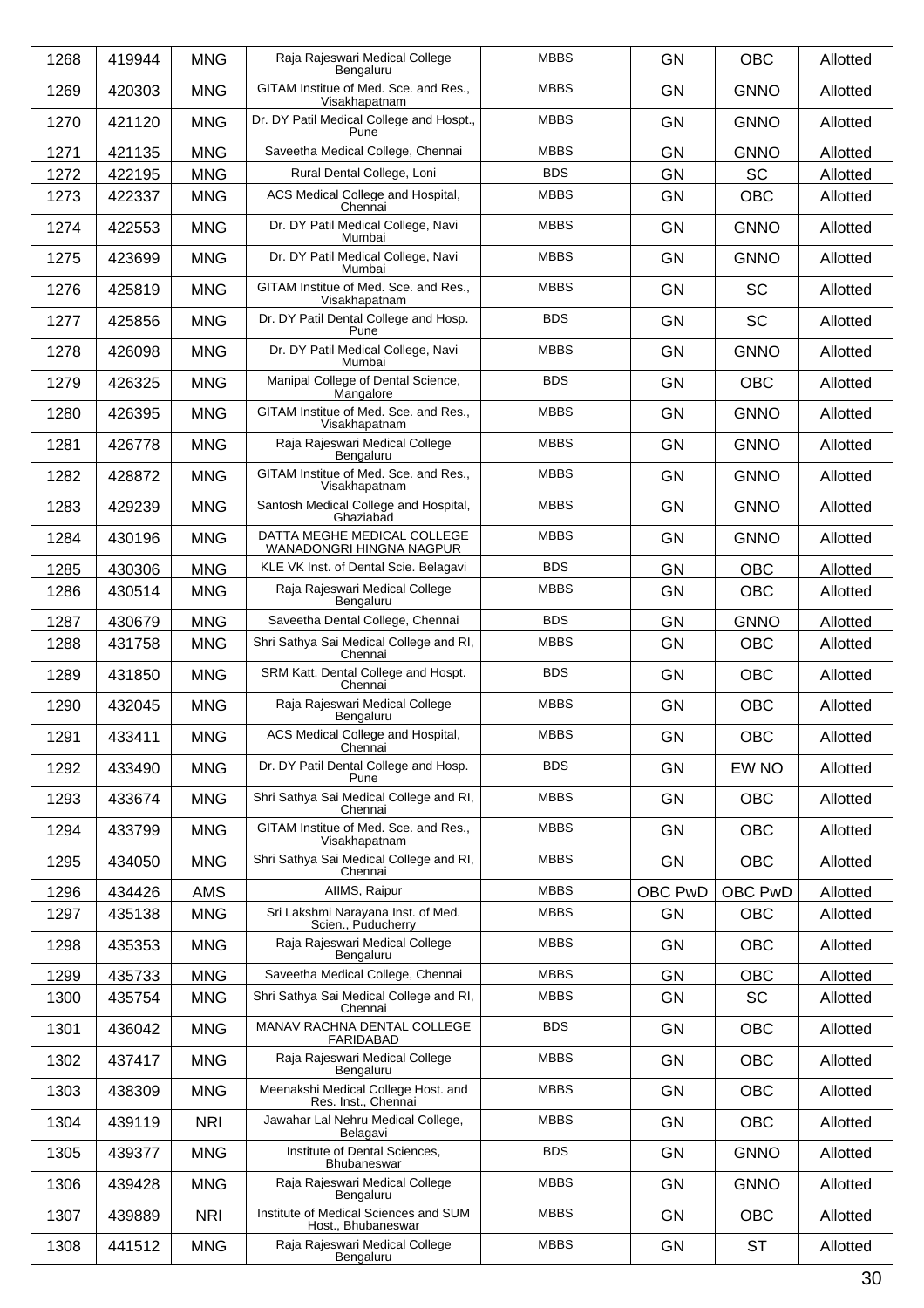| 1309 | 442113 | <b>MNG</b> | Raja Rajeswari Medical College<br>Bengaluru                 | <b>MBBS</b> | <b>GN</b>     | <b>OBC</b>  | Allotted |
|------|--------|------------|-------------------------------------------------------------|-------------|---------------|-------------|----------|
| 1310 | 442843 | <b>MNG</b> | Raja Rajeswari Medical College<br>Bengaluru                 | <b>MBBS</b> | <b>GN</b>     | <b>SC</b>   | Allotted |
| 1311 | 443925 | <b>MNG</b> | Dr. DY Patil Dental College and Hosp.<br>Pune               | <b>BDS</b>  | <b>GN</b>     | <b>OBC</b>  | Allotted |
| 1312 | 444184 | <b>MNG</b> | Sree Balaji Medical College and Hospital,<br>Chennai        | <b>MBBS</b> | <b>GN</b>     | <b>GNNO</b> | Allotted |
| 1313 | 444210 | <b>MNG</b> | Yenepoya Dental College, Yenepoya                           | <b>BDS</b>  | <b>GN</b>     | <b>OBC</b>  | Allotted |
| 1314 | 444926 | <b>MNG</b> | AB Shetty Memorial Inst. of Dental Sce.,<br>Mangaluru       | <b>BDS</b>  | <b>GN</b>     | <b>GNNO</b> | Allotted |
| 1315 | 445026 | <b>MNG</b> | AB Shetty Memorial Inst. of Dental Sce.,<br>Mangaluru       | <b>BDS</b>  | <b>GN</b>     | <b>GNNO</b> | Allotted |
| 1316 | 445395 | <b>MNG</b> | ACS Medical College and Hospital,<br>Chennai                | <b>MBBS</b> | <b>GN</b>     | <b>OBC</b>  | Allotted |
| 1317 | 445497 | <b>MNG</b> | Kalinga Institute of Dental Sciences,<br>Bhubaneswar        | <b>BDS</b>  | <b>GN</b>     | <b>GNNO</b> | Allotted |
| 1318 | 445888 | <b>MNG</b> | GITAM Institue of Med. Sce. and Res.,<br>Visakhapatnam      | <b>MBBS</b> | <b>GN</b>     | <b>OBC</b>  | Allotted |
| 1319 | 446643 | <b>MNG</b> | GITAM Institue of Med. Sce. and Res.,<br>Visakhapatnam      | <b>MBBS</b> | <b>GN</b>     | <b>GNNO</b> | Allotted |
| 1320 | 446810 | <b>MNG</b> | GITAM Institue of Med. Sce. and Res.,<br>Visakhapatnam      | <b>MBBS</b> | <b>GN</b>     | <b>OBC</b>  | Allotted |
| 1321 | 447709 | <b>AMS</b> | AIIMS, Kalyani                                              | <b>MBBS</b> | EW PwD        | EW PwD      | Allotted |
| 1322 | 448227 | <b>MNG</b> | Dr. DY Patil Medical College and Hospt.,<br>Pune            | <b>MBBS</b> | <b>GN</b>     | <b>GNNO</b> | Allotted |
| 1323 | 448744 | <b>MNG</b> | Meenakshi Medical College Host. and<br>Res. Inst., Chennai  | <b>MBBS</b> | <b>GN</b>     | <b>GNNO</b> | Allotted |
| 1324 | 449165 | <b>MNG</b> | DATTA MEGHE MEDICAL COLLEGE<br>WANADONGRI HINGNA NAGPUR     | <b>MBBS</b> | <b>GN</b>     | <b>GNNO</b> | Allotted |
| 1325 | 449643 | <b>MNG</b> | BHAARATH MEDICAL COLLEGE AND<br><b>HOSPITAL</b>             | <b>MBBS</b> | <b>GN</b>     | <b>GNNO</b> | Allotted |
| 1326 | 449779 | <b>MNG</b> | Indira Gandhi Dental College and SBV,<br>Pondycherry        | <b>BDS</b>  | <b>GN</b>     | <b>OBC</b>  | Allotted |
| 1327 | 450210 | <b>MNG</b> | Sri Lakshmi Narayana Inst. of Med.<br>Scien., Puducherry    | <b>MBBS</b> | <b>GN</b>     | <b>OBC</b>  | Allotted |
| 1328 | 450542 | <b>NRI</b> | Jawahar Lal Nehru Medical College,<br>Belagavi              | <b>MBBS</b> | <b>GN</b>     | <b>OBC</b>  | Allotted |
| 1329 | 450622 | <b>MNG</b> | Dr. DY Patil Medical College and Hospt.,<br>Pune            | <b>MBBS</b> | <b>GN</b>     | <b>GNNO</b> | Allotted |
| 1330 | 451144 | <b>MNG</b> | BVDU Dental College and Hospital,<br>Sangli                 | <b>BDS</b>  | <b>GN</b>     | EW NO       | Allotted |
| 1331 | 451178 | <b>MNG</b> | Kalinga Institute of Dental Sciences,<br><b>Bhubaneswar</b> | <b>BDS</b>  | <b>GN</b>     | <b>GNNO</b> | Allotted |
| 1332 | 452009 | JM         | K M Shah Dental Collegel, SumanDeep<br>Vidyapeeth Vadodara  | <b>BDS</b>  | <b>GN</b>     | EW NO       | Allotted |
| 1333 | 453608 | <b>MNG</b> | Manipal College of Dental Science,<br>Mangalore             | <b>BDS</b>  | <b>GN</b>     | <b>GNNO</b> | Allotted |
| 1334 | 453632 | <b>MNG</b> | Dr. DY Patil Medical College, Navi<br>Mumbai                | <b>MBBS</b> | <b>GN</b>     | <b>GNNO</b> | Allotted |
| 1335 | 454043 | <b>MNG</b> | Santosh Medical College and Hospital,<br>Ghaziabad          | <b>MBBS</b> | <b>GN</b>     | <b>GNNO</b> | Allotted |
| 1336 | 454669 | <b>MNG</b> | GITAM Institue of Med. Sce. and Res.,<br>Visakhapatnam      | <b>MBBS</b> | <b>GN</b>     | <b>GNNO</b> | Allotted |
| 1337 | 456290 | <b>MNG</b> | GITAM Institue of Med. Sce. and Res.,<br>Visakhapatnam      | <b>MBBS</b> | <b>GN</b>     | <b>GNNO</b> | Allotted |
| 1338 | 456562 | <b>MNG</b> | Sri Ramachandra Dental and Hospt.,<br>Chennai               | <b>BDS</b>  | <b>GN</b>     | <b>GNNO</b> | Allotted |
| 1339 | 457288 | <b>MNG</b> | BHAARATH MEDICAL COLLEGE AND<br><b>HOSPITAL</b>             | <b>MBBS</b> | <b>GN</b>     | <b>SC</b>   | Allotted |
| 1340 | 457561 | <b>MNG</b> | Santosh Medical College and Hospital,<br>Ghaziabad          | <b>MBBS</b> | <b>GN</b>     | <b>GNNO</b> | Allotted |
| 1341 | 457776 | DU         | University College of Medical Sciences,<br>New Delhi        | <b>MBBS</b> | <b>GN PwD</b> | OBC PwD     | Allotted |
| 1342 | 458304 | <b>MNG</b> | Dr. DY Patil Medical College and Hospt.,<br>Pune            | <b>MBBS</b> | <b>GN</b>     | OBC         | Allotted |
| 1343 | 458551 | <b>MNG</b> | Dr. DY Patil Dental College and Hosp.<br>Pune               | <b>BDS</b>  | <b>GN</b>     | <b>GNNO</b> | Allotted |
| 1344 | 458815 | <b>MNG</b> | GITAM Institue of Med. Sce. and Res.,<br>Visakhapatnam      | <b>MBBS</b> | <b>GN</b>     | OBC         | Allotted |
| 1345 | 461905 | <b>MNG</b> | DATTA MEGHE MEDICAL COLLEGE<br>WANADONGRI HINGNA NAGPUR     | <b>MBBS</b> | <b>GN</b>     | OBC         | Allotted |
| 1346 | 462815 | <b>MNG</b> | K M Shah Dental Collegel, SumanDeep<br>Vidyapeeth Vadodara  | <b>BDS</b>  | <b>GN</b>     | OBC         | Allotted |
| 1347 | 463081 | <b>MNG</b> | Dr. DY Patil Medical College and Hospt.,<br>Pune            | <b>MBBS</b> | <b>GN</b>     | OBC         | Allotted |
| 1348 | 463176 | <b>MNG</b> | Saveetha Medical College, Chennai                           | <b>MBBS</b> | GN            | <b>GNNO</b> | Allotted |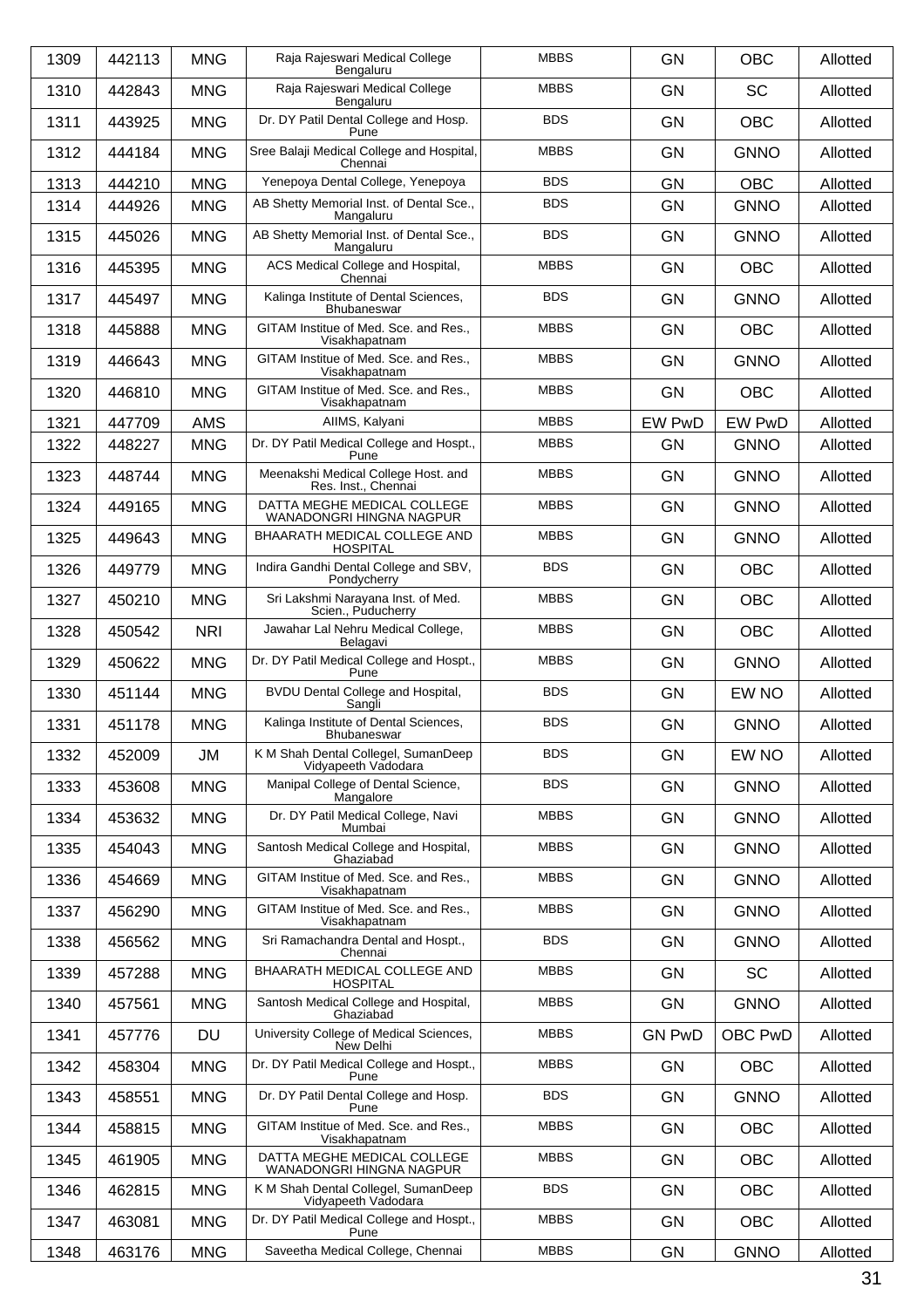| 1349 | 464233 | <b>MNG</b> | K M Shah Dental Collegel, SumanDeep<br>Vidyapeeth Vadodara | <b>BDS</b>  | <b>GN</b> | <b>GNNO</b> | Allotted |
|------|--------|------------|------------------------------------------------------------|-------------|-----------|-------------|----------|
| 1350 | 464251 | <b>NRI</b> | Krishna Inst. of Med. Scie., Karad                         | <b>MBBS</b> | <b>GN</b> | <b>GNNO</b> | Allotted |
| 1351 | 465431 | <b>MNG</b> | Saveetha Medical College, Chennai                          | <b>MBBS</b> | <b>GN</b> | <b>GNNO</b> | Allotted |
| 1352 | 467717 | <b>MNG</b> | Chettinad Hos. and Res. Inst.,<br>Kancheepuram             | <b>MBBS</b> | <b>GN</b> | <b>OBC</b>  | Allotted |
| 1353 | 467921 | <b>MNG</b> | Dr. DY Patil Medical College, Navi<br>Mumbai               | <b>MBBS</b> | <b>GN</b> | <b>GNNO</b> | Allotted |
| 1354 | 468627 | <b>MNG</b> | Dr. DY Patil Medical College and Hospt.,<br>Pune           | <b>MBBS</b> | <b>GN</b> | <b>GNNO</b> | Allotted |
| 1355 | 468837 | <b>MNG</b> | Rural Dental College, Loni                                 | <b>BDS</b>  | <b>GN</b> | <b>SC</b>   | Allotted |
| 1356 | 470393 | <b>MNG</b> | ACS Medical College and Hospital,<br>Chennai               | <b>MBBS</b> | <b>GN</b> | <b>ST</b>   | Allotted |
| 1357 | 471776 | <b>MNG</b> | Saveetha Medical College, Chennai                          | <b>MBBS</b> | <b>GN</b> | OBC         | Allotted |
| 1358 | 472189 | <b>MNG</b> | Amrita School of Dentistry, Kochi                          | <b>BDS</b>  | <b>GN</b> | <b>GNNO</b> | Allotted |
| 1359 | 472609 | <b>MNG</b> | GITAM Institue of Med. Sce. and Res.,<br>Visakhapatnam     | <b>MBBS</b> | <b>GN</b> | <b>OBC</b>  | Allotted |
| 1360 | 473166 | <b>NRI</b> | Kasturba Medical College, Manipal Univ.,<br>Mangalore      | <b>MBBS</b> | <b>GN</b> | <b>GNNO</b> | Allotted |
| 1361 | 473458 | <b>MNG</b> | DATTA MEGHE MEDICAL COLLEGE<br>WANADONGRI HINGNA NAGPUR    | <b>MBBS</b> | <b>GN</b> | <b>GNNO</b> | Allotted |
| 1362 | 474321 | <b>MNG</b> | Dr. DY Patil Medical College and Hospt.,<br>Pune           | <b>MBBS</b> | <b>GN</b> | <b>GNNO</b> | Allotted |
| 1363 | 474437 | <b>MNG</b> | Sri Lakshmi Narayana Inst. of Med.<br>Scien., Puducherry   | <b>MBBS</b> | <b>GN</b> | <b>OBC</b>  | Allotted |
| 1364 | 474989 | <b>MNG</b> | Chettinad Hos. and Res. Inst.,<br>Kancheepuram             | <b>MBBS</b> | <b>GN</b> | <b>SC</b>   | Allotted |
| 1365 | 475259 | <b>MNG</b> | GITAM Institue of Med. Sce. and Res.,<br>Visakhapatnam     | <b>MBBS</b> | <b>GN</b> | <b>GNNO</b> | Allotted |
| 1366 | 475724 | <b>MNG</b> | DATTA MEGHE MEDICAL COLLEGE<br>WANADONGRI HINGNA NAGPUR    | <b>MBBS</b> | <b>GN</b> | <b>GNNO</b> | Allotted |
| 1367 | 477270 | <b>MNG</b> | BHAARATH MEDICAL COLLEGE AND<br><b>HOSPITAL</b>            | <b>MBBS</b> | <b>GN</b> | <b>GNNO</b> | Allotted |
| 1368 | 477693 | <b>MNG</b> | DATTA MEGHE MEDICAL COLLEGE<br>WANADONGRI HINGNA NAGPUR    | <b>MBBS</b> | <b>GN</b> | <b>GNNO</b> | Allotted |
| 1369 | 478883 | <b>MNG</b> | Santosh Dental College and Hospital,<br>Ghaziabad          | <b>BDS</b>  | <b>GN</b> | EW NO       | Allotted |
| 1370 | 480269 | <b>MNG</b> | Sri Lakshmi Narayana Inst. of Med.<br>Scien., Puducherry   | <b>MBBS</b> | <b>GN</b> | <b>SC</b>   | Allotted |
| 1371 | 480647 | <b>MNG</b> | BHAARATH MEDICAL COLLEGE AND<br><b>HOSPITAL</b>            | <b>MBBS</b> | <b>GN</b> | <b>GNNO</b> | Allotted |
| 1372 | 481130 | <b>MNG</b> | Saveetha Medical College, Chennai                          | <b>MBBS</b> | <b>GN</b> | OBC         | Allotted |
| 1373 | 481725 | <b>MNG</b> | Dr. DY Patil Medical College and Hospt.,<br>Pune           | <b>MBBS</b> | <b>GN</b> | <b>GNNO</b> | Allotted |
| 1374 | 481839 | <b>MNG</b> | DATTA MEGHE MEDICAL COLLEGE<br>WANADONGRI HINGNA NAGPUR    | <b>MBBS</b> | <b>GN</b> | <b>OBC</b>  | Allotted |
| 1375 | 484067 | <b>MNG</b> | Dr. DY Patil Medical College and Hospt.,<br>Pune           | <b>MBBS</b> | <b>GN</b> | <b>ST</b>   | Allotted |
| 1376 | 486547 | <b>MNG</b> | Dr. DY Patil Medical College, Navi<br>Mumbai               | <b>MBBS</b> | <b>GN</b> | <b>SC</b>   | Allotted |
| 1377 | 486569 | <b>MNG</b> | DATTA MEGHE MEDICAL COLLEGE<br>WANADONGRI HINGNA NAGPUR    | <b>MBBS</b> | <b>GN</b> | <b>GNNO</b> | Allotted |
| 1378 | 486777 | <b>MNG</b> | Dr. DY Patil Medical College and Hospt.,<br>Pune           | <b>MBBS</b> | <b>GN</b> | OBC         | Allotted |
| 1379 | 486932 | <b>NRI</b> | MGM Medical College, Navi Mumbai                           | <b>MBBS</b> | <b>GN</b> | <b>GNNO</b> | Allotted |
| 1380 | 487003 | <b>MNG</b> | Meenakshi Medical College Host. and<br>Res. Inst., Chennai | <b>MBBS</b> | <b>GN</b> | <b>OBC</b>  | Allotted |
| 1381 | 487402 | <b>MNG</b> | Dr. DY Patil Dental College and Hosp.<br>Navi Mumbai       | <b>BDS</b>  | <b>GN</b> | <b>GNNO</b> | Allotted |
| 1382 | 488342 | <b>MNG</b> | Dr. DY Patil Medical College and Hospt.,<br>Pune           | <b>MBBS</b> | <b>GN</b> | OBC         | Allotted |
| 1383 | 489751 | <b>MNG</b> | Saveetha Medical College, Chennai                          | <b>MBBS</b> | <b>GN</b> | <b>OBC</b>  | Allotted |
| 1384 | 490461 | <b>MNG</b> | Dr. DY Patil Medical College and Hospt.,<br>Pune           | <b>MBBS</b> | <b>GN</b> | <b>SC</b>   | Allotted |
| 1385 | 491122 | <b>MNG</b> | Saveetha Medical College, Chennai                          | <b>MBBS</b> | <b>GN</b> | <b>OBC</b>  | Allotted |
| 1386 | 491333 | <b>MNG</b> | SATHYABAMA UNIV. Dental College<br>and Hospt. Chennai      | <b>BDS</b>  | <b>GN</b> | <b>OBC</b>  | Allotted |
| 1387 | 491470 | <b>NRI</b> | Kalinga Institute of Medical Sciences,<br>Bhubaneswar      | <b>MBBS</b> | <b>GN</b> | <b>GNNO</b> | Allotted |
| 1388 | 491738 | <b>MNG</b> | Santosh Medical College and Hospital,<br>Ghaziabad         | <b>MBBS</b> | GN        | <b>OBC</b>  | Allotted |
| 1389 | 492830 | <b>MNG</b> | DATTA MEGHE MEDICAL COLLEGE<br>WANADONGRI HINGNA NAGPUR    | <b>MBBS</b> | <b>GN</b> | <b>GNNO</b> | Allotted |
| 1390 | 494109 | <b>MNG</b> | AB Shetty Memorial Inst. of Dental Sce.,<br>Mangaluru      | <b>BDS</b>  | <b>GN</b> | <b>GNNO</b> | Allotted |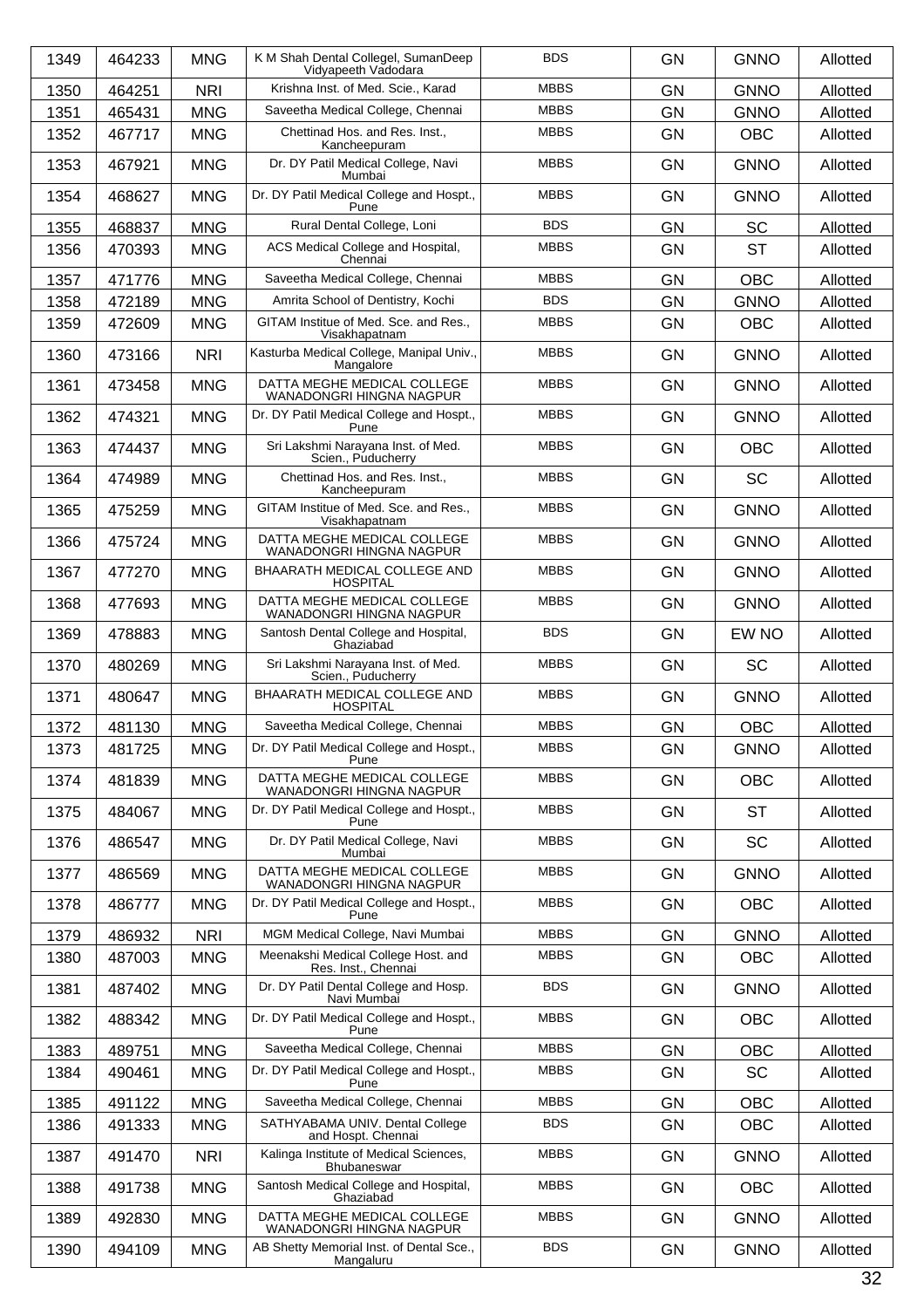| 1391 | 495745 | <b>MNG</b> | DATTA MEGHE MEDICAL COLLEGE<br>WANADONGRI HINGNA NAGPUR    | <b>MBBS</b> | <b>GN</b>     | <b>OBC</b>     | Allotted |
|------|--------|------------|------------------------------------------------------------|-------------|---------------|----------------|----------|
| 1392 | 495840 | <b>MNG</b> | DATTA MEGHE MEDICAL COLLEGE<br>WANADONGRI HINGNA NAGPUR    | <b>MBBS</b> | <b>GN</b>     | <b>OBC</b>     | Allotted |
| 1393 | 495943 | <b>MNG</b> | Sree Balaji Medical College and Hospital,<br>Chennai       | <b>MBBS</b> | <b>GN</b>     | <b>OBC</b>     | Allotted |
| 1394 | 496003 | <b>MNG</b> | GITAM Institue of Med. Sce. and Res.,<br>Visakhapatnam     | <b>MBBS</b> | <b>GN</b>     | EW NO          | Allotted |
| 1395 | 496070 | <b>MNG</b> | DATTA MEGHE MEDICAL COLLEGE<br>WANADONGRI HINGNA NAGPUR    | <b>MBBS</b> | <b>GN</b>     | <b>GNNO</b>    | Allotted |
| 1396 | 496621 | <b>MNG</b> | SRM Katt. Dental College and Hospt.<br>Chennai             | <b>BDS</b>  | <b>GN</b>     | <b>SC</b>      | Allotted |
| 1397 | 497688 | <b>BON</b> | IMS BHU Dental, Varanasi                                   | <b>BDS</b>  | <b>GN PwD</b> | <b>OBC PwD</b> | Allotted |
| 1398 | 497856 | <b>AON</b> | DR.Z.A.D.C.,FAC.OF<br>MEDICINE, ALIGARH                    | <b>BDS</b>  | <b>GN PwD</b> | <b>GN PwD</b>  | Allotted |
| 1399 | 498078 | <b>MNG</b> | Dr. DY Patil Medical College and Hospt.,<br>Pune           | <b>MBBS</b> | <b>GN</b>     | <b>GNNO</b>    | Allotted |
| 1400 | 498082 | <b>MNG</b> | Saveetha Dental College, Chennai                           | <b>BDS</b>  | <b>GN</b>     | <b>GNNO</b>    | Allotted |
| 1401 | 498651 | <b>MNG</b> | BHAARATH MEDICAL COLLEGE AND<br><b>HOSPITAL</b>            | <b>MBBS</b> | <b>GN</b>     | <b>OBC</b>     | Allotted |
| 1402 | 498796 | <b>MNG</b> | Santosh Medical College and Hospital,<br>Ghaziabad         | <b>MBBS</b> | <b>GN</b>     | <b>OBC</b>     | Allotted |
| 1403 | 499116 | <b>MNG</b> | Manipal College of Dental Science,<br>Mangalore            | <b>BDS</b>  | <b>GN</b>     | <b>GNNO</b>    | Allotted |
| 1404 | 499477 | <b>MNG</b> | Sri Ramachandra Dental and Hospt.,<br>Chennai              | <b>BDS</b>  | <b>GN</b>     | <b>OBC</b>     | Allotted |
| 1405 | 500128 | <b>MNG</b> | Santosh Medical College and Hospital,<br>Ghaziabad         | <b>MBBS</b> | <b>GN</b>     | <b>GNNO</b>    | Allotted |
| 1406 | 500161 | <b>MNG</b> | Meenakshi Ammal Dental College and<br>Host., Chennai1      | <b>BDS</b>  | <b>GN</b>     | <b>OBC</b>     | Allotted |
| 1407 | 500295 | <b>NRI</b> | Kasturba Medical College, Manipal Univ.,<br>Mangalore      | <b>MBBS</b> | <b>GN</b>     | <b>GNNO</b>    | Allotted |
| 1408 | 501844 | <b>MNG</b> | Sri Lakshmi Narayana Inst. of Med.<br>Scien., Puducherry   | <b>MBBS</b> | <b>GN</b>     | <b>GNNO</b>    | Allotted |
| 1409 | 502664 | <b>MNG</b> | DATTA MEGHE MEDICAL COLLEGE<br>WANADONGRI HINGNA NAGPUR    | <b>MBBS</b> | <b>GN</b>     | <b>SC</b>      | Allotted |
| 1410 | 502901 | <b>MNG</b> | Dr. DY Patil Medical College and Hospt.,<br>Pune           | <b>MBBS</b> | <b>GN</b>     | <b>SC</b>      | Allotted |
| 1411 | 503463 | <b>MNG</b> | Meenakshi Medical College Host. and<br>Res. Inst., Chennai | <b>MBBS</b> | <b>GN</b>     | <b>OBC</b>     | Allotted |
| 1412 | 503960 | <b>MNG</b> | DATTA MEGHE MEDICAL COLLEGE<br>WANADONGRI HINGNA NAGPUR    | <b>MBBS</b> | <b>GN</b>     | <b>OBC</b>     | Allotted |
| 1413 | 504154 | <b>MNG</b> | DATTA MEGHE MEDICAL COLLEGE<br>WANADONGRI HINGNA NAGPUR    | <b>MBBS</b> | <b>GN</b>     | EW NO          | Allotted |
| 1414 | 504364 | <b>NRI</b> | Krishna Inst. of Med. Scie., Karad                         | <b>MBBS</b> | GN            | <b>GNNO</b>    | Allotted |
| 1415 | 504707 | <b>MNG</b> | Institute of Dental Sciences,<br><b>Bhubaneswar</b>        | <b>BDS</b>  | <b>GN</b>     | <b>OBC</b>     | Allotted |
| 1416 | 504737 | <b>MNG</b> | Dr. DY Patil Medical College and Hospt.,<br>Pune           | <b>MBBS</b> | <b>GN</b>     | <b>GNNO</b>    | Allotted |
| 1417 | 506989 | <b>MNG</b> | DATTA MEGHE MEDICAL COLLEGE<br>WANADONGRI HINGNA NAGPUR    | <b>MBBS</b> | <b>GN</b>     | <b>OBC</b>     | Allotted |
| 1418 | 509882 | <b>MNG</b> | AB Shetty Memorial Inst. of Dental Sce.,<br>Mangaluru      | <b>BDS</b>  | <b>GN</b>     | <b>GNNO</b>    | Allotted |
| 1419 | 510037 | <b>MNG</b> | DATTA MEGHE MEDICAL COLLEGE<br>WANADONGRI HINGNA NAGPUR    | <b>MBBS</b> | <b>GN</b>     | EW NO          | Allotted |
| 1420 | 511236 | <b>MNG</b> | DATTA MEGHE MEDICAL COLLEGE<br>WANADONGRI HINGNA NAGPUR    | <b>MBBS</b> | <b>GN</b>     | <b>GNNO</b>    | Allotted |
| 1421 | 511881 | <b>MNG</b> | Dr. DY Patil Medical College and Hospt.,<br>Pune           | <b>MBBS</b> | <b>GN</b>     | <b>GNNO</b>    | Allotted |
| 1422 | 511970 | <b>MNG</b> | Dr. DY Patil Medical College and Hospt.,<br>Pune           | <b>MBBS</b> | <b>GN</b>     | <b>GNNO</b>    | Allotted |
| 1423 | 512867 | <b>MNG</b> | SRM Dental College, Chennai                                | <b>BDS</b>  | <b>GN</b>     | <b>OBC</b>     | Allotted |
| 1424 | 513723 | <b>NRI</b> | Krishna Inst. of Med. Scie., Karad                         | <b>MBBS</b> | <b>GN</b>     | <b>OBC</b>     | Allotted |
| 1425 | 514258 | <b>MNG</b> | Saveetha Medical College, Chennai                          | <b>MBBS</b> | <b>GN</b>     | <b>OBC</b>     | Allotted |
| 1426 | 514376 | <b>MNG</b> | DATTA MEGHE MEDICAL COLLEGE<br>WANADONGRI HINGNA NAGPUR    | <b>MBBS</b> | <b>GN</b>     | <b>OBC</b>     | Allotted |
| 1427 | 516385 | <b>MNG</b> | DATTA MEGHE MEDICAL COLLEGE<br>WANADONGRI HINGNA NAGPUR    | <b>MBBS</b> | <b>GN</b>     | <b>GNNO</b>    | Allotted |
| 1428 | 516705 | <b>MNG</b> | Dr. DY Patil Medical College and Hospt.,<br>Pune           | <b>MBBS</b> | <b>GN</b>     | <b>GNNO</b>    | Allotted |
| 1429 | 517526 | <b>MNG</b> | Saveetha Dental College, Chennai                           | <b>BDS</b>  | GN            | <b>OBC</b>     | Allotted |
| 1430 | 518025 | <b>MNG</b> | DATTA MEGHE MEDICAL COLLEGE<br>WANADONGRI HINGNA NAGPUR    | <b>MBBS</b> | <b>GN</b>     | EW NO          | Allotted |
| 1431 | 519202 | <b>MNG</b> | DATTA MEGHE MEDICAL COLLEGE<br>WANADONGRI HINGNA NAGPUR    | <b>MBBS</b> | <b>GN</b>     | <b>GNNO</b>    | Allotted |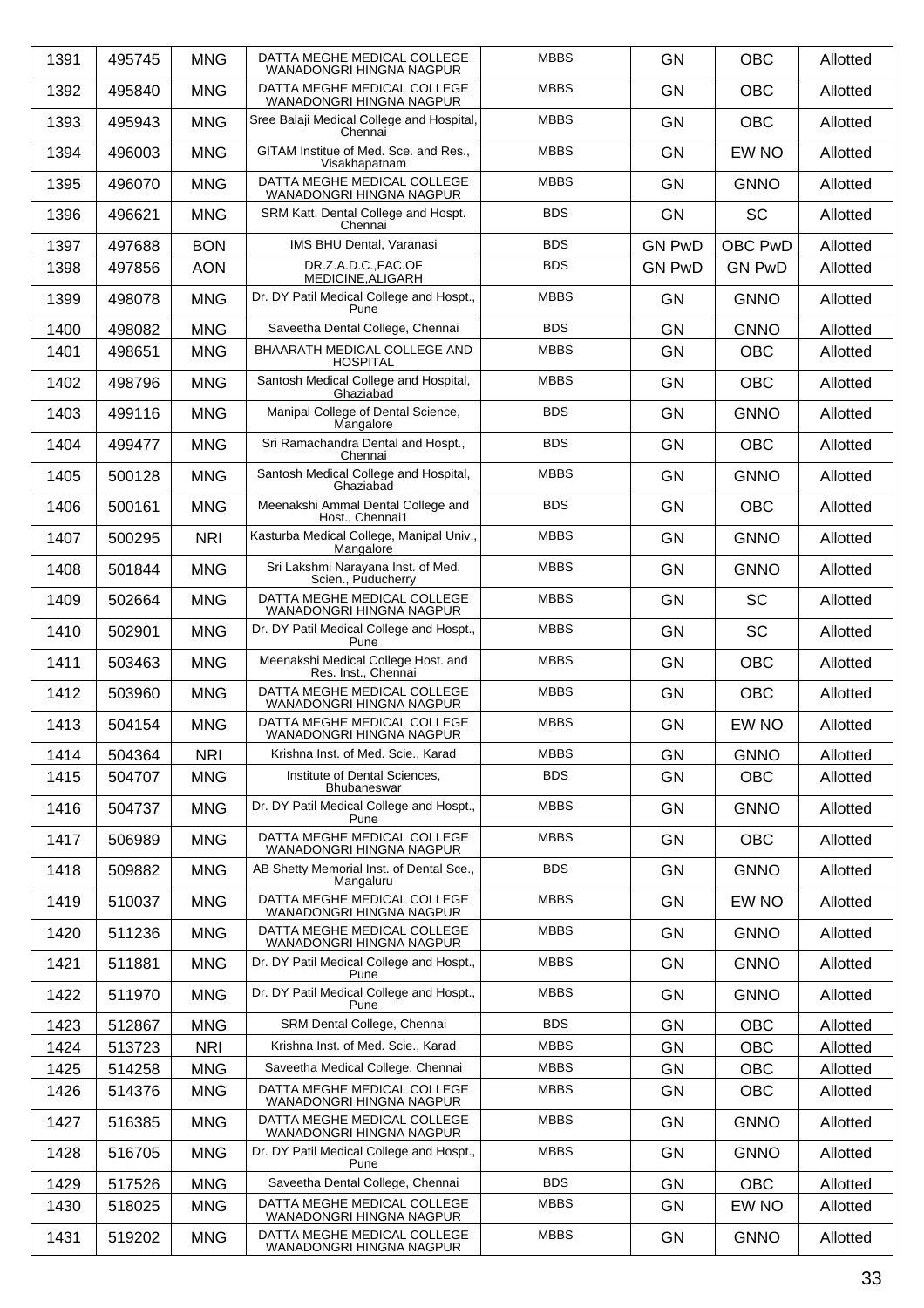| 1432 | 519442 | <b>MNG</b> | Meenakshi Medical College Host. and<br>Res. Inst., Chennai | <b>MBBS</b> | <b>GN</b>     | <b>OBC</b>    | Allotted       |
|------|--------|------------|------------------------------------------------------------|-------------|---------------|---------------|----------------|
| 1433 | 520464 | <b>MNG</b> | Dr. DY Patil Medical College and Hospt.,<br>Pune           | <b>MBBS</b> | <b>GN</b>     | <b>GNNO</b>   | Allotted       |
| 1434 | 520583 | <b>MNG</b> | KLE VK Inst. of Dental Scie. Belagavi                      | <b>BDS</b>  | <b>GN</b>     | <b>OBC</b>    | Allotted       |
| 1435 | 522739 | <b>MNG</b> | Dr. DY Patil Medical College and Hospt.,<br>Pune           | <b>MBBS</b> | <b>GN</b>     | <b>OBC</b>    | Allotted       |
| 1436 | 522842 | <b>NRI</b> | JSS Medical College, Jagadguru                             | <b>MBBS</b> | <b>GN</b>     | <b>OBC</b>    | Allotted       |
| 1437 | 523133 | <b>MNG</b> | Dr. DY Patil Medical College and Hospt.,<br>Pune           | <b>MBBS</b> | <b>GN</b>     | <b>GNNO</b>   | Allotted       |
| 1438 | 524230 | <b>MNG</b> | Dr. DY Patil Medical College, Navi<br>Mumbai               | <b>MBBS</b> | <b>GN</b>     | <b>GNNO</b>   | Allotted       |
| 1439 | 524412 | <b>MNG</b> | Meenakshi Ammal Dental College and<br>Host., Chennai1      | <b>BDS</b>  | <b>GN</b>     | <b>GNNO</b>   | Allotted       |
| 1440 | 526490 | <b>MNG</b> | Meenakshi Medical College Host. and<br>Res. Inst., Chennai | <b>MBBS</b> | <b>GN</b>     | <b>SC</b>     | Allotted       |
| 1441 | 527051 | <b>MNG</b> | Dr. DY Patil Medical College and Hospt.,<br>Pune           | <b>MBBS</b> | <b>GN</b>     | <b>GNNO</b>   | Allotted       |
| 1442 | 527635 | <b>MNG</b> | BHAARATH MEDICAL COLLEGE AND<br><b>HOSPITAL</b>            | <b>MBBS</b> | GN            | <b>OBC</b>    | Allotted       |
| 1443 | 527727 | <b>MNG</b> | Manipal College of Dental Science,<br>Mangalore            | <b>BDS</b>  | <b>GN</b>     | <b>GNNO</b>   | Allotted       |
| 1444 | 528155 | <b>MNG</b> | Dr. DY Patil Medical College and Hospt.,<br>Pune           | <b>MBBS</b> | <b>GN</b>     | <b>GNNO</b>   | Allotted       |
| 1445 | 528226 | <b>MNG</b> | DATTA MEGHE MEDICAL COLLEGE<br>WANADONGRI HINGNA NAGPUR    | <b>MBBS</b> | GN            | <b>GNNO</b>   | Allotted       |
| 1446 | 528332 | <b>MNG</b> | Yenepoya Dental College, Yenepoya                          | <b>BDS</b>  | <b>GN</b>     | <b>OBC</b>    | Allotted       |
| 1447 | 528652 | <b>MNG</b> | Dr. DY Patil Medical College and Hospt.,<br>Pune           | <b>MBBS</b> | <b>GN</b>     | <b>GNNO</b>   | Allotted       |
| 1448 | 529837 | <b>MNG</b> | Sree Balaji Medical College and Hospital,<br>Chennai       | <b>MBBS</b> | GN            | <b>OBC</b>    | Allotted       |
| 1449 | 530898 | <b>MNG</b> | Dr. DY Patil Dental College and Hosp.<br>Pune              | <b>BDS</b>  | <b>GN</b>     | <b>GNNO</b>   | Allotted       |
| 1450 | 532393 | <b>MNG</b> | Dr. DY Patil Medical College and Hospt.,<br>Pune           | <b>MBBS</b> | <b>GN</b>     | <b>GNNO</b>   | Allotted       |
| 1451 | 532650 | <b>MNG</b> | BHAARATH MEDICAL COLLEGE AND<br><b>HOSPITAL</b>            | <b>MBBS</b> | <b>GN</b>     | <b>OBC</b>    | Allotted       |
| 1452 | 532721 | <b>MNG</b> | DATTA MEGHE MEDICAL COLLEGE<br>WANADONGRI HINGNA NAGPUR    | <b>MBBS</b> | <b>GN</b>     | <b>OBC</b>    | Allotted       |
| 1453 | 533777 | <b>NRI</b> | B.L.D.E University, Bijapur                                | <b>MBBS</b> | GN            | <b>OBC</b>    | Allotted       |
| 1454 | 534086 | <b>MNG</b> | SRM Katt. Dental College and Hospt.<br>Chennai             | <b>BDS</b>  | <b>GN</b>     | <b>OBC</b>    | Allotted       |
| 1455 | 534885 | AMS        | AIIMS Mangalagiri                                          | <b>MBBS</b> | <b>SC PwD</b> | <b>SC PwD</b> | Allotted       |
| 1456 | 535027 | <b>MNG</b> | Santosh Medical College and Hospital,<br>Ghaziabad         | <b>MBBS</b> | GN            | <b>SC</b>     | Allotted       |
| 1457 | 535051 | <b>NRI</b> | Krishna Inst. of Med. Scie., Karad                         | <b>MBBS</b> | <b>GN</b>     | <b>OBC</b>    | Allotted       |
| 1458 | 535461 | <b>MNG</b> | SRM Katt. Dental College and Hospt.<br>Chennai             | <b>BDS</b>  | <b>GN</b>     | <b>OBC</b>    | Allotted       |
| 1459 | 536815 | <b>MNG</b> | Saveetha Medical College, Chennai                          | <b>MBBS</b> | GN            | <b>OBC</b>    | Allotted       |
| 1460 | 538595 | <b>MNG</b> | Meenakshi Medical College Host. and<br>Res. Inst., Chennai | <b>MBBS</b> | GN            | <b>OBC</b>    | Allotted       |
| 1461 | 538830 | <b>NRI</b> | Kasturba Medical College, Manipal Univ.,<br>Mangalore      | <b>MBBS</b> | <b>GN</b>     | <b>GNNO</b>   | Allotted       |
| 1462 | 538857 | <b>MNG</b> | Rural Dental College, Loni                                 | <b>BDS</b>  | GN            | <b>GNNO</b>   | Allotted       |
| 1463 | 538888 | <b>MNG</b> | Santosh Medical College and Hospital,<br>Ghaziabad         | <b>MBBS</b> | <b>GN</b>     | <b>GNNO</b>   | Allotted       |
| 1464 | 540526 | <b>MNG</b> | Dr. DY Patil Medical College and Hospt.,<br>Pune           | <b>MBBS</b> | <b>GN</b>     | <b>GNNO</b>   | Allotted       |
| 1465 | 540593 | <b>MNG</b> | Meenakshi Medical College Host. and<br>Res. Inst., Chennai | <b>MBBS</b> | <b>GN</b>     | <b>OBC</b>    | Allotted       |
| 1466 | 540697 | <b>MNG</b> | Sharad Pawar Dental College and<br>Hospital, Wardha        | <b>BDS</b>  | <b>GN</b>     | <b>GNNO</b>   | Allotted       |
| 1467 | 540734 | <b>MNG</b> | DATTA MEGHE MEDICAL COLLEGE<br>WANADONGRI HINGNA NAGPUR    | <b>MBBS</b> | <b>GN</b>     | <b>GNNO</b>   | Allotted       |
| 1468 | 541379 | <b>MNG</b> | SATHYABAMA UNIV. Dental College<br>and Hospt. Chennai      | <b>BDS</b>  | <b>GN</b>     | SC            | Allotted       |
| 1469 | 542929 | <b>MNG</b> | BHAARATH MEDICAL COLLEGE AND<br><b>HOSPITAL</b>            | <b>MBBS</b> | <b>GN</b>     | <b>SC</b>     | Allotted       |
| 1470 | 544435 | <b>MNG</b> | BHAARATH MEDICAL COLLEGE AND<br>HOSPITAL                   | <b>MBBS</b> | <b>GN</b>     | <b>GNNO</b>   | Allotted       |
| 1471 | 544793 | <b>MNG</b> | Meenakshi Medical College Host. and<br>Res. Inst., Chennai | <b>MBBS</b> | <b>GN</b>     | <b>GNNO</b>   | Allotted       |
| 1472 | 544899 | <b>MNG</b> | K M Shah Dental Collegel, SumanDeep<br>Vidyapeeth Vadodara | <b>BDS</b>  | GN            | <b>GNNO</b>   | Allotted       |
| 1473 | 545454 | <b>MNG</b> | DATTA MEGHE MEDICAL COLLEGE<br>WANADONGRI HINGNA NAGPUR    | <b>MBBS</b> | <b>GN</b>     | <b>GNNO</b>   | Allotted<br>34 |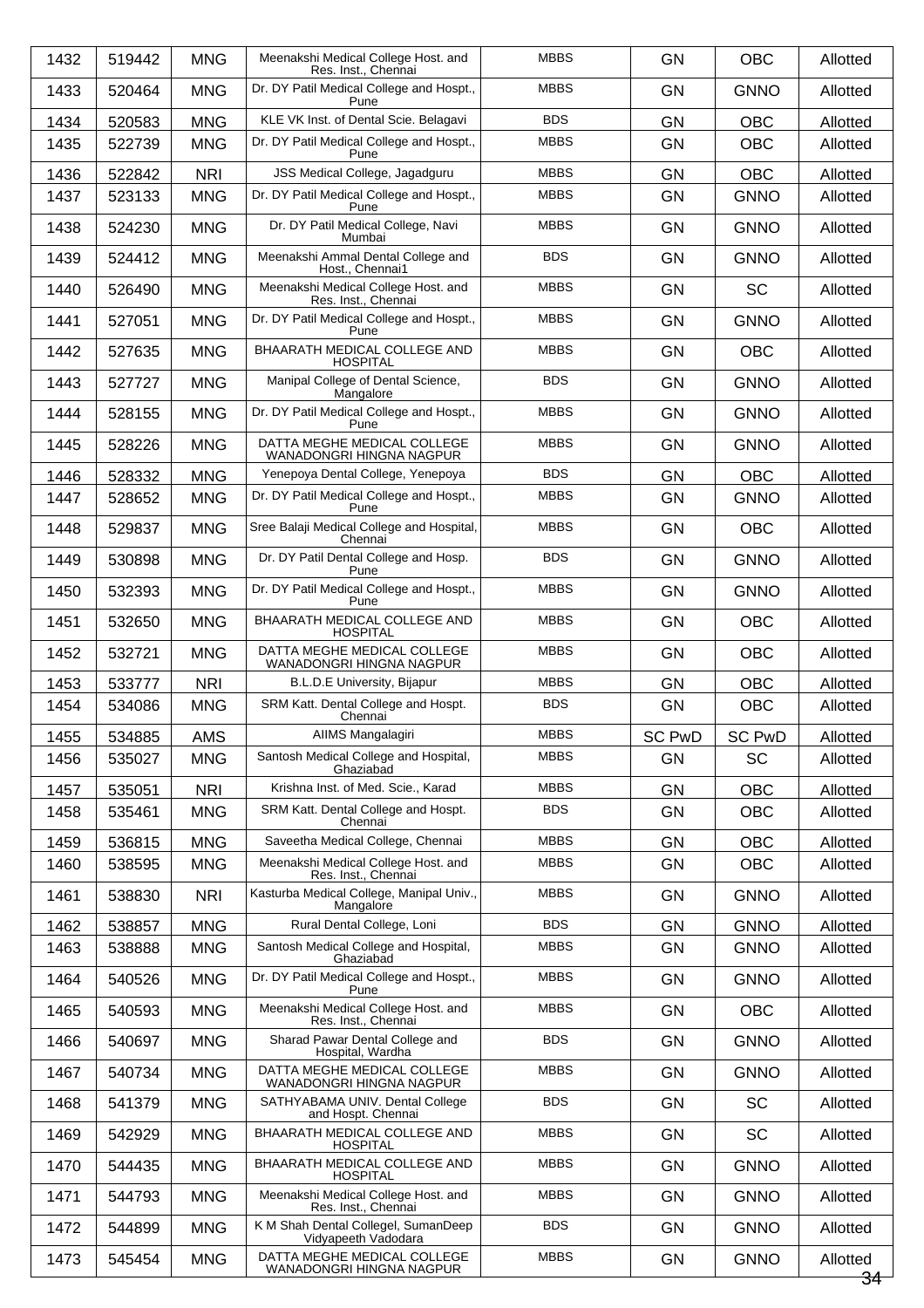| 1474 | 545739 | <b>MNG</b> | ACS Medical College and Hospital,<br>Chennai               | <b>MBBS</b> | <b>GN</b> | <b>OBC</b>  | Allotted |
|------|--------|------------|------------------------------------------------------------|-------------|-----------|-------------|----------|
| 1475 | 545823 | <b>MNG</b> | DATTA MEGHE MEDICAL COLLEGE<br>WANADONGRI HINGNA NAGPUR    | <b>MBBS</b> | <b>GN</b> | <b>GNNO</b> | Allotted |
| 1476 | 548387 | <b>MNG</b> | Sree Balaji Dental College and Hospital,<br>Chennai        | <b>BDS</b>  | <b>GN</b> | <b>GNNO</b> | Allotted |
| 1477 | 549183 | <b>MNG</b> | KLE VK Inst. of Dental Scie. Belagavi                      | <b>BDS</b>  | <b>GN</b> | EW NO       | Allotted |
| 1478 | 549625 | <b>MNG</b> | JSS Dental College and Hospital,<br>Jagadguru              | <b>BDS</b>  | <b>GN</b> | EW NO       | Allotted |
| 1479 | 549636 | <b>MNG</b> | Institute of Dental Sciences,<br>Bhubaneswar               | <b>BDS</b>  | <b>GN</b> | <b>GNNO</b> | Allotted |
| 1480 | 549776 | <b>MNG</b> | DATTA MEGHE MEDICAL COLLEGE<br>WANADONGRI HINGNA NAGPUR    | <b>MBBS</b> | <b>GN</b> | <b>GNNO</b> | Allotted |
| 1481 | 549955 | <b>MNG</b> | ACS Medical College and Hospital,<br>Chennai               | <b>MBBS</b> | <b>GN</b> | <b>OBC</b>  | Allotted |
| 1482 | 550082 | <b>MNG</b> | Institute of Dental Sciences,<br>Bhubaneswar               | <b>BDS</b>  | <b>GN</b> | <b>GNNO</b> | Allotted |
| 1483 | 550647 | <b>MNG</b> | Sri Ramachandra Dental and Hospt.,<br>Chennai              | <b>BDS</b>  | <b>GN</b> | <b>GNNO</b> | Allotted |
| 1484 | 551145 | <b>MNG</b> | Santosh Medical College and Hospital,<br>Ghaziabad         | <b>MBBS</b> | <b>GN</b> | <b>GNNO</b> | Allotted |
| 1485 | 551423 | <b>MNG</b> | MM College of Dental Scie. and Res.,<br>Mullana            | <b>BDS</b>  | <b>GN</b> | <b>OBC</b>  | Allotted |
| 1486 | 551782 | <b>MNG</b> | Meenakshi Medical College Host. and<br>Res. Inst., Chennai | <b>MBBS</b> | <b>GN</b> | <b>OBC</b>  | Allotted |
| 1487 | 552364 | <b>MNG</b> | Meenakshi Medical College Host. and<br>Res. Inst., Chennai | <b>MBBS</b> | <b>GN</b> | <b>OBC</b>  | Allotted |
| 1488 | 552380 | <b>MNG</b> | AB Shetty Memorial Inst. of Dental Sce.,<br>Mangaluru      | <b>BDS</b>  | <b>GN</b> | EW NO       | Allotted |
| 1489 | 553657 | <b>MNG</b> | Meenakshi Medical College Host. and<br>Res. Inst., Chennai | <b>MBBS</b> | <b>GN</b> | <b>OBC</b>  | Allotted |
| 1490 | 555314 | <b>MNG</b> | Sree Balaji Medical College and Hospital,<br>Chennai       | <b>MBBS</b> | <b>GN</b> | <b>OBC</b>  | Allotted |
| 1491 | 555931 | <b>MNG</b> | Meenakshi Medical College Host. and<br>Res. Inst., Chennai | <b>MBBS</b> | <b>GN</b> | <b>OBC</b>  | Allotted |
| 1492 | 556168 | <b>MNG</b> | DATTA MEGHE MEDICAL COLLEGE<br>WANADONGRI HINGNA NAGPUR    | <b>MBBS</b> | <b>GN</b> | <b>OBC</b>  | Allotted |
| 1493 | 556769 | <b>MNG</b> | Sree Balaji Dental College and Hospital,<br>Chennai        | <b>BDS</b>  | <b>GN</b> | <b>OBC</b>  | Allotted |
| 1494 | 557146 | <b>MNG</b> | Dr. DY Patil Medical College and Hospt.,<br>Pune           | <b>MBBS</b> | <b>GN</b> | <b>OBC</b>  | Allotted |
| 1495 | 557361 | <b>MNG</b> | School of Dental Sciences and KIMSDU,<br>Karad             | <b>BDS</b>  | <b>GN</b> | <b>OBC</b>  | Allotted |
| 1496 | 557849 | <b>MNG</b> | Dr. DY Patil Medical College and Hospt.,<br>Pune           | <b>MBBS</b> | GN        | <b>GNNO</b> | Allotted |
| 1497 | 557911 | <b>MNG</b> | Santosh Medical College and Hospital,<br>Ghaziabad         | <b>MBBS</b> | <b>GN</b> | <b>GNNO</b> | Allotted |
| 1498 | 558218 | <b>MNG</b> | Dr. DY Patil Medical College and Hospt.,<br>Pune           | <b>MBBS</b> | <b>GN</b> | EW NO       | Allotted |
| 1499 | 558792 | <b>MNG</b> | Dr. DY Patil Medical College and Hospt.,<br>Pune           | <b>MBBS</b> | <b>GN</b> | <b>GNNO</b> | Allotted |
| 1500 | 559584 | <b>MNG</b> | Sri Lakshmi Narayana Inst. of Med.<br>Scien., Puducherry   | <b>MBBS</b> | <b>GN</b> | <b>SC</b>   | Allotted |
| 1501 | 559741 | <b>MNG</b> | K M Shah Dental Collegel, SumanDeep<br>Vidyapeeth Vadodara | <b>BDS</b>  | <b>GN</b> | <b>GNNO</b> | Allotted |
| 1502 | 560614 | <b>MNG</b> | Yenepoya Dental College, Yenepoya                          | <b>BDS</b>  | GN        | <b>OBC</b>  | Allotted |
| 1503 | 561698 | <b>MNG</b> | Dr. DY Patil Dental College and Hosp.<br>Pune              | <b>BDS</b>  | GN        | <b>GNNO</b> | Allotted |
| 1504 | 561790 | <b>MNG</b> | Meenakshi Ammal Dental College and<br>Host., Chennai1      | <b>BDS</b>  | <b>GN</b> | OBC         | Allotted |
| 1505 | 562205 | <b>MNG</b> | Santosh Medical College and Hospital,<br>Ghaziabad         | <b>MBBS</b> | <b>GN</b> | <b>GNNO</b> | Allotted |
| 1506 | 562421 | <b>MNG</b> | BVDU Dental College and Hospital,<br>Sangli                | <b>BDS</b>  | GN        | EW NO       | Allotted |
| 1507 | 562547 | <b>MNG</b> | Dr. DY Patil Dental College and Hosp.<br>Pune              | <b>BDS</b>  | <b>GN</b> | <b>OBC</b>  | Allotted |
| 1508 | 562858 | <b>MNG</b> | Dr. DY Patil Medical College and Hospt.,<br>Pune           | <b>MBBS</b> | <b>GN</b> | <b>SC</b>   | Allotted |
| 1509 | 563630 | <b>MNG</b> | ACS Medical College and Hospital,<br>Chennai               | <b>MBBS</b> | <b>GN</b> | OBC         | Allotted |
| 1510 | 564556 | <b>MNG</b> | Dr. DY Patil Medical College and Hospt.,<br>Pune           | <b>MBBS</b> | <b>GN</b> | EW NO       | Allotted |
| 1511 | 564630 | <b>MNG</b> | Sri Lakshmi Narayana Inst. of Med.<br>Scien., Puducherry   | <b>MBBS</b> | <b>GN</b> | <b>OBC</b>  | Allotted |
| 1512 | 565013 | <b>MNG</b> | Manipal College of Dental Science,<br>Mangalore            | <b>BDS</b>  | GN        | <b>GNNO</b> | Allotted |
| 1513 | 565285 | <b>MNG</b> | Sri Siddhartha DentalCollege, Tumkur                       | <b>BDS</b>  | GN        | OBC         | Allotted |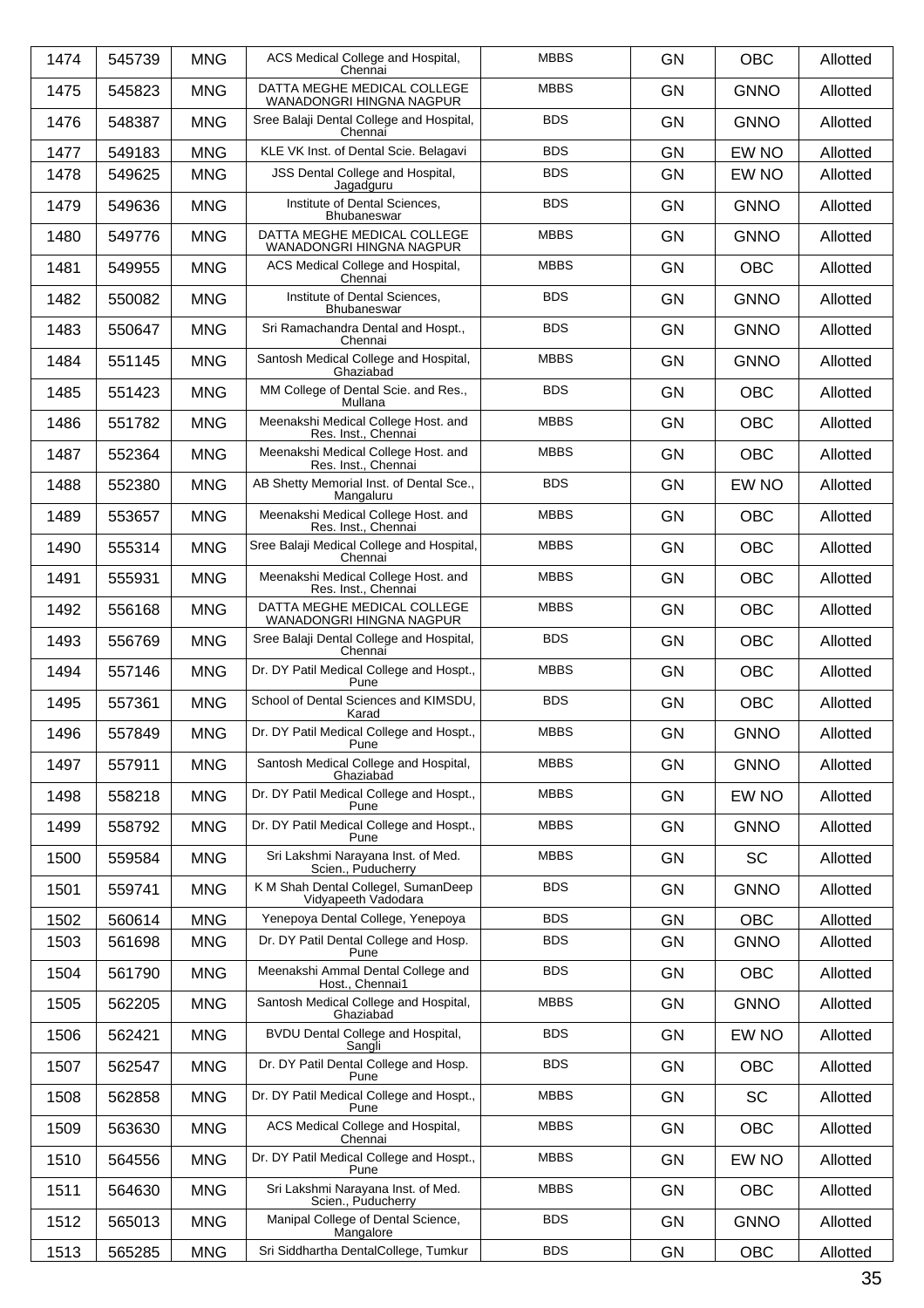| 1514 | 565825 | <b>MNG</b> | ACS Medical College and Hospital,<br>Chennai               | <b>MBBS</b> | <b>GN</b>     | <b>OBC</b>    | Allotted |
|------|--------|------------|------------------------------------------------------------|-------------|---------------|---------------|----------|
| 1515 | 566032 | <b>MNG</b> | Dr. DY Patil Medical College and Hospt.,<br>Pune           | <b>MBBS</b> | <b>GN</b>     | <b>OBC</b>    | Allotted |
| 1516 | 566837 | <b>MNG</b> | SATHYABAMA UNIV. Dental College<br>and Hospt. Chennai      | <b>BDS</b>  | <b>GN</b>     | <b>OBC</b>    | Allotted |
| 1517 | 567173 | <b>MNG</b> | DATTA MEGHE MEDICAL COLLEGE<br>WANADONGRI HINGNA NAGPUR    | <b>MBBS</b> | <b>GN</b>     | <b>OBC</b>    | Allotted |
| 1518 | 568431 | <b>MNG</b> | Sree Balaji Medical College and Hospital,<br>Chennai       | <b>MBBS</b> | <b>GN</b>     | <b>OBC</b>    | Allotted |
| 1519 | 568503 | <b>MNG</b> | ACS Medical College and Hospital,<br>Chennai               | <b>MBBS</b> | <b>GN</b>     | <b>GNNO</b>   | Allotted |
| 1520 | 568806 | <b>MNG</b> | Santosh Medical College and Hospital,<br>Ghaziabad         | <b>MBBS</b> | <b>GN</b>     | <b>GNNO</b>   | Allotted |
| 1521 | 568813 | <b>MNG</b> | Dr. DY Patil Dental College and Hosp.<br>Pune              | <b>BDS</b>  | <b>GN</b>     | <b>GNNO</b>   | Allotted |
| 1522 | 568826 | <b>MNG</b> | Sri Ramachandra Dental and Hospt.,<br>Chennai              | <b>BDS</b>  | <b>GN</b>     | <b>OBC</b>    | Allotted |
| 1523 | 569751 | <b>MNG</b> | Dr. DY Patil Medical College and Hospt.,<br>Pune           | <b>MBBS</b> | <b>GN</b>     | <b>OBC</b>    | Allotted |
| 1524 | 570106 | <b>MNG</b> | Sri Lakshmi Narayana Inst. of Med.<br>Scien., Puducherry   | <b>MBBS</b> | <b>GN</b>     | <b>OBC</b>    | Allotted |
| 1525 | 570705 | <b>MNG</b> | Dr. DY Patil Medical College and Hospt.,<br>Pune           | <b>MBBS</b> | <b>GN</b>     | SC            | Allotted |
| 1526 | 571317 | <b>MNG</b> | Sree Balaji Dental College and Hospital,<br>Chennai        | <b>BDS</b>  | <b>GN</b>     | <b>SC</b>     | Allotted |
| 1527 | 571630 | <b>NRI</b> | Kalinga Institute of Medical Sciences,<br>Bhubaneswar      | <b>MBBS</b> | <b>GN</b>     | <b>GNNO</b>   | Allotted |
| 1528 | 571640 | <b>MNG</b> | K M Shah Dental Collegel, SumanDeep<br>Vidyapeeth Vadodara | <b>BDS</b>  | <b>GN</b>     | <b>GNNO</b>   | Allotted |
| 1529 | 572118 | <b>MNG</b> | JSS Dental College and Hospital,<br>Jagadguru              | <b>BDS</b>  | <b>GN</b>     | <b>OBC</b>    | Allotted |
| 1530 | 572217 | <b>MNG</b> | Santosh Medical College and Hospital,<br>Ghaziabad         | <b>MBBS</b> | <b>GN</b>     | <b>GNNO</b>   | Allotted |
| 1531 | 572757 | <b>MNG</b> | DATTA MEGHE MEDICAL COLLEGE<br>WANADONGRI HINGNA NAGPUR    | <b>MBBS</b> | <b>GN</b>     | <b>GNNO</b>   | Allotted |
| 1532 | 573761 | <b>MNG</b> | Sri Ramachandra Dental and Hospt.,<br>Chennai              | <b>BDS</b>  | <b>GN</b>     | <b>OBC</b>    | Allotted |
| 1533 | 574582 | <b>MNG</b> | Santosh Medical College and Hospital,<br>Ghaziabad         | <b>MBBS</b> | <b>GN</b>     | <b>GNNO</b>   | Allotted |
| 1534 | 574641 | <b>MNG</b> | Dr. DY Patil Medical College and Hospt.,<br>Pune           | <b>MBBS</b> | <b>GN</b>     | <b>OBC</b>    | Allotted |
| 1535 | 574778 | <b>MNG</b> | Sri Lakshmi Narayana Inst. of Med.<br>Scien., Puducherry   | <b>MBBS</b> | <b>GN</b>     | <b>SC</b>     | Allotted |
| 1536 | 574782 | <b>MNG</b> | Sree Balaji Medical College and Hospital,<br>Chennai       | <b>MBBS</b> | <b>GN</b>     | <b>OBC</b>    | Allotted |
| 1537 | 575651 | <b>MNG</b> | Dr. DY Patil Medical College and Hospt.,<br>Pune           | <b>MBBS</b> | <b>GN</b>     | <b>GNNO</b>   | Allotted |
| 1538 | 575988 | <b>ESI</b> | ESIC Medical College, Faridabad                            | <b>MBBS</b> | <b>GN PwD</b> | <b>GN PwD</b> | Allotted |
| 1539 | 576103 | <b>MNG</b> | Dr. DY Patil Medical College and Hospt.,<br>Pune           | <b>MBBS</b> | <b>GN</b>     | <b>ST</b>     | Allotted |
| 1540 | 576393 | <b>MNG</b> | DATTA MEGHE MEDICAL COLLEGE<br>WANADONGRI HINGNA NAGPUR    | <b>MBBS</b> | GN            | <b>GNNO</b>   | Allotted |
| 1541 | 577515 | <b>MNG</b> | Dr. DY Patil Medical College and Hospt.,<br>Pune           | <b>MBBS</b> | <b>GN</b>     | <b>GNNO</b>   | Allotted |
| 1542 | 577723 | <b>MNG</b> | Dr. DY Patil Medical College and Hospt.,<br>Pune           | <b>MBBS</b> | GN            | <b>GNNO</b>   | Allotted |
| 1543 | 577758 | <b>MNG</b> | Dr. DY Patil Medical College and Hospt.,<br>Pune           | <b>MBBS</b> | GN            | <b>GNNO</b>   | Allotted |
| 1544 | 577816 | <b>MNG</b> | DATTA MEGHE MEDICAL COLLEGE<br>WANADONGRI HINGNA NAGPUR    | <b>MBBS</b> | <b>GN</b>     | SC            | Allotted |
| 1545 | 578167 | <b>MNG</b> | Meenakshi Medical College Host. and<br>Res. Inst., Chennai | <b>MBBS</b> | <b>GN</b>     | <b>OBC</b>    | Allotted |
| 1546 | 578445 | <b>MNG</b> | ACS Medical College and Hospital,<br>Chennai               | <b>MBBS</b> | GN            | <b>GNNO</b>   | Allotted |
| 1547 | 578914 | <b>MNG</b> | BHAARATH MEDICAL COLLEGE AND<br><b>HOSPITAL</b>            | <b>MBBS</b> | <b>GN</b>     | EW NO         | Allotted |
| 1548 | 579565 | <b>MNG</b> | Dr. DY Patil Medical College and Hospt.,<br>Pune           | <b>MBBS</b> | GN            | <b>GNNO</b>   | Allotted |
| 1549 | 579869 | <b>MNG</b> | Dr. DY Patil Medical College and Hospt.,<br>Pune           | <b>MBBS</b> | GN            | <b>GNNO</b>   | Allotted |
| 1550 | 580069 | <b>MNG</b> | Sri Lakshmi Narayana Inst. of Med.<br>Scien., Puducherry   | <b>MBBS</b> | <b>GN</b>     | <b>GNNO</b>   | Allotted |
| 1551 | 580512 | <b>MNG</b> | BHAARATH MEDICAL COLLEGE AND<br><b>HOSPITAL</b>            | <b>MBBS</b> | GN            | <b>GNNO</b>   | Allotted |
| 1552 | 580609 | <b>MNG</b> | Dr. DY Patil Medical College and Hospt.,<br>Pune           | <b>MBBS</b> | <b>GN</b>     | OBC           | Allotted |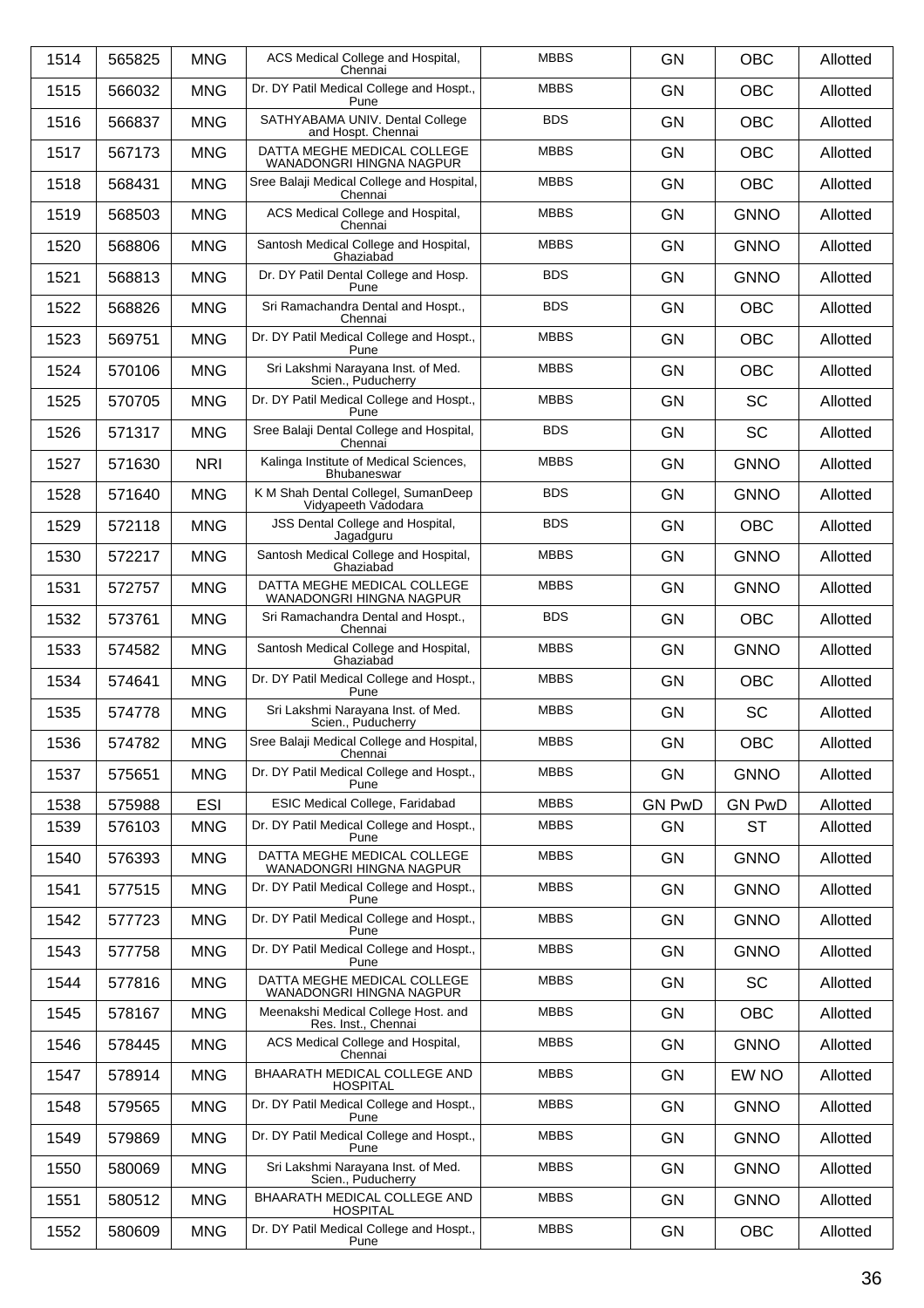| 1553 | 580670 | <b>MNG</b> | Dr. DY Patil Medical College and Hospt.,<br>Pune               | <b>MBBS</b> | <b>GN</b> | <b>GNNO</b> | Allotted       |
|------|--------|------------|----------------------------------------------------------------|-------------|-----------|-------------|----------------|
| 1554 | 581213 | <b>MNG</b> | Sree Balaji Dental College and Hospital,<br>Chennai            | <b>BDS</b>  | <b>GN</b> | <b>OBC</b>  | Allotted       |
| 1555 | 581637 | <b>MNG</b> | Saveetha Dental College, Chennai                               | <b>BDS</b>  | GN        | OBC         | Allotted       |
| 1556 | 581788 | <b>MNG</b> | Sri Lakshmi Narayana Inst. of Med.<br>Scien., Puducherry       | <b>MBBS</b> | <b>GN</b> | <b>GNNO</b> | Allotted       |
| 1557 | 581923 | <b>NRI</b> | JLN Medical College, Datta Meghe,<br>Wardha                    | <b>MBBS</b> | <b>GN</b> | <b>GNNO</b> | Allotted       |
| 1558 | 582344 | <b>MNG</b> | SRM Katt. Dental College and Hospt.<br>Chennai                 | <b>BDS</b>  | GN        | <b>GNNO</b> | Allotted       |
| 1559 | 582582 | <b>MNG</b> | Santosh Medical College and Hospital,<br>Ghaziabad             | <b>MBBS</b> | <b>GN</b> | <b>OBC</b>  | Allotted       |
| 1560 | 582595 | <b>MNG</b> | Sree Balaji Medical College and Hospital,<br>Chennai           | <b>MBBS</b> | <b>GN</b> | <b>SC</b>   | Allotted       |
| 1561 | 583144 | <b>MNG</b> | Santosh Medical College and Hospital,<br>Ghaziabad             | <b>MBBS</b> | GN        | <b>OBC</b>  | Allotted       |
| 1562 | 583210 | <b>NRI</b> | SRM Medical College and Hospital,<br>Chennai                   | <b>MBBS</b> | <b>GN</b> | <b>OBC</b>  | Allotted       |
| 1563 | 583263 | <b>MNG</b> | Dr. DY Patil Medical College and Hospt.,<br>Pune               | <b>MBBS</b> | <b>GN</b> | <b>GNNO</b> | Allotted       |
| 1564 | 583266 | <b>MNG</b> | DATTA MEGHE MEDICAL COLLEGE<br>WANADONGRI HINGNA NAGPUR        | <b>MBBS</b> | GN        | <b>OBC</b>  | Allotted       |
| 1565 | 584266 | <b>MNG</b> | ACS Medical College and Hospital,<br>Chennai                   | <b>MBBS</b> | <b>GN</b> | <b>OBC</b>  | Allotted       |
| 1566 | 584651 | <b>MNG</b> | Institute of Dental Sciences,<br>Bhubaneswar                   | <b>BDS</b>  | <b>GN</b> | <b>GNNO</b> | Allotted       |
| 1567 | 584931 | <b>MNG</b> | Dr. DY Patil Medical College and Hospt.,<br>Pune               | <b>MBBS</b> | GN        | <b>GNNO</b> | Allotted       |
| 1568 | 585076 | <b>MNG</b> | Meenakshi Medical College Host. and<br>Res. Inst., Chennai     | <b>MBBS</b> | <b>GN</b> | <b>GNNO</b> | Allotted       |
| 1569 | 585257 | <b>NRI</b> | VMKV Medical College and Hospital,<br>Salem                    | <b>MBBS</b> | <b>GN</b> | <b>GNNO</b> | Allotted       |
| 1570 | 586046 | <b>MNG</b> | DATTA MEGHE MEDICAL COLLEGE<br>WANADONGRI HINGNA NAGPUR        | <b>MBBS</b> | <b>GN</b> | <b>SC</b>   | Allotted       |
| 1571 | 586290 | <b>MNG</b> | Meenakshi Medical College Host. and<br>Res. Inst., Chennai     | <b>MBBS</b> | <b>GN</b> | <b>OBC</b>  | Allotted       |
| 1572 | 587321 | <b>MNG</b> | Dr. DY Patil Medical College and Hospt.,<br>Pune               | <b>MBBS</b> | <b>GN</b> | <b>GNNO</b> | Allotted       |
| 1573 | 587817 | <b>MNG</b> | Meenakshi Medical College Host. and<br>Res. Inst., Chennai     | <b>MBBS</b> | <b>GN</b> | OBC         | Allotted       |
| 1574 | 588051 | <b>MNG</b> | Dr. DY Patil Medical College and Hospt.,<br>Pune               | <b>MBBS</b> | <b>GN</b> | <b>GNNO</b> | Allotted       |
| 1575 | 588690 | <b>MNG</b> | Sri Lakshmi Narayana Inst. of Med.<br>Scien., Puducherry       | <b>MBBS</b> | GN        | <b>GNNO</b> | Allotted       |
| 1576 | 589321 | <b>MNG</b> | Dr. DY Patil Medical College and Hospt.,<br>Pune               | <b>MBBS</b> | <b>GN</b> | <b>OBC</b>  | Allotted       |
| 1577 | 589571 | <b>MNG</b> | Sree Balaji Medical College and Hospital,<br>Chennai           | <b>MBBS</b> | <b>GN</b> | <b>SC</b>   | Allotted       |
| 1578 | 589806 | <b>NRI</b> | Krishna Inst. of Med. Scie., Karad                             | <b>MBBS</b> | <b>GN</b> | <b>GNNO</b> | Allotted       |
| 1579 | 590419 | <b>MNG</b> | ACS Medical College and Hospital,<br>Chennai                   | <b>MBBS</b> | <b>GN</b> | OBC         | Allotted       |
| 1580 | 590490 | <b>MNG</b> | <b>BVDU Dental College and Hospital, Navi</b><br>Mumbai        | <b>BDS</b>  | <b>GN</b> | <b>GNNO</b> | Allotted       |
| 1581 | 590814 | <b>MNG</b> | Meenakshi Medical College Host. and<br>Res. Inst., Chennai     | <b>MBBS</b> | <b>GN</b> | <b>OBC</b>  | Allotted       |
| 1582 | 591493 | <b>MNG</b> | DATTA MEGHE MEDICAL COLLEGE<br>WANADONGRI HINGNA NAGPUR        | <b>MBBS</b> | <b>GN</b> | OBC         | Allotted       |
| 1583 | 591569 | <b>MNG</b> | Dr. DY Patil Medical College and Hospt.,<br>Pune               | <b>MBBS</b> | <b>GN</b> | <b>GNNO</b> | Allotted       |
| 1584 | 592004 | AMS        | AllMS, Bhubaneswar                                             | <b>MBBS</b> | EW PwD    | EW PwD      | Allotted       |
| 1585 | 592180 | <b>MNG</b> | Meenakshi Medical College Host. and<br>Res. Inst., Chennai     | <b>MBBS</b> | <b>GN</b> | OBC         | Allotted       |
| 1586 | 592466 | <b>NRI</b> | K.S Hegde Medical Academy, Mangaluru                           | <b>MBBS</b> | <b>GN</b> | OBC         | Allotted       |
| 1587 | 592763 | <b>MNG</b> | Sri Lakshmi Narayana Inst. of Med.                             | <b>MBBS</b> | <b>GN</b> | OBC         | Allotted       |
| 1588 | 592995 | <b>MNG</b> | Scien., Puducherry<br>Dr. DY Patil Medical College and Hospt., | <b>MBBS</b> | <b>GN</b> | SC          | Allotted       |
|      |        |            | Pune                                                           |             |           |             |                |
| 1589 | 593162 | <b>NRI</b> | Kasturba Medical College, Manipal Univ.,<br>Mangalore          | <b>MBBS</b> | <b>GN</b> | <b>OBC</b>  | Allotted       |
| 1590 | 593169 | <b>MNG</b> | Dr. DY Patil Medical College and Hospt.,<br>Pune               | <b>MBBS</b> | <b>GN</b> | <b>GNNO</b> | Allotted       |
| 1591 | 594959 | <b>MNG</b> | DATTA MEGHE MEDICAL COLLEGE<br>WANADONGRI HINGNA NAGPUR        | <b>MBBS</b> | <b>GN</b> | <b>GNNO</b> | Allotted       |
| 1592 | 595069 | <b>MNG</b> | Dr. DY Patil Medical College and Hospt.,<br>Pune               | <b>MBBS</b> | <b>GN</b> | <b>GNNO</b> | Allotted       |
| 1593 | 595694 | <b>NRI</b> | Krishna Inst. of Med. Scie., Karad                             | <b>MBBS</b> | GN        | OBC         | Allotted<br>37 |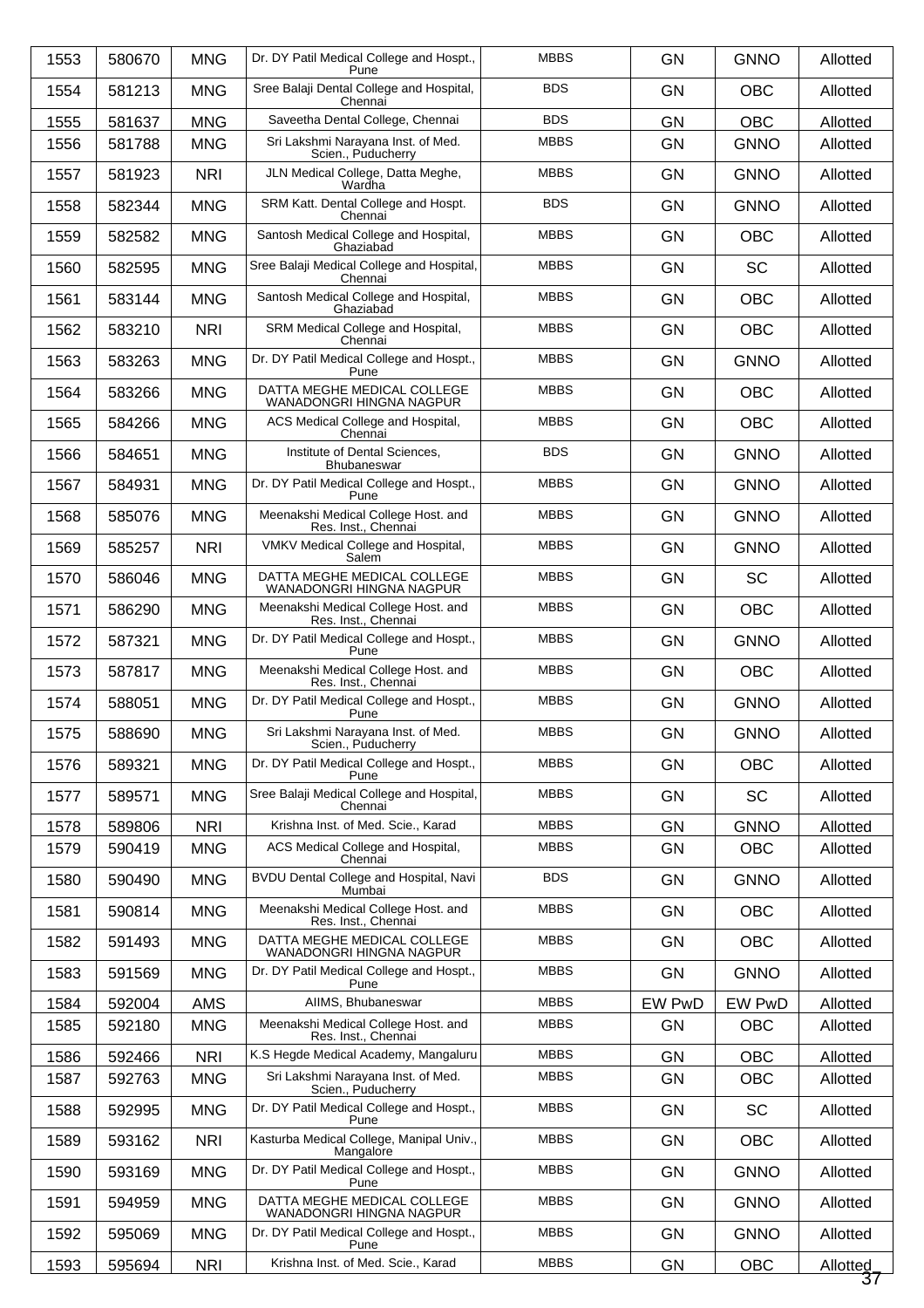| 1594 | 596019 | <b>MNG</b> | Meenakshi Medical College Host. and<br>Res. Inst., Chennai | <b>MBBS</b> | <b>GN</b>     | <b>OBC</b>    | Allotted |
|------|--------|------------|------------------------------------------------------------|-------------|---------------|---------------|----------|
| 1595 | 596312 | <b>MNG</b> | Santosh Medical College and Hospital,<br>Ghaziabad         | <b>MBBS</b> | <b>GN</b>     | <b>GNNO</b>   | Allotted |
| 1596 | 597715 | <b>MNG</b> | DATTA MEGHE MEDICAL COLLEGE<br>WANADONGRI HINGNA NAGPUR    | <b>MBBS</b> | <b>GN</b>     | <b>GNNO</b>   | Allotted |
| 1597 | 597928 | <b>MNG</b> | ACS Medical College and Hospital,<br>Chennai               | <b>MBBS</b> | <b>GN</b>     | <b>OBC</b>    | Allotted |
| 1598 | 598024 | <b>MNG</b> | DATTA MEGHE MEDICAL COLLEGE<br>WANADONGRI HINGNA NAGPUR    | <b>MBBS</b> | <b>GN</b>     | <b>GNNO</b>   | Allotted |
| 1599 | 598355 | <b>MNG</b> | Sree Balaji Medical College and Hospital,<br>Chennai       | <b>MBBS</b> | <b>GN</b>     | <b>GNNO</b>   | Allotted |
| 1600 | 598370 | <b>MNG</b> | Dr. DY Patil Medical College and Hospt.,<br>Pune           | <b>MBBS</b> | <b>GN</b>     | <b>GNNO</b>   | Allotted |
| 1601 | 598489 | <b>MNG</b> | DATTA MEGHE MEDICAL COLLEGE<br>WANADONGRI HINGNA NAGPUR    | <b>MBBS</b> | <b>GN</b>     | <b>OBC</b>    | Allotted |
| 1602 | 598853 | <b>MNG</b> | Sree Balaji Medical College and Hospital,<br>Chennai       | <b>MBBS</b> | <b>GN</b>     | <b>OBC</b>    | Allotted |
| 1603 | 599226 | <b>MNG</b> | Meenakshi Medical College Host. and<br>Res. Inst., Chennai | <b>MBBS</b> | <b>GN</b>     | <b>GNNO</b>   | Allotted |
| 1604 | 599238 | <b>MNG</b> | Dr. DY Patil Medical College and Hospt.,<br>Pune           | <b>MBBS</b> | <b>GN</b>     | <b>SC</b>     | Allotted |
| 1605 | 600477 | <b>MNG</b> | Saveetha Dental College, Chennai                           | <b>BDS</b>  | <b>GN</b>     | <b>OBC</b>    | Allotted |
| 1606 | 602874 | <b>MNG</b> | Santosh Medical College and Hospital,<br>Ghaziabad         | <b>MBBS</b> | <b>GN</b>     | <b>GNNO</b>   | Allotted |
| 1607 | 602932 | <b>MNG</b> | Dr. DY Patil Medical College and Hospt.,<br>Pune           | <b>MBBS</b> | <b>GN</b>     | <b>GNNO</b>   | Allotted |
| 1608 | 603055 | <b>MNG</b> | Sri Lakshmi Narayana Inst. of Med.<br>Scien., Puducherry   | <b>MBBS</b> | <b>GN</b>     | <b>SC</b>     | Allotted |
| 1609 | 603662 | <b>MNG</b> | ACS Medical College and Hospital,<br>Chennai               | <b>MBBS</b> | <b>GN</b>     | <b>GNNO</b>   | Allotted |
| 1610 | 603860 | <b>MNG</b> | BHAARATH MEDICAL COLLEGE AND<br><b>HOSPITAL</b>            | <b>MBBS</b> | <b>GN</b>     | <b>SC</b>     | Allotted |
| 1611 | 604200 | <b>MNG</b> | Dr. DY Patil Medical College and Hospt.,<br>Pune           | <b>MBBS</b> | <b>GN</b>     | <b>OBC</b>    | Allotted |
| 1612 | 604426 | <b>MNG</b> | Santosh Medical College and Hospital,<br>Ghaziabad         | <b>MBBS</b> | <b>GN</b>     | <b>GNNO</b>   | Allotted |
| 1613 | 605665 | <b>MNG</b> | SRM Katt. Dental College and Hospt.<br>Chennai             | <b>BDS</b>  | <b>GN</b>     | <b>OBC</b>    | Allotted |
| 1614 | 605887 | <b>MNG</b> | Santosh Medical College and Hospital,<br>Ghaziabad         | <b>MBBS</b> | <b>GN</b>     | <b>GNNO</b>   | Allotted |
| 1615 | 605902 | <b>MNG</b> | Sree Balaji Medical College and Hospital,<br>Chennai       | <b>MBBS</b> | <b>GN</b>     | <b>GNNO</b>   | Allotted |
| 1616 | 605972 | <b>MNG</b> | Sree Balaji Medical College and Hospital,<br>Chennai       | <b>MBBS</b> | GN            | <b>OBC</b>    | Allotted |
| 1617 | 605992 | <b>MNG</b> | Sri Lakshmi Narayana Inst. of Med.<br>Scien., Puducherry   | <b>MBBS</b> | <b>GN</b>     | <b>GNNO</b>   | Allotted |
| 1618 | 606209 | <b>MNG</b> | Sri Lakshmi Narayana Inst. of Med.<br>Scien., Puducherry   | <b>MBBS</b> | <b>GN</b>     | <b>OBC</b>    | Allotted |
| 1619 | 606331 | <b>MNG</b> | ACS Medical College and Hospital,                          | <b>MBBS</b> | GN            | <b>OBC</b>    | Allotted |
| 1620 | 607566 | <b>NRI</b> | Chennai<br>Yenepoya Dental College, Yenepoya               | <b>BDS</b>  | <b>GN</b>     | OBC           | Allotted |
| 1621 | 607607 | <b>MNG</b> | BHAARATH MEDICAL COLLEGE AND<br><b>HOSPITAL</b>            | <b>MBBS</b> | <b>GN</b>     | <b>OBC</b>    | Allotted |
| 1622 | 607742 | <b>MNG</b> | BHAARATH MEDICAL COLLEGE AND<br><b>HOSPITAL</b>            | <b>MBBS</b> | GN            | <b>GNNO</b>   | Allotted |
| 1623 | 609739 | <b>MNG</b> | Saveetha Dental College, Chennai                           | <b>BDS</b>  | <b>GN</b>     | OBC           | Allotted |
| 1624 | 613254 | <b>MNG</b> | Sree Balaji Medical College and Hospital,<br>Chennai       | <b>MBBS</b> | <b>GN</b>     | <b>GNNO</b>   | Allotted |
| 1625 | 613305 | <b>MNG</b> | Rural Dental College, Loni                                 | <b>BDS</b>  | GN            | EW NO         | Allotted |
| 1626 | 614152 | <b>MNG</b> | Santosh Medical College and Hospital,<br>Ghaziabad         | <b>MBBS</b> | <b>GN</b>     | <b>GNNO</b>   | Allotted |
| 1627 | 614284 | <b>MNG</b> | Sree Balaji Medical College and Hospital,<br>Chennai       | <b>MBBS</b> | <b>GN</b>     | <b>OBC</b>    | Allotted |
| 1628 | 614864 | <b>NRI</b> | SBKS Med. Inst. and Res. Centre,<br>Sumandeep Vidyapeeth   | <b>MBBS</b> | <b>GN</b>     | <b>SC</b>     | Allotted |
| 1629 | 615365 | <b>NRI</b> | Krishna Inst. of Med. Scie., Karad                         | <b>MBBS</b> | <b>GN</b>     | <b>GNNO</b>   | Allotted |
| 1630 | 615416 | AMU        | JWAHAR LAL NEHRU M.C. AMU,<br>ALIGARH                      | <b>MBBS</b> | <b>GN PwD</b> | <b>GN PwD</b> | Allotted |
| 1631 | 615895 | <b>MNG</b> | BHAARATH MEDICAL COLLEGE AND<br><b>HOSPITAL</b>            | <b>MBBS</b> | GN            | <b>GNNO</b>   | Allotted |
| 1632 | 615960 | <b>MNG</b> | Sri Lakshmi Narayana Inst. of Med.<br>Scien., Puducherry   | <b>MBBS</b> | <b>GN</b>     | <b>OBC</b>    | Allotted |
| 1633 | 617392 | <b>MNG</b> | Sree Balaji Medical College and Hospital,<br>Chennai       | <b>MBBS</b> | <b>GN</b>     | <b>GNNO</b>   | Allotted |
| 1634 | 617765 | <b>MNG</b> | SRM Katt. Dental College and Hospt.<br>Chennai             | <b>BDS</b>  | GN            | <b>GNNO</b>   | Allotted |
|      |        |            |                                                            |             |               |               | 38       |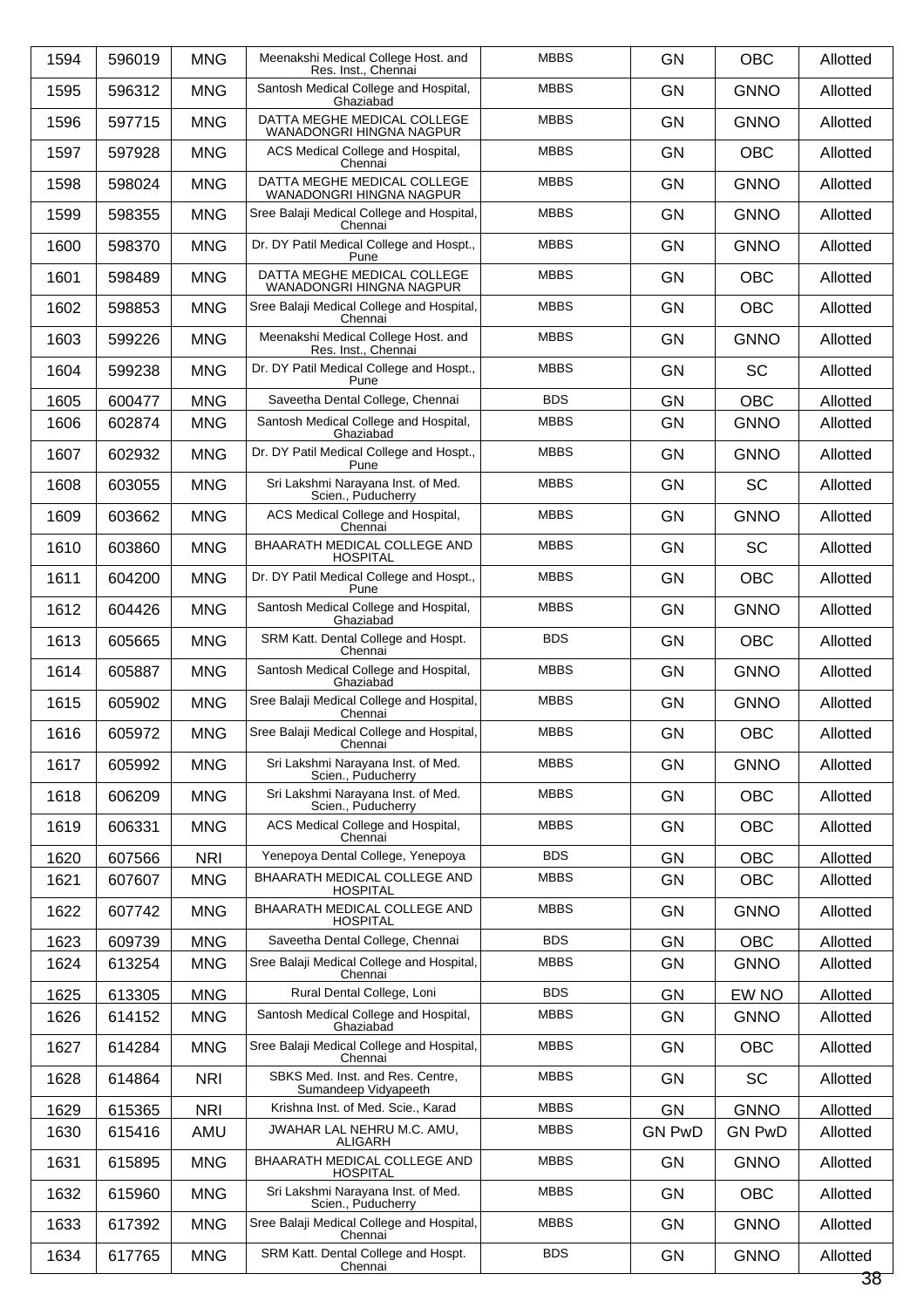| 1635 | 617928 | <b>MNG</b> | Santosh Medical College and Hospital,<br>Ghaziabad          | <b>MBBS</b> | <b>GN</b> | <b>OBC</b>  | Allotted |
|------|--------|------------|-------------------------------------------------------------|-------------|-----------|-------------|----------|
| 1636 | 618107 | <b>MNG</b> | ACS Medical College and Hospital,<br>Chennai                | <b>MBBS</b> | <b>GN</b> | <b>OBC</b>  | Allotted |
| 1637 | 618279 | <b>MNG</b> | Sri Lakshmi Narayana Inst. of Med.<br>Scien., Puducherry    | <b>MBBS</b> | <b>GN</b> | <b>OBC</b>  | Allotted |
| 1638 | 618293 | <b>MNG</b> | Santosh Medical College and Hospital,<br>Ghaziabad          | <b>MBBS</b> | <b>GN</b> | <b>GNNO</b> | Allotted |
| 1639 | 618630 | <b>MNG</b> | School of Dental Sciences and KIMSDU,<br>Karad              | <b>BDS</b>  | <b>GN</b> | <b>GNNO</b> | Allotted |
| 1640 | 619884 | <b>MNG</b> | SATHYABAMA UNIV. Dental College<br>and Hospt. Chennai       | <b>BDS</b>  | <b>GN</b> | <b>OBC</b>  | Allotted |
| 1641 | 620148 | <b>NRI</b> | JLN Medical College, Datta Meghe,<br>Wardha                 | <b>MBBS</b> | <b>GN</b> | <b>OBC</b>  | Allotted |
| 1642 | 621067 | <b>MNG</b> | Meenakshi Ammal Dental College and<br>Host., Chennai1       | <b>BDS</b>  | <b>GN</b> | <b>OBC</b>  | Allotted |
| 1643 | 621234 | <b>MNG</b> | Manipal College of Dental Science,<br>Mangalore             | <b>BDS</b>  | <b>GN</b> | <b>SC</b>   | Allotted |
| 1644 | 621301 | <b>MNG</b> | Sree Balaji Medical College and Hospital,<br>Chennai        | <b>MBBS</b> | <b>GN</b> | <b>OBC</b>  | Allotted |
| 1645 | 621372 | <b>MNG</b> | Sree Balaji Medical College and Hospital,<br>Chennai        | <b>MBBS</b> | <b>GN</b> | <b>OBC</b>  | Allotted |
| 1646 | 621946 | <b>MNG</b> | Kalinga Institute of Dental Sciences,<br><b>Bhubaneswar</b> | <b>BDS</b>  | <b>GN</b> | <b>GNNO</b> | Allotted |
| 1647 | 622471 | <b>MNG</b> | Santosh Medical College and Hospital,<br>Ghaziabad          | <b>MBBS</b> | <b>GN</b> | <b>OBC</b>  | Allotted |
| 1648 | 622849 | <b>MNG</b> | SRM Katt. Dental College and Hospt.<br>Chennai              | <b>BDS</b>  | <b>GN</b> | <b>OBC</b>  | Allotted |
| 1649 | 624919 | <b>MNG</b> | ACS Medical College and Hospital,<br>Chennai                | <b>MBBS</b> | <b>GN</b> | <b>SC</b>   | Allotted |
| 1650 | 626342 | <b>MNG</b> | ACS Medical College and Hospital,<br>Chennai                | <b>MBBS</b> | <b>GN</b> | <b>OBC</b>  | Allotted |
| 1651 | 626433 | <b>MNG</b> | JSS Dental College and Hospital,<br>Jagadguru               | <b>BDS</b>  | <b>GN</b> | <b>GNNO</b> | Allotted |
| 1652 | 627156 | <b>MNG</b> | Institute of Dental Sciences,<br><b>Bhubaneswar</b>         | <b>BDS</b>  | <b>GN</b> | <b>OBC</b>  | Allotted |
| 1653 | 627351 | <b>MNG</b> | Sri Lakshmi Narayana Inst. of Med.<br>Scien., Puducherry    | <b>MBBS</b> | <b>GN</b> | <b>OBC</b>  | Allotted |
| 1654 | 627444 | <b>MNG</b> | BHAARATH MEDICAL COLLEGE AND<br><b>HOSPITAL</b>             | <b>MBBS</b> | <b>GN</b> | <b>GNNO</b> | Allotted |
| 1655 | 627554 | <b>MNG</b> | Dr. DY Patil Dental College and Hosp.<br>Pune               | <b>BDS</b>  | <b>GN</b> | <b>GNNO</b> | Allotted |
| 1656 | 627616 | <b>MNG</b> | Santosh Medical College and Hospital,<br>Ghaziabad          | <b>MBBS</b> | <b>GN</b> | <b>GNNO</b> | Allotted |
| 1657 | 627957 | <b>MNG</b> | BHAARATH MEDICAL COLLEGE AND<br><b>HOSPITAL</b>             | <b>MBBS</b> | <b>GN</b> | <b>OBC</b>  | Allotted |
| 1658 | 628283 | <b>MNG</b> | Sree Balaji Medical College and Hospital,<br>Chennai        | <b>MBBS</b> | GN        | <b>GNNO</b> | Allotted |
| 1659 | 629134 | <b>MNG</b> | Meenakshi Ammal Dental College and<br>Host., Chennai1       | <b>BDS</b>  | GN        | <b>OBC</b>  | Allotted |
| 1660 | 629274 | <b>NRI</b> | Institute of Medical Sciences and SUM<br>Host., Bhubaneswar | <b>MBBS</b> | <b>GN</b> | <b>GNNO</b> | Allotted |
| 1661 | 629737 | <b>MNG</b> | Dr. DY Patil Dental College and Hosp.<br>Pune               | <b>BDS</b>  | GN        | <b>GNNO</b> | Allotted |
| 1662 | 629944 | <b>MNG</b> | ACS Medical College and Hospital,<br>Chennai                | <b>MBBS</b> | GN        | <b>OBC</b>  | Allotted |
| 1663 | 630354 | <b>MNG</b> | Sree Balaji Medical College and Hospital,<br>Chennai        | <b>MBBS</b> | <b>GN</b> | <b>OBC</b>  | Allotted |
| 1664 | 631543 | <b>MNG</b> | ACS Medical College and Hospital,<br>Chennai                | <b>MBBS</b> | GN        | <b>SC</b>   | Allotted |
| 1665 | 632932 | <b>MNG</b> | BVDU Dental College and Hospital, Navi<br>Mumbai            | <b>BDS</b>  | GN        | <b>GNNO</b> | Allotted |
| 1666 | 633374 | <b>MNG</b> | BVDU Dental College and Hospital, Navi<br>Mumbai            | <b>BDS</b>  | <b>GN</b> | <b>GNNO</b> | Allotted |
| 1667 | 633505 | <b>MNG</b> | Sri Lakshmi Narayana Inst. of Med.<br>Scien., Puducherry    | <b>MBBS</b> | GN        | <b>OBC</b>  | Allotted |
| 1668 | 636564 | <b>MNG</b> | Sree Balaji Medical College and Hospital,<br>Chennai        | <b>MBBS</b> | GN        | <b>OBC</b>  | Allotted |
| 1669 | 637474 | <b>MNG</b> | MANAV RACHNA DENTAL COLLEGE<br><b>FARIDABAD</b>             | <b>BDS</b>  | <b>GN</b> | <b>GNNO</b> | Allotted |
| 1670 | 637593 | <b>MNG</b> | Sri Lakshmi Narayana Inst. of Med.<br>Scien., Puducherry    | <b>MBBS</b> | GN        | EW NO       | Allotted |
| 1671 | 638647 | <b>MNG</b> | Sree Balaji Medical College and Hospital,<br>Chennai        | <b>MBBS</b> | GN        | OBC         | Allotted |
| 1672 | 639403 | <b>MNG</b> | BHAARATH MEDICAL COLLEGE AND<br><b>HOSPITAL</b>             | <b>MBBS</b> | <b>GN</b> | <b>GNNO</b> | Allotted |
| 1673 | 640374 | <b>MNG</b> | Sree Balaji Medical College and Hospital,<br>Chennai        | <b>MBBS</b> | GN        | OBC         | Allotted |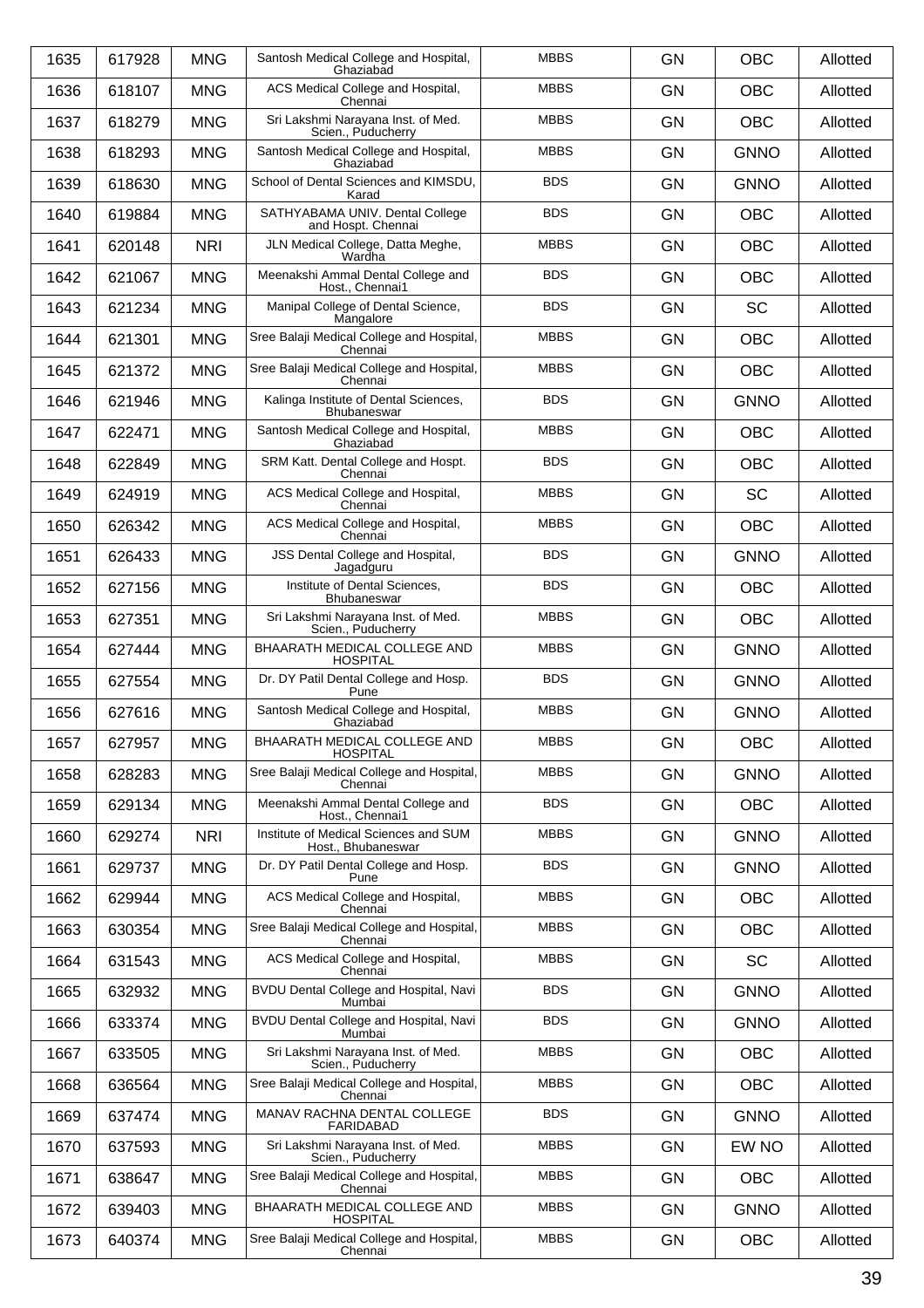| 1674 | 640483 | <b>MNG</b> | Meenakshi Ammal Dental College and<br>Host., Chennai1    | <b>BDS</b>  | <b>GN</b> | <b>SC</b>   | Allotted |
|------|--------|------------|----------------------------------------------------------|-------------|-----------|-------------|----------|
| 1675 | 641500 | <b>MNG</b> | SATHYABAMA UNIV. Dental College<br>and Hospt. Chennai    | <b>BDS</b>  | <b>GN</b> | <b>OBC</b>  | Allotted |
| 1676 | 641534 | <b>MNG</b> | Sharad Pawar Dental College and<br>Hospital, Wardha      | <b>BDS</b>  | <b>GN</b> | <b>GNNO</b> | Allotted |
| 1677 | 642270 | <b>MNG</b> | Institute of Dental Sciences.<br>Bhubaneswar             | <b>BDS</b>  | <b>GN</b> | <b>OBC</b>  | Allotted |
| 1678 | 643534 | <b>MNG</b> | BHAARATH MEDICAL COLLEGE AND<br><b>HOSPITAL</b>          | <b>MBBS</b> | <b>GN</b> | <b>OBC</b>  | Allotted |
| 1679 | 643801 | <b>MNG</b> | Sri Lakshmi Narayana Inst. of Med.<br>Scien., Puducherry | <b>MBBS</b> | <b>GN</b> | <b>OBC</b>  | Allotted |
| 1680 | 644361 | <b>MNG</b> | Dr. DY Patil Dental College and Hosp.<br>Pune            | <b>BDS</b>  | <b>GN</b> | <b>GNNO</b> | Allotted |
| 1681 | 644495 | <b>MNG</b> | Sree Balaji Medical College and Hospital,<br>Chennai     | <b>MBBS</b> | <b>GN</b> | <b>GNNO</b> | Allotted |
| 1682 | 645990 | <b>MNG</b> | ACS Medical College and Hospital,<br>Chennai             | <b>MBBS</b> | <b>GN</b> | <b>GNNO</b> | Allotted |
| 1683 | 646047 | <b>MNG</b> | Sri Lakshmi Narayana Inst. of Med.<br>Scien., Puducherry | <b>MBBS</b> | <b>GN</b> | <b>GNNO</b> | Allotted |
| 1684 | 646290 | <b>MNG</b> | Sri Lakshmi Narayana Inst. of Med.<br>Scien Puducherry   | <b>MBBS</b> | <b>GN</b> | <b>ST</b>   | Allotted |
| 1685 | 646325 | <b>MNG</b> | Sree Balaji Medical College and Hospital,<br>Chennai     | <b>MBBS</b> | <b>GN</b> | <b>SC</b>   | Allotted |
| 1686 | 647309 | <b>MNG</b> | ACS Medical College and Hospital,<br>Chennai             | <b>MBBS</b> | <b>GN</b> | <b>GNNO</b> | Allotted |
| 1687 | 647924 | <b>MNG</b> | Sri Lakshmi Narayana Inst. of Med.<br>Scien., Puducherry | <b>MBBS</b> | <b>GN</b> | <b>OBC</b>  | Allotted |
| 1688 | 648125 | <b>MNG</b> | KLE VK Inst. of Dental Scie. Belagavi                    | <b>BDS</b>  | <b>GN</b> | <b>OBC</b>  | Allotted |
| 1689 | 649581 | <b>MNG</b> | BVDU Dental College and Hospital,<br>Sangli              | <b>BDS</b>  | <b>GN</b> | <b>GNNO</b> | Allotted |
| 1690 | 649603 | <b>MNG</b> | Sree Balaji Medical College and Hospital,<br>Chennai     | <b>MBBS</b> | <b>GN</b> | <b>OBC</b>  | Allotted |
| 1691 | 650775 | <b>MNG</b> | BHAARATH MEDICAL COLLEGE AND<br><b>HOSPITAL</b>          | <b>MBBS</b> | <b>GN</b> | <b>GNNO</b> | Allotted |
| 1692 | 652119 | <b>MNG</b> | BHAARATH MEDICAL COLLEGE AND<br><b>HOSPITAL</b>          | <b>MBBS</b> | <b>GN</b> | <b>SC</b>   | Allotted |
| 1693 | 652306 | <b>MNG</b> | Sree Balaji Medical College and Hospital,<br>Chennai     | <b>MBBS</b> | <b>GN</b> | <b>OBC</b>  | Allotted |
| 1694 | 652855 | <b>MNG</b> | ACS Medical College and Hospital,<br>Chennai             | <b>MBBS</b> | <b>GN</b> | <b>GNNO</b> | Allotted |
| 1695 | 654015 | <b>MNG</b> | Sree Balaji Medical College and Hospital,<br>Chennai     | <b>MBBS</b> | <b>GN</b> | <b>OBC</b>  | Allotted |
| 1696 | 654242 | <b>MNG</b> | Sree Balaji Dental College and Hospital,<br>Chennai      | <b>BDS</b>  | GN        | OBC         | Allotted |
| 1697 | 654359 | <b>MNG</b> | BHAARATH MEDICAL COLLEGE AND<br><b>HOSPITAL</b>          | <b>MBBS</b> | <b>GN</b> | <b>OBC</b>  | Allotted |
| 1698 | 655056 | <b>MNG</b> | Sree Balaji Medical College and Hospital,<br>Chennai     | <b>MBBS</b> | <b>GN</b> | OBC         | Allotted |
| 1699 | 655073 | <b>NRI</b> | Bharati Vidyapeeth DU Medical College                    | <b>MBBS</b> | GN        | <b>OBC</b>  | Allotted |
| 1700 | 656425 | <b>MNG</b> | BHAARATH MEDICAL COLLEGE AND<br><b>HOSPITAL</b>          | <b>MBBS</b> | <b>GN</b> | <b>GNNO</b> | Allotted |
| 1701 | 657451 | <b>MNG</b> | BHAARATH MEDICAL COLLEGE AND<br><b>HOSPITAL</b>          | <b>MBBS</b> | <b>GN</b> | OBC         | Allotted |
| 1702 | 658297 | <b>MNG</b> | Sri Lakshmi Narayana Inst. of Med.<br>Scien., Puducherry | <b>MBBS</b> | <b>GN</b> | <b>OBC</b>  | Allotted |
| 1703 | 658557 | <b>MNG</b> | ACS Medical College and Hospital,<br>Chennai             | <b>MBBS</b> | GN        | <b>GNNO</b> | Allotted |
| 1704 | 660170 | <b>MNG</b> | Institute of Dental Sciences,<br>Bhubaneswar             | <b>BDS</b>  | <b>GN</b> | <b>GNNO</b> | Allotted |
| 1705 | 660562 | <b>MNG</b> | Sree Balaji Medical College and Hospital,<br>Chennai     | <b>MBBS</b> | <b>GN</b> | <b>GNNO</b> | Allotted |
| 1706 | 662319 | <b>MNG</b> | Sree Balaji Medical College and Hospital,<br>Chennai     | <b>MBBS</b> | GN        | OBC         | Allotted |
| 1707 | 662570 | <b>MNG</b> | ACS Medical College and Hospital,<br>Chennai             | <b>MBBS</b> | <b>GN</b> | <b>OBC</b>  | Allotted |
| 1708 | 664251 | <b>MNG</b> | Sri Ramachandra Dental and Hospt.,<br>Chennai            | <b>BDS</b>  | <b>GN</b> | <b>OBC</b>  | Allotted |
| 1709 | 665251 | <b>MNG</b> | Institute of Dental Sciences,<br>Bhubaneswar             | <b>BDS</b>  | <b>GN</b> | <b>GNNO</b> | Allotted |
| 1710 | 665461 | <b>MNG</b> | Sree Balaji Medical College and Hospital,<br>Chennai     | <b>MBBS</b> | <b>GN</b> | <b>OBC</b>  | Allotted |
| 1711 | 665670 | <b>MNG</b> | Sree Balaji Medical College and Hospital,<br>Chennai     | <b>MBBS</b> | <b>GN</b> | <b>OBC</b>  | Allotted |
| 1712 | 666283 | <b>NRI</b> | Yenepoya Dental College, Yenepoya                        | <b>BDS</b>  | GN        | OBC         | Allotted |
| 1713 | 666630 | <b>MNG</b> | ACS Medical College and Hospital,<br>Chennai             | <b>MBBS</b> | <b>GN</b> | <b>GNNO</b> | Allotted |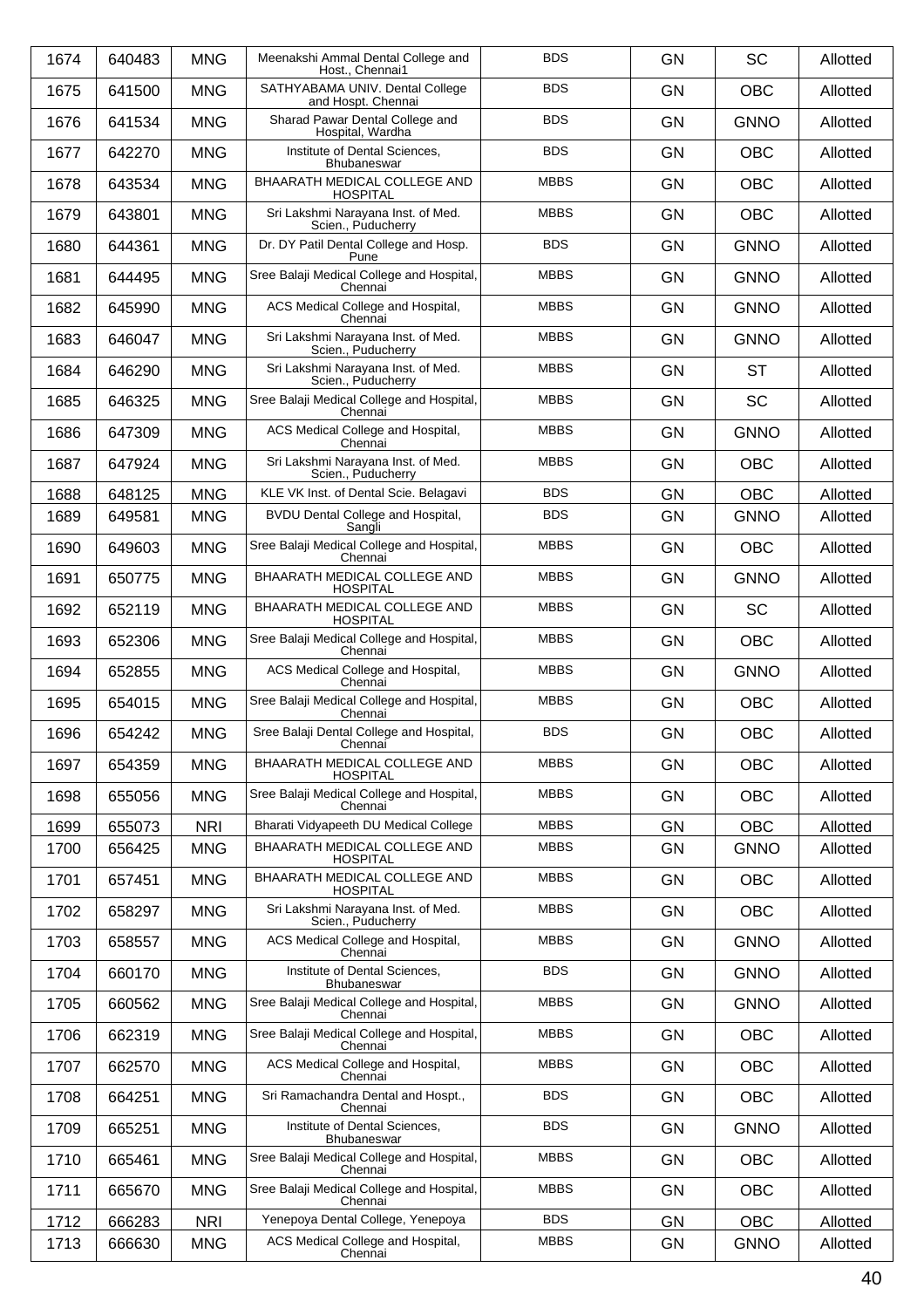| 1714 | 666804 | <b>MNG</b> | ACS Medical College and Hospital,                                  | <b>MBBS</b> | <b>GN</b>                  | <b>OBC</b>  | Allotted |
|------|--------|------------|--------------------------------------------------------------------|-------------|----------------------------|-------------|----------|
| 1715 | 668324 | <b>MNG</b> | Chennai<br>BHAARATH MEDICAL COLLEGE AND                            | <b>MBBS</b> | <b>GN</b>                  | <b>OBC</b>  | Allotted |
| 1716 | 668662 | <b>MNG</b> | <b>HOSPITAL</b><br>BHAARATH MEDICAL COLLEGE AND<br><b>HOSPITAL</b> | <b>MBBS</b> | <b>GN</b>                  | <b>OBC</b>  | Allotted |
| 1717 | 668713 | <b>CW</b>  | Maulana Azad Medical College, New<br>Delhi                         | <b>MBBS</b> | <b>SC</b><br>(Priority: 6) | <b>SC</b>   | Allotted |
| 1718 | 669329 | <b>MNG</b> | Dr. DY Patil Dental College and Hosp.<br>Pune                      | <b>BDS</b>  | <b>GN</b>                  | <b>OBC</b>  | Allotted |
| 1719 | 669726 | <b>MNG</b> | Sree Balaji Medical College and Hospital,<br>Chennai               | <b>MBBS</b> | <b>GN</b>                  | <b>GNNO</b> | Allotted |
| 1720 | 670860 | <b>MNG</b> | ACS Medical College and Hospital,<br>Chennai                       | <b>MBBS</b> | <b>GN</b>                  | <b>GNNO</b> | Allotted |
| 1721 | 672280 | <b>MNG</b> | BHAARATH MEDICAL COLLEGE AND<br><b>HOSPITAL</b>                    | <b>MBBS</b> | <b>GN</b>                  | <b>SC</b>   | Allotted |
| 1722 | 673092 | <b>MNG</b> | Sri Siddhartha DentalCollege, Tumkur                               | <b>BDS</b>  | <b>GN</b>                  | <b>SC</b>   | Allotted |
| 1723 | 674008 | <b>MNG</b> | Meenakshi Ammal Dental College and                                 | <b>BDS</b>  | <b>GN</b>                  | <b>SC</b>   | Allotted |
| 1724 | 674024 | <b>MNG</b> | Host., Chennai1<br>Sree Balaji Medical College and Hospital,       | <b>MBBS</b> | <b>GN</b>                  | <b>OBC</b>  | Allotted |
| 1725 | 674085 | <b>MNG</b> | Chennai<br>Sri Lakshmi Narayana Inst. of Med.                      | <b>MBBS</b> | <b>GN</b>                  | <b>OBC</b>  | Allotted |
| 1726 | 674723 | <b>NRI</b> | Scien., Puducherry<br>Saveetha Medical College, Chennai            | <b>MBBS</b> | GN                         | <b>GNNO</b> | Allotted |
| 1727 | 675941 | <b>MNG</b> | Sree Balaji Medical College and Hospital,                          | <b>MBBS</b> | <b>GN</b>                  | <b>OBC</b>  | Allotted |
| 1728 | 676055 | <b>MNG</b> | Chennai<br>Sri Lakshmi Narayana Inst. of Med.                      | <b>MBBS</b> | GN                         | <b>GNNO</b> | Allotted |
|      |        | <b>MNG</b> | Scien., Puducherry<br>Sree Balaji Medical College and Hospital,    | <b>MBBS</b> | <b>GN</b>                  | <b>GNNO</b> |          |
| 1729 | 676109 |            | Chennai                                                            | <b>BDS</b>  |                            |             | Allotted |
| 1730 | 676308 | <b>MNG</b> | KLE VK Inst. of Dental Scie. Belagavi                              | <b>BDS</b>  | <b>GN</b>                  | <b>ST</b>   | Allotted |
| 1731 | 676455 | <b>MNG</b> | Saveetha Dental College, Chennai                                   | <b>MBBS</b> | <b>GN</b>                  | <b>OBC</b>  | Allotted |
| 1732 | 676882 | <b>MNG</b> | Sri Lakshmi Narayana Inst. of Med.<br>Scien., Puducherry           |             | GN                         | <b>OBC</b>  | Allotted |
| 1733 | 676888 | <b>MNG</b> | Saveetha Dental College, Chennai                                   | <b>BDS</b>  | <b>GN</b>                  | <b>OBC</b>  | Allotted |
| 1734 | 677184 | <b>MNG</b> | BHAARATH MEDICAL COLLEGE AND<br><b>HOSPITAL</b>                    | <b>MBBS</b> | <b>GN</b>                  | <b>GNNO</b> | Allotted |
| 1735 | 677759 | <b>MNG</b> | Sri Lakshmi Narayana Inst. of Med.<br>Scien., Puducherry           | <b>MBBS</b> | <b>GN</b>                  | <b>GNNO</b> | Allotted |
| 1736 | 677795 | <b>NRI</b> | SRM Medical College and Hospital,<br>Chennai                       | <b>MBBS</b> | GN                         | <b>OBC</b>  | Allotted |
| 1737 | 678774 | <b>MNG</b> | MM College of Dental Scie. and Res.,<br>Mullana                    | <b>BDS</b>  | <b>GN</b>                  | <b>GNNO</b> | Allotted |
| 1738 | 679321 | <b>MNG</b> | Sri Lakshmi Narayana Inst. of Med.<br>Scien., Puducherry           | <b>MBBS</b> | GN                         | <b>GNNO</b> | Allotted |
| 1739 | 679598 | <b>MNG</b> | MM College of Dental Scie. and Res.,<br>Mullana                    | <b>BDS</b>  | <b>GN</b>                  | <b>OBC</b>  | Allotted |
| 1740 | 680331 | <b>MNG</b> | BHAARATH MEDICAL COLLEGE AND<br><b>HOSPITAL</b>                    | <b>MBBS</b> | GN                         | <b>GNNO</b> | Allotted |
| 1741 | 681956 | <b>MNG</b> | JSS Dental College and Hospital,<br>Jagadguru                      | <b>BDS</b>  | <b>GN</b>                  | <b>GNNO</b> | Allotted |
| 1742 | 682247 | <b>MNG</b> | School of Dental Sciences and KIMSDU,<br>Karad                     | <b>BDS</b>  | GN                         | <b>OBC</b>  | Allotted |
| 1743 | 684729 | <b>MNG</b> | ACS Medical College and Hospital,<br>Chennai                       | <b>MBBS</b> | GN                         | <b>OBC</b>  | Allotted |
| 1744 | 686165 | <b>MNG</b> | Saveetha Dental College, Chennai                                   | <b>BDS</b>  | <b>GN</b>                  | <b>OBC</b>  | Allotted |
| 1745 | 686344 | <b>MNG</b> | BHAARATH MEDICAL COLLEGE AND<br><b>HOSPITAL</b>                    | <b>MBBS</b> | GN                         | <b>OBC</b>  | Allotted |
| 1746 | 688867 | <b>MNG</b> | KLE VK Inst. of Dental Scie. Belagavi                              | <b>BDS</b>  | GN                         | OBC         | Allotted |
| 1747 | 691108 | <b>MNG</b> | BHAARATH MEDICAL COLLEGE AND<br><b>HOSPITAL</b>                    | <b>MBBS</b> | <b>GN</b>                  | <b>OBC</b>  | Allotted |
| 1748 | 694509 | <b>MNG</b> | BHAARATH MEDICAL COLLEGE AND<br><b>HOSPITAL</b>                    | <b>MBBS</b> | <b>GN</b>                  | <b>OBC</b>  | Allotted |
| 1749 | 697127 | <b>MNG</b> | BHAARATH MEDICAL COLLEGE AND<br><b>HOSPITAL</b>                    | <b>MBBS</b> | GN                         | OBC         | Allotted |
| 1750 | 697398 | <b>MNG</b> | BHAARATH MEDICAL COLLEGE AND<br><b>HOSPITAL</b>                    | <b>MBBS</b> | <b>GN</b>                  | <b>OBC</b>  | Allotted |
| 1751 | 700055 | <b>MNG</b> | ACS Medical College and Hospital,<br>Chennai                       | <b>MBBS</b> | <b>GN</b>                  | <b>OBC</b>  | Allotted |
| 1752 | 700153 | <b>MNG</b> | Sri Ramachandra Dental and Hospt.,<br>Chennai                      | <b>BDS</b>  | GN                         | OBC         | Allotted |
| 1753 | 700598 | <b>MNG</b> | ACS Medical College and Hospital,<br>Chennai                       | <b>MBBS</b> | GN                         | <b>OBC</b>  | Allotted |
| 1754 | 701772 | <b>MNG</b> | BHAARATH MEDICAL COLLEGE AND<br><b>HOSPITAL</b>                    | <b>MBBS</b> | GN                         | OBC         | Allotted |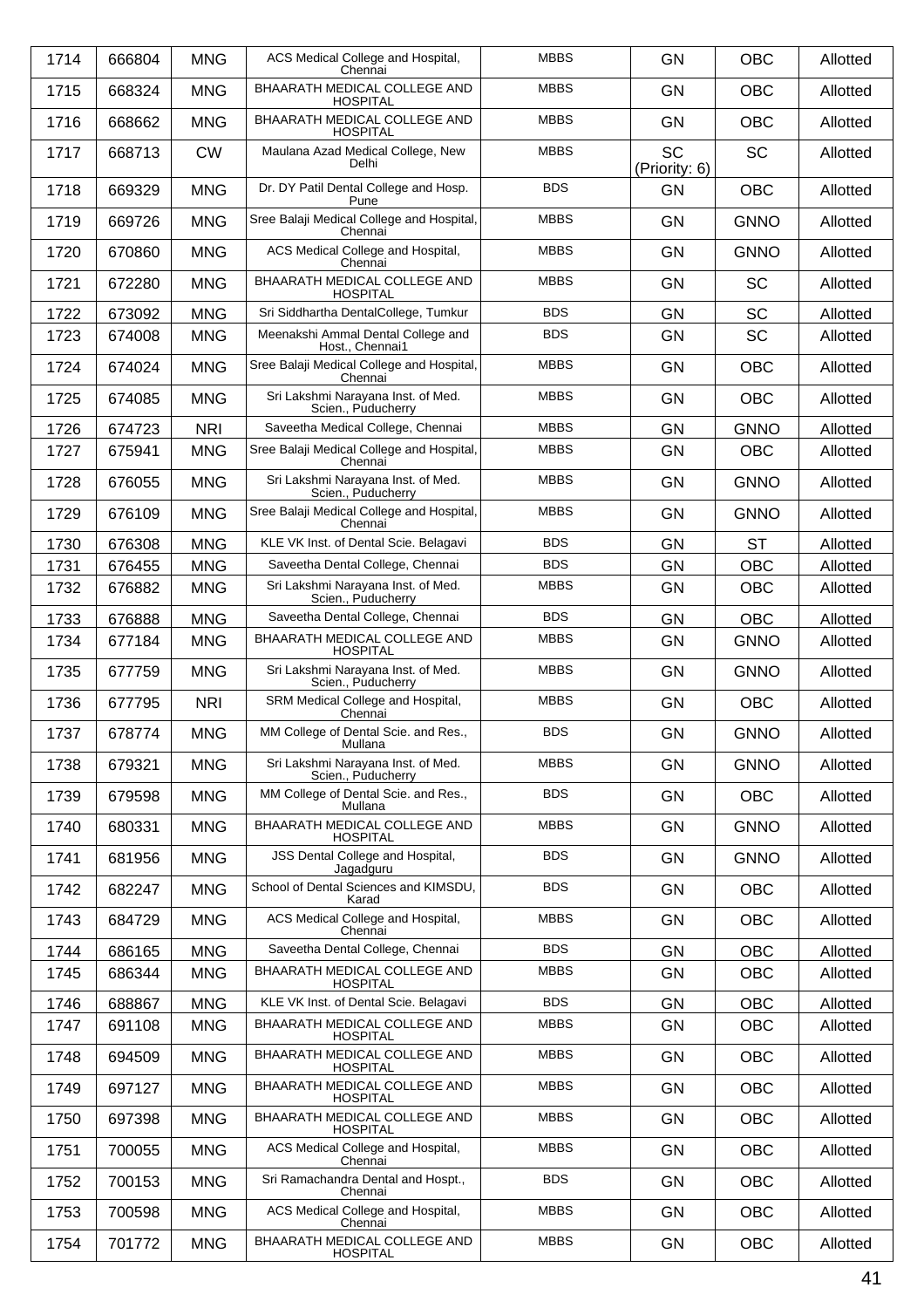| 1755 | 701985 | <b>MNG</b> | BHAARATH MEDICAL COLLEGE AND<br><b>HOSPITAL</b>        | <b>MBBS</b> | <b>GN</b> | <b>SC</b>  | Allotted |
|------|--------|------------|--------------------------------------------------------|-------------|-----------|------------|----------|
| 1756 | 702006 | <b>NRI</b> | Yenepoya Dental College, Yenepoya                      | <b>BDS</b>  | <b>GN</b> | <b>OBC</b> | Allotted |
| 1757 | 702396 | <b>MNG</b> | ACS Medical College and Hospital,<br>Chennai           | <b>MBBS</b> | <b>GN</b> | <b>OBC</b> | Allotted |
| 1758 | 703298 | <b>AMS</b> | AIIMS, Gorakhpur                                       | <b>MBBS</b> | ST PwD    | ST PwD     | Allotted |
| 1759 | 703695 | <b>MNG</b> | BHAARATH MEDICAL COLLEGE AND<br><b>HOSPITAL</b>        | <b>MBBS</b> | <b>GN</b> | <b>OBC</b> | Allotted |
| 1760 | 703792 | <b>MNG</b> | BHAARATH MEDICAL COLLEGE AND<br><b>HOSPITAL</b>        | <b>MBBS</b> | <b>GN</b> | <b>OBC</b> | Allotted |
| 1761 | 704306 | <b>MNG</b> | BHAARATH MEDICAL COLLEGE AND<br><b>HOSPITAL</b>        | <b>MBBS</b> | GN        | <b>OBC</b> | Allotted |
| 1762 | 705118 | <b>MNG</b> | BHAARATH MEDICAL COLLEGE AND<br><b>HOSPITAL</b>        | <b>MBBS</b> | <b>GN</b> | <b>OBC</b> | Allotted |
| 1763 | 706362 | <b>MNG</b> | SRM Dental College, Chennai                            | <b>BDS</b>  | GN        | <b>OBC</b> | Allotted |
| 1764 | 706631 | <b>NRI</b> | Krishna Inst. of Med. Scie., Karad                     | <b>MBBS</b> | <b>GN</b> | <b>OBC</b> | Allotted |
| 1765 | 706764 | <b>MNG</b> | SRM Katt. Dental College and Hospt.<br>Chennai         | <b>BDS</b>  | <b>GN</b> | <b>OBC</b> | Allotted |
| 1766 | 706821 | <b>MNG</b> | SATHYABAMA UNIV. Dental College<br>and Hospt. Chennai  | <b>BDS</b>  | <b>GN</b> | <b>OBC</b> | Allotted |
| 1767 | 707256 | <b>MNG</b> | AB Shetty Memorial Inst. of Dental Sce<br>Mangaluru    | <b>BDS</b>  | <b>GN</b> | <b>OBC</b> | Allotted |
| 1768 | 708150 | <b>MNG</b> | BHAARATH MEDICAL COLLEGE AND<br><b>HOSPITAL</b>        | <b>MBBS</b> | <b>GN</b> | <b>OBC</b> | Allotted |
| 1769 | 708155 | <b>MNG</b> | BHAARATH MEDICAL COLLEGE AND<br><b>HOSPITAL</b>        | <b>MBBS</b> | GN        | <b>OBC</b> | Allotted |
| 1770 | 708483 | <b>MNG</b> | Rural Dental College, Loni                             | <b>BDS</b>  | <b>GN</b> | <b>OBC</b> | Allotted |
| 1771 | 708634 | <b>MNG</b> | BHAARATH MEDICAL COLLEGE AND<br><b>HOSPITAL</b>        | <b>MBBS</b> | <b>GN</b> | OBC        | Allotted |
| 1772 | 711836 | <b>MNG</b> | BHAARATH MEDICAL COLLEGE AND<br><b>HOSPITAL</b>        | <b>MBBS</b> | <b>GN</b> | <b>OBC</b> | Allotted |
| 1773 | 711919 | <b>MNG</b> | BHAARATH MEDICAL COLLEGE AND<br><b>HOSPITAL</b>        | <b>MBBS</b> | <b>GN</b> | <b>OBC</b> | Allotted |
| 1774 | 712040 | <b>MNG</b> | BHAARATH MEDICAL COLLEGE AND<br><b>HOSPITAL</b>        | <b>MBBS</b> | <b>GN</b> | <b>OBC</b> | Allotted |
| 1775 | 713112 | <b>MNG</b> | Sri Ramachandra Dental and Hospt.,<br>Chennai          | <b>BDS</b>  | <b>GN</b> | <b>OBC</b> | Allotted |
| 1776 | 715016 | <b>MNG</b> | BHAARATH MEDICAL COLLEGE AND<br><b>HOSPITAL</b>        | <b>MBBS</b> | <b>GN</b> | <b>OBC</b> | Allotted |
| 1777 | 715054 | <b>MNG</b> | BHAARATH MEDICAL COLLEGE AND<br><b>HOSPITAL</b>        | <b>MBBS</b> | <b>GN</b> | <b>OBC</b> | Allotted |
| 1778 | 715884 | <b>MNG</b> | BHAARATH MEDICAL COLLEGE AND<br><b>HOSPITAL</b>        | <b>MBBS</b> | GN        | <b>OBC</b> | Allotted |
| 1779 | 716338 | <b>MNG</b> | <b>BHAARATH MEDICAL COLLEGE AND</b><br><b>HOSPITAL</b> | <b>MBBS</b> | <b>GN</b> | <b>OBC</b> | Allotted |
| 1780 | 718070 | <b>MNG</b> | BHAARATH MEDICAL COLLEGE AND<br><b>HOSPITAL</b>        | <b>MBBS</b> | <b>GN</b> | <b>OBC</b> | Allotted |
| 1781 | 718318 | <b>MNG</b> | BHAARATH MEDICAL COLLEGE AND<br><b>HOSPITAL</b>        | <b>MBBS</b> | GN        | <b>OBC</b> | Allotted |
| 1782 | 718509 | <b>MNG</b> | BHAARATH MEDICAL COLLEGE AND<br><b>HOSPITAL</b>        | <b>MBBS</b> | GN        | <b>SC</b>  | Allotted |
| 1783 | 718665 | <b>MNG</b> | BHAARATH MEDICAL COLLEGE AND<br><b>HOSPITAL</b>        | <b>MBBS</b> | <b>GN</b> | <b>OBC</b> | Allotted |
| 1784 | 718977 | <b>MNG</b> | BHAARATH MEDICAL COLLEGE AND<br><b>HOSPITAL</b>        | <b>MBBS</b> | GN        | <b>OBC</b> | Allotted |
| 1785 | 723826 | <b>MNG</b> | SRM Katt. Dental College and Hospt.<br>Chennai         | <b>BDS</b>  | GN        | <b>OBC</b> | Allotted |
| 1786 | 725689 | <b>MNG</b> | Sri Siddhartha DentalCollege, Tumkur                   | <b>BDS</b>  | GN        | <b>OBC</b> | Allotted |
| 1787 | 727542 | <b>MNG</b> | Sharad Pawar Dental College and<br>Hospital, Wardha    | <b>BDS</b>  | <b>GN</b> | <b>OBC</b> | Allotted |
| 1788 | 727573 | <b>MNG</b> | SRM Katt. Dental College and Hospt.<br>Chennai         | <b>BDS</b>  | <b>GN</b> | <b>OBC</b> | Allotted |
| 1789 | 727708 | <b>NRI</b> | Jawahar Lal Nehru Medical College,<br>Belagavi         | <b>MBBS</b> | <b>GN</b> | <b>OBC</b> | Allotted |
| 1790 | 731119 | <b>NRI</b> | Yenepoya Dental College, Yenepoya                      | <b>BDS</b>  | GN        | <b>OBC</b> | Allotted |
| 1791 | 731230 | <b>MNG</b> | KLE VK Inst. of Dental Scie. Belagavi                  | <b>BDS</b>  | <b>GN</b> | <b>OBC</b> | Allotted |
| 1792 | 734632 | <b>MNG</b> | SATHYABAMA UNIV. Dental College<br>and Hospt. Chennai  | <b>BDS</b>  | <b>GN</b> | <b>OBC</b> | Allotted |
| 1793 | 735047 | <b>MNG</b> | Sri Siddhartha DentalCollege, Tumkur                   | <b>BDS</b>  | GN        | <b>SC</b>  | Allotted |
| 1794 | 737383 | <b>NRI</b> | Yenepoya Dental College, Yenepoya                      | <b>BDS</b>  | <b>GN</b> | <b>OBC</b> | Allotted |
| 1795 | 737639 | <b>MNG</b> | Meenakshi Ammal Dental College and<br>Host., Chennai1  | <b>BDS</b>  | <b>GN</b> | <b>OBC</b> | Allotted |
| 1796 | 737724 | <b>MNG</b> | AB Shetty Memorial Inst. of Dental Sce.,<br>Mangaluru  | <b>BDS</b>  | <b>GN</b> | <b>SC</b>  | Allotted |